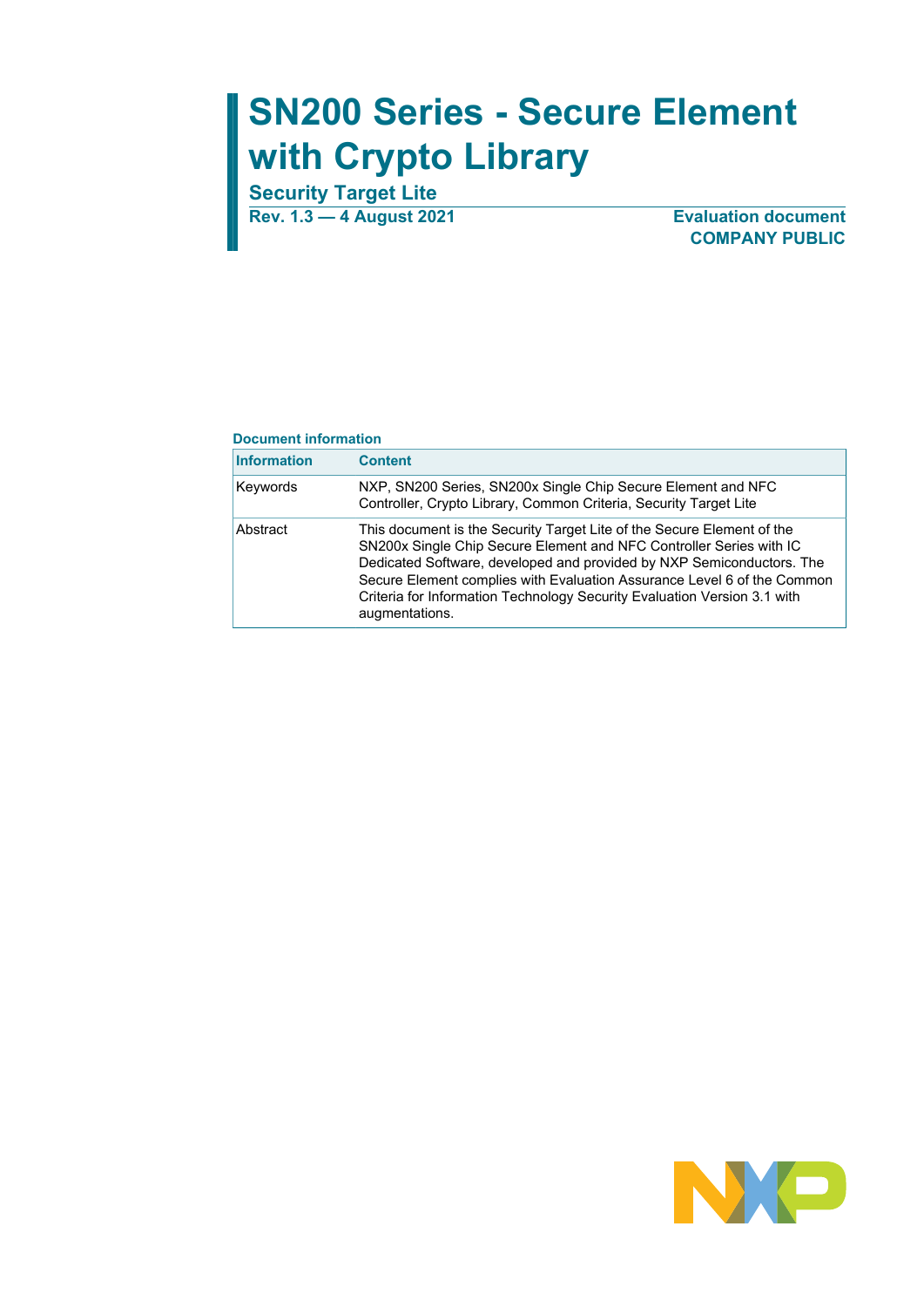|  | <b>Revision history</b> |  |
|--|-------------------------|--|
|  |                         |  |

| <b>Revision</b><br><b>Inumber</b> | <b>Date</b> | <b>Description</b>                     |
|-----------------------------------|-------------|----------------------------------------|
| 1.3                               | 04.08.2021  | Derived from full Security Target v1.3 |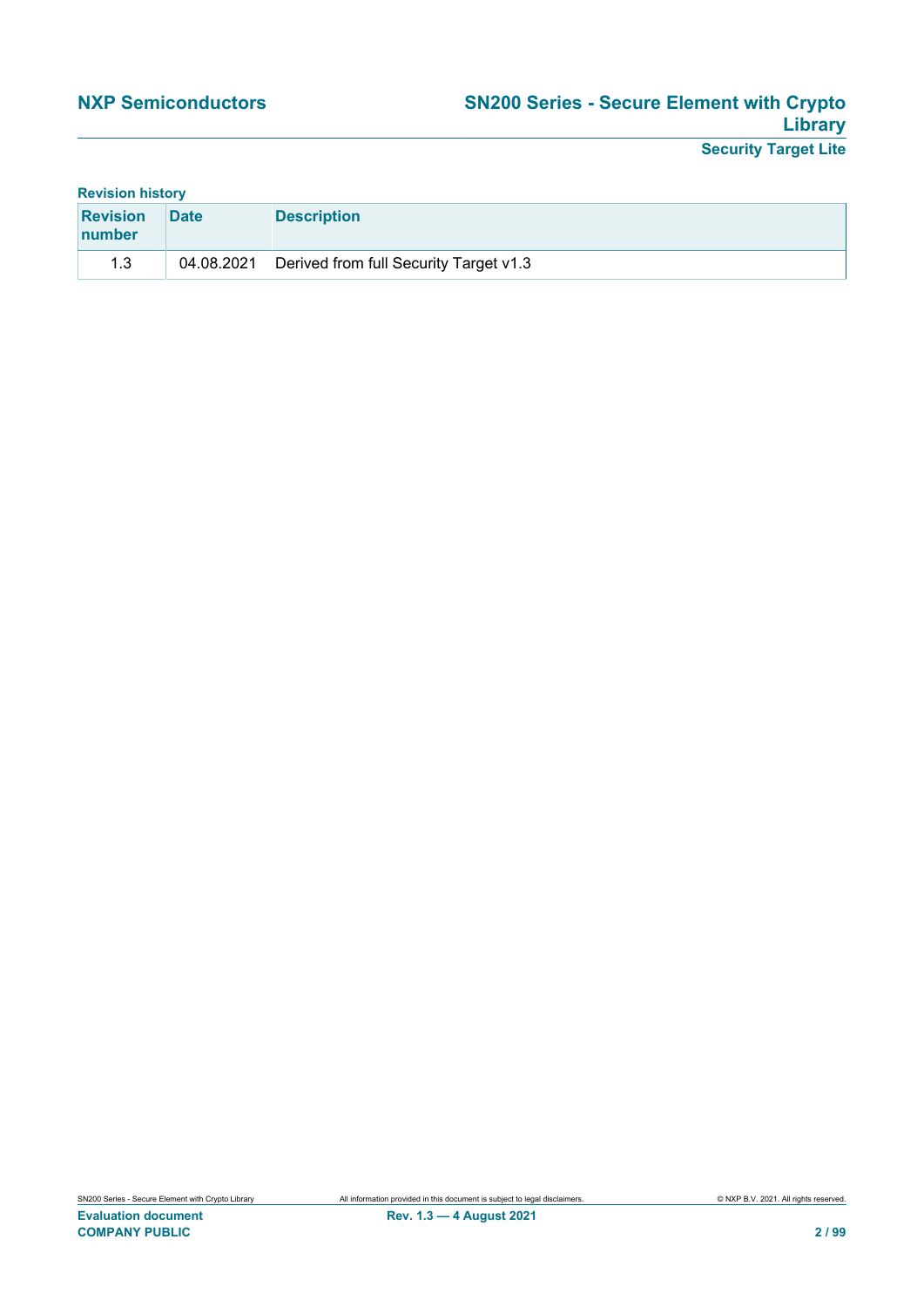## **1 ST Introduction**

#### **1.1 ST Reference**

"*SN200 Series - Secure Element with Crypto Library*", Security Target Lite , Revision 1.3, NXP Semiconductors, 4 August 2021.

### **1.2 TOE Reference**

The TOE is named *"SN200 Series - Secure Element with Crypto Library"*. It consists of

- the Secure Element subsystem of the IC hardware platform SN200x<sup>1</sup>,
- **•** IC Dedicated Software (Crypto Library, Services Software and IC Dedicated Support Software), and
- **•** documentation describing the usage of the TOE.

The TOE is available in one configuration named *B1.1 C04*.

In this document the TOE is abbreviated to "*SN200\_SE*" <sup>2</sup> .

### **1.3 TOE Overview**

#### **1.3.1 Usage and major security functionality**

The SN200x Single Chip Secure Element and NFC Controller Series combines on a single die an Embedded Secure Element and a NFC Controller. The two subsystems are called "SN200\_SE" and "SN200\_NFC". The NFC Controller ist not part of the TOE.

The Embedded Secure Element SN200\_SE is based on a Flash-based secure microcontroller platform. A high frequency clocked ARM SC300 core along with state of the art cryptographic hardware coprocessors brings secured applications to a new level in performances and security (see [Section 1.3.1.1\)](#page-2-0). The TOE includes Security Software, composed of Services Software and a Crypto Library, that can be used by the Security IC Embedded Software (see [Section 1.3.1.2](#page-4-0)).

The TOE is integral part of the SN200x IC. Note that SN200x without any Security IC Embedded Software for the TOE is available for NXP internal use only.

#### **1.3.1.1 IC Hardware**

<span id="page-2-0"></span>The hardware part of the SN200\_SE incorporates an high frequency clocked ARM SC300 processor, a Public-Key Cryptography (PKC) coprocessor and a Direct Memory Access (DMA) controller, which are all connected over a Memory Management Unit (MMU) to a bus system. This bus system gives access to memories, hardware peripherals and communication interfaces.

The ARM SC300 processor is a security enhanced variant of the ARM Cortex M3. It includes the SC300 core and the Nested Vector Interrupt Controller (NVIC). The core implements the ARMv7-M architecture, which supports a subset of the Thumb instruction

<sup>1</sup> The "x" in SN200x indicates the type of the SN200 series (representing e.g. the NFC Controller configuration)

<sup>2</sup> Both notations *SN200\_SE* and *SN200x\_SE* are used throughout documentation. Both terms shall be considered as synonym.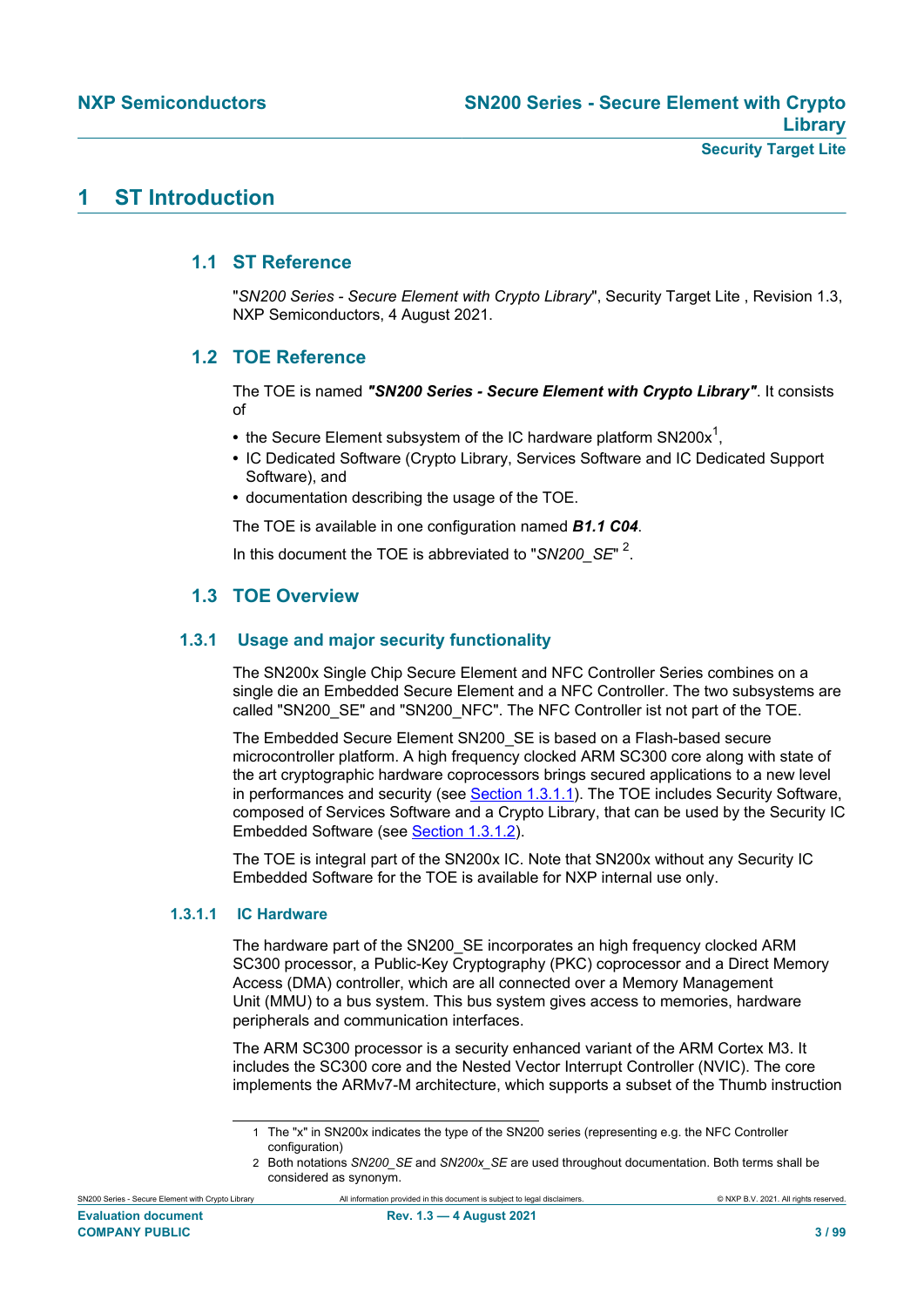set. The PKC coprocessor provides large integer arithmetic operations, which can be used by Security IC Embedded Software for asymmetric-key cryptography. Hardware peripherals include coprocessors for symmetric-key cryptography and for calculation of error-detecting codes, and also a random number generator. The DMA controller manages data transfers over communication interfaces like ISO/IEC 7816 compliant interface, Serial Peripheral Interface (SPI), I2C interface and the Secure Mailbox Interface. On-chip memories are Flash memory, ROM and RAMs. The Flash memory can be used to store data and code of Security IC Embedded Software. It is designed for reliable non-volatile storage.

SN200\_SE is offered with the NXP Trust Provisioning Service, which involves secure reception, generation, treatment and insertion of customer data and code at NXP.

The documentation of SN200\_SE includes a product data sheet, several product data sheet addenda, a user guidance and operation manual, and service documentation. This documentation describes secure configuration and secure use of SN200\_SE as well as the services provided with it.

The security functionality of SN200 SE is designed to act as an integral part of a security system composed of SN200\_SE and Security IC Embedded Software to strengthen it as a whole. Several security mechanisms of SN200 SE are completely implemented in and controlled by SN200 SE. Other security mechanisms must be treated by Security IC Embedded Software. All security functionality is targeted for use in a potential insecure environment, in which SN200\_SE maintains

- **•** correct operation of the security functionality,
- **•** integrity and confidentiality of data and code stored to its memories and processed in the device,
- **•** controlled access to memories and hardware components supporting separation of different applications.

This is ensured by the construction of SN200\_SE and its security functionality.

SN200\_SE basically provides

- **•** hardware to perform computations on multiprecision integers, which are suitable for public-key cryptography,
- **•** hardware to calculate the Data Encryption Standard with up to three keys,
- **•** hardware to calculate the Advanced Encryption Standard (AES) with different key lengths,
- **•** hardware to support Cipher Block Chaining (CBC), Cipher Feedback (CFB), Output Feedback (OFB) and Counter (CTR) modes of operation for symmetric-key cryptographic block ciphers,
- **•** hardware to support Galois/Counter Mode (GCM) of operation and Galois Message Authentication Code (GMAC) for symmetric-key cryptographic block ciphers,
- **•** hardware to calculate Cyclic Redundancy Checks (CRC),
- **•** hardware to serve with True Random Numbers,
- **•** hardware and service software to control access to memories and hardware components.

In addition, SN200 SE embeds sensors, which ensure proper operating conditions of the device. Integrity protection of data and code involves error correction and error detection codes, light sensing and other security functionality. Encryption and masking mechanisms are implemented to preserve confidentiality of data and code. The IC hardware is shielded against physical attacks.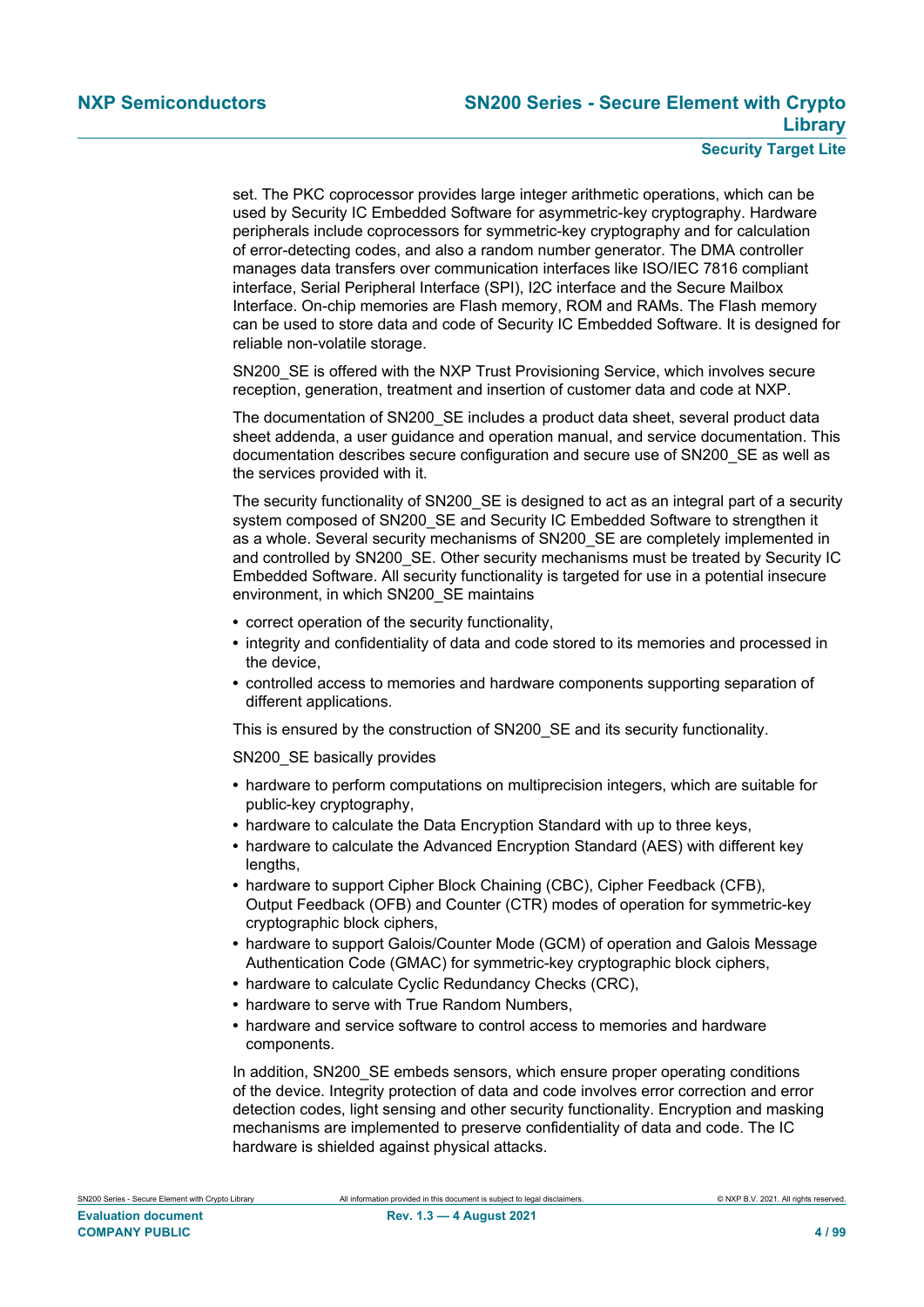Also the IC Dedicated Support Software is considered part of the IC Hardware, as it is stored to the ROM of the TOE. It consists of the Factory OS, the Boot OS and the Flash Driver Software. The IC Dedicated Support Software is described in [Section 1.4.3.2](#page-15-0).

#### **1.3.1.2 Security Software**

<span id="page-4-0"></span>The IC Dedicated Software provides Security Software that can be used by the Security IC Embedded Software. The Security Software is composed of Services Software and Crypto Library.

The **Services Software** consists of Flash Services Software, Services Framework Software and the part of the Services HAL (Hardware Abstraction Layer) that is not stored to ROM. The Flash Services Software manages technical demands of the Flash memory and serves the Security IC Embedded Software with an interface for Flash erase and/or programming. The Services Framework Software represents a collection of different abstractions and utility functions that provide a runtime environment to the individual Services. The Services HAL provides an interface for the Services Software to the hardware that controls the Flash memory.

The Services Software is considered part of the Service Code and is stored in the Flash memory of the TOE.

The **Crypto Library** consists of several binary packages that are pre-loaded to the Flash memory of the TOE for usage by the Security IC Embedded Software. The Crypto Library provides

- **•** AES
- **•** Triple-DES (3DES)
- **•** RSA
- **•** RSA key generation
- **•** RSA public key computation
- **•** ECDSA (ECC over GF(p)) signature generation and verification
- **•** ECDSA (ECC over GF(p)) key generation
- **•** ECDH (ECC Diffie-Hellmann) key exchange
- **•** MontDH (Diffie Hellman key exchange on Montgomery Curves over GF(p)) key generation
- **•** MontDH (Diffie Hellman key exchange on Montgomery Curves over GF(p)) key exchange
- **•** EdDSA (Edwards-curve Digital Signature Algorithm) signature generation and verification
- **•** EdDSA (Edwards-curve Digital Signature Algorithm) key generation
- **•** ECDAA related functions
- **•** Full point addition (ECC over GF(p))
- **•** Standard security level SHA-1, SHA-224, SHA-256, SHA-384, SHA-512, SHA-3/224, SHA-3/256, SHA-3/384, SHA-3/512 algorithms
- **•** High security level SHA-1, SHA-224, SHA-256, SHA-384, SHA-512, SHA-3/224, SHA-3/256, SHA-3/384, SHA-3/512 algorithms
- **HMAC** algorithms
- **•** eUICC authentication functions (MILENAGE, TUAK and CAVE)

In addition, the Crypto Library implements a software (pseudo) random number generator which is initialized (seeded) by the hardware random number generator of the TOE. The Crypto Library also provides a secure copy routine, a secure memory compare routine,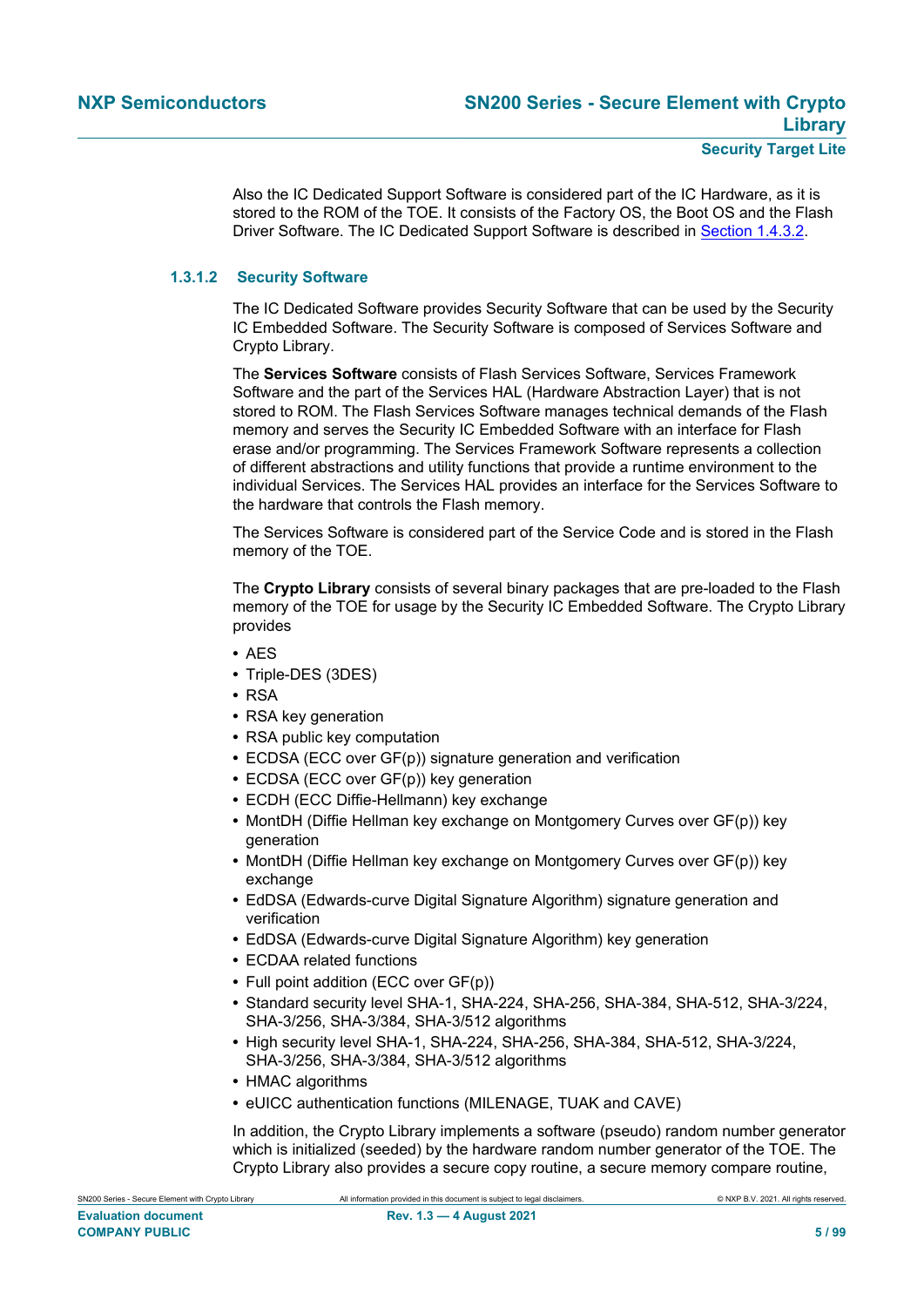cyclic redundancy check (CRC) routines, and includes internal security measures for residual information protection.

Note that the Crypto Library also implements

- **•** KoreanSeed
- **•** OSCCA SM2, OSCCA SM3 and OSCCA SM4
- **•** Felica

However these library elements are not in the scope of evaluation.

The Crypto Library is considered part of the Shared Library functions and is stored in the Flash memory of the TOE.

#### **1.3.2 TOE Type**

<span id="page-5-0"></span>The TOE is a Security Integrated Circuit Platform for various operating systems and applications with high security requirements.

#### **1.3.3 Security During Development and Production**

The Security IC product life cycle is scheduled in phases, which are defined in the Protection Profile [\[5\].](#page-90-0)

Phase 2 *IC Development*, phase 3 *IC Manufacturing* as well as phase 4 *IC Packaging* of this life cycle are part of this Security Target. The TOE Delivery is at the end of phase 4.

The development environment of SN200\_SE always ranges from phase 2 *IC Development* to TOE Delivery. All other phases are part of the operational environment. This addresses Application Note 1 in in the Protection Profile [\[5\]](#page-90-0).

In phase 2 *IC Development* of SN200\_SE access to sensitive design data of SN200\_SE is restricted to people, who are involved in the development of the product.

In phase 3 *IC Manufacturing* the TOE as integral part of SN200x IC are produced and tested on wafers. In this phase NXP also serves as Composite Product Manufacturer by optionally storing Security IC Embedded Software to the Flash of SN200\_SE. The NXP Trust Provisioning Service ensures confidentiality and integrity of any customer data in this phase. This incudes secure treatment and insertion of data and code received from the customer as well as random or derived data, which are generated by NXP.

In phase 4 *IC Packaging* SN200x ICs including the TOE are embedded into packages.

The delivery processes between all involved sites provide accountability and traceability of the dies. Authentic delivery of the TOE is supported by its NXP Trust Provisioning Service as described in [\[38\].](#page-91-0)

#### **1.3.4 Required non-TOE Hardware/Software/Firmware**

Besides the SN200\_SE the SN200x Single Chip Secure Element and NFC Controller comprises a NFC controller (SN200\_NFC) and a shared Power Management Unit (SN200\_PMU).

For operation the SN200\_SE requires full function of the SN200\_PMU subsystem, that is controlled by software of the SN200\_NFC subsystem (see [Figure 1\)](#page-6-0).

The TOE does not include communication drivers in the IC Dedicated Support Software. Those need to be part of the Security IC Embedded Software.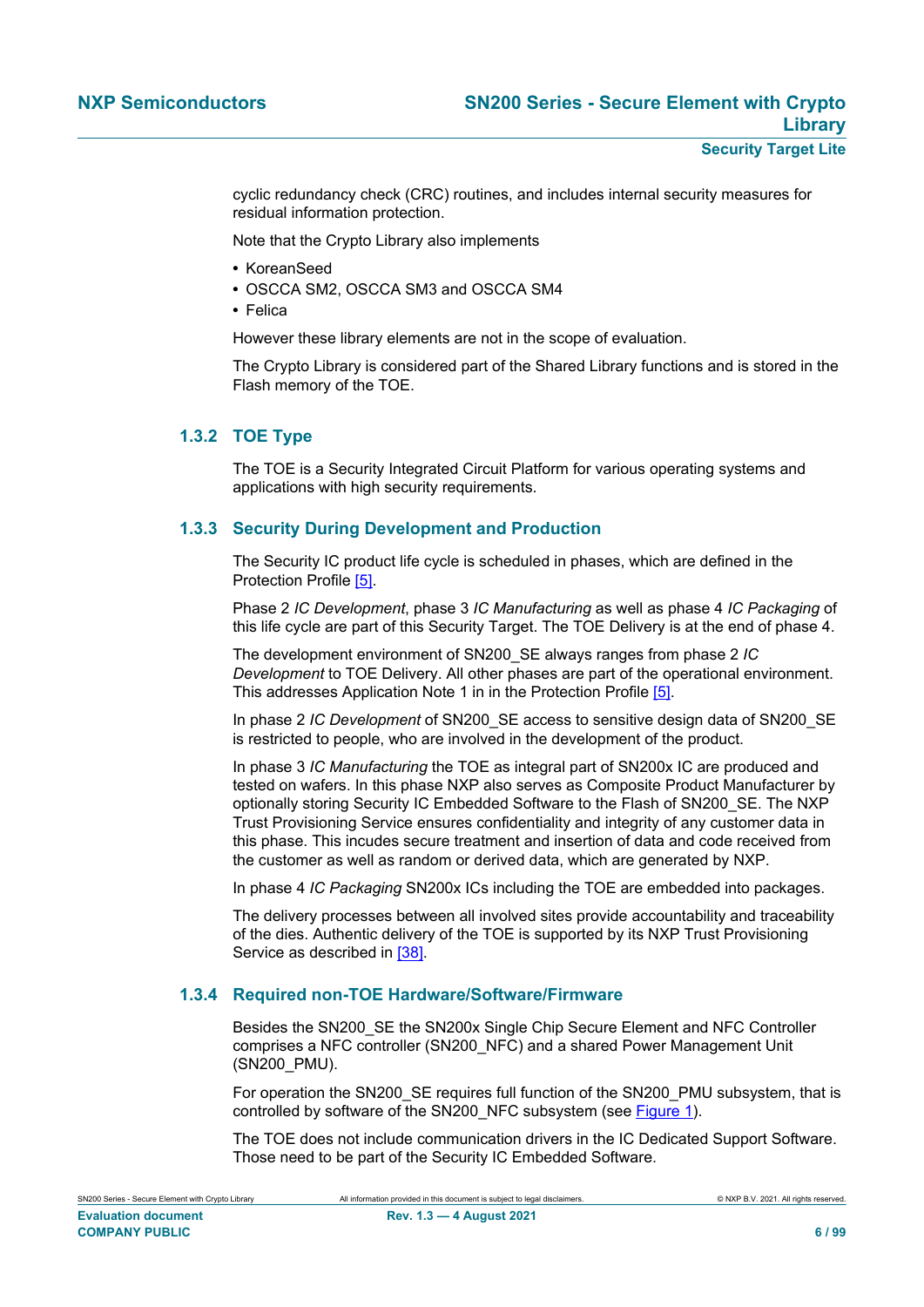## **1.4 TOE Description**

#### **1.4.1 Physical Scope of TOE**

<span id="page-6-1"></span>The SN200x IC is build upon two subsystems: "SN200\_SE" and "SN200\_NFC". Both subsystem use a shared Power Management Unit ("SN200\_PMU"). The toplevel block diagram of SN200x is depicted in [Figure 1](#page-6-0).

<span id="page-6-0"></span>

**Figure 1. Toplevel block diagram of SN200x**

The SN200 SE subsystem is built of IC hardware and IC Dedicated Software, and includes documentation. A block diagram of the TOE and its interfaces is depicted in [Figure 2.](#page-7-0)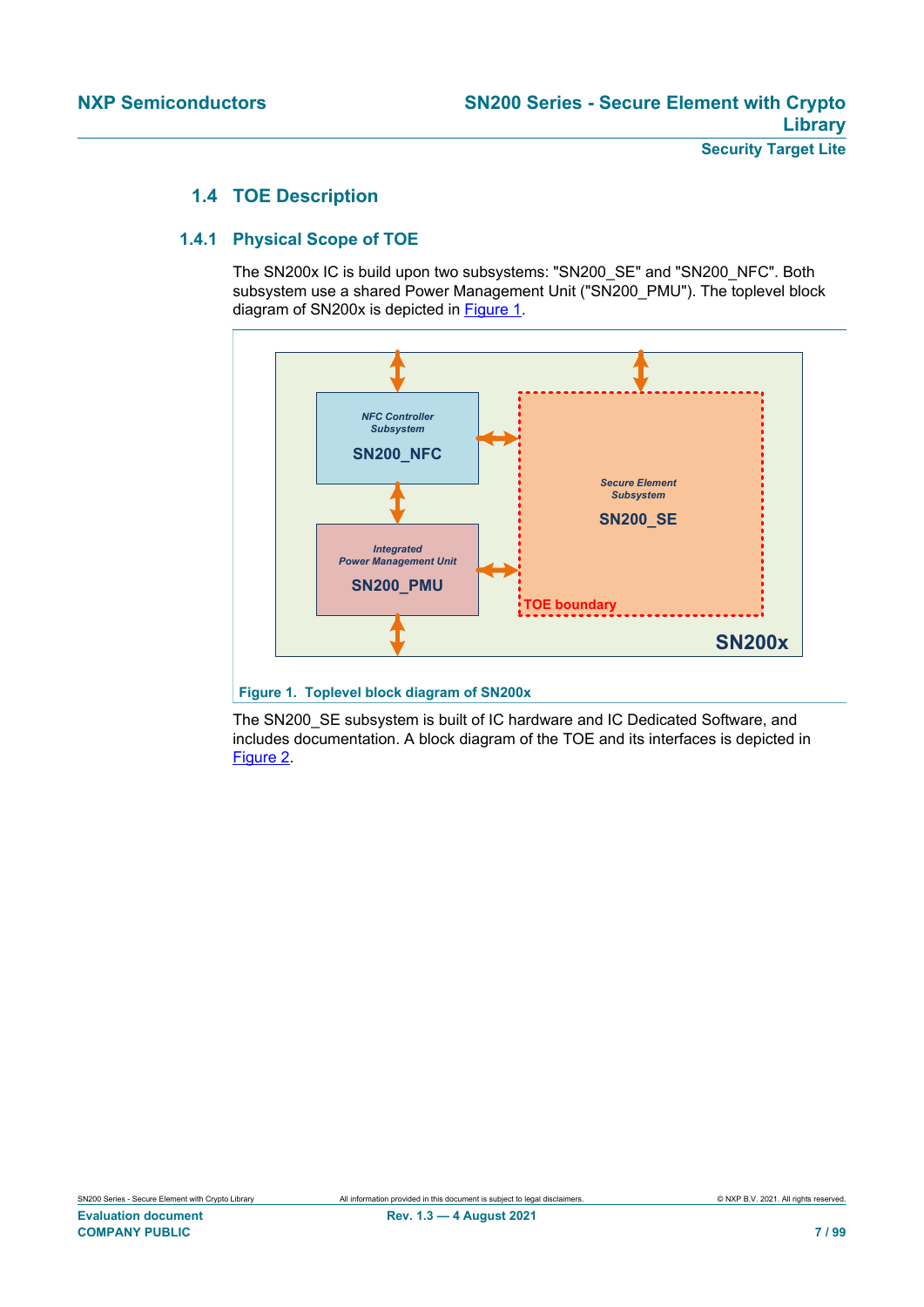<span id="page-7-0"></span>



The IC Dedicated Software of SN200\_SE comprises

- **•** IC Dedicated Support Software, composed of
	- **–** Test software named *Factory OS*
	- **–** Boot software named *Boot OS*
	- **–** Memory Driver software named *Flash Driver Software*
- **•** Security Software, composed
	- **–** Services Software named *Services Software*
	- **–** Library Software named *Crypto Library*

All other software is called Security IC Embedded Software and is not part of the TOE.

| SN200 Series - Secure Element with Crypto Library | All information provided in this document is subject to legal disclaimers. | © NXP B.V. 2021. All rights reserved. |
|---------------------------------------------------|----------------------------------------------------------------------------|---------------------------------------|
| <b>Evaluation document</b>                        | <b>Rev. 1.3 - 4 August 2021</b>                                            |                                       |
| <b>COMPANY PUBLIC</b>                             |                                                                            | 8/99                                  |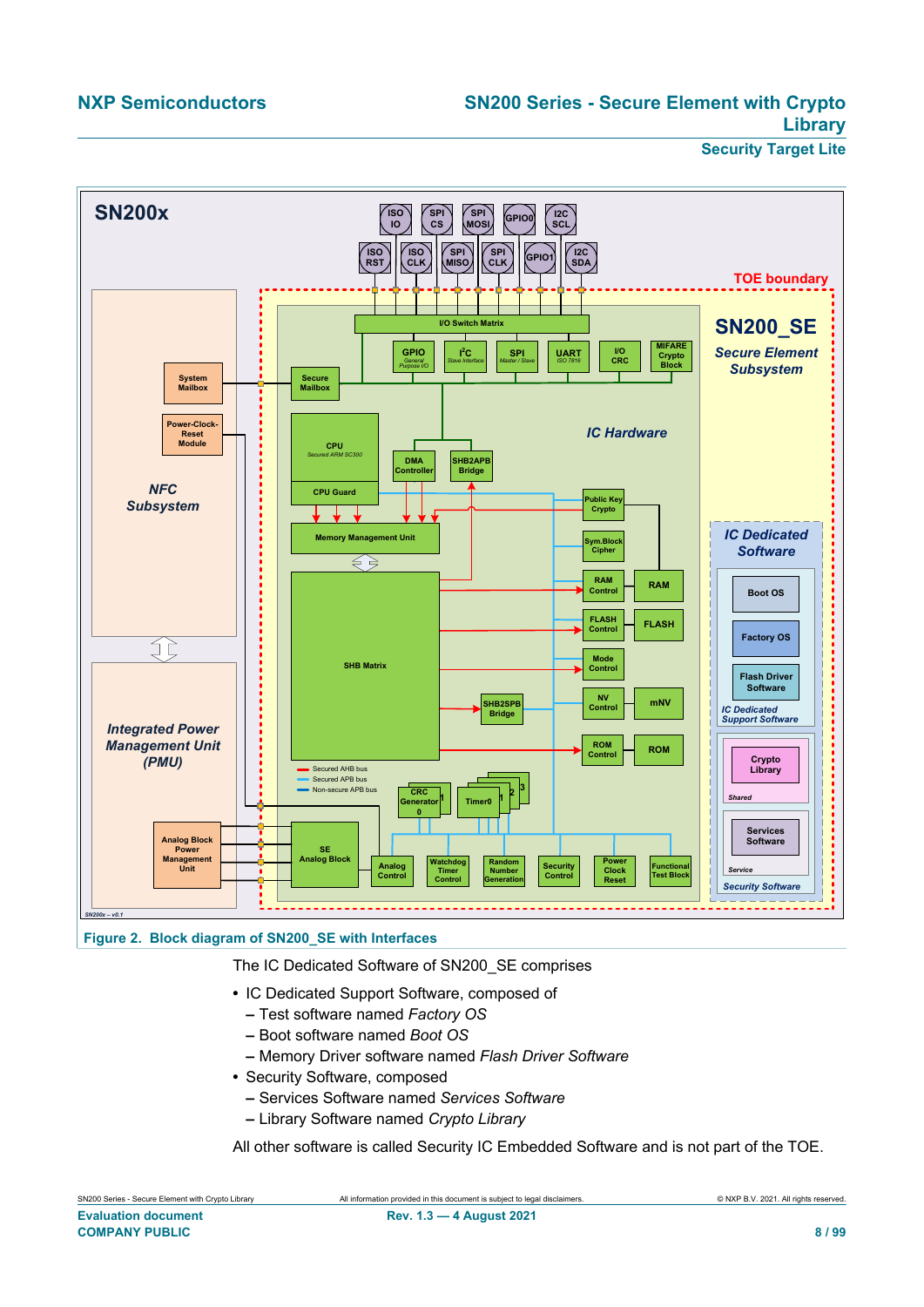#### **1.4.2 Evaluated Configurations**

<span id="page-8-2"></span>Each configuration of the TOE consists of a physical configuration (i.e. hardware component incl. ROM code and related documentation) and a logical configuration (i.e. Software components and configuration data stored to Flash memory).

The definition of the configuration identifiers of SN200\_SE is detailed in [Table 1](#page-8-0).

| <b>Table 1. Configuration identifiers of the TOE</b> |               |                                                                                                                                                                                                                                               |  |
|------------------------------------------------------|---------------|-----------------------------------------------------------------------------------------------------------------------------------------------------------------------------------------------------------------------------------------------|--|
| <b>Name</b>                                          | <b>Symbol</b> | <b>Description</b>                                                                                                                                                                                                                            |  |
| Series                                               | srs           | Series identifier in NXP product family                                                                                                                                                                                                       |  |
| IC version                                           | XY.Z          | x: base layer identifier of the development type<br>y: fixed metal masks identifier of the development type<br>z: customizable metal masks identifier of the development type,<br>includes the IC Dedicated Software stored to ROM            |  |
| NXP software                                         | wn            | w: NXP software combination identifier of the development type.<br>identifies the IC Dedicated Software stored to Flash<br><i>n</i> : version identifier of the NXP software combination, identifies<br>software version data stored to Flash |  |
| NXP hardware<br>configuration                        | v             | Version identifier of the NXP hardware configuration, identifies the<br>version of configuration data stored to Flash                                                                                                                         |  |

### <span id="page-8-0"></span>**Table 1. Configuration identifiers of the TOE**

The symbols in the second column in [Table 1](#page-8-0) build the product name of a physical configuration according to the following rule:

*srs xy*.*z wnv*

Evaluated **physical** configuration of the TOE is

**•** *SN200\_SE B1.1*

All components of SN200\_SE B1.1 that are common for any logical configuration are listed in [Table 2](#page-8-1) with their respective version numbers.

Evaluated **logical** configuration of the TOE stored to flash memory is

**•** *SN200\_SE B1.1 C04*

<span id="page-8-1"></span>All components that are specific for SN200\_SE B1.1 C04 are listed in [Table 3](#page-9-0).

#### **Table 2. Components of SN200\_SE B1.1 common for any logical configuration**

| <b>Category</b>                               | <b>Component</b>                                                           | <b>Identification</b> | <b>Delivery form</b>                           |
|-----------------------------------------------|----------------------------------------------------------------------------|-----------------------|------------------------------------------------|
| <b>IC Hardware</b>                            | base layer and fixed metal masks                                           | <b>B1.1</b>           | Package                                        |
| IC Dedicated Support                          | Factory OS                                                                 | 7.0.6                 | On-chip software. Stored to the ROM of the TOE |
| Software                                      | Boot OS (ROM)                                                              | 7.0.5                 | On-chip software. Stored to the ROM of the TOE |
|                                               | <b>Flash Driver Software</b>                                               | 7.0.1                 | On-chip software. Stored to the ROM of the TOE |
| Documentation, Product<br>Data Sheet          | SN200x SE High-performance secure<br>element subsystem, Product data sheet | [14]                  | Electronic Document (PDF via NXP Docstore)     |
|                                               | SN200x SE - SFR Tables for Celle core                                      | [15]                  | Electronic Document (PDF via NXP Docstore)     |
| Documentation, Product<br>Data Sheet Addendum | SN200x Wafer and Delivery Specification.<br>Product data sheet addendum    | [16]                  | Electronic Document (PDF via NXP Docstore)     |
|                                               | P73 family SC300 User Manual, Product<br>Data sheet addendum               | [17]                  | Electronic Document (PDF via NXP Docstore)     |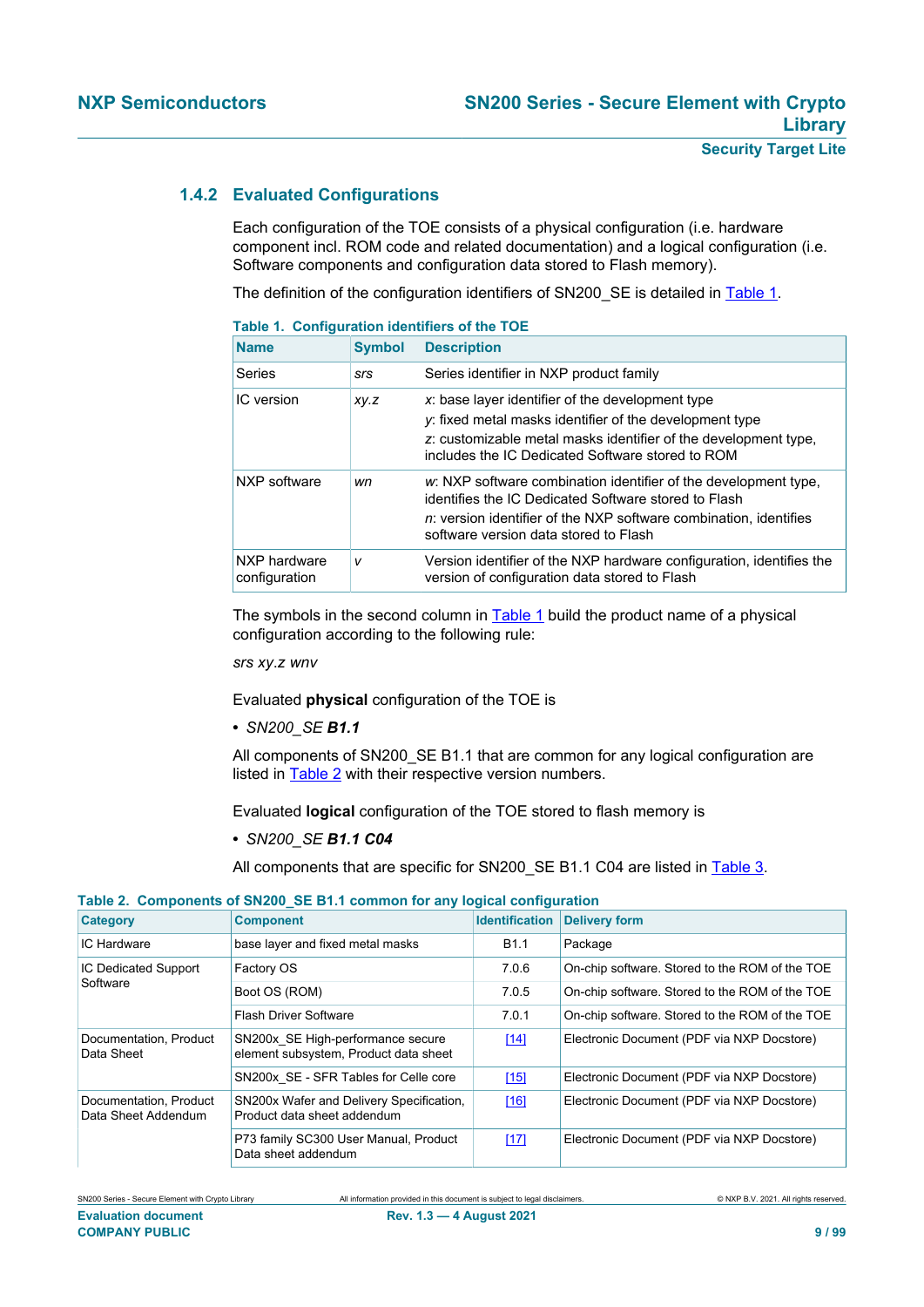## **NXP Semiconductors SN200 Series - Secure Element with Crypto Library**

## **Security Target Lite**

| <b>Category</b> | <b>Component</b>                                                            | <b>Identification</b> | <b>Delivery form</b>                       |
|-----------------|-----------------------------------------------------------------------------|-----------------------|--------------------------------------------|
|                 | P73 family DMA Controller PL080 User<br>manual, Product data sheet addendum | $[19]$                | Electronic Document (PDF via NXP Docstore) |
|                 | P73 Family Chip Health Mode, Application<br>note                            | <u>[39]</u>           | Electronic Document (PDF via NXP Docstore) |
|                 | P73 Family Code Signature Watchdog,<br>Application note                     | <u>[20]</u>           | Electronic Document (PDF via NXP Docstore) |
|                 | ARM <sup>®</sup> v7-M Architecture Reference<br>Manual                      | $[18]$                | Electronic Document (www.arm.com)          |

#### <span id="page-9-0"></span>**Table 3. Components of SN200\_SE B1.1 specific for C04**

| Category                                      | <b>Component</b>                                                     |              | <b>Identification Delivery form</b>                                     |
|-----------------------------------------------|----------------------------------------------------------------------|--------------|-------------------------------------------------------------------------|
| Configuration Data                            | <b>Factory Page</b>                                                  | 19554        | On-chip configuration page. Stored to the FLASH<br>area of the TOE      |
|                                               | System Page Common                                                   | 20103        | On-chip configuration page. Stored to the FLASH<br>area of the TOE      |
|                                               | BootOS Patch                                                         | 7.0.5 PL3 v9 | On-chip configuration page. Stored to the FLASH<br>area of the TOE      |
| Security Software                             | Services Software                                                    | 4.13.3.0     | On-chip software. Stored to the FLASH area of<br>the TOE                |
|                                               | Crypto Library                                                       | 1.0.0        | On-chip software. Stored to the FLASH area of<br>the TOE <sup>[1]</sup> |
| Documentation, User<br>Guidance and Operation | SN200 SE Information on Guidance and<br>Operation                    | [10]         | Electronic Document (PDF via NXP Docstore)                              |
| Manual                                        | SN200 Services User Manual - API and<br><b>Operational Guidance</b>  | $[11]$       | Electronic Document (PDF via NXP Docstore)                              |
|                                               | SN200 Services Addendum - Additional<br>API and Operational Guidance | $[12]$       | Electronic Document (PDF via NXP Docstore)                              |
|                                               | SN200x Crypto Library Information on<br>Guidance and Operation       | [13]         | Electronic Document (PDF via NXP Docstore)                              |
| Documentation, User                           | User Manual: RNG                                                     | [21]         | Electronic Document (PDF via NXP Docstore)                              |
| Manuals Crypto Library                        | User Manual: Utils                                                   | [35]         | Electronic Document (PDF via NXP Docstore)                              |
|                                               | User Manual: SymCfg                                                  | [34]         | Electronic Document (PDF via NXP Docstore)                              |
|                                               | User Manual: RSA                                                     | <b>[28]</b>  | Electronic Document (PDF via NXP Docstore)                              |
|                                               | User Manual: RSA Key Generation                                      | [29]         | Electronic Document (PDF via NXP Docstore)                              |
|                                               | User Manual: ECC over GF(p)                                          | [30]         | Electronic Document (PDF via NXP Docstore)                              |
|                                               | User Manual: ECDAA                                                   | [31]         | Electronic Document (PDF via NXP Docstore)                              |
|                                               | User Manual: SHA                                                     | $[23]$       | Electronic Document (PDF via NXP Docstore)                              |
|                                               | User Manual: SecSHA                                                  | [24]         | Electronic Document (PDF via NXP Docstore)                              |
|                                               | User Manual: SHA3                                                    | [25]         | Electronic Document (PDF via NXP Docstore)                              |
|                                               | User Manual: SecSHA3                                                 | [26]         | Electronic Document (PDF via NXP Docstore)                              |
|                                               | User Manual: HMAC                                                    | [27]         | Electronic Document (PDF via NXP Docstore)                              |
|                                               | User Manual: HASH                                                    | $[22]$       | Electronic Document (PDF via NXP Docstore)                              |
|                                               | User Manual: TwdEdMontGfp                                            | [32]         | Electronic Document (PDF via NXP Docstore)                              |
|                                               | User Manual: eUICC                                                   | [33]         | Electronic Document (PDF via NXP Docstore)                              |
|                                               | Errata Sheet                                                         | [36]         | Electronic Document (PDF via NXP Docstore)                              |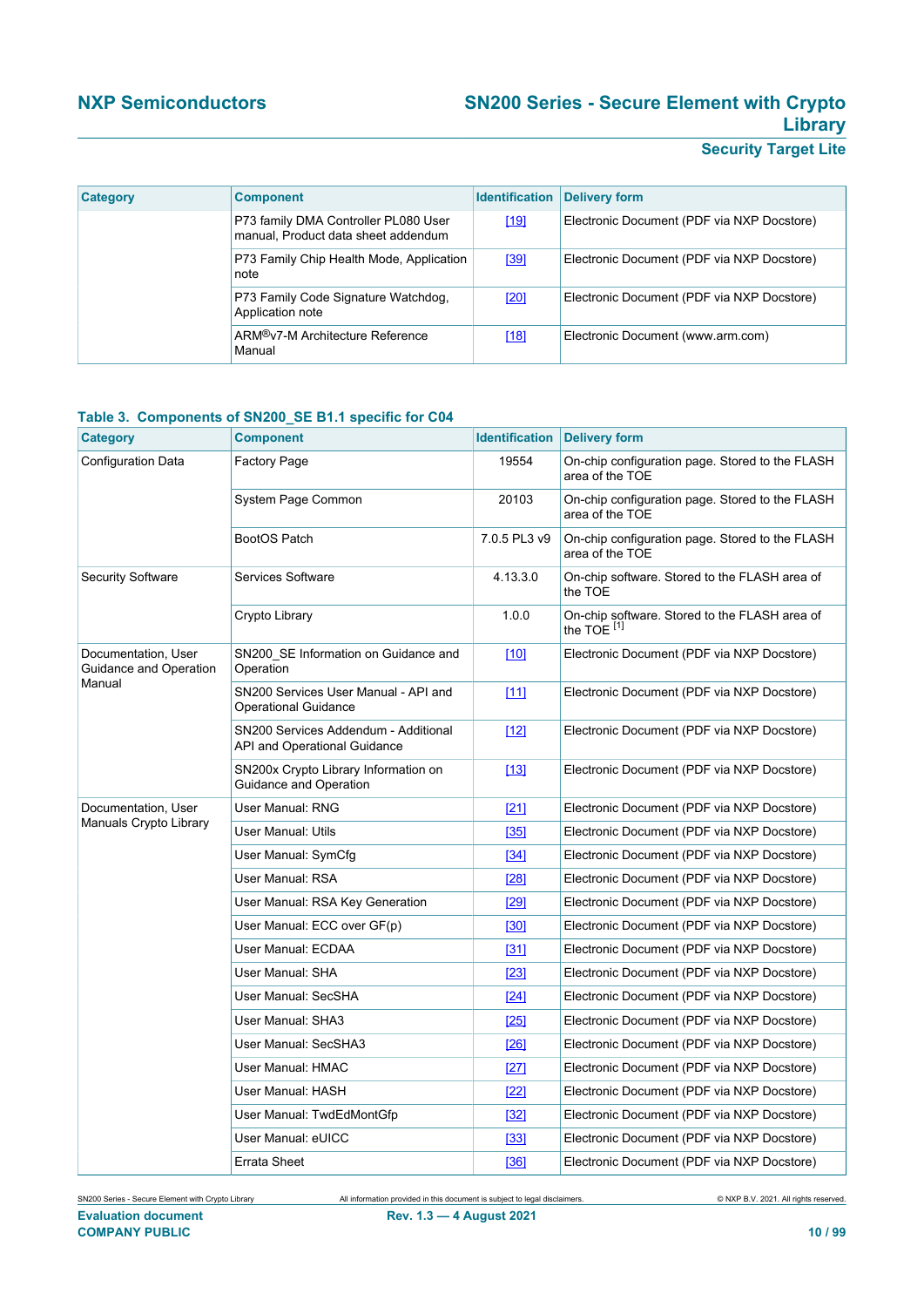#### <span id="page-10-0"></span>[1] Header files are provided, as described in  $[13]$

Logical configuration options are provided for each physical configuration of SN200\_SE, which do not modify the physical scope described in [Section 1.4.1](#page-6-1). Evaluated logical configuration options are all or a subset of the order entry options available in the electronic Order Entry Form [\[37\].](#page-91-19)

[Table 4](#page-10-1) identifies these evaluated logical configuration options. These options are detailed in [\[14\].](#page-90-1)

#### <span id="page-10-1"></span>**Table 4. Evaluated logical configuration options**

| Name of order entry option     | <b>Evaluated values</b> |
|--------------------------------|-------------------------|
| SNSE HWOPT ENABLE ISORESET     | YES/NO                  |
| SNSE_SWOPT_ENABLE_CHMODE       | YES/NO                  |
| SNSE SWOPT REENABLE TESTMODE   | YES/NO                  |
| SNSE SWOPT ENABLE APPDISABLE   | YES/NO                  |
| SNSE SWOPT SELECT MODE         | AAP                     |
| SNSE HWOPT SELECT RAM HS START | [0.0xFF]                |
| SNSE HWOPT SELECT RAM HS END   | [0.0xFF]                |

The logical configuration options given in [Table 4](#page-10-1) are complemented with additional evaluated logical configuration options. These are not selectable by the customer via electronic Order Entry Form, but are exclusively under control of NXP.

The TOE as integral part of SN200x IC is delivered as a packaged device. The security of the TOE does not rely on the way the pads are connected to the package. Therefore the security functionality of SN200\_SE is not affected by the delivered package type.

The only available package type is "Wafer Level Chip Scale Package" (WLCSP). This package is a thin fine-pitch ball grid array package.

The commercial type name of the SN200x IC reflects package type in the name. It is assigned according to the following format:

#### *SN200 b pp*(*p*) / *x y zz ff*

The commercial type name of a physical configuration is built by replacing the symbols in the above format with the values identified in [Table 5](#page-10-2).

| <b>Symbol</b> | <b>Value</b>      | <b>Description</b>                                                                      |
|---------------|-------------------|-----------------------------------------------------------------------------------------|
| <b>SrS</b>    | SN <sub>200</sub> | Series in NXP product family                                                            |
| b             | x                 | Basic type in the series of NXP product family, defining<br>e.g. the NFC host interface |
| pp(p)         | UK                | Package type<br>UK = Wafer Level Chip Scale Package (WLCSP)                             |
| X             | B                 | Base layer identifier                                                                   |
| у             |                   | Fixed metal masks identifier                                                            |
| <b>ZZ</b>     |                   | ROM Mask reference                                                                      |

<span id="page-10-2"></span>

|  |  |  | Table 5. Values of symbols in commercial type name |  |
|--|--|--|----------------------------------------------------|--|
|--|--|--|----------------------------------------------------|--|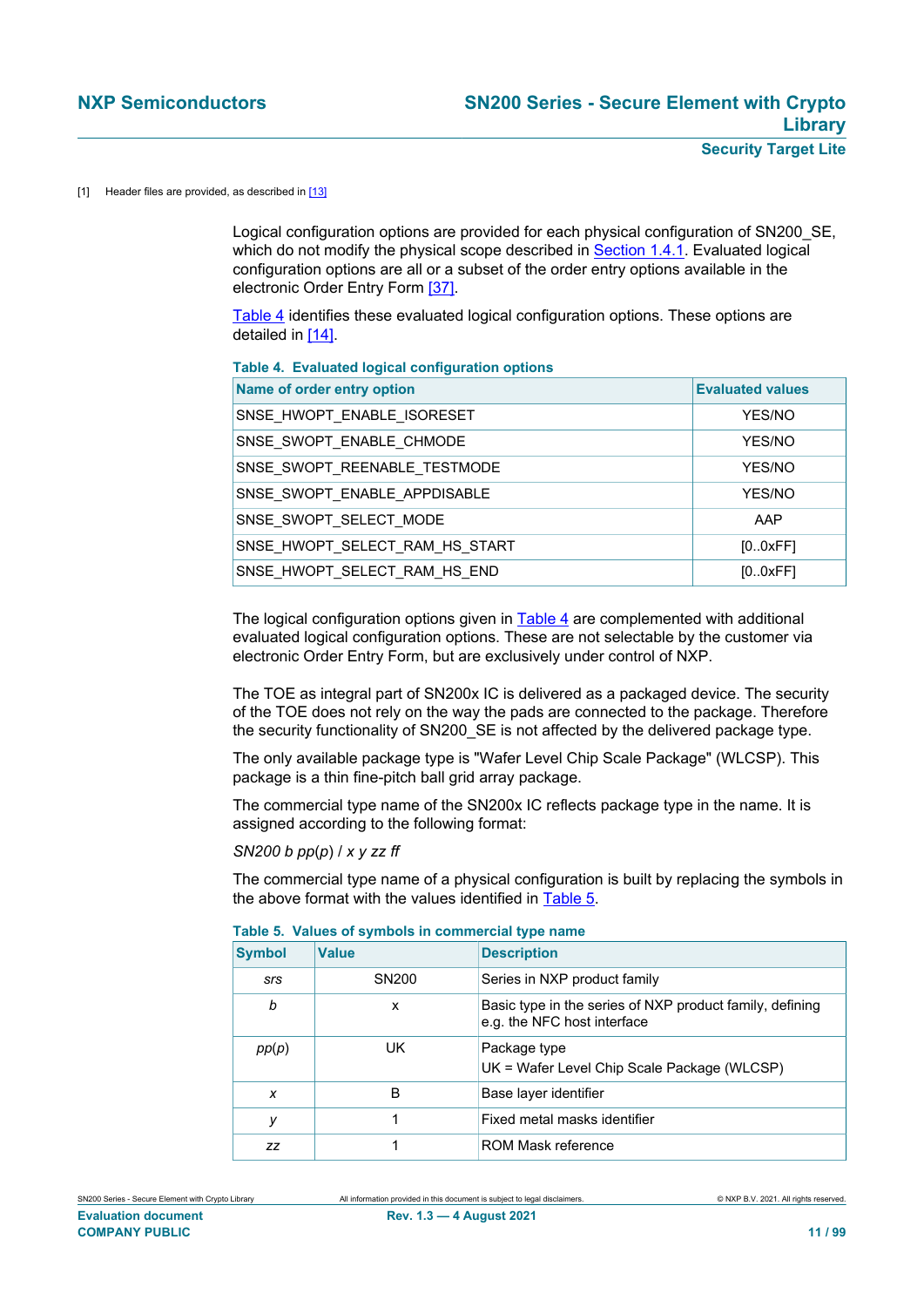| <b>Symbol</b> | <b>Value</b>                                            | <b>Description</b>                                                                                                                                                                                        |
|---------------|---------------------------------------------------------|-----------------------------------------------------------------------------------------------------------------------------------------------------------------------------------------------------------|
| ff            | Two characters<br>(each either a<br>letter or a number) | FabKey Number (FKN), which identifies the contents in<br>AP-Flash at TOE Delivery, and the selection of logical<br>configuration options, processed by Order Entry Form<br>Tool individually for each OEF |

Information on how to order SN200x and how to identify the logical configuration options of the SN200 SE after TOE Delivery is described in [\[14\]](#page-90-1).

The TOE is integral part of the SN200x IC. Note that SN200x without any Security IC Embedded Software for the TOE is available for NXP internal use only.

The manufacturing process of SN200x allows options that can be selected by NXP in the electronic Order Entry Form [\[37\].](#page-91-19) The evaluated options are given in [Table 6](#page-11-0)

<span id="page-11-0"></span>**Table 6. Evaluated options of manufacturing process (NXP internal only)**

| Name of order entry option | <b>Evaluated values</b> |
|----------------------------|-------------------------|
| Diffusion Fab              | GF7 / GF1               |

The delivery method used for SN200x and information on how to identify the selected manufacturing options are described in [\[16\].](#page-90-3)

#### **1.4.3 Logical Scope of TOE**

#### **1.4.3.1 Hardware Description**

The hardware of SN200 SE facilitates seven types of software components, which are depicted in [Figure 3.](#page-11-1)

<span id="page-11-1"></span>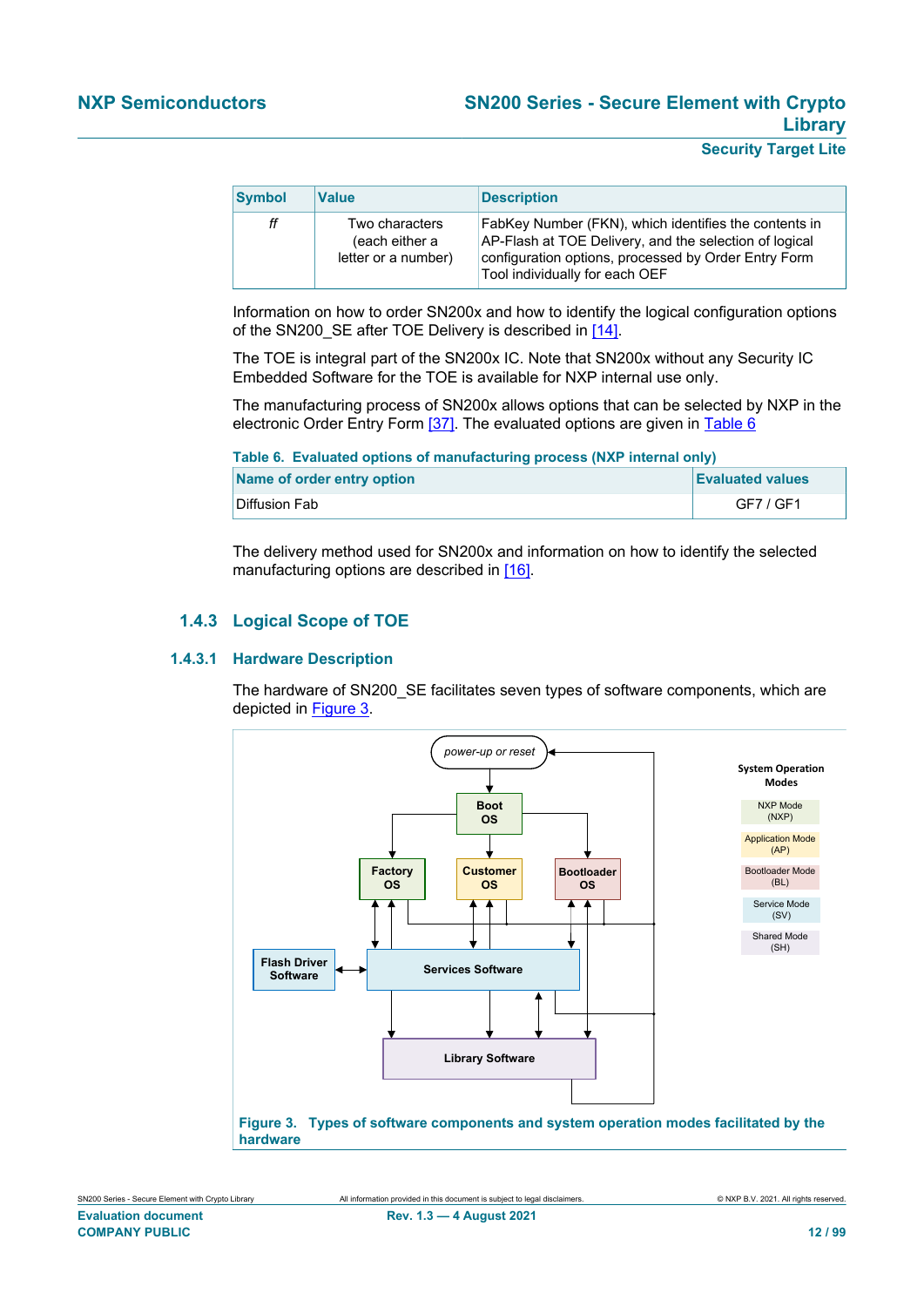The hardware always starts-up with executing the Boot OS. The Boot OS finally jumps to a start address in either Factory OS, Customer OS or Bootloader OS. The hardware provides no other way to start these operating systems but via power-up or reset of the device. Not more than one operating system out of Factory OS, Customer OS and Bootloader OS can be executed per start-up cycle. Each of the operating systems may interact with and with Library Software according to the programming interface they respectively provide.

The Factory OS implements security functionality against unauthorized access in the field. Startup into Bootloader OS is blocked by the TOE with order entry option = AAP until Customer OS explicitly unblocks this with next startup by changing the logical configuration to = BOR. Then Bootloader OS can reactivate this blockage with changing back to  $=$  AAP. Instead, order entry option  $=$  BOR causes the TOE to start-up into Bootloader OS when a special sequence is applied to a pad.

Jumps between types of software components imply transformations in system operation modes, which are under control of the hardware. The hardware distinguishes among five such system operation modes. These are named NXP Mode (NXP), Application Mode (AP), Bootloader Mode (BL), Service Mode (SV) and Shared Mode (SH). [Figure 3](#page-11-1) gives the basic assignment of system operation modes to the seven types of software components.

Transformations among NXP Mode, Bootloader Mode, Application Mode and Service Mode are usually transitions from one to another system operation mode. Exceptions are with logical configurations EN\_SV\_AP=YES, EN\_SV\_BL=YES and/or EN\_BL\_FOR\_AP=YES. Logical configuration EN\_SV\_AP=YES resp. EN\_SV\_BL=YES enable Bootloader OS to also activate Application Mode resp. Bootloader Mode when it jumps to Services Software. These configurations fit to the needs of update functionality in a Bootloader OS provided by NXP for secure updates of Security IC Embedded Software. *Such Bootloader OS itself is not in scope of this TOE.* In logical configuration EN\_BL\_FOR\_AP=YES the TOE always sets both, Application Mode and Bootloader Mode when jumping to Customer OS. This configuration is appropriate for NXP operating systems with integrated update functionality in the field. Such NXP operating systems themselves are not in scope of this TOE.

Shared Mode is always activated in addition to the system operation mode(s) of the software component type that jumps to Library Software. This allows to share Library Software among different types of software components.

System operation modes are used by the hardware to control access to memories and hardware components. The software component types are stored to different areas in the Flash memory, which are assigned with access rights that fit to their related software component type.

Furthermore, the ARM SC300 processor supports two CPU modes named "thread" and "handler", and also two CPU privilege levels named privileged and unprivileged (of which the latter one is also called "user" by ARM). These choices are combined to three valid CPU operation modes, which are privileged thread, unprivileged thread and privileged handler. The SC300 processor implements these CPU operation modes to control access to some of its configuration registers and instructions. Use of the two modes thread and handler is limited to the SC300 processor whereas the privilege levels are also used in the system to control access to memories and hardware components.

SN200\_SE implements 64 Kbytes ROM, 2 Mbytes Flash, 52 Kbytes System RAM, 5 Kbytes PKC RAM and a Buffer RAM for Flash erase/programming and for Flash read caching. All these memories are accessible over the bus system on data/address busses, and the PKC RAM can also be directly accessed by the PKC coprocessor on a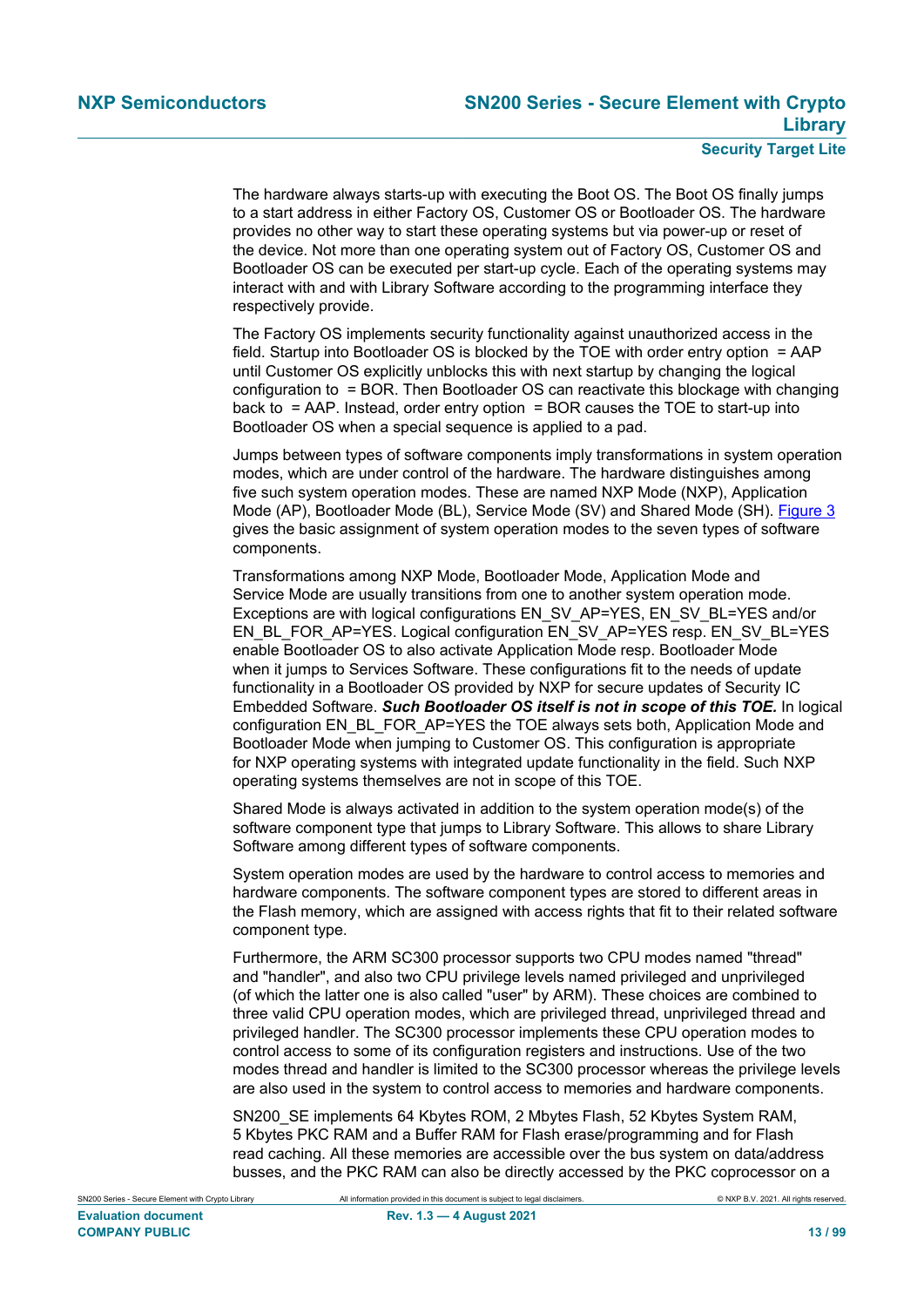separate data/address bus. PKC RAM accesses are arbitrated in the RAM Controller. The hardware controls access to the memories over the bus system. Direct access to the PKC RAM is controlled by way of access control to the hardware component PKC coprocessor. Access to the PKC RAM by the CPU and the PKC coprocessor over the bus system is adjusted accordingly.

The hardware controls write, read and execute access to the memories over the bus system against system operation modes. This is done based on segments in the logical address space. In this context the whole ROM address space is reserved for NXP.

The Flash address space is sectioned into an AP-Flash segment, a BL-Flash segment, an SV-Flash segment, an SH-Flash segment and a CFG-Flash segment. The AP-Flash segment is accessible in Application Mode without restrictions and blocked in Bootloader Mode for read and execute. The BL-Flash segment is accessible in Bootloader Mode without restrictions and completely blocked in Application Mode. Both segments are also blocked in Service Mode. The SV-Flash segment is accessible to Service Mode without restrictions. It is blocked in Application Mode and blocked in Bootloader Mode for read and execute. The SH-Flash segment is accessible for execute in Application Mode, Bootloader Mode and Service Mode, but blocked in all these system operation modes for read and write, except Bootloader Mode, which has write access when Shared Mode isn't also active. Library Software always has the same access rights like the software component from which it is executed and on top of that also has read access to the SH-Flash segment.

The CFG-Flash segment consists of several NXP areas, three System Pages and an area of the Buffer RAM for Flash erase/programming (PBRAM area), which are all under specific access control. The NXP areas are reserved for NXP. The three System Pages are combined of a System Page Application, which is blocked in Bootloader Mode and can be read in Application Mode, a System Page Bootloader, which is blocked in Application Mode and can be read in Bootloader Mode, and a System Page Common, which can be read in both, Bootloader Mode and Application Mode. All three pages are accessible in read and write in Service Mode so that write access to these in Application Mode and Bootloader Mode can be put under the control of service software. The PBRAM area isn't accessible in Application Mode, Bootloader Mode and Service Mode as long as it is unlocked. In this state, any allowed write access to an address in the Flash address space outside the PBRAM area immediately locks the PBRAM area to the accessing mode. In this context, Application Mode and Bootloader Mode are not distinguished, and they are overruled by Service Mode in case it is active together with one of these. In case the PBRAM area is locked to Application Mode and Bootloader Mode, and Service Mode is active together with one of these, the locking state is updated to Service Mode with any allowed write access to an address in the Flash address area inside or outside the PBRAM area.

The System RAM address space is composed of an AP-RAM segment, an SV-RAM segment and a PUF-RAM segment. The AP-RAM segment is available for use in Application Mode and in Bootloader Mode whereas SV-RAM segment and PUF-RAM segment are reserved for NXP.

The above described restrictions are valid by default for memory access over the bus system by the CPU. Such access by the PKC coprocessor and DMA controller is blocked completely by default, except for PKC coprocessor access to the PUF-RAM segment, which is reserved for NXP, and to the PKC RAM, which is accessible like for the CPU.

The Memory Management Unit can be utilized by software running in privileged level to open access windows over the bus system for PKC coprocessor and DMA controller to areas, which are blocked by default. Such windows for the PKC coprocessor are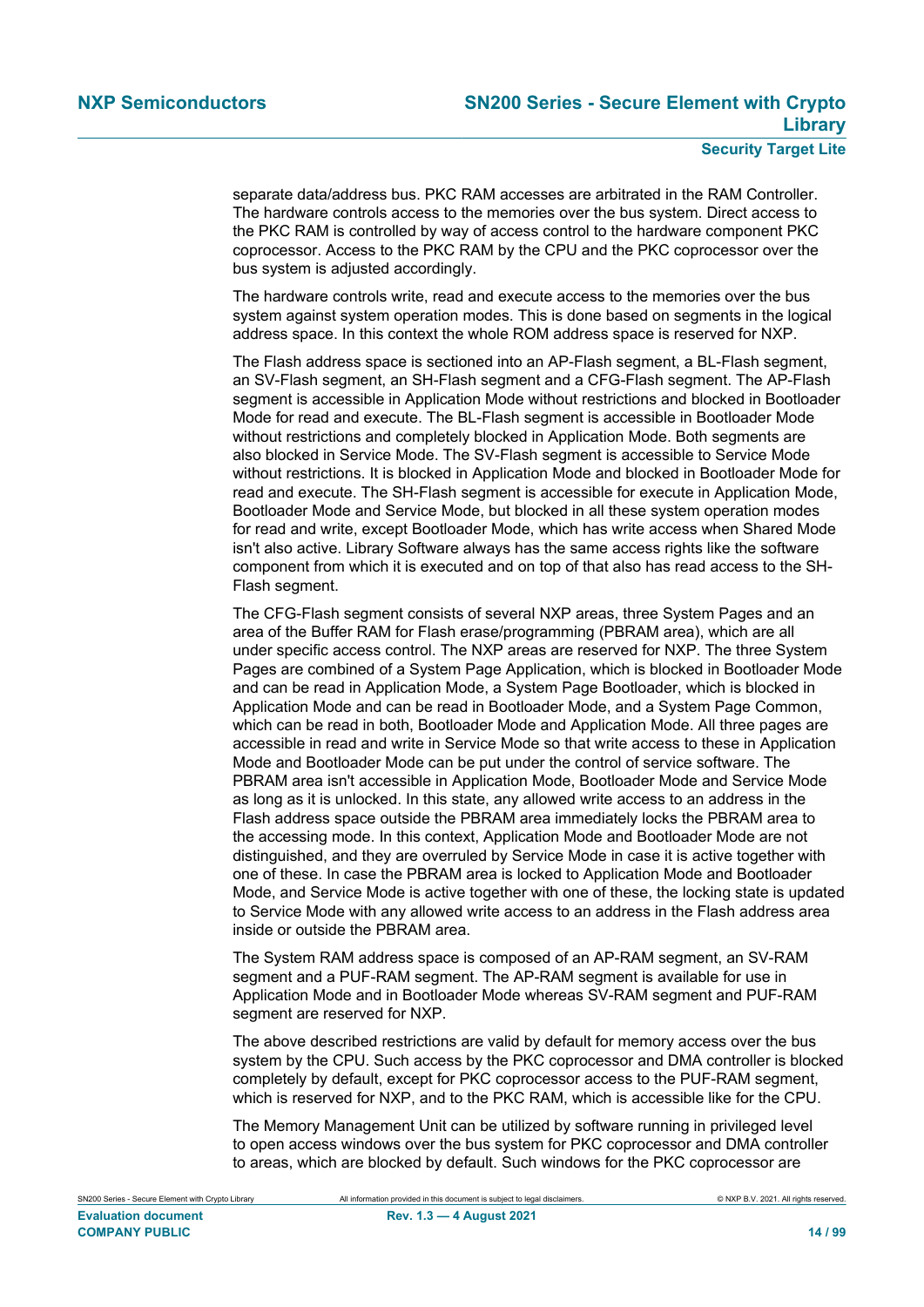restricted to AP-Flash segment, BL-Flash segment, SV-Flash segment, SH-Flash segment and AP-RAM segment and for the DMA controller to the AP-RAM segment. The Memory Management Unit can also be utilized by software running in privileged level to open access windows over the bus system for the CPU. Such windows must be inside segments that are accessible to the software which then can block access to the underlying segments and by this restrict access beyond its default. Access rights to all windows can be defined for system operation modes and CPU privilege levels. The Memory Management Unit therewith allows the software to protect its operating system and to implement an access control policy among its different applications.

SN200\_SE implements a wide range of hardware components. It embeds the Fast Accelerator for Modular Exponentiation of 3rd Generation (Fame3), which can be utilized by the software to accelerate computations required for public-key cryptography like such related to RSA, Elliptic Curve Cryptography (ECC), and Secure Hash Function (SHA) .

Hardware component Symmetric Block Cipher (SBC) serves the IC Security Embedded Software with interfacing to a DES coprocessor, an AES coprocessor and a GCM coprocessor . The DES coprocessor provides Triple-DES calculation in 2-key or 3-key operation with a length of 56 bits for each key. The AES coprocessor performs AES encryption and decryption calculations with key lengths of 128, 192 or 256 bits. The GCM coprocessor implements a Galois Field Multiplier to support Galois/Counter Mode (GCM) of operation and GMAC performed by the Crypto Library. Besides ECB mode the SBC hardware supports Cipher Block Chaining Mode (CBC), Cipher Feedback Mode, (CFB) Output Feedback Mode (OFB) and Counter Mode (CTR).

Two CRC coprocessors each serve with checksum computation based on CRC generation polynomials CRC-8, CRC-16 and CRC-32. The Random Number Generator generates true random numbers, which are compliant to AIS31 and FIPS 140-2.

SN200 SE also implements a watchdog counter with time-out mechanism that can be utilized by the software to abort irregular program executions, and provides a CPU Guard with several security functionality, which can be utilized by the software to secure its execution.

Hardware components of SN200\_SE can be controlled by the IC Security Embedded Software via Special Function Registers, which are accessible over the bus system on two separate busses. The peripheral control bus is provided for communication and thus gives access to the Special Function Registers of the DMA controller, the communication interfaces, the I/O switch matrix and a component for checksum computations over data streams of the communication interfaces. The Special Function Registers of all other hardware components are accessed on the control bus.

The hardware controls write and read access to its Special Function Registers to the point of single bits and this against Application Mode/Bootloader Mode, Service Mode, NXP Mode and against both privilege levels. This control does not distinguish between Bootloader Mode and Application Mode since these are separated via different start-up cycles in which Special Function Registers are reset to their default values. Also, this control does not consider Shared Mode since it is never stand-alone active. This is valid for accesses from the SC300 processor, whereas accesses from the PKC coprocessor are completely blocked for both busses and accesses from the DMA controller are completely blocked for the control bus.

Based on the above conditions the bus system can be utilized by software running in privileged level to further manage access to hardware components among Application Mode/Bootloader Mode and Service Mode as well as among the CPU privilege levels, which is then enforced by the hardware.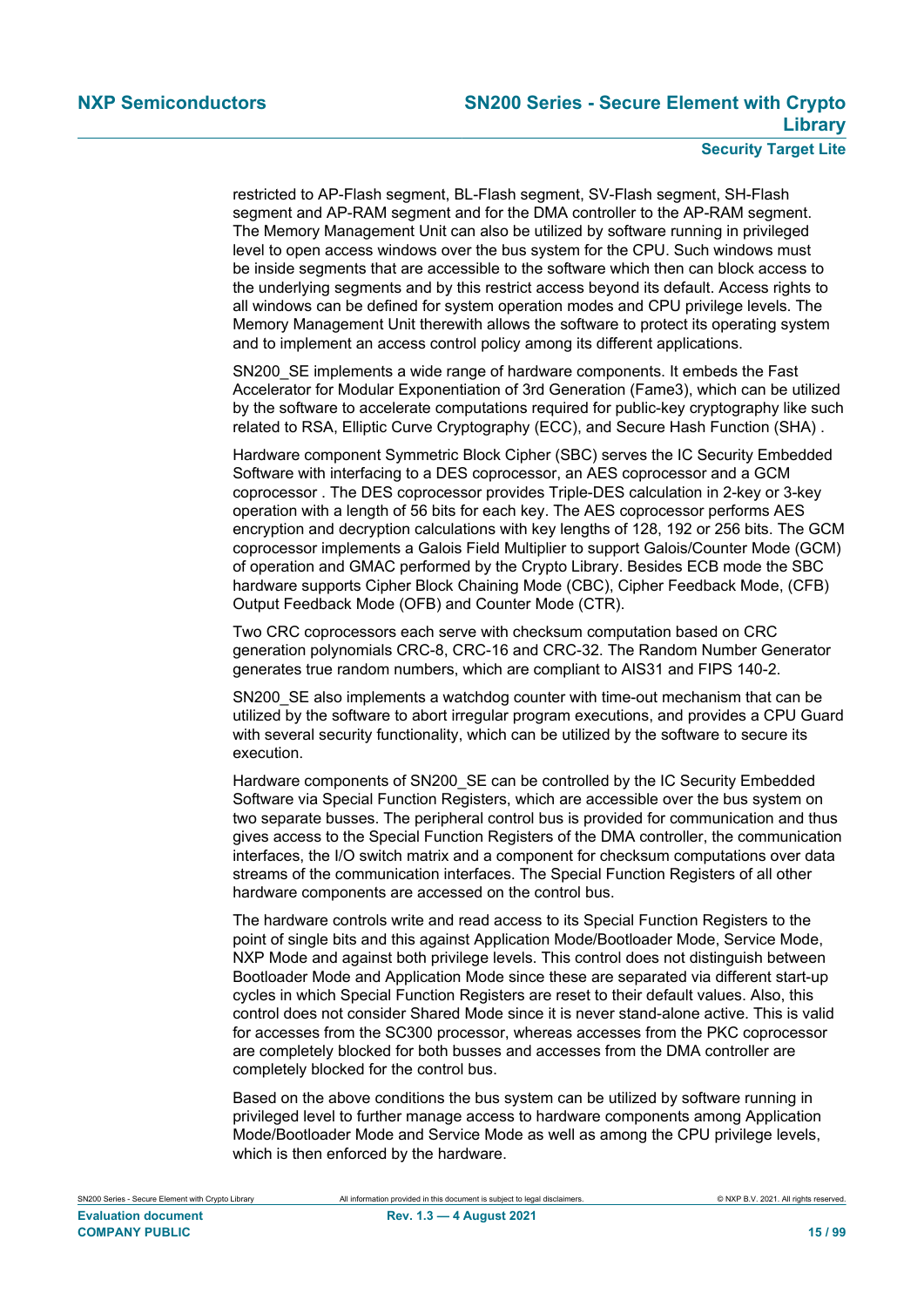SN200\_SE implements complex security functionality to protect code and data during processing and while stored to the device. This includes appropriate memory encryptions and masking schemes to preserve confidentiality. This also includes error detection codes, the Flash Secure Fetch Plus and manifold light sensing to protect integrity. Active and passive shielding is present and operating conditions are monitored by sensors on temperature, power supplies and frequencies.

The TOE hardware operates with an power supply provided by the shared Power Management Unit ("SN200\_PMU"). Normal operation is done in power mode ACTIVE, in which all hardware components are in operative condition. The device can be set into power modes SLEEP, DEEP SLEEP and DEEP POWER DOWN, which have different levels of reduced availability of hardware components with appropriately reduced power consumption.

#### **1.4.3.2 IC Dedicated Support Software Description**

<span id="page-15-0"></span>The IC Dedicated Support Software of SN200\_SE consists of the Factory OS, the Boot OS and the Flash Driver Software.

Boot OS, Factory OS and Flash Driver Software are stored to ROM. Patches to the Boot OS are stored to Flash.

The Factory OS provides controlled access to different levels of testing capabilities of SN200\_SE. Full testing capabilities are under restricted access to NXP for production testing of SN200 SE and also for in-depth analysis of field returns from particular utilizations of SN200\_SE with Customer OS. In addition, limited testing capabilities are accessible to NXP for basic analysis of field returns, which target to preserve the composite product in its original condition. Beyond that, the Factory OS provides the Composite Product Manufacturer with some basic functional testing of SN200\_SE and also with a readout of the identification flags of SN200 SE from System Page Common. The Factory OS implements security functionality to protect from unauthorized access and measures that also authorized access cannot compromise confidentiality of content stored to AP-Flash, BL-Flash, SH-Flash and SV-Flash windows as well as System Page Application, System Page Bootloader and System Page Common.

The Boot OS is executed during start-up after power-on or reset of SN200\_SE. It sets up the device and its configuration, and finally jumps to Customer OS, Bootloader OS or Factory OS.

The Flash Driver Software consists of the part of the Services HAL (Hardware Abstraction Layer ) that is stored to ROM. The Services HAL provides an interface for the Services Software to the hardware that controls the Flash memory.

#### **1.4.3.3 Services Software Description**

The Services Software comprises the Flash Services Software, the Services Framework Software and the part of the Services HAL (Hardware Abstraction Layer) that is not stored to ROM.

#### **Flash Services Software**

- **•** The Flash Services Software manages technical demands of the Flash memory and serves the Security IC Embedded Software with an interface for Flash erase and/or programming.
- **•** The Flash Services Software maintains the Flash with re-freshing, tearing-safe updates of Flash contents and wear leveling techniques to ensure integrity and consistency of its content and optimize its endurance.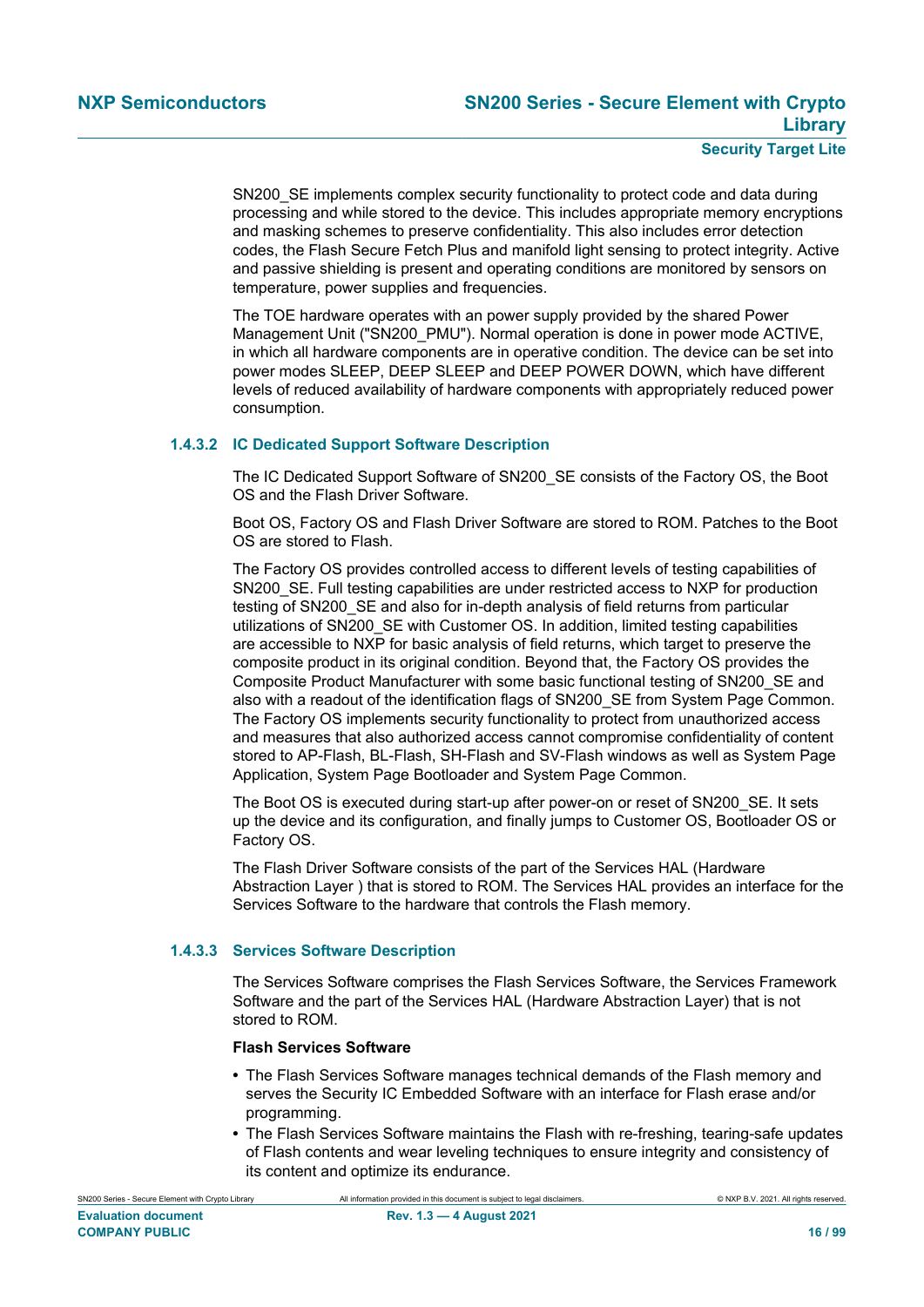• For more details, see [\[11\].](#page-90-8)

#### **Services Framework Software**

- **•** The Services Framework Software provides the utility functionality and interface for actual services. This comprises the control of services related functionality such as the resource management, patch handling, service and system configurations functionality.
- **•** For more details, see [\[11\].](#page-90-8)

#### **1.4.3.4 Crypto Library Description**

The Crypto Library (or parts thereof<sup>3</sup>) comprises a set of cryptographic functions.

#### **AES**

- **•** The AES algorithm is intended to provide encryption and decryption functionality.
- **•** The Crypto Library implements AES algorithm with different security configurations. For more details on those different configurations please refer the user guidance documentation of the Crypto Library [\[13\].](#page-90-10)
- The following modes of operation are supported for AES: ECB, CBC, CFB, CTR, GCM, CBC-MAC, CCM and CMAC.

#### **TDES**

- **•** The Triple-DES (TDES) algorithm is intended to provide encryption and decryption functionality.
- **•** The Crypto Library implements Triple-DES algorithm with different security configurations. For more details on those different configurations please refer the user quidance documentation of the Crypto Library [\[13\]](#page-90-10).
- **•** The following modes of operation are supported for Triple-DES: ECB, CBC, CFB, CTR, CBC-MAC, RetailMAC and CMAC.
- **•** To fend off attackers with high attack potential an adequate security level must be used (references can be found in national and international documents and standards).

#### **RSA**

- The RSA algorithm can be used for encryption and decryption as well as for signature generation, signature verification, message encoding and signature encoding.
- **•** The RSA key generation can be used to generate RSA key pairs.
- **•** The RSA public key generation computation can be used to compute the public key that belongs to a given private CRT key.

The TOE supports various key sizes for RSA from 512 to 4096 bits.

#### **ECDSA (ECC over GF(p))**

- **•** The ECDSA (ECC over GF(p)) algorithm can be used for signature generation and signature verification.
- **•** The ECDSA (ECC over GF(p)) key generation algorithm can be used to generate ECC over GF(p) key pairs for ECDSA.
- **•** The ECDH (ECC Diffie-Hellman) key exchange algorithm can be used to establish cryptographic keys. It can be also used as secure point multiplication.
- **•** Provide secure point addition for Elliptic Curves over GF(p).

<sup>3</sup> Crypto functions are supplied as a library rather than as a monolithic program, and hence a user of the library may include only those functions that are actually required – it is not necessary to include all cryptographic functions of the library in every Security IC Embedded Software. For example, it is possible to omit the RSA or the SHA-1 components. However, some dependencies exist; details are described in the User Manual [\[10\].](#page-90-7)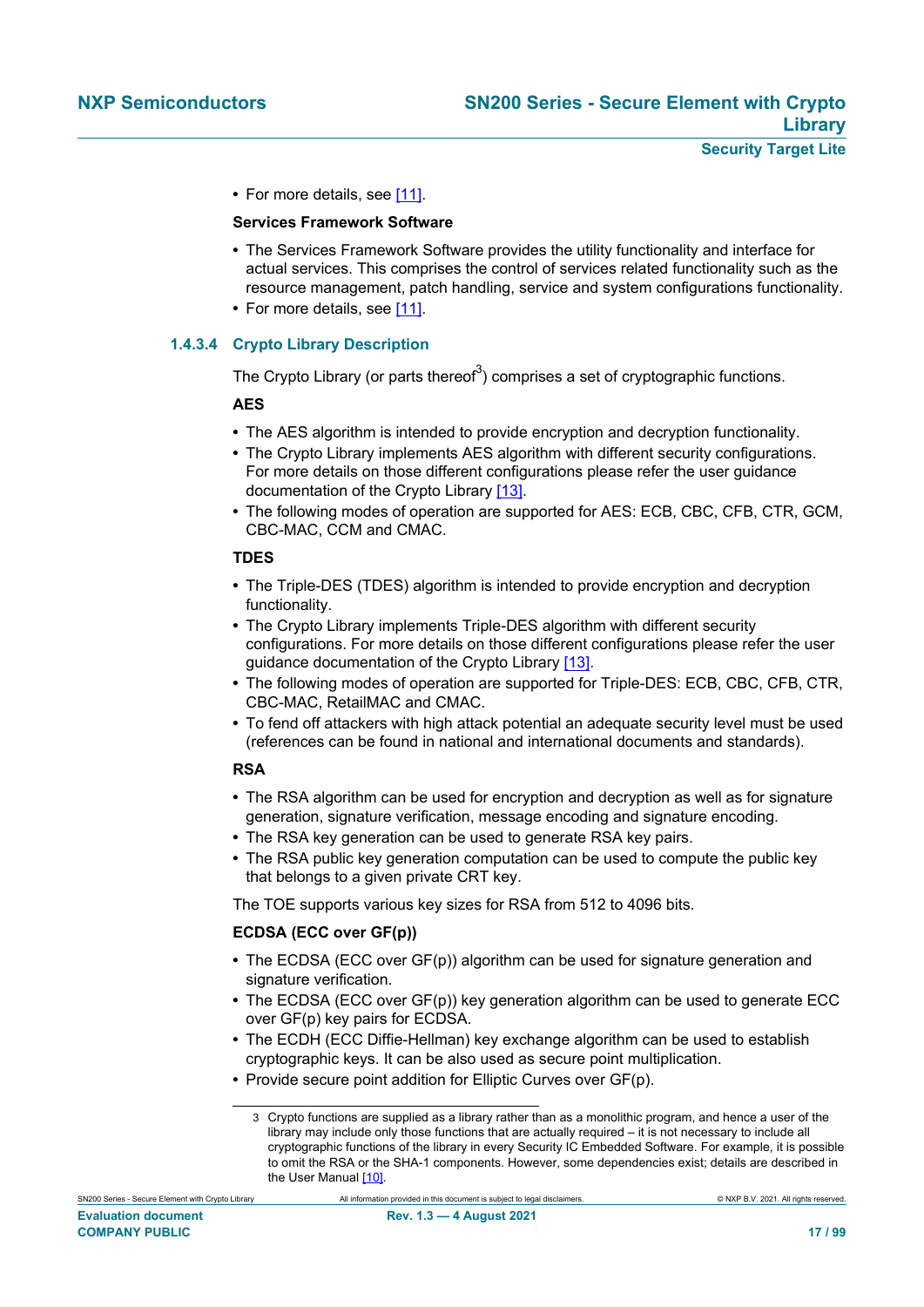The TOE supports various key sizes for ECC over GF(p) from 128 to 640 bits for signature generation, key pair generation and key exchange. For signature verification the TOE supports key sizes up to a limit of 640 bits.

#### **ECDAA**

**•** The ECDAA library component can be used for ECDAA signature generation as specified in the TPM 2.0 [\[70\]](#page-93-0) specification.

#### **EdDSA & MontDH**

- **•** The EdDSA and MontDH over GF(p) library component implements the EdDSA and MontDH over GF(p) related functions:
	- **–** EdDSA key generation, signature generation and signature verification (generalization of Ed25519 and Ed448), support for filling of EdDSA domain parameters
	- **–** MontDH key generation and key exchange for the DH key exchange scheme MontDH (generalization of Curve25519 and Curve448).

#### **eUICC**

- **•** The eUICC library component implements the following MILENAGE and TUAK USIM modes: 3G authentication mode, 3G resynchronization mode, Virtual 2G mode, 3G + Kc mode, Anonymity keys for the 3G modes
- **•** Support of the following CAVE operations: SSD generation, Authentication signature generation, CMEA Key and VPM generation

#### **SHA**

- **•** The SHA-1, SHA-224, SHA-256, SHA-384, SHA-512, SHA-3/224, SHA-3/256, SHA-3/384 and SHA-3/512 algorithms can be used for different purposes such as computing hash values in the course of digital signature creation or key derivation.
- **•** The Crypto Library implements two versions of each SHA algorithm with different security level: standard and high. The difference between the standard and high security level of the SHA implementations is that the high security level SHA is protected against more side-channel attacks.

To fend off attackers with high attack potential an adequate security level must be used (references can be found in national and international documents and standards). In particular this means that SHA-1 shall not be used.

#### **HMAC**

**•** The HMAC algorithm can be used to calculate Keyed-Hash Authentication code. The TOE supports the calculation of HMAC authentication code with SHA-1, SHA-224, SHA-256, SHA-384, SHA-512, SHA-3/224, SHA-3/256, SHA-3/384 or SHA-3/512 hash algorithms. The HMAC algorithm can use either the high security level or standard security level version of SHA, depending on required security level.

To fend off attackers with high attack potential an adequate security level must be used (references can be found in national and international documents and standards). In particular this means that HMAC with SHA-1 shall not be used.

The TOE supports various key sizes for HMAC. To fend off attackers with high attack potential an adequate key length must be used (references can be found in national and international documents and standards).

#### **Resistance of cryptographic algorithms against attacks**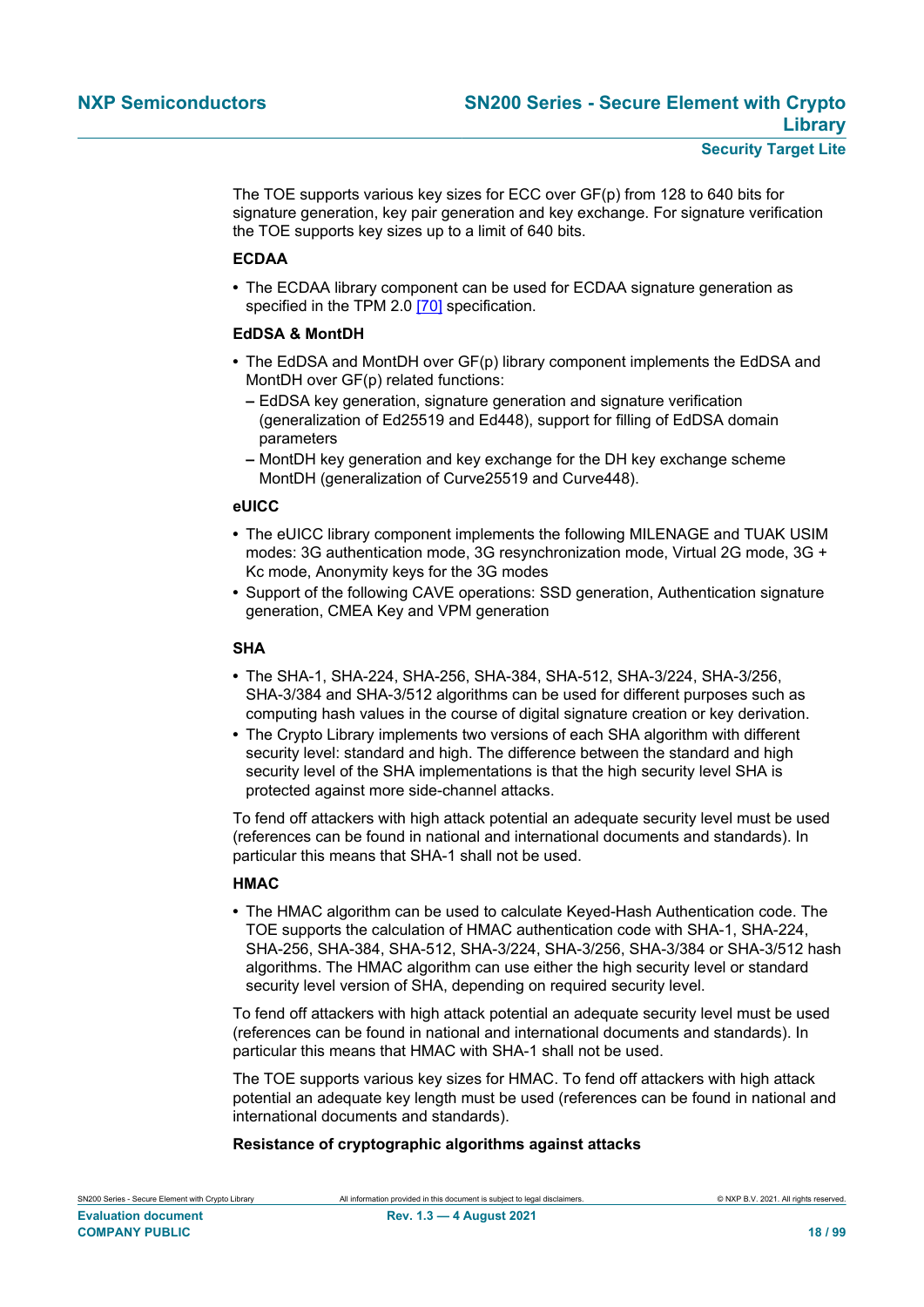The cryptographic algorithms are resistant against attacks as described in JIL [\[9\]](#page-90-11), which include Side Channel Attacks, Perturbation attacks, Differential Fault Analysis (DFA) and timing attacks, except for standard/high security level SHA and HMAC, which are only resistant against Side Channel Attacks and timing attacks.

More details about conditions and restrictions for resistance against attacks are given in the user documentation of the Crypto Library [\[13\]](#page-90-10).

#### **Random number generation**

**•** Library component to access random numbers generated by a software (pseudo) random number generator and to perform a test of the hardware (true) random number generator at initialisation.

#### **Further security functionality of the Crypto Library**

- **•** Internal security measures for residual information protection
- **•** Secure Memory Copy routine
- **•** Secure Memory Boolean Compare routine
- **•** CRC16 & CRC32 routines for cyclic redundancy check calculation

Note that the TOE does not restrict access to the functions provided by the hardware: these functions are still directly accessible to the Security IC Embedded Software.

#### **1.4.4 Interfaces of the TOE**

#### <span id="page-18-0"></span>**Electrical interface**

The electrical interface of SN200 SE are the 11 lines between the I/O subsystem and the communication pads, that are exclusively used by the SN200\_SE subsystem. The interface can be configured to establish communication with the TOE via the following interfaces:

- **•** Serial Peripheral Interface (SPI)
- I<sup>2</sup>C interface
- **•** ISO/IEC 7816 compliant interface by use of ISO/IEC 7816 UART
- **•** GPIO interface by use of Special Function Registers

The TOE also provides an electrical interface to the SN200\_PMU subsystem, which connects power supply voltage input and ground as reference voltage.

Additional dedicated control interface is:

**•** Control Interface between Analog Control Block and Power-Clock-Reset Module of the SN200\_NFC subsystem

#### **Logical interface**

[Figure 4](#page-19-0) illustrates the logical interface to the Security IC Embedded Software (internal interfaces not drawn, refer to [Figure 2](#page-7-0) instead).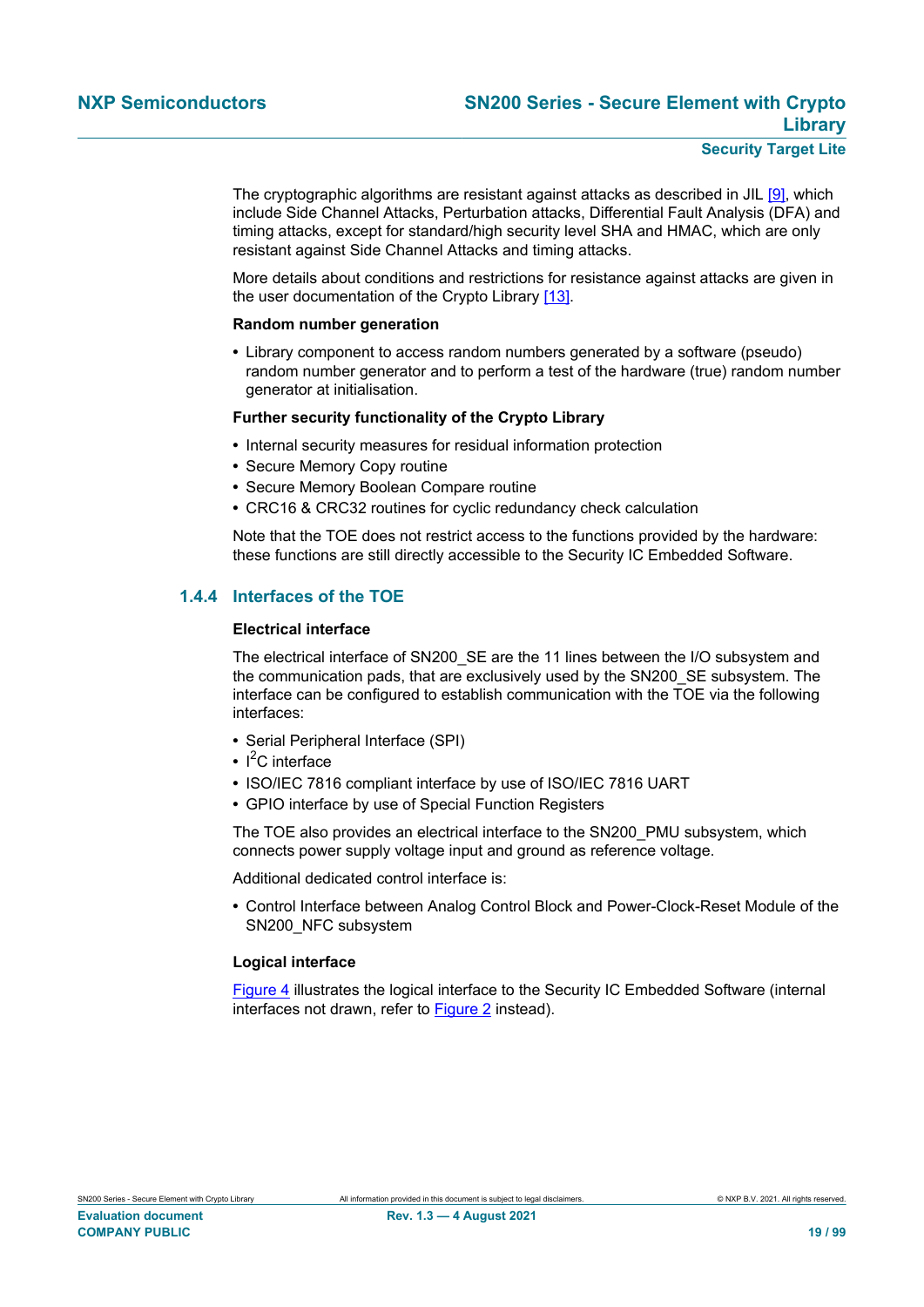<span id="page-19-0"></span>

The logical interface of SN200\_SE is composed of the following:

- **•** SC300 Instruction set and Register interface acc. to [\[18\]](#page-90-6), which is accessible to Security IC Embedded Software as well as Library Software and Services Software running on SN200\_SE
- Special Function Registers interface acc. to [\[14\]](#page-90-1), which is accessible to Security IC Embedded Software as well as Library Software
- **•** Special Function Registers interface acc. to [\[14\]](#page-90-1), which is accessible to Security IC Embedded Software as well as Services Software
- **•** Crypto Library API, which is accessible to Security IC Embedded Software
- **•** Services Software API, which is accessible to Security IC Embedded Software
- **•** Secure System Mailbox interface for data exhange with SN200\_NFC subsystem, which is accessible to Security IC Embedded Software

All logical interfaces other than the Secure System Mailbox interface are accessible via the electrical interfaces SPI,  $I^2C$ , UART and GPIO.

#### **Physical interface**

The chip surface must be considered as an interface of the TOE as well. This interface could be exposed to environmental stress or physically manipulated by an attacker.

#### **1.4.5 TOE Documentation Overview**

- **•** The documentation of the components of the SN200\_SE is identified in [Table 2](#page-8-1) and [Table 3](#page-9-0) of [Section 1.4.2](#page-8-2).
- The interfaces of SN200 SE are linked to the documentation in [Section 1.4.4.](#page-18-0)
- **•** Proper use and operation of the hardware is described in [\[14\],](#page-90-1) with details on some particular hardware components in [\[17\]](#page-90-4) and [\[19\]](#page-90-5).
- **•** Particular information on secure use and operation of SN200\_SE is provided for the hardware in [\[10\]](#page-90-7) and for the Services Software in [\[11\].](#page-90-8)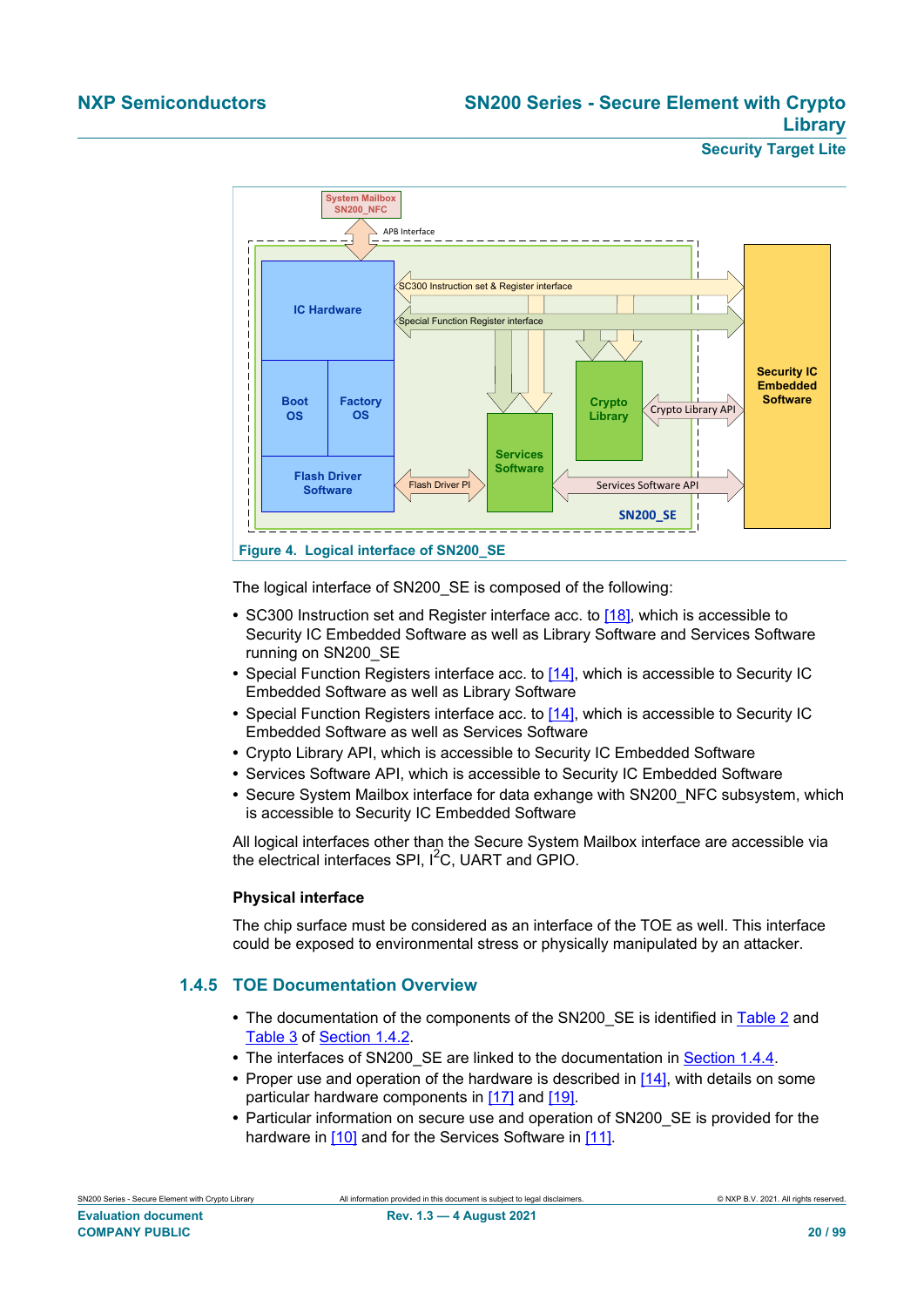- The Crypto Library has a separate user guidance documentation [\[13\]](#page-90-10) and associated user manuals per library component. The user guidance document contains guidelines on the secure usage of the Crypto Library, including the requirements on the environment (the Security IC Embedded Software calling the Crypto Library is considered to be part of the environment). The user manuals contain the specification of the functions provided by the Crypto Library and details of the parameters and options required to call the Crypto Library by the Security IC Embedded Software
- Information on packaging and delivery of the TOE is given in [\[16\]](#page-90-3). This document also describes methods for identification of the selected manufacturing option.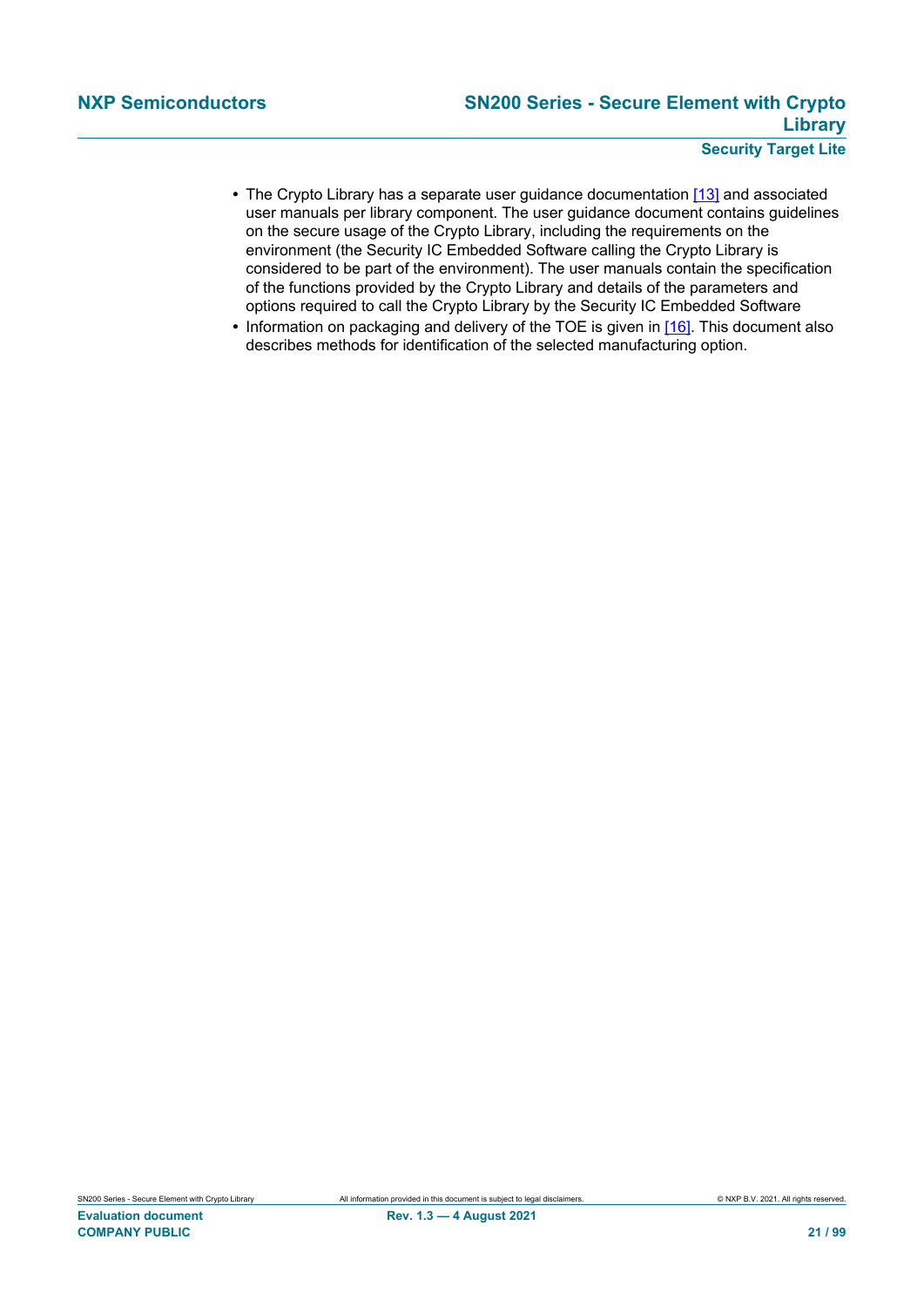## **2 Conformance Claims**

### **2.1 Conformance Claim**

This Security Target and SN200\_SE claim conformance to version 3.1 of Common Criteria for Information Technology Security Evaluation, which comprises

- **•** "Common Criteria for Information Technology Security Evaluation, Part 1: Introduction and general model, Version 3.1, Revision 5, April 2017, CCMB-2017-04-001" [\[1\]](#page-90-12)
- **•** "Common Criteria for Information Technology Security Evaluation, Part 2: Security functional components, Version 3.1, Revision 5, April 2017, CCMB-2017-04-002" [\[2\]](#page-90-13)
- **•** "Common Criteria for Information Technology Security Evaluation, Part 3: Security assurance components, Version 3.1, Revision 5, April 2017, CCMB-2017-04-003" [\[3\]](#page-90-14)

SN200\_SE is evaluated against this Security Target in consideration of the methodology in

**•** Common Methodology for Information Technology Security Evaluation, Evaluation Methodology, Version 3.1, Revision 5, April 2017, CCMB-2017-04-004 [\[4\]](#page-90-15)

This Security Target claims to be CC Part 2 extended and CC Part 3 conformant. [Section 5](#page-36-0) of this Security Target defines the security functional components, which are extended beyond CC Part 2, and also demonstrates that they are consistent with the above conformance claim.

This Security Target also claims strict conformance to Protection Profile

**•** "Security IC Platform Protection Profile with Augmentation Packages, Version 1.0, registered and certified by Bundesamt für Sicherheit in der Informationstechnik (BSI) under the reference BSI-PP-0084-2014" [\[5\].](#page-90-0)

This claim includes conformance to packages defined in the Protection Profile [\[5\]](#page-90-0):

- **•** Package "TDES" (with augmentations)
- **•** Package "AES" (with augmentations)

The minimum assurance level for the Protection Profile [\[5\]](#page-90-0) is EAL4 augmented with AVA\_VAN.5 and ALC\_DVS.2.

This Security Target claims conformance to assurance package **EAL6 augmented** with ALC FLR.1 and ASE TSS.2.

This claim includes and exceeds the minimum assurance level for the Protection Profile [\[5\]](#page-90-0) as demonstrated in [Section 6.2](#page-64-0) of this Security Target.

#### **2.2 Conformance Claim Rationale**

SN200\_SE is the type of TOE defined in **Section 1.3.2** of this Security Target. Its components are detailed in **[Section 1.4.1](#page-6-1)** of this Security Target. These descriptions are consistent with the TOE definition in section 1.2.2 of the Protection Profile [\[5\].](#page-90-0)

The security problem definition in **Section 3** of this Security Target includes all threats, organizational security policies and assumptions, which are identified in the Protection Profile [\[5\]](#page-90-0), and this without any restrictions or modifications. In addition, this Security Target contains new threats, organizational security policies and assumptions. The new assumptions neither mitigate any threat (or a part of it) nor fulfil any organizational security policy (or part of it). This is demonstrated in [Section 3.4](#page-26-0) of this Security Target.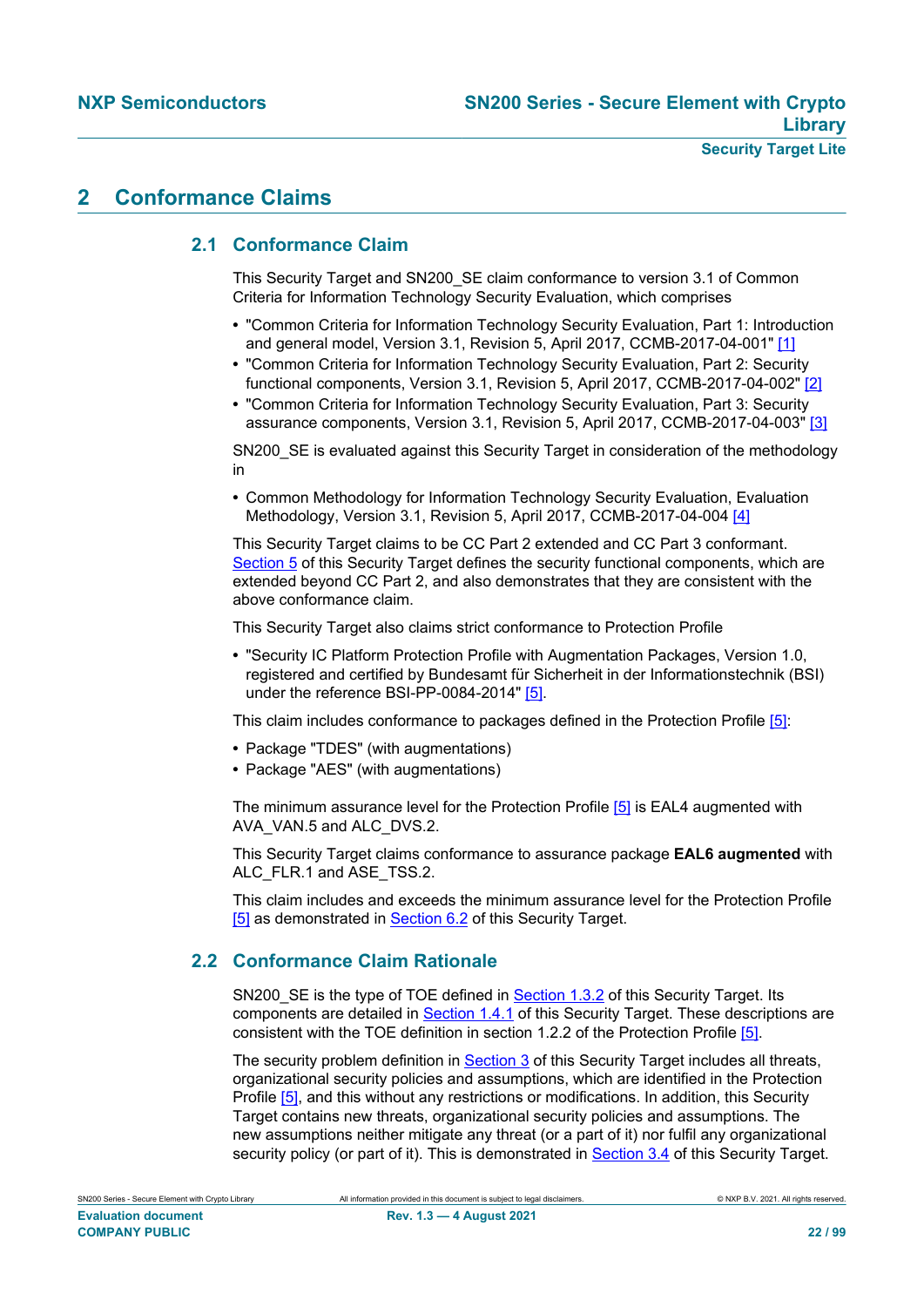This Security Target claim package-augmented conformance to the packages for Cryptographic Services "TDES" and "AES", as the selections in the Security Functional Requirements FCS\_COP.1 are augmented by additional list of standards.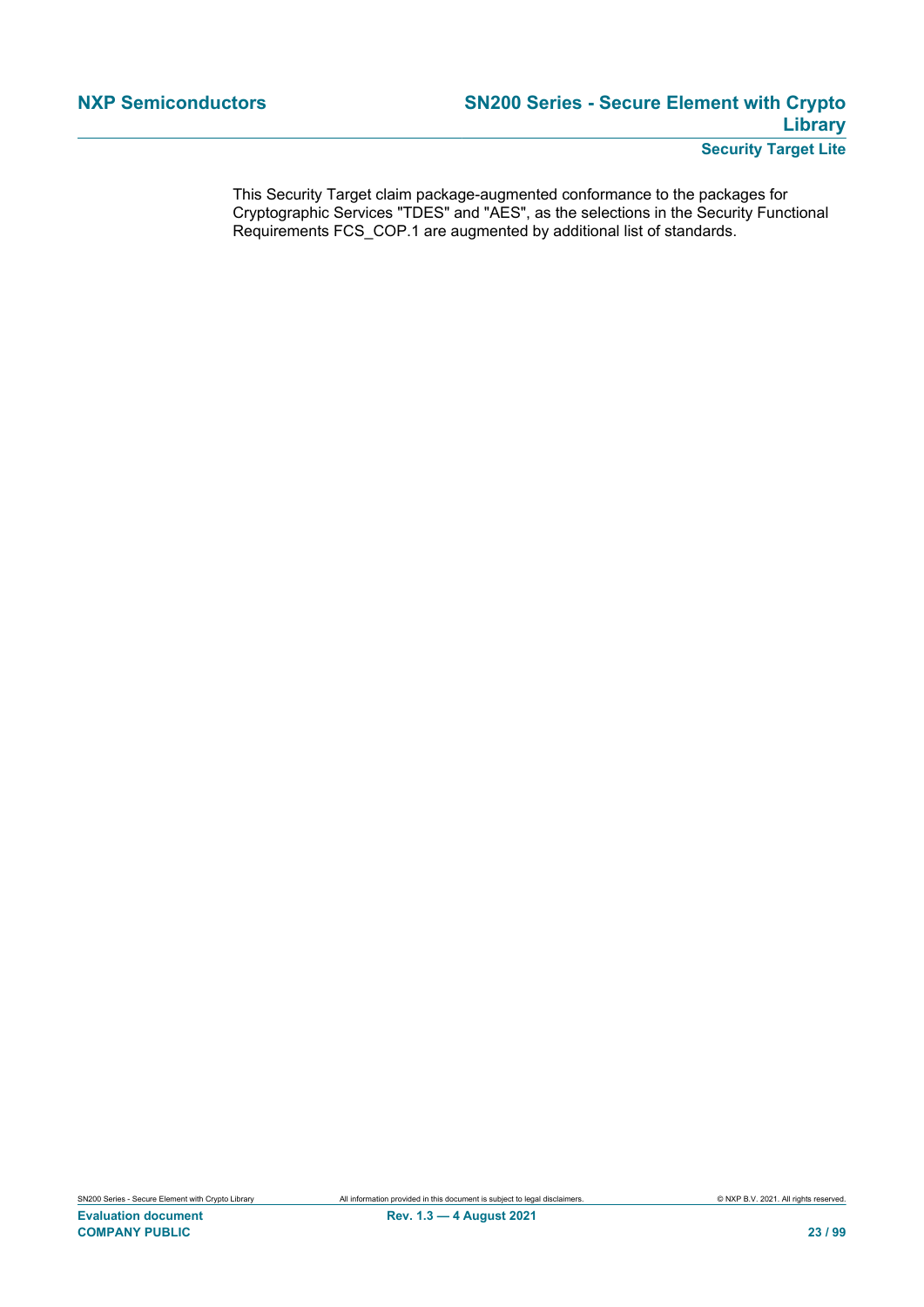## <span id="page-23-0"></span>**3 Security Problem Definition**

## **3.1 Description of Assets**

The assets and emanating high-level security concerns in section 3.1 of the Protection Profile [\[5\]](#page-90-0) entirely apply to this Security Target. In compliance with Application Note 8 in the Protection Profile [\[5\]](#page-90-0) this Security Target identifies the access restrictions of the TOE to its memories and hardware as a further asset. The high-level security concerns of this Security Target are summarized below.

- **•** SC1 Integrity of user data of the Composite TOE and of Security IC Embedded Software, while being executed/processed and while being stored in the TOE's protected memories
- **•** SC2 Confidentiality of user data of the Composite TOE and of Security IC Embedded Software, while being executed/processed and while being stored in the TOE's protected memories
- **•** SC3 Correct operation of the security services provided by the TOE for Security IC Embedded Software
- **•** SC4 Deficiency of Random Numbers
- **•** SC5 Correct operation of access restrictions to memories and hardware as provided by the TOE for Security IC Embedded Software

To be able to protect the assets the TOE shall protect its TOE security functionality. Critical information about the TOE security functionality shall be protected by the development environment and the operational environment. Critical information includes the following.

- **•** Logical design data
- **•** Physical design data
- **•** IC Dedicated Software
- **•** Configuration data
- **•** Initialization data and pre-personalization data
- **•** Specific development aids
- **•** Test and characterization related data
- **•** Material for software development support
- **•** Photomasks

#### **3.2 Threats**

The threats defined in section 3.2 of the Protection Profile [\[5\]](#page-90-0) are listed in [Table 7](#page-23-1). They entirely apply to this Security Target.

#### <span id="page-23-1"></span>**Table 7. Threats defined in the Protection Profile**

| <b>Name</b>         | <b>Title</b>                            |
|---------------------|-----------------------------------------|
| T.Malfunction       | Malfunction due to Environmental Stress |
| T.Abuse-Func        | Abuse of Functionality                  |
| T.Phys-Probing      | <b>Physical Probing</b>                 |
| T.Phys-Manipulation | <b>Physical Manipulation</b>            |
| T.Leak-Inherent     | Inherent Information Leakage            |
| T.Leak-Forced       | Forced Information Leakage              |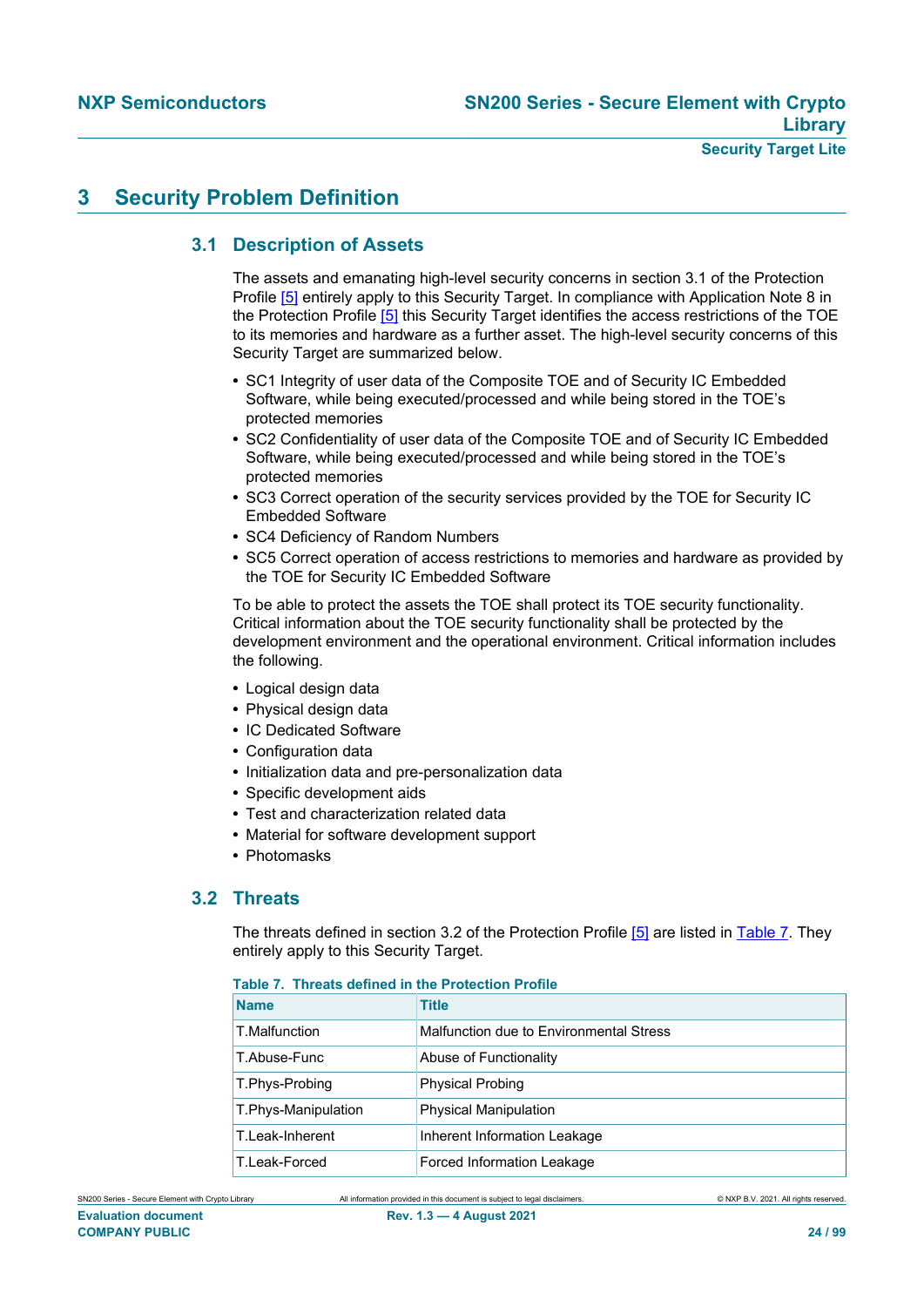| <b>Name</b> | <b>Title</b>                 |
|-------------|------------------------------|
| T.RND       | Deficiency of Random Numbers |

The threat T.RND explicitly includes both deficiencies of hardware (true) random numbers as well as deficiency of software (pseudo) random numbers provided by the Crypto Library.

In compliance with Application Note 4 of the Protection Profile [\[5\]](#page-90-0) the TOE provides security functionality that protects against the additional threat listed in [Table 8](#page-24-0).

#### <span id="page-24-0"></span>**Table 8. Threats added in this Security Target**

| <b>Name</b>           | Title                                  |
|-----------------------|----------------------------------------|
| T.Unauthorized-Access | Unauthorized Memory or Hardware Access |

The threat in  $Table 8$  is defined below.

| <b>T.Unauthorized-Access</b><br><b>Adverse action:</b> | <b>Unauthorized Memory or Hardware Access</b><br>An attacker may try to read, modify or execute code or<br>data stored to restricted memory areas. An attacker may<br>try to access or operate restricted hardware components<br>by executing code that accidentally or deliberately<br>accesses these restricted hardware components.                                                                                                                                             |
|--------------------------------------------------------|------------------------------------------------------------------------------------------------------------------------------------------------------------------------------------------------------------------------------------------------------------------------------------------------------------------------------------------------------------------------------------------------------------------------------------------------------------------------------------|
|                                                        | • Any code executed or data used in a system<br>operation mode, with and without Shared Mode, may<br>accidentally or deliberately access code or data or<br>hardware components restricted to other system<br>operation modes.                                                                                                                                                                                                                                                     |
|                                                        | • Any code executed or data used in unprivileged level<br>may accidentally or deliberately access code or data or<br>hardware components restricted to privileged level.<br>• Any code executed or data used in unprivileged<br>level, which is assigned to a certain application, may<br>accidentally or deliberately access code or data or<br>hardware components restricted to unprivileged level<br>of the same system operation mode but assigned to<br>another application. |
| Threat agent:                                          | Attacker with high attack potential and access to the<br>TOE.                                                                                                                                                                                                                                                                                                                                                                                                                      |
| Asset:                                                 | Code and data belonging to Security IC Embedded<br>Software as well as code and data belonging to IC<br>Dedicated Software.                                                                                                                                                                                                                                                                                                                                                        |
|                                                        |                                                                                                                                                                                                                                                                                                                                                                                                                                                                                    |

The TOE provides security functionality for control of access to its memories and hardware components. This control targets to prevent

- **•** Boot OS and Factory OS from being compromised by other software component types,
- **•** Flash Driver Software and Services Software from being compromised by other Security IC Embedded Software - and vice versa,
- **•** Customer OS from being compromised by Bootloader OS and vice versa,
- **•** Security IC Embedded Software assigned to privileged level from being compromised by Security IC Embedded Software assigned to unprivileged level,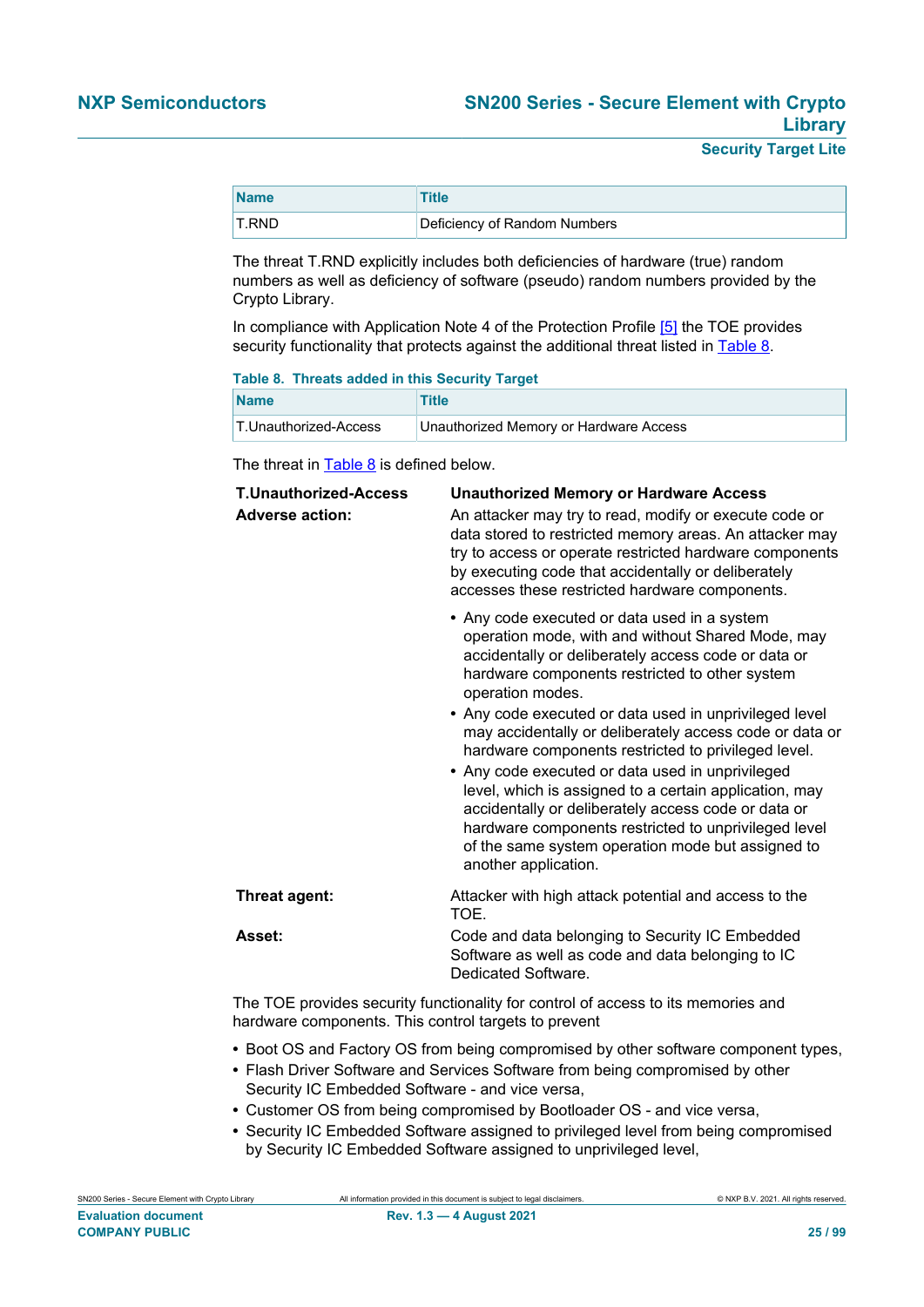**•** separate applications of Security IC Embedded Software, which are assigned to unprivileged level of the same system operation mode, from being compromised by each other.

## **3.3 Organizational Security Policies**

The organizational security policies defined in section 3.3 and section 7.4 of the Protection Profile [\[5\]](#page-90-0) are listed in [Table 9.](#page-25-0) They entirely apply to this Security Target.

<span id="page-25-0"></span>

| Table 9. Organizational security policies defined in the Protection Profile |                                                      |
|-----------------------------------------------------------------------------|------------------------------------------------------|
| <b>Name</b>                                                                 | Title                                                |
| P.Process-TOE                                                               | Identification during TOE Development and Production |
| $P.Crvpto$ -Service                                                         | Cryptographic services of the TOE                    |

In compliance with Application Note 5 of the Protection Profile [\[5\]](#page-90-0) the TOE provides security components and security functionality, which require additional organizational security policies that are listed in [Table 10.](#page-25-1)

#### <span id="page-25-1"></span>**Table 10. Organizational security policies added in this Security Target**

| <b>Name</b>      | Title                                                        |
|------------------|--------------------------------------------------------------|
| P.Add-Components | Additional Specific Hardware Security Components             |
| P.Add-Func       | Additional Specific Security Functionality of Crypto Library |

The organizational security policies in [Table 10](#page-25-1) are defined as follows.

| <b>P.Add-Components</b> | <b>Additional Specific Hardware Security Components</b>                                                        |
|-------------------------|----------------------------------------------------------------------------------------------------------------|
|                         | The TOE shall provide the following additional security<br>functionality to the Security IC Embedded Software: |
|                         | • Integrity support of content stored to Flash memory                                                          |

- **•** Computation of Cyclic Redundancy Checks
- **•** Support for Galois/Counter Mode (GCM) and GMAC

The security policies of the TOE include specific security policies for the Crypto Library. The Crypto Library part of the TOE uses the AES co-processor hardware to provide AES security functionality, and the DES co-processor hardware to provide Triple-DES security functionality. The following security functionality is provided by the Crypto Library for use by the Security IC Embedded Software:

#### **P.Add-Func Additional Specific Security Functionality of Crypto Library**

The TOE shall provide the following additional security functionality to the Security IC Embedded Software:

- **•** AES encryption and decryption
- **•** Triple-DES encryption and decryption
- **•** RSA encryption, decryption, signature generation, signature verification, message encoding and signature encoding
- **•** RSA public key computation
- **•** RSA key generation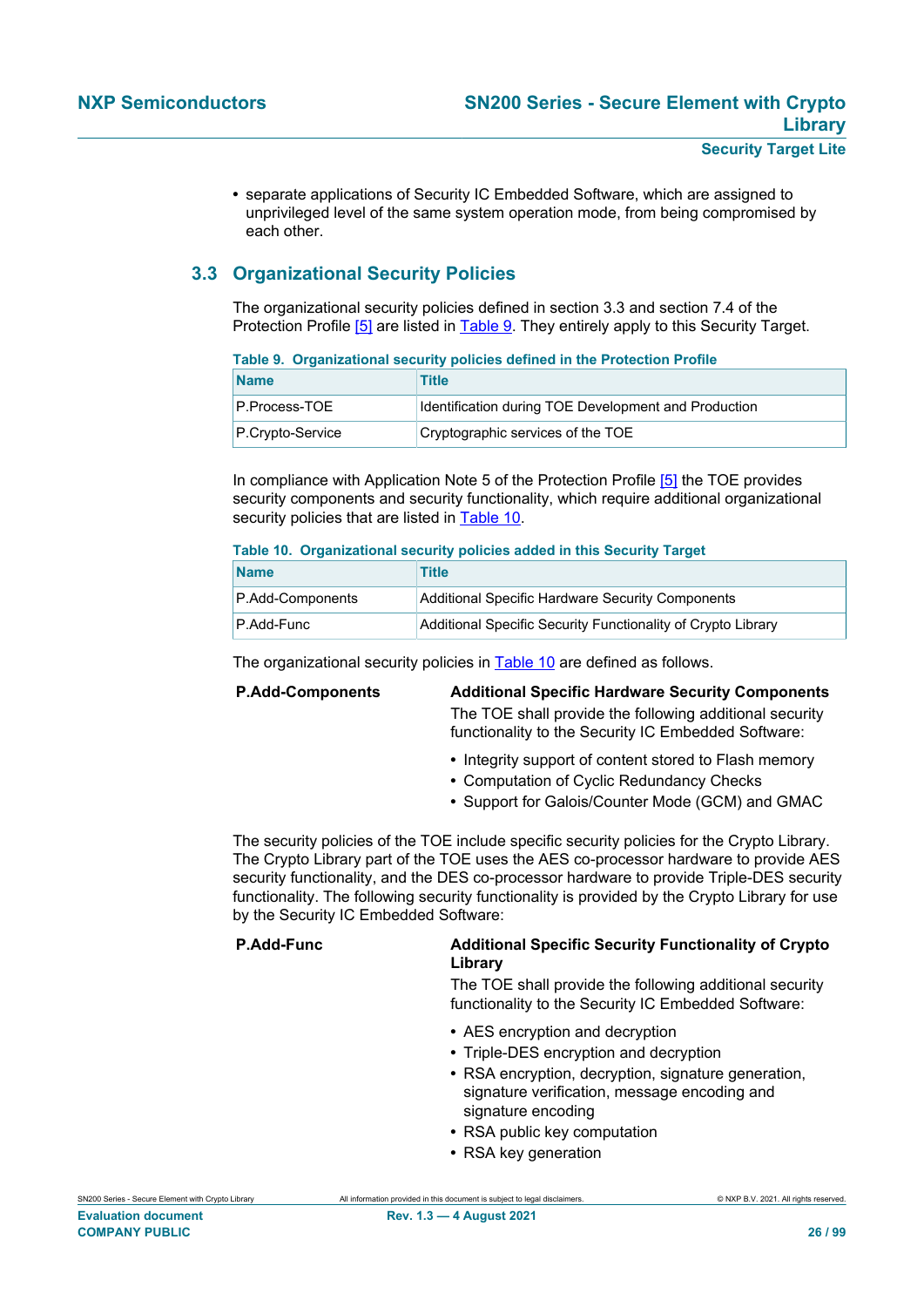- **•** ECDSA (ECC over GF(p)) signature generation and verification
- **•** ECC over GF(p) key generation
- **•** ECDH (ECC Diffie-Hellman) key exchange
- **•** ECC over GF(p) point addition
- **•** TPM 2.0 ECDAA (ECC-based Direct Anonymous Attestation) signature generation
- **•** MontDH (Montgomery Curves over GF(p)) key generation
- **•** MontDH (Diffie Hellman on Montgomery Curves) key exchange
- **•** EdDSA (Edwards-curve Digital Signature Algorithm) signature generation and verification
- **•** EdDSA (Edwards-curve Digital Signature Algorithm) key generation
- **•** eUICC authentication functions
- **•** SHA-1, SHA-224, SHA-256, SHA-384, SHA-512, SHA-3/224, SHA-3/256, SHA-3/384 and SHA-3/512 Hash Algorithms
- **•** HMAC algorithm
- **•** access to the RNG (implementation of a software RNG)
- **•** secure copy routine
- **•** secure compare routine
- **•** Cyclic Redundancy Checks routine

In addition, for this functionality the TOE shall provide protection of residual information, and resistance against attacks as described in Note 4 and in [Section 7.2.2](#page-89-0).

### **3.4 Assumptions**

<span id="page-26-0"></span>The assumptions defined in section 3.4 of the Protection Profile [\[5\]](#page-90-0) are listed in [Table 11](#page-26-1). They entirely apply to this Security Target.

#### <span id="page-26-1"></span>**Table 11. Assumptions defined in the Protection Profile**

| <b>Name</b>      | Title                                                      |
|------------------|------------------------------------------------------------|
| A.Process-Sec-IC | Protection during Packaging, Finishing and Personalisation |
| A.Resp-Appl      | Treatment of user data of the Composite TOE                |

In compliance with Application Notes 6 and 7 of the Protection Profile [\[5\]](#page-90-0) the TOE provides security functionality, which requires an additional assumption that is listed in [Table 12.](#page-26-2)

<span id="page-26-2"></span>**Table 12. Assumptions added in this Security Target**

| <b>Name</b>  | Title                            |
|--------------|----------------------------------|
| A.Check-Init | Check of TOE identification data |

The assumption in [Table 12](#page-26-2) is defined below.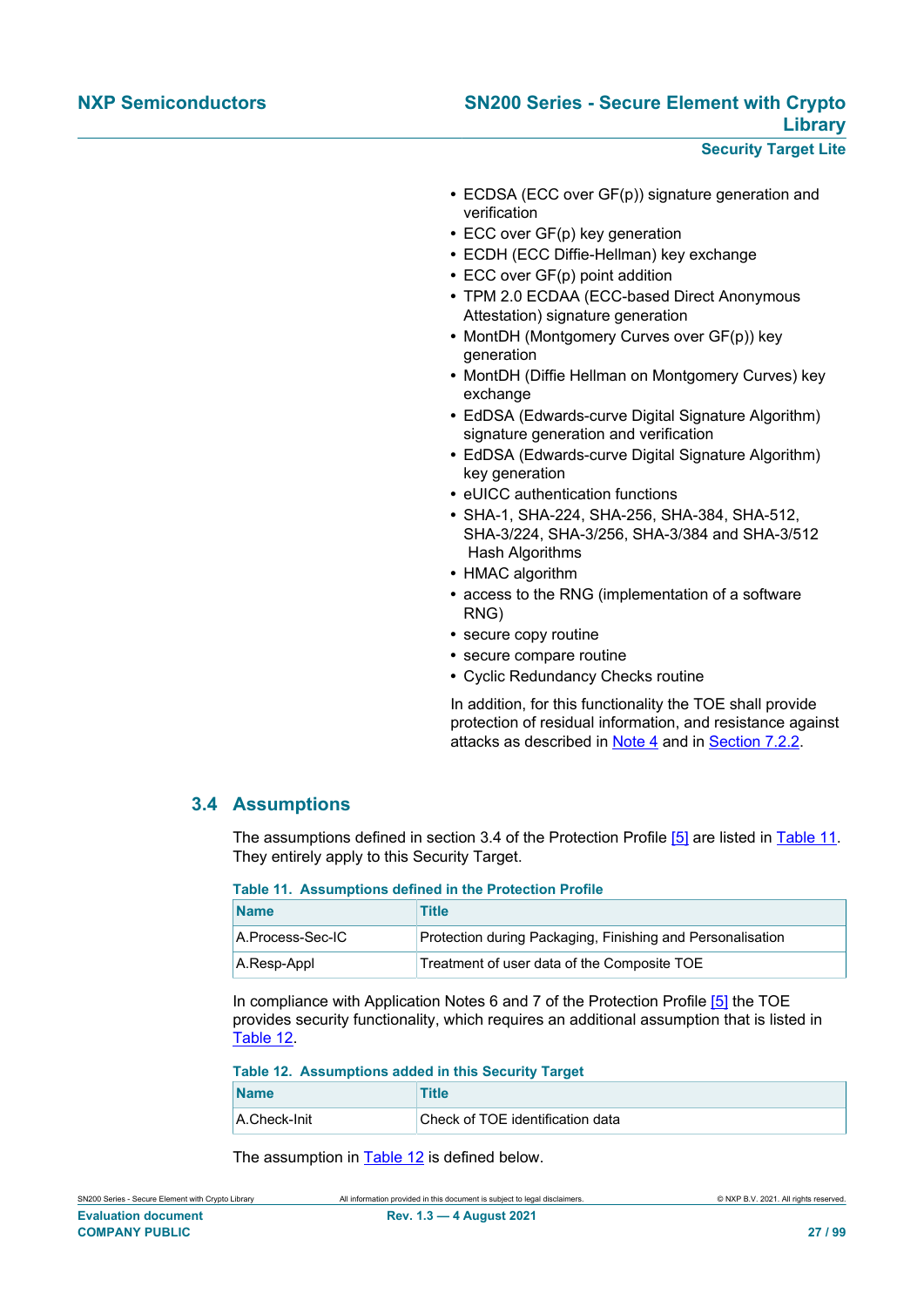## **NXP Semiconductors SN200 Series - Secure Element with Crypto Library**

**Security Target Lite**

#### **A.Check-Init Check of TOE identification data**

It is assumed that either the Security IC Embedded Software implements a function, which checks the TOE identification data, or the Composite Product Manufacturer uses the command interface to the Factory OS of the TOE to check the TOE identification data. The TOE identification data are part of the initialization data. They are defined with the order entry of the TOE from the Composite Product Manufacturer and are injected by the TOE Manufacturer into the Flash memory of the TOE. TOE identification data can be used to identify and to trace a certain instantiation of the TOE.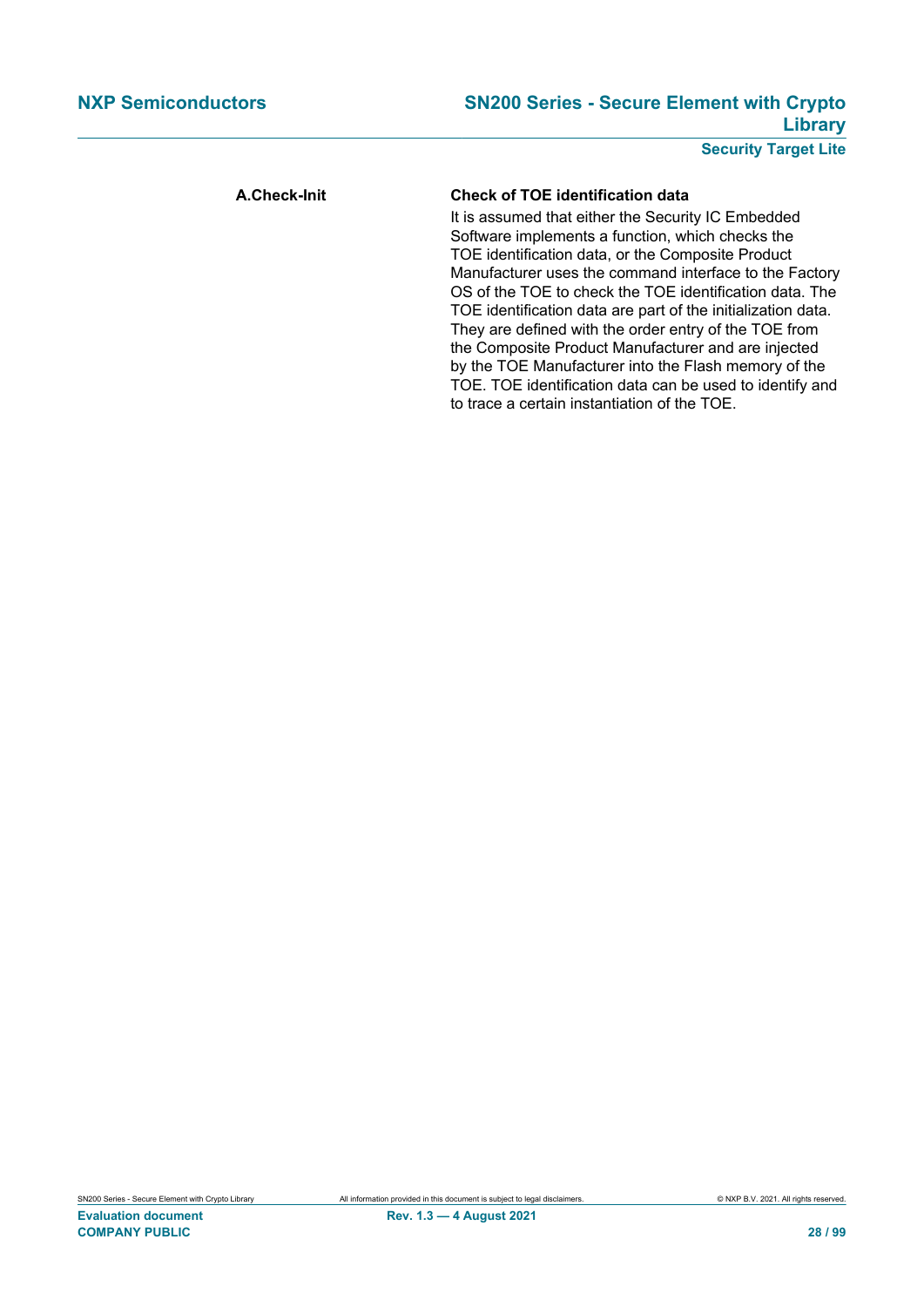## **4 Security Objectives**

## **4.1 Security Objectives for the TOE**

<span id="page-28-3"></span>The security objectives for the TOE defined in section 4.1, section 7.2.1 and section 7.4 of the Protection Profile [\[5\]](#page-90-0) are listed in **Table 13**. They entirely apply to this Security Target.

| <b>Name</b>         | <b>Title</b>                                    |
|---------------------|-------------------------------------------------|
| O.Malfunction       | <b>Protection against Malfunctions</b>          |
| O.Abuse-Func        | Protection against Abuse of Functionality       |
| O.Phys-Probing      | Protection against Physical Probing             |
| O.Phys-Manipulation | Protection against Physical Manipulation        |
| O.Leak-Inherent     | Protection against Inherent Information Leakage |
| O.Leak-Forced       | Protection against Forced Information Leakage   |
| O.RND               | <b>Random Numbers</b>                           |
| O.Identification    | <b>TOE Identification</b>                       |
| O.TDES              | Cryptographic service Triple-DES                |
| O.AES               | Cryptographic service AES                       |

<span id="page-28-0"></span>**Table 13. Security objectives for the TOE defined in the Protection Profile**

In compliance with Application Note 9 of the Protection Profile [\[5\]](#page-90-0) the TOE provides security functionality that results in the additional security objectives for the TOE listed in [Table 14.](#page-28-1)

#### <span id="page-28-1"></span>**Table 14. Security Objectives for the TOE added in this Security Target**

| <b>Name</b>       | Title                                            |
|-------------------|--------------------------------------------------|
| O.MEM-ACCESS      | <b>Memory Access Control</b>                     |
| O.SFR-ACCESS      | Special Function Register Access Control         |
| O.FLASH-INTEGRITY | Integrity support of data stored to Flash memory |
| O.GCM-SUPPORT     | Support for NIST Galois/Counter Mode and GMAC    |
| O.CRC             | <b>Cyclic Redundancy Checks</b>                  |

In addition, the Crypto Library provides security functionality that results in the additional security objectives for the TOE listed in [Table 15](#page-28-2).

<span id="page-28-2"></span>**Table 15. Security Objectives for the TOE related to Crypto Library added in this Security Target**

| .            |                          |
|--------------|--------------------------|
| <b>Name</b>  | <b>Title</b>             |
| O.SW AES     | Software AES             |
| O.SW DES     | Software DES             |
| O.RSA        | <b>RSA</b>               |
| O.RSA PubExp | RSA public key           |
| O.RSA_KeyGen | RSA key pairs generation |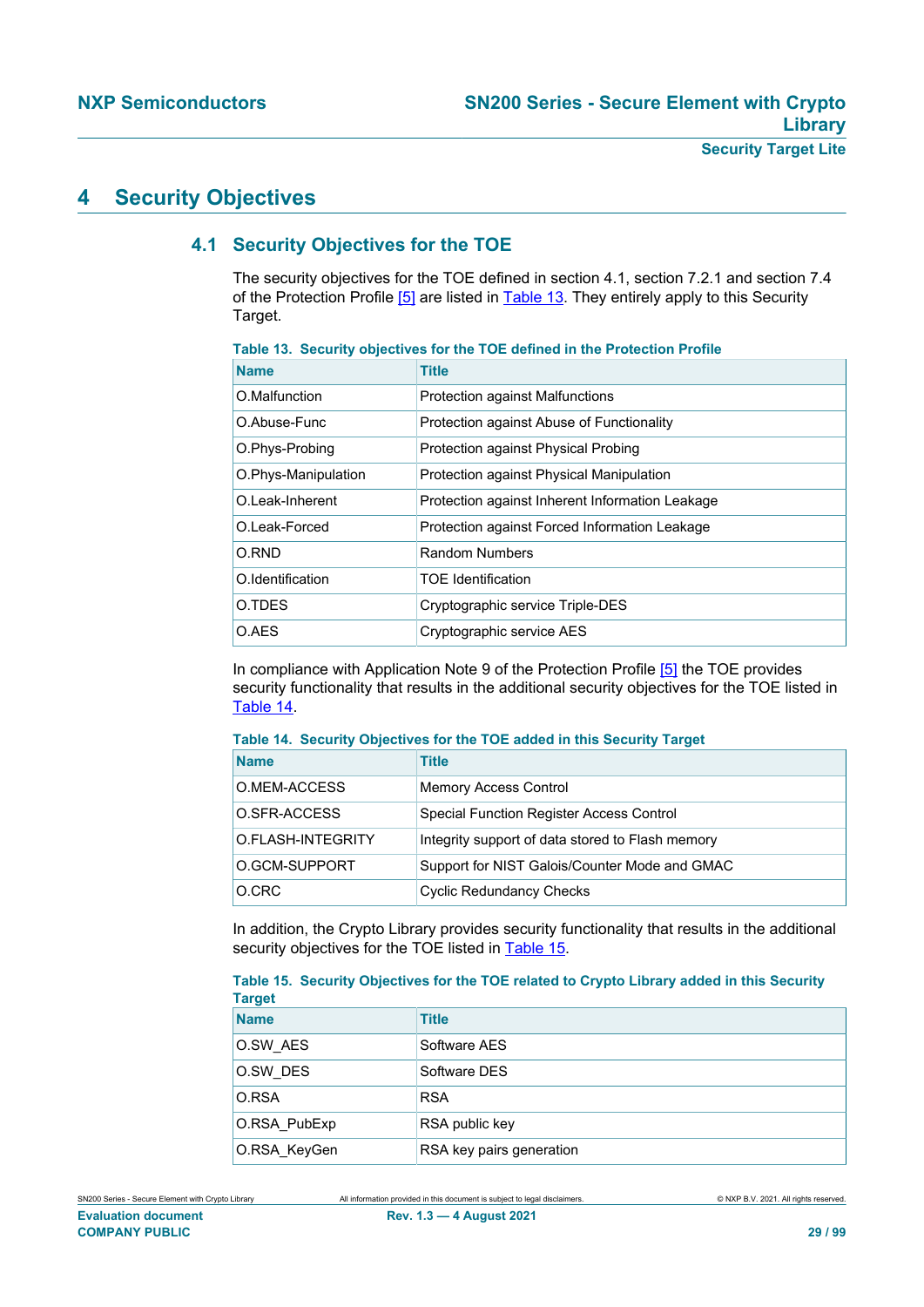## **NXP Semiconductors SN200 Series - Secure Element with Crypto Library**

**Security Target Lite**

| <b>Name</b>    | <b>Title</b>                              |
|----------------|-------------------------------------------|
| O.ECDSA        | ECCSA signature generation & verification |
| O.ECC_DHKE     | ECC Diffie-Hellman key exchange           |
| O.ECC KeyGen   | ECC key pairs generation                  |
| O.ECC_Add      | ECC point addition                        |
| O FCDAA        | TPM 2.0 functions                         |
| O.SHA          | SHA algorithms                            |
| O.HMAC         | HMAC algorithm                            |
| O.EDDSA        | EdDSA signature generation & verification |
| O.EDDSA_KeyGen | EdDSA key generation                      |
| O.MONT KeyGen  | MontDH key generation                     |
| O.MONT_DHKE    | MontDH Diffie-Hellman key exchange        |
| O.EUICC        | eUICC                                     |
| O.SW CRC       | Software CRC                              |
| O.COPY         | Memory copy                               |
| O.COMPARE      | Memory compare                            |
| O.REUSE        | Memory clear for reuse                    |

The security objectives in [Table 14](#page-28-1) and [Table 15](#page-28-2) are defined as follows:

| <b>O.MEM-ACCESS</b>      | <b>Memory Access Control</b>                                                                                                                                                                                                                                                                                                                                                                                                                                  |  |
|--------------------------|---------------------------------------------------------------------------------------------------------------------------------------------------------------------------------------------------------------------------------------------------------------------------------------------------------------------------------------------------------------------------------------------------------------------------------------------------------------|--|
|                          | The TOE controls access of the SC300 processor, the<br>DMA Controller and the PKC coprocessor over the bus<br>system to ROM, Flash address space, System RAM<br>and PKC RAM. The TOE also controls access of the<br>PKC coprocessor over its Direct Memory Access (DMA)<br>channel to PKC RAM. Control of access is enforced on<br>these ports by generic limitations as well as restrictions<br>based on system operation modes and CPU privilege<br>levels. |  |
| <b>O.SFR-ACCESS</b>      | <b>Special Function Register Access Control</b>                                                                                                                                                                                                                                                                                                                                                                                                               |  |
|                          | The TOE controls access of the SC300 processor, the<br>DMA Controller and the PKC coprocessor over the<br>bus system to the Special Function Registers of the<br>hardware components. Control of access is enforced on<br>these ports by generic limitations as well as restrictions<br>based on system operation modes and CPU privilege<br>levels.                                                                                                          |  |
| <b>O.FLASH-INTEGRITY</b> | Integrity support of data stored to Flash memory<br>The TOE preserves integrity of content stored to its                                                                                                                                                                                                                                                                                                                                                      |  |
|                          | Flash memory with wearout detection capabilities.                                                                                                                                                                                                                                                                                                                                                                                                             |  |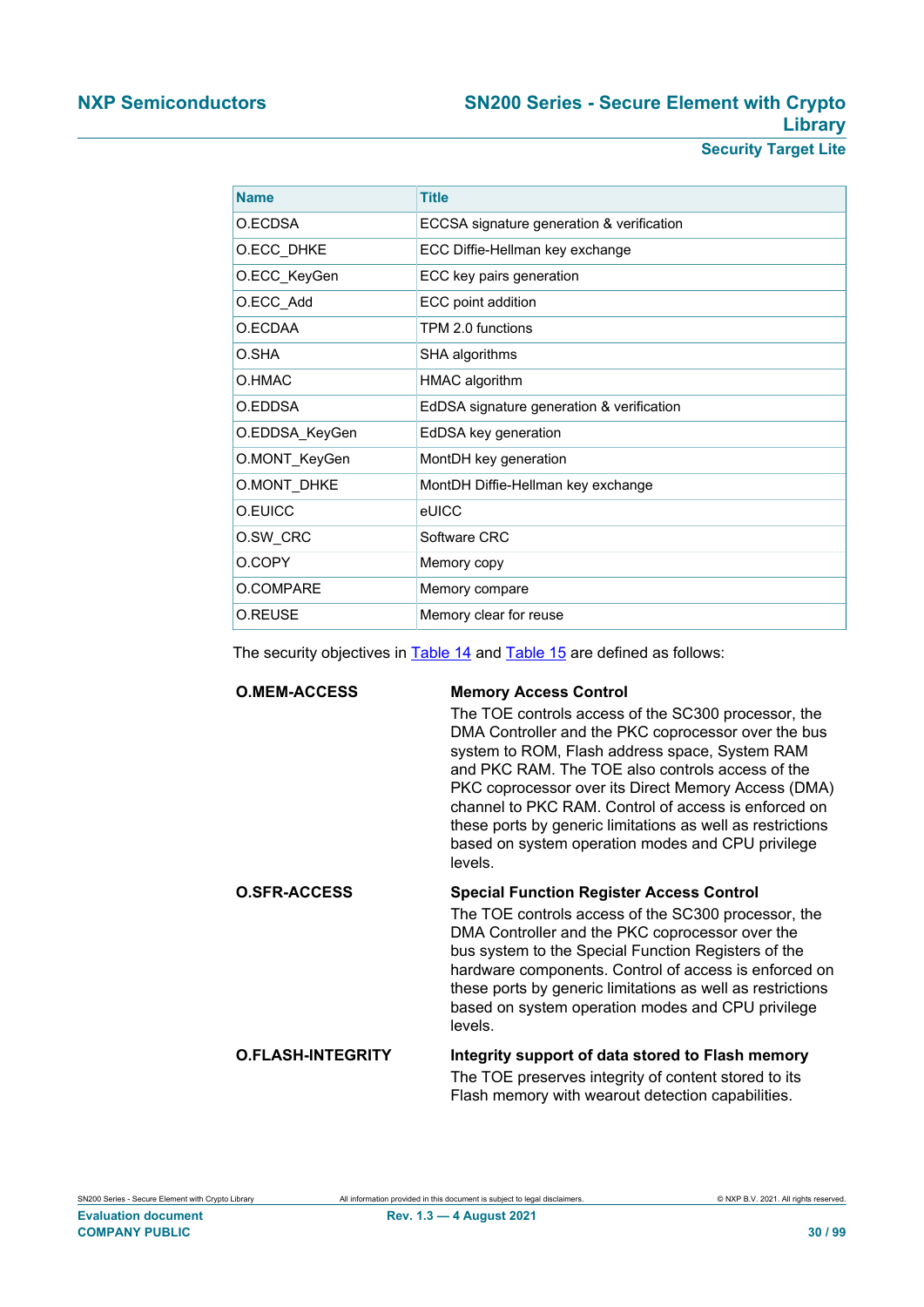| <b>O.GCM-SUPPORT</b> | <b>Support for Galois/Counter Mode and GMAC</b><br>The TOE provides secure hardware based multiplication<br>operation on blocks and incrementing function for the<br>Galois/Counter Mode (GCM) and GMAC.   |
|----------------------|------------------------------------------------------------------------------------------------------------------------------------------------------------------------------------------------------------|
| <b>O.CRC</b>         | <b>Cyclic Redundancy Checks</b><br>The TOE provides secure hardware based computation<br>of Cyclic Redundancy Checks (CRC).                                                                                |
| <b>O.SW_AES</b>      | <b>Software AES</b><br>The TOE includes functionality to provide encryption and<br>decryption facilities of the AES algorithm, see Note 4                                                                  |
| O.SW_DES             | <b>Software DES</b><br>The TOE includes functionality to provide encryption<br>and decryption facilities of the Triple-DES algorithm, see<br>Note 4                                                        |
| O.RSA                | RSA<br>The TOE includes functionality to provide encryption,<br>decryption, signature creation, signature verification,<br>message encoding and signature encoding using the<br>RSA algorithm, see Note 4. |
| O.RSA_PubExp         | <b>RSA public key</b><br>The TOE includes functionality to compute an RSA<br>public key from an RSA private key, see Note 4.                                                                               |
| O.RSA_KeyGen         | RSA key pairs generation<br>The TOE includes functionality to generate RSA key                                                                                                                             |
|                      | pairs, see Note 4.                                                                                                                                                                                         |
| <b>O.ECDSA</b>       | <b>ECCSA signature generation &amp; verification</b><br>The TOE includes functionality to provide signature<br>generation and signature verification using the ECC over<br>GF(p) algorithm, see Note 4.    |
| O.ECC_DHKE           | <b>ECC Diffie-Hellman key exchange</b><br>The TOE includes functionality to provide Diffie-Hellman<br>key exchange based on ECC over GF(p), see Note 4.                                                    |
| O.ECC_KeyGen         | <b>ECC key pairs generation</b><br>The TOE includes functionality to generate ECC over<br>GF(p) key pairs, see Note 4.                                                                                     |
| O.ECC_Add            | <b>ECC point addition</b><br>The TOE includes functionality to provide a point<br>addition based on ECC over GF(p), see Note 4.                                                                            |
| <b>O.ECDAA</b>       | <b>ECDAA TPM 2.0 functions</b><br>The TOE includes functionality to support the TPM 2.0<br>ECDAA signature generation, see Note 4.                                                                         |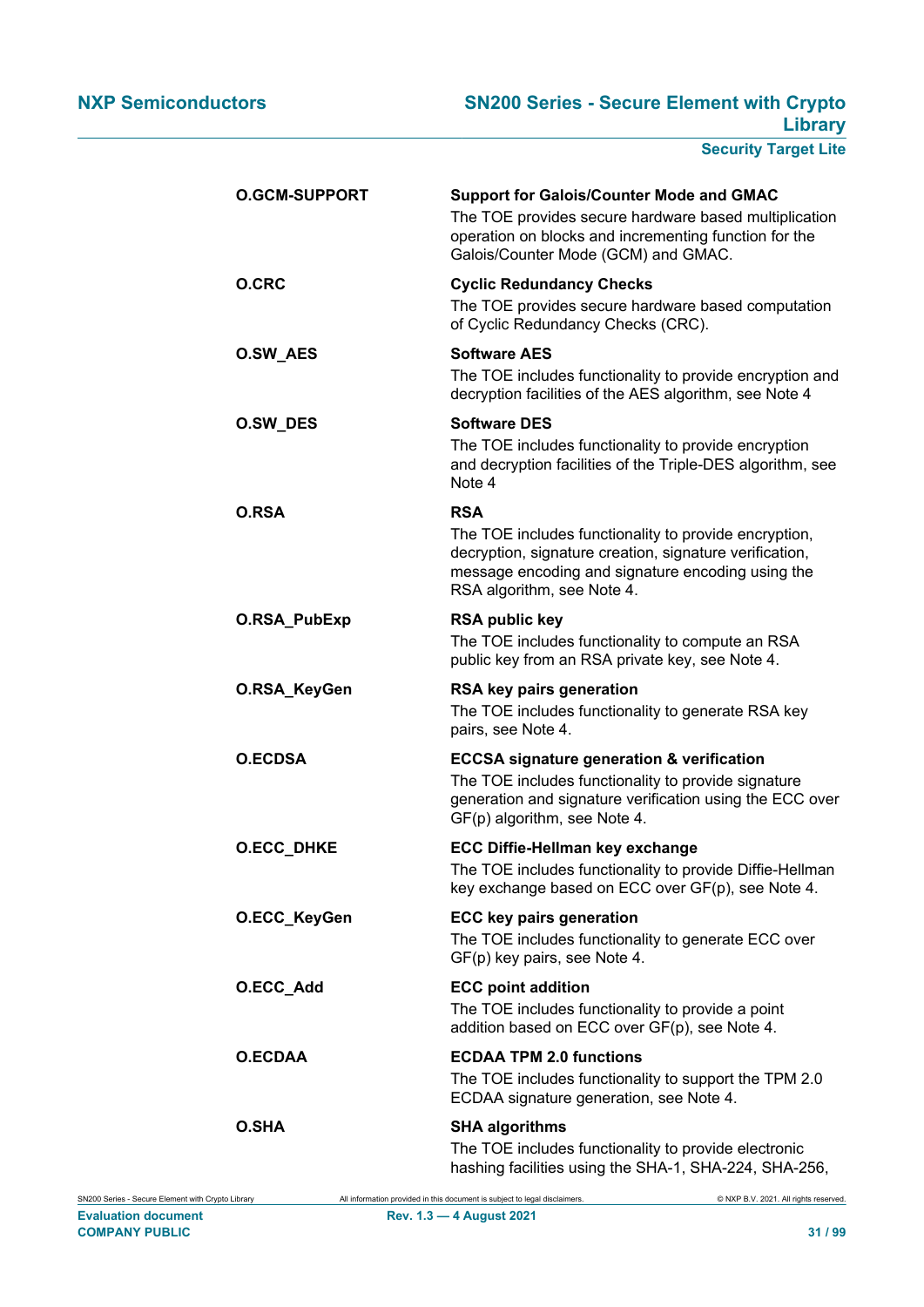|                    | SHA-384, SHA-512, SHA-3/224, SHA-3/256, SHA-3/384<br>and SHA-3/512 algorithms.                                                                                                                                                                        |
|--------------------|-------------------------------------------------------------------------------------------------------------------------------------------------------------------------------------------------------------------------------------------------------|
| <b>O.HMAC</b>      | <b>HMAC algorithm</b><br>The TOE includes the functionality to provide keyedhash<br>message authentication facilities using the HMAC<br>algorithm.                                                                                                    |
| O.SW_CRC           | <b>Software CRC</b><br>The TOE includes functionality to provide Cyclic<br>Redundancy Checks.                                                                                                                                                         |
| <b>O.EDDSA</b>     | <b>EdDSA signature generation &amp; verification</b><br>The TOE includes functionality to provide signature<br>generation and signature verification using the EdDSA<br>algorithm, see Note 4.                                                        |
| O.EDDSA_KeyGen     | <b>EdDSA key generation</b><br>The TOE includes functionality to generate EdDSA key<br>pairs, see Note 4.                                                                                                                                             |
| O.MONT_KeyGen      | <b>MontDH key generation</b><br>The TOE includes functionality to generate key pairs<br>for the DH key exchange scheme MontDH which<br>generalizes Curve25519 to a wider class of Montgomery<br>curves over GF(p), see Note 4.                        |
| <b>O.MONT_DHKE</b> | MontDH Diffie-Hellman key exchange<br>The TOE includes functionality to provide Diffie-Hellman<br>key exchange for the DH key exchange scheme MontDH<br>which generalizes Curve25519 to a wider class of<br>Montgomery curves over GF(p), see Note 4. |
| <b>O.EUICC</b>     | eUICC<br>The TOE includes functionality to perform eUICC<br>authentication functions using the cryptographic<br>algorithms MILENAGE, CAVE and TUAK, see Note 4.                                                                                       |
| <b>O.COPY</b>      | <b>Memory copy</b><br>The TOE includes functionality to copy memory content,<br>see Note 4.                                                                                                                                                           |
| <b>O.COMPARE</b>   | <b>Memory compare</b><br>The TOE includes functionality to compare memory<br>content, see Note 4.                                                                                                                                                     |
| <b>O.REUSE</b>     | <b>Memory flush for reuse</b><br>The TOE includes measures to ensure that the memory<br>resources being used by the TOE cannot be disclosed to<br>subsequent users of the same memory resource.                                                       |

**Note 4.** All introduced security objectives claiming cryptographic functionality and the security objectives for copy and compare are protected against attacks as described in the JIL, Attack Methods for smartcards and Similar Devices [\[9\],](#page-90-11) which include Side Channel Attacks, Perturbation attacks, Differential Fault Analysis (DFA) and timing attack. The following exceptions apply: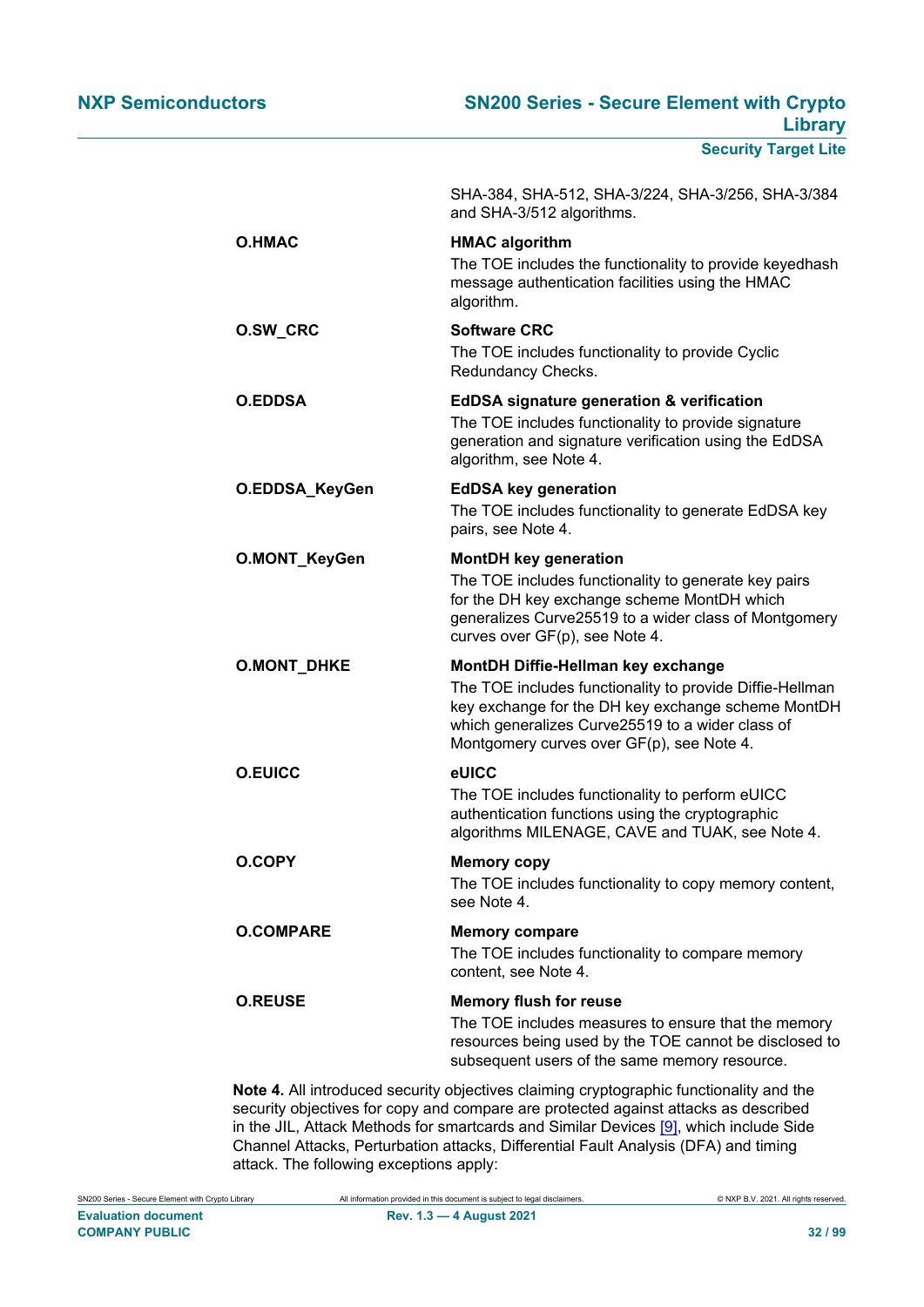- 1. SHA-1, SHA-224, SHA-256, SHA-384, SHA-512, SHA-3/224, SHA-3/256, SHA-3/384 and SHA-3/512 are provided by the TOE with two implementations with different level of security:
	- **•** One implementation that protects against non-differential side channel attacks (e.g. non-differential template attacks)
	- **•** The second implementation protects against differential and non-differential side channel attacks
- 2. HMAC implementation do not contain protective measures against DFA.
- 3. The security objectives for copy and compare are secured against fault attacks and non-differential side channel attacks. Please note that non-differential side channel attacks also include profiled non-differential attacks like standard template attacks.

More details about conditions and restrictions for resistance against attacks are given in the user documentation of the Crypto Library.

To fend off attackers with high attack potential an adequate security level must be used (references can be found in national and international documents and standards).

### **4.2 Security Objectives for the Security IC Embedded Software**

<span id="page-32-3"></span>The security objectives for the Security IC Embedded Software defined in section 4.2 of the Protection Profile [\[5\]](#page-90-0) are listed in [Table 16](#page-32-0). They entirely apply to this Security Target.

<span id="page-32-0"></span>**Table 16. Security objectives for the Security IC Embedded Software defined in the Protection Profile**

| <b>Name</b>  | <b>Title</b>                                |
|--------------|---------------------------------------------|
| OE.Resp-Appl | Treatment of user data of the Composite TOE |

This Security Target does not add security objectives for the Security IC Embedded Software.

### <span id="page-32-4"></span>**4.3 Security Objectives for the Operational Environment**

The security objectives for the operational environment in section 4.3 of the Protection Profile [\[5\]](#page-90-0) are listed in [Table 17.](#page-32-1) They entirely apply to this Security Target.

<span id="page-32-1"></span>

|                | Table 17. Security objectives for the operational environment defined in the Protection |  |  |
|----------------|-----------------------------------------------------------------------------------------|--|--|
| <b>Profile</b> |                                                                                         |  |  |
|                |                                                                                         |  |  |

| <b>Name</b>        | <b>Title</b>                                      |
|--------------------|---------------------------------------------------|
| OE.Process-Sec-IC_ | Protection during composite product manufacturing |

This Security Target adds the security objectives for the operational environment listed in [Table 18.](#page-32-2)

#### <span id="page-32-2"></span>**Table 18. Security Objectives for the operational environment added in this Security Target**

| <b>Name</b>   | Title                            |
|---------------|----------------------------------|
| OE.Check-Init | Check of TOE identification data |

The security objectives in [Table 18](#page-32-2) are defined below.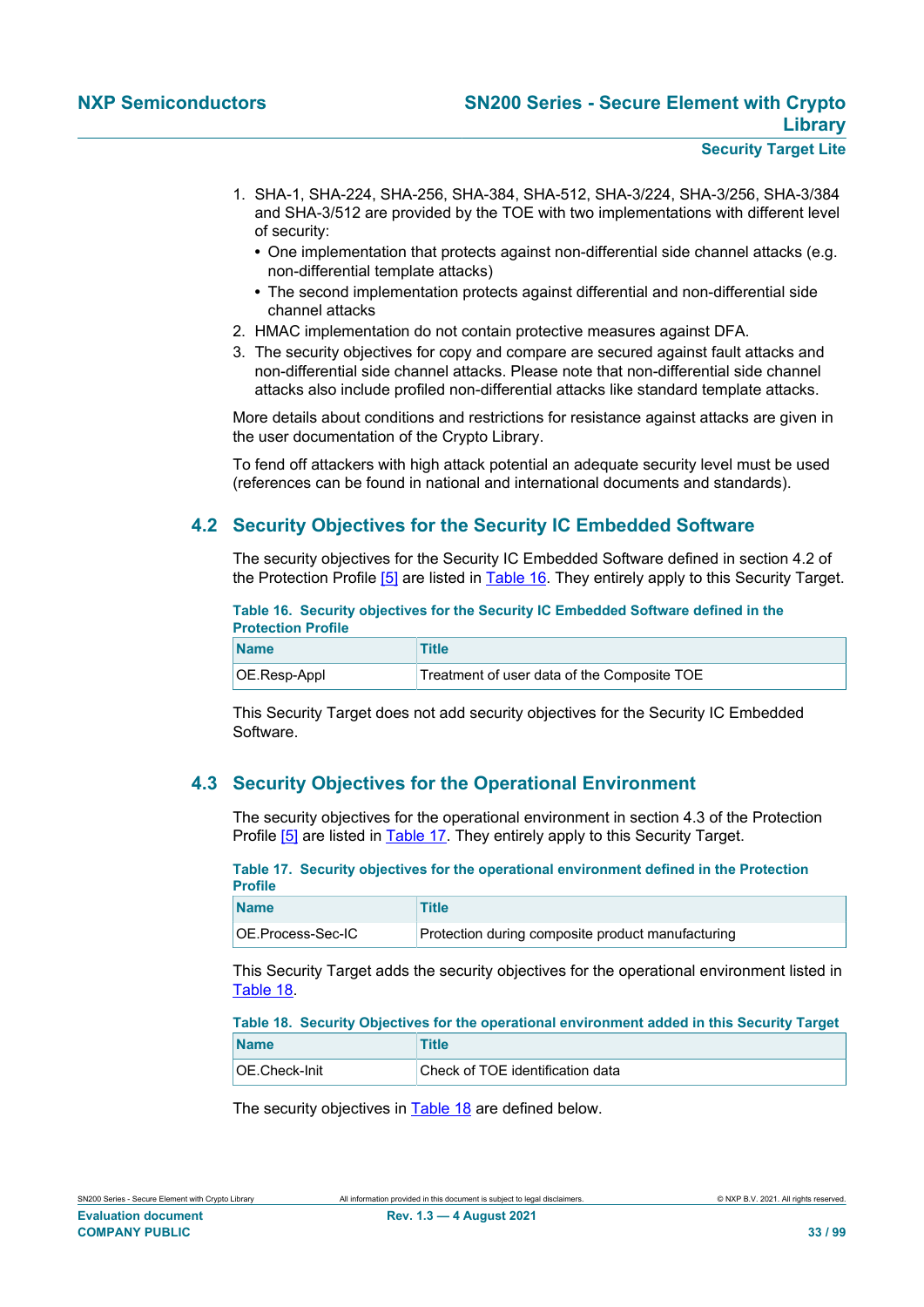#### **OE.Check-Init Check of TOE identification data**

To ensure the receipt of the correct TOE, the Security IC Embedded Software or the Composite Product Manufacturer shall check the TOE identification data. The TOE identification data are stored to System Page Common of the Flash. They can be used to identify and to trace a certain instantiation of the TOE.

#### **4.4 Security Objectives Rationale**

[Table 19](#page-33-0) traces the security objectives for the TOE in [Section 4.1](#page-28-3) back to the threats countered by them and the organisational security policies enforced by them. The table also traces the security objectives for the Security IC Embedded Software and for the operational environment in [Section 4.2](#page-32-3) and [Section 4.3](#page-32-4) back to the assumptions they uphold.

| Name of threat, org. security<br>policy or assumption | <b>Name of security objective</b> | <b>Applied to life cycle phases</b> |
|-------------------------------------------------------|-----------------------------------|-------------------------------------|
| <b>T.Malfunction</b>                                  | O.Malfunction                     |                                     |
| T.Abuse-Func                                          | O.Abuse-Func                      |                                     |
| T.Phys-Probing                                        | O.Phys-Probing                    |                                     |
| T.Phys-Manipulation                                   | O.Phys-Manipulation               |                                     |
| T.Leak-Inherent                                       | O.Leak-Inherent                   |                                     |
| <b>T.Leak-Forced</b>                                  | O.Leak-Forced                     |                                     |
| <b>T.RND</b>                                          | O.RND                             |                                     |
| T.Unauthorized-Access                                 | O.MEM-ACCESS                      |                                     |
|                                                       | O.SFR-ACCESS                      |                                     |
| P.Process-TOE                                         | O.Identification                  | phases 2 to phase 4                 |
| P.Crypto-Service                                      | O.TDES                            |                                     |
|                                                       |                                   |                                     |
|                                                       | O.AES                             |                                     |
| P.Add-Components                                      | O.FLASH-INTEGRITY                 |                                     |
|                                                       | O.GCM-SUPPORT                     |                                     |
|                                                       | O.CRC                             |                                     |
| P.Add-Func                                            | O.SW AES                          |                                     |
|                                                       | O.SW DES                          |                                     |
|                                                       | O.RSA                             |                                     |
|                                                       | O.RSA_PubExp                      |                                     |
|                                                       | O.RSA KeyGen                      |                                     |
|                                                       | O.ECDSA                           |                                     |
|                                                       | O.ECC_DHKE                        |                                     |
|                                                       | O.ECC_KeyGen                      |                                     |

<span id="page-33-0"></span>**Table 19. Tracing of security objectives**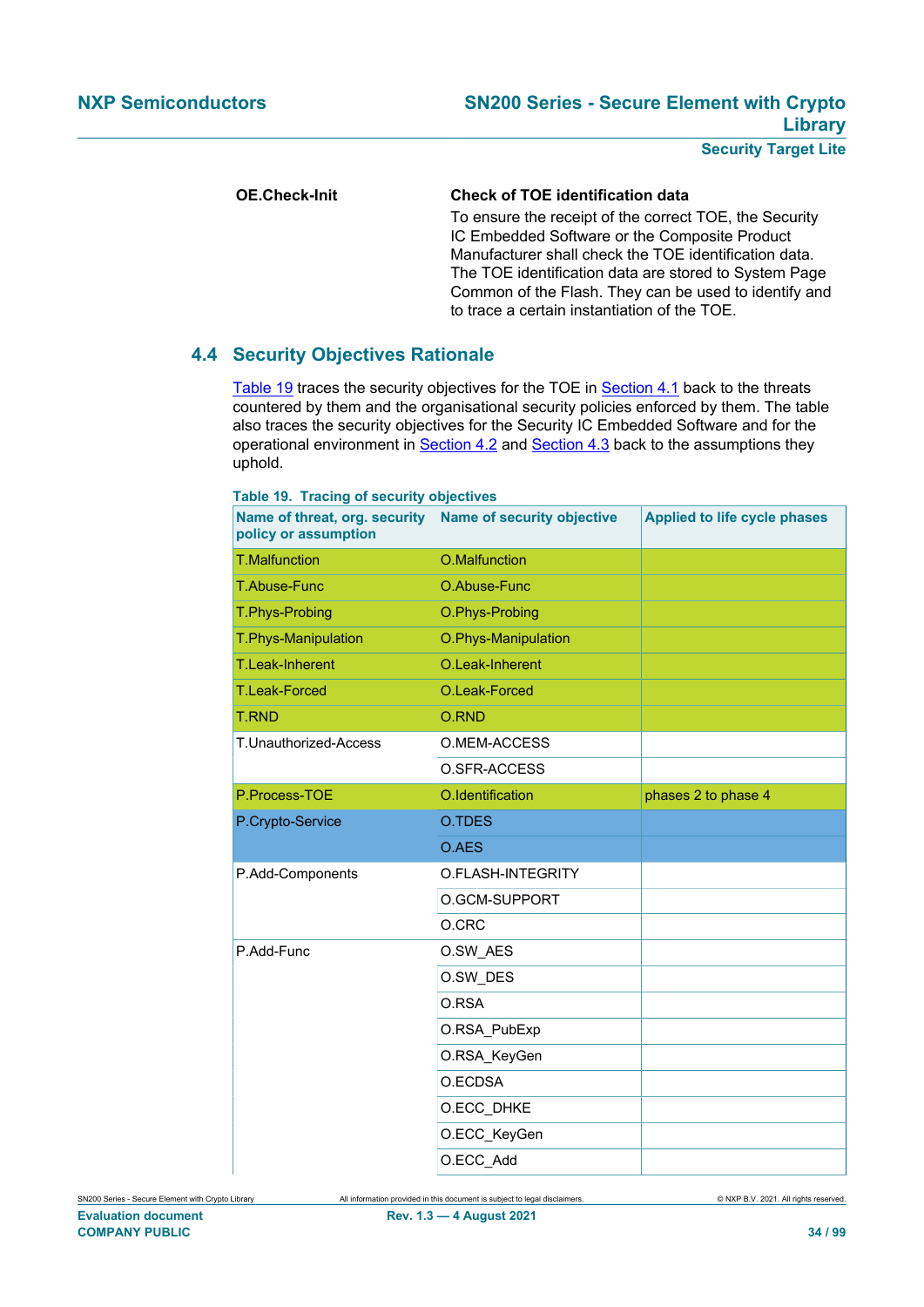| Name of threat, org. security<br>policy or assumption | <b>Name of security objective</b> | <b>Applied to life cycle phases</b> |
|-------------------------------------------------------|-----------------------------------|-------------------------------------|
|                                                       | O.ECDAA                           |                                     |
|                                                       | O.SHA                             |                                     |
|                                                       | O.HMAC                            |                                     |
|                                                       | O.EDDSA                           |                                     |
|                                                       | O.EDDSA_KeyGen                    |                                     |
|                                                       | O.MONT_KeyGen                     |                                     |
|                                                       | O.MONT_DHKE                       |                                     |
|                                                       | O.EUICC                           |                                     |
|                                                       | O.COPY                            |                                     |
|                                                       | O.COMPARE                         |                                     |
|                                                       | O.REUSE                           |                                     |
|                                                       | O.SW_CRC                          |                                     |
|                                                       | O.RND                             |                                     |
| A.Process-Sec-IC                                      | OE.Process-Sec-IC                 | phases 5 to 6                       |
| A.Resp-Appl                                           | OE.Resp-Appl                      |                                     |
| A.Check-Init                                          | OE.Check-Init                     | phase 1 and phases 5 to 6           |

The green and blue colored cells in [Table 16](#page-32-0) show how the Protection Profile [\[5\]](#page-90-0) traces its security objectives back to its threats, organizational security policies and assumptions, see section 4.4. Green marks this for the mandatory security requirements of the protection profile, blue marks this for the augmentations including package "TDES" and "AES". Section 4.4 of the Protection Profile [\[5\]](#page-90-0) also gives the security objective rationale for the tracings colored in green.

Security objectives O.TDES and O.AES together enforce organizational security policy P.Crypto-Service since they target such kind of cryptographic services defined in P.Crypto-Service.

O.MEM-ACCESS and O.SFR-ACCESS counter threat T.Unauthorized-Access for two reasons. First, O.MEM-ACCESS targets to control all access ports available in the TOE to its memories and O.SFR-ACCESS targets to control all access ports available in the TOE to the Special Function Registers of its hardware components. Secondly, both objectives target to control accesses via these ports based on system operation modes, which are used to separate software component types from each other and based on CPU privilege levels, which can be used by a software component type to separate its operating system from the applications it may implement and also to separate its applications from each other.

Security objectives O.FLASH-INTEGRITY, O.GCM-SUPPORT and O.CRC together enforce organizational security policy P.Add-Components since they target at the components defined in P.Add-Components.

The objectives O.SW\_AES, O.SW\_DES, O.RSA, O.RSA\_PubExp, O.RSA\_KeyGen, O.ECDSA, O.ECC\_DHKE, O.ECC\_KeyGen, O.ECC\_Add, O.ECDAA, O.SHA, O.HMAC, O.EDDSA, O.EDDSA\_KeyGen, O.MONT\_KeyGen, O.MONT\_DHKE, O.EUICC, O.COPY, O.COMPARE, O.SW\_CRC and O.REUSE require the TOE to implement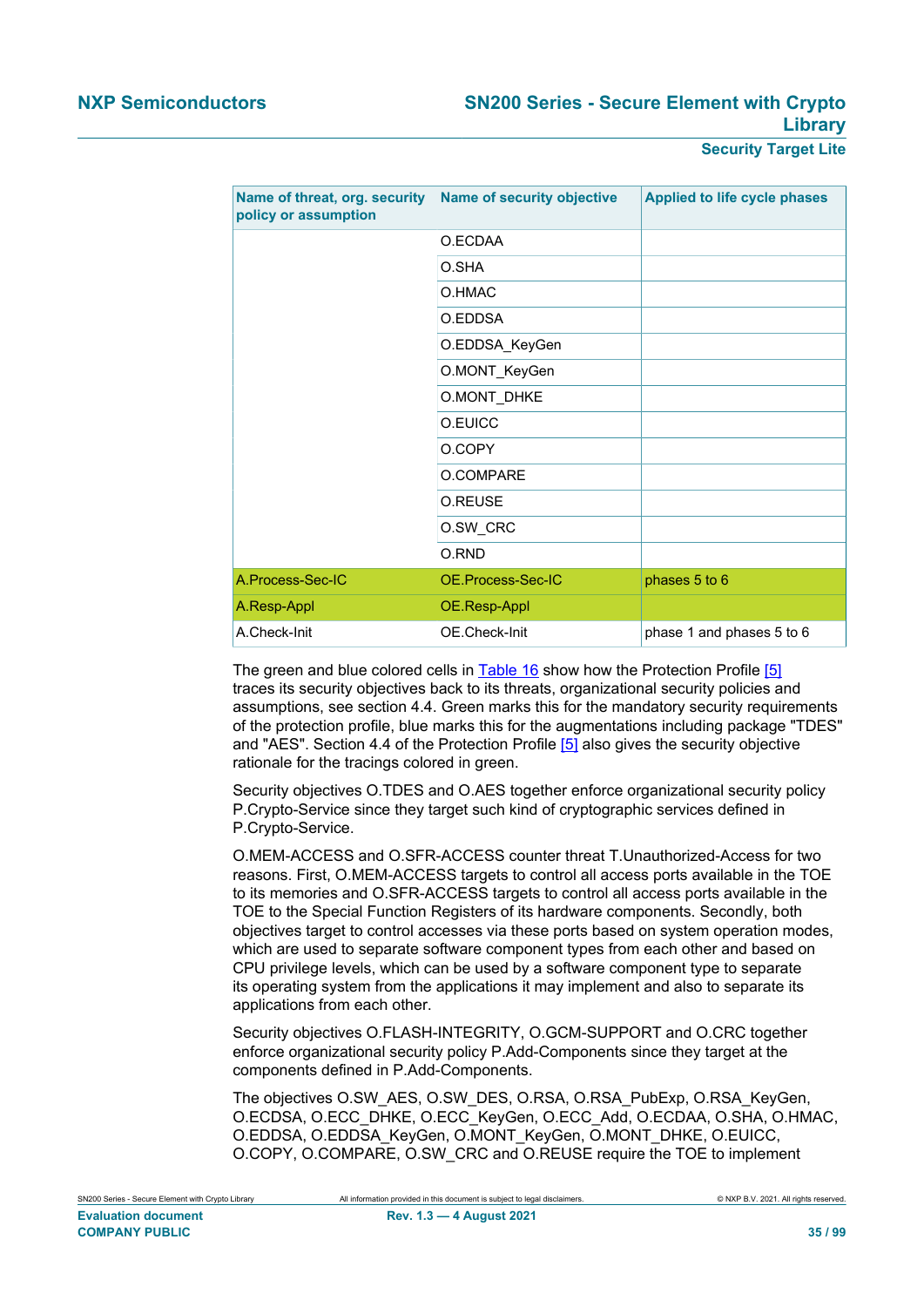exactly the same specific security functionality as required by P.Add- Func, therefore the organizational security policy P.Add-Func is covered by the security objectives.

The security objective for the operational environment OE.Check-Init derives from assumption A.Check-Init. It requires the operational environment to implement the measure assumed in assumption A.Check-Init.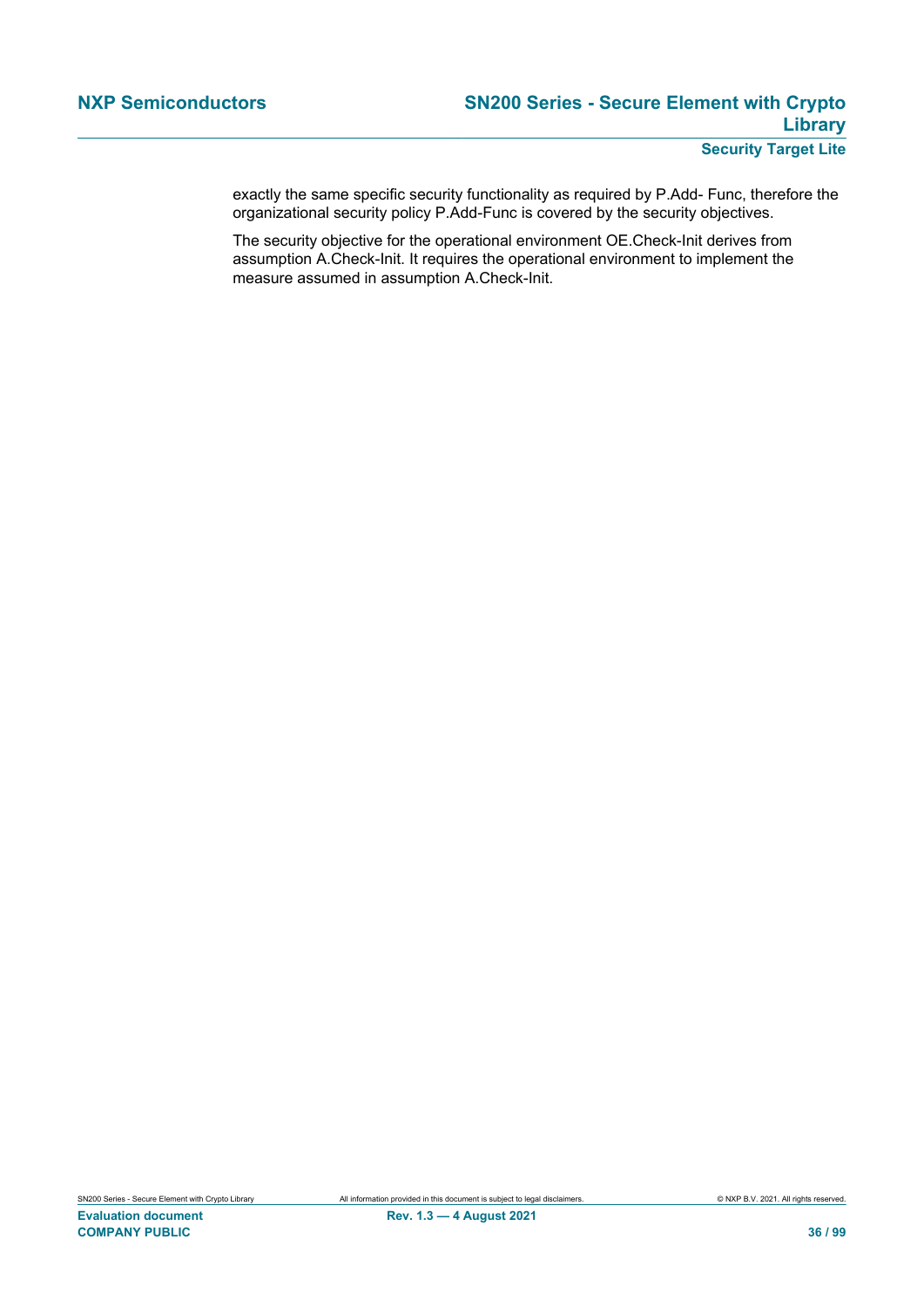# **5 Extended Components Definition**

The extended components defined in chapter 5 of the Protection Profile [\[5\]](#page-90-0) are listed in [Table 20.](#page-36-0) They entirely apply to this Security Target.

#### <span id="page-36-0"></span>**Table 20. Extended components defined in the Protection Profile**

| <b>Name</b> | <b>Title</b>                          |
|-------------|---------------------------------------|
| FCS RNG     | Generation of random numbers          |
| FMT LIM     | Limited capabilities and availability |
| FAU SAS     | FAU SAS Audit data storage            |
| FDP SDC     | Stored data confidentiality           |

To define the IT Security Functional Requirements of the TOE an additional family (FDP\_SOP) of the Class FDP (user data protection) is defined here. This family describes the functional requirements for basic operations on data in the TOE.

As defined in CC Part 2, FDP class addresses user data protection. Secure basic operations (FDP\_SOP) address protection of user data when it is processed by Copy or Compare function, respectively. Therefore, it is judged that FDP class is suitable for FDP\_SOP family.

The reason for adding an extra family to FDP class is that existing families do not address protection of user data against all relevant attacks.

# **5.1 Secure basic operations (FDP\_SOP)**

# <span id="page-36-1"></span>**Family Behaviour**

This family defines requirements addressing the protection of data during security relevant basic operations inside the TSF. The data can comprise user data as well as TSF data. Appropriate separation between user data or TSF data shall be ensured by sequential, atomic processing of either TSF data or user data. The integrity and confidentiality of the data shall be protected during the processing of the basic operation against attacks. Each influence or interaction of the TOE that is not intended and/or specified is considered as attack.

# **Component levelling**



# **Management: FDP\_SOP.1**

There are no management activities foreseen.

# **Audit: FDP\_SOP.1**

There are no actions defined to be auditable.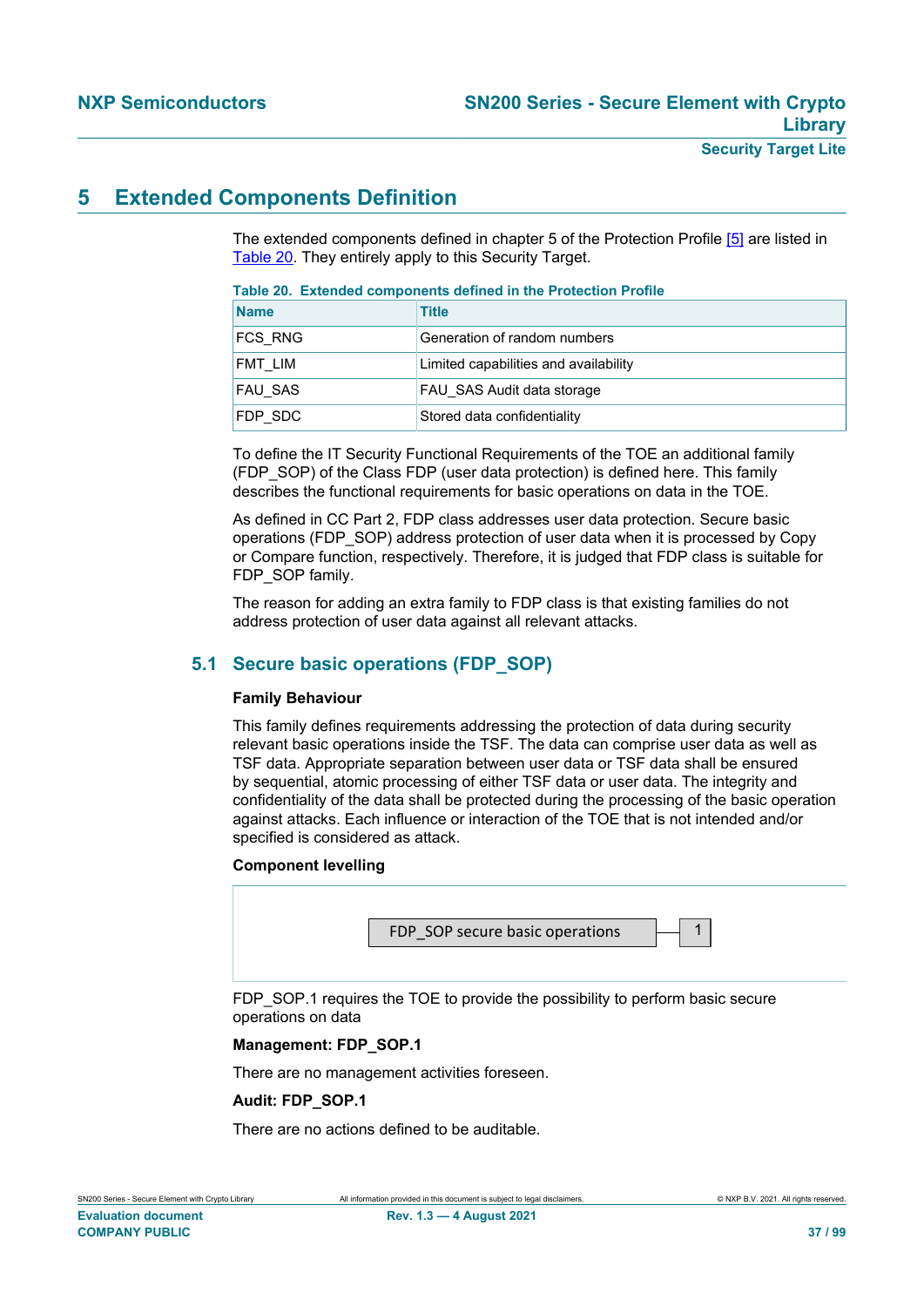| FDP_SOP.1                 | <b>Secure Basic Operations</b>                                                                                                                                                                                                                                |
|---------------------------|---------------------------------------------------------------------------------------------------------------------------------------------------------------------------------------------------------------------------------------------------------------|
| <b>Hierarchical to:</b>   | No other components.                                                                                                                                                                                                                                          |
| Dependencies:             | No dependencies.                                                                                                                                                                                                                                              |
| <b>FDP_SOP.1.1</b>        | The TSF shall provide basic operations [selection: Copy,<br>Move, Compare] on objects stored in the TOE. The<br>basic operation is applied between objects stored in<br>[assignment: list of memory locations] and [assignment:<br>list of memory locations]. |
| <b>FDP_SOP.1.2</b>        | The TSF shall protect the data against attacks from<br>[selection: disclosure, modification] that can be<br>inherently applied during the processing of the basic<br>operations.                                                                              |
| <b>Application Notes:</b> | The different memories are seen as possible objects.                                                                                                                                                                                                          |

The attacks addressed by disclosure and modification comprise side-channel attacks including timing attacks, fault injection attacks including manipulation of the basic operation result and attacks trying to violate the data separation based on the sequential operation.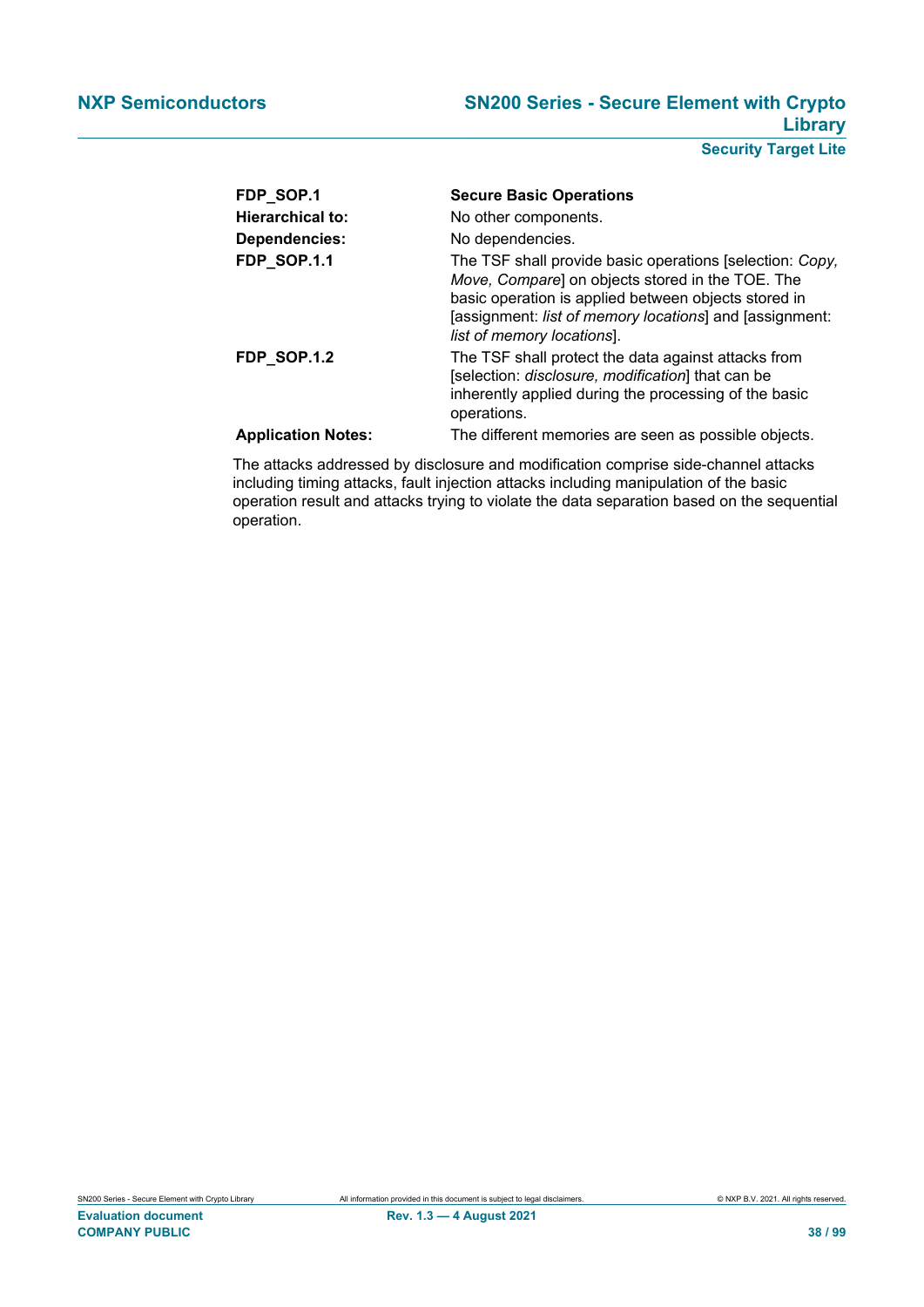# **6 Security Requirements**

# **6.1 Security Functional Requirements for the TOE**

# **6.1.1 General**

Security functional requirements from the Protection Profile [\[5\]](#page-90-0) are applied to this Security Target as described in [Section 6.1.2.](#page-38-0) In compliance with Application Note 12 in the Protection Profile [\[5\]](#page-90-0) this Security Target adds security functional requirements as detailed in Security Functional Requirements added in this Security Target.

# **6.1.2 Security Functional Requirements from Protection Profile**

<span id="page-38-0"></span>[Table 21](#page-38-1) lists the security functional requirements for the TOE, which are defined in section 6.1 and in sections 7.4.1 and 7.4.2 of the Protection Profile [\[5\].](#page-90-0) They entirely apply to this Security Target.

| <b>Name</b> | <b>Title</b>                                |
|-------------|---------------------------------------------|
| FRU FLT.2   | Limited fault tolerance                     |
| FPT FLS.1   | Failure with preservation of secure state   |
| FMT LIM.1   | Limited capabilities                        |
| FMT LIM.2   | Limited availability                        |
| FPT PHP.3   | Resistance to physical attack               |
| FDP ITT.1   | Basic internal transfer protection          |
| FPT ITT.1   | Basic internal TSF data transfer protection |
| FDP IFC.1   | Subset information flow control             |

<span id="page-38-1"></span>**Table 21. Security Functional Requirements from the Protection Profile**

On some further Security Functional Requirements from the Protection Profile [\[5\]](#page-90-0) operations are made. [Table 21](#page-38-1) gives an overview on the Security Functional Requirement that were subject to refinement, selection, assignment and/or iteration operations in this Security Target.

# **Table 22. Security Functional Requirements from the Protection Profile with operations done in this Security Target**

| <b>Name</b>                                       | <b>Title</b>                                |
|---------------------------------------------------|---------------------------------------------|
| FAU SAS.1                                         | Audit storage                               |
| FDP SDC.1                                         | Stored data confidentiality                 |
| FDP SDI.2:<br>• FDP SDI.2/AGE<br>• FDP SDI.2/FLT  | Stored data integrity monitoring and action |
| FCS_RNG.1:<br>• FCS RNG.1/PTG.2                   | Random number generation                    |
| FCS COP.1:<br>• FCS COP.1/TDES<br>• FCS COP.1/AES | Cryptographic operation                     |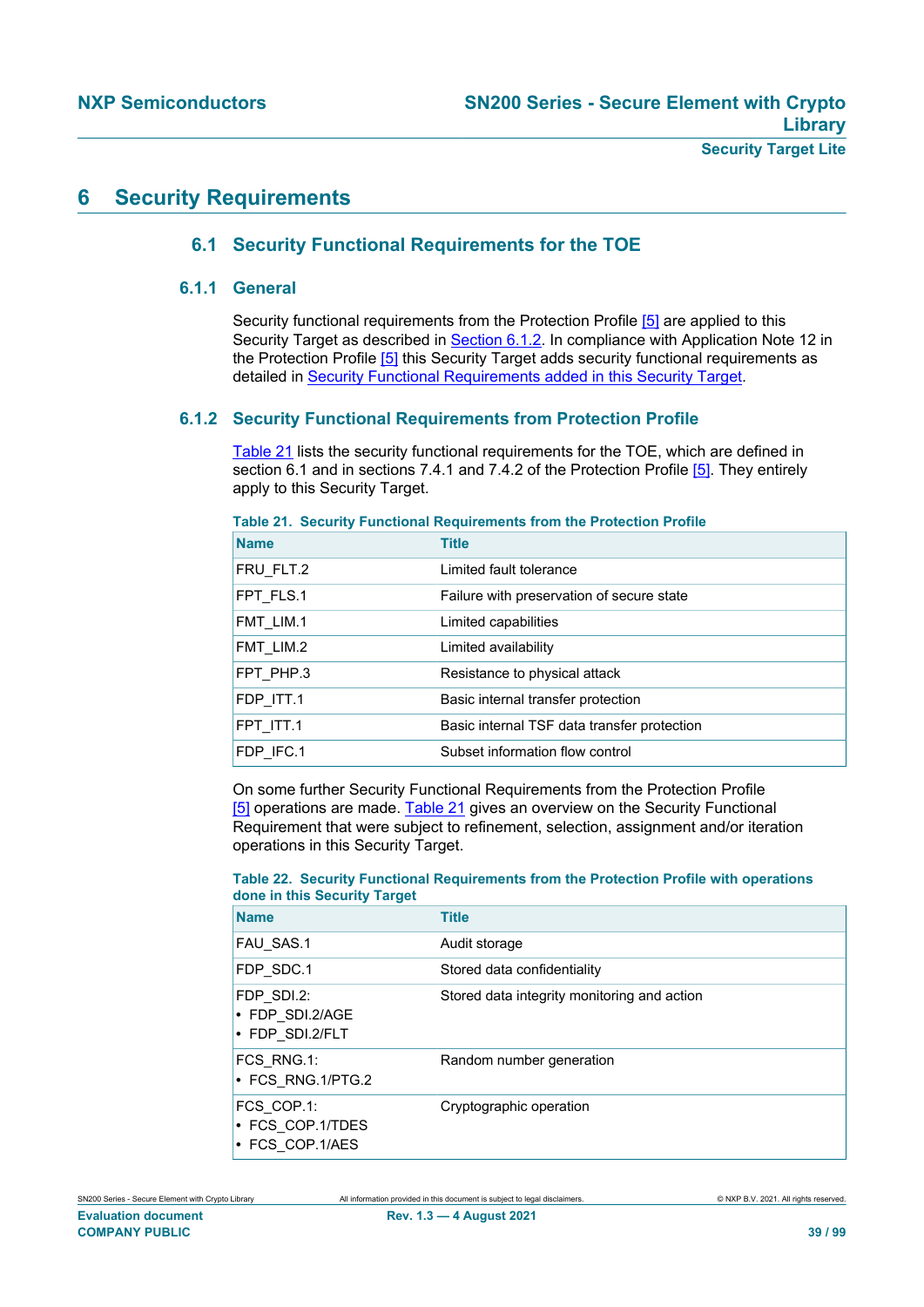| <b>Name</b>                                                   | <b>Title</b>                  |
|---------------------------------------------------------------|-------------------------------|
| FCS CKM.4:<br>$\cdot$ FCS CKM.4/TDES<br>$\cdot$ FCS CKM.4/AES | Cryptographic key destruction |

FPT FLS.1 requests the TSF to preserve a secure state when the TOE is exposed to operating conditions which may not be tolerated according to FRU\_FLT.2. The TOE detects such operating conditions and forces itself into a secure state as long as these conditions are valid. This secure state is enforced by security feature SF.OPC as described in [Section 7.1.3.](#page-84-0) This addresses Application Note 14 in the Protection Profile [\[5\]](#page-90-0).

The TOE does not generate audit data for FRU\_FLT.2 and/or FPT\_FLS.1. This addresses Application Note 15 in the Protection Profile [\[5\]](#page-90-0).

FPT\_PHP.3 requests the TSF to resist physical manipulation and physical probing by responding automatically such that the security functional requirements are always enforced. The TOE implements two types of such automatic responses. One type of response is permanent and implicitly hampers exploitability or already incidence of physical attacks. The other type of response is conditional upon a failed check and explicitly detects physical attacks. Such type of response stops operation of the TOE or the attacked parts of it. These responses are enforced by security feature SF.PHY as described in [Section 7.1.3.](#page-84-0) This addresses Application Note 19 in the Protection Profile [\[5\]](#page-90-0).

Refinement, selection, assignment and iteration operations on the security functional requirements in [Table 21](#page-38-1) are performed in this Security Target as detailed below. Iteration operations are notified by a slash, which is appended to the name of the security functional requirement and followed by an identifier. Selection and assignment operations are denoted in italics. Refinements are denoted just as described in the Protection Profile [\[5\]](#page-90-0).

| This Security Target performs one selection and two assignment operations on |  |
|------------------------------------------------------------------------------|--|
| FAU_SAS.1 according to Application Note 17 in the Protection Profile [5].    |  |

| <b>FAU SAS.1</b>        | <b>Audit storage</b>                                                                                                                                                                                                   |
|-------------------------|------------------------------------------------------------------------------------------------------------------------------------------------------------------------------------------------------------------------|
| <b>Hierarchical to:</b> | No other components.                                                                                                                                                                                                   |
| Dependencies:           | No dependencies.                                                                                                                                                                                                       |
| FAU SAS.1.1             | The TSF shall provide the test process before TOE<br>Delivery with the capability to store the Initialisation<br>Data, Pre-personalisation Data and other user data <sup>4</sup> in<br>the Flash memory <sup>5</sup> . |

This Security Target performs one assignment operation on FDP\_SDC.1 according to Application Note 18 in the Protection Profile [\[5\].](#page-90-0)

| FDP SDC.1               | Stored data confidentiality                                  |
|-------------------------|--------------------------------------------------------------|
| <b>Hierarchical to:</b> | No other components.                                         |
| <b>Dependencies:</b>    | No dependencies.                                             |
| FDP SDC.1.1             | The TSF shall ensure the confidentiality of the              |
|                         | information of the user data while it is stored in the Flash |

4 [selection: *the Initialisation Data, Pre-personalisation Data, [assignment: other data]*]

SN200 Series - Secure Element with Crypto Library All information provided in this document is subject to legal disclaimers. © NXP B.V. 2021. All rights reserved.

<sup>5</sup> [assignment: *type of persistent memory*]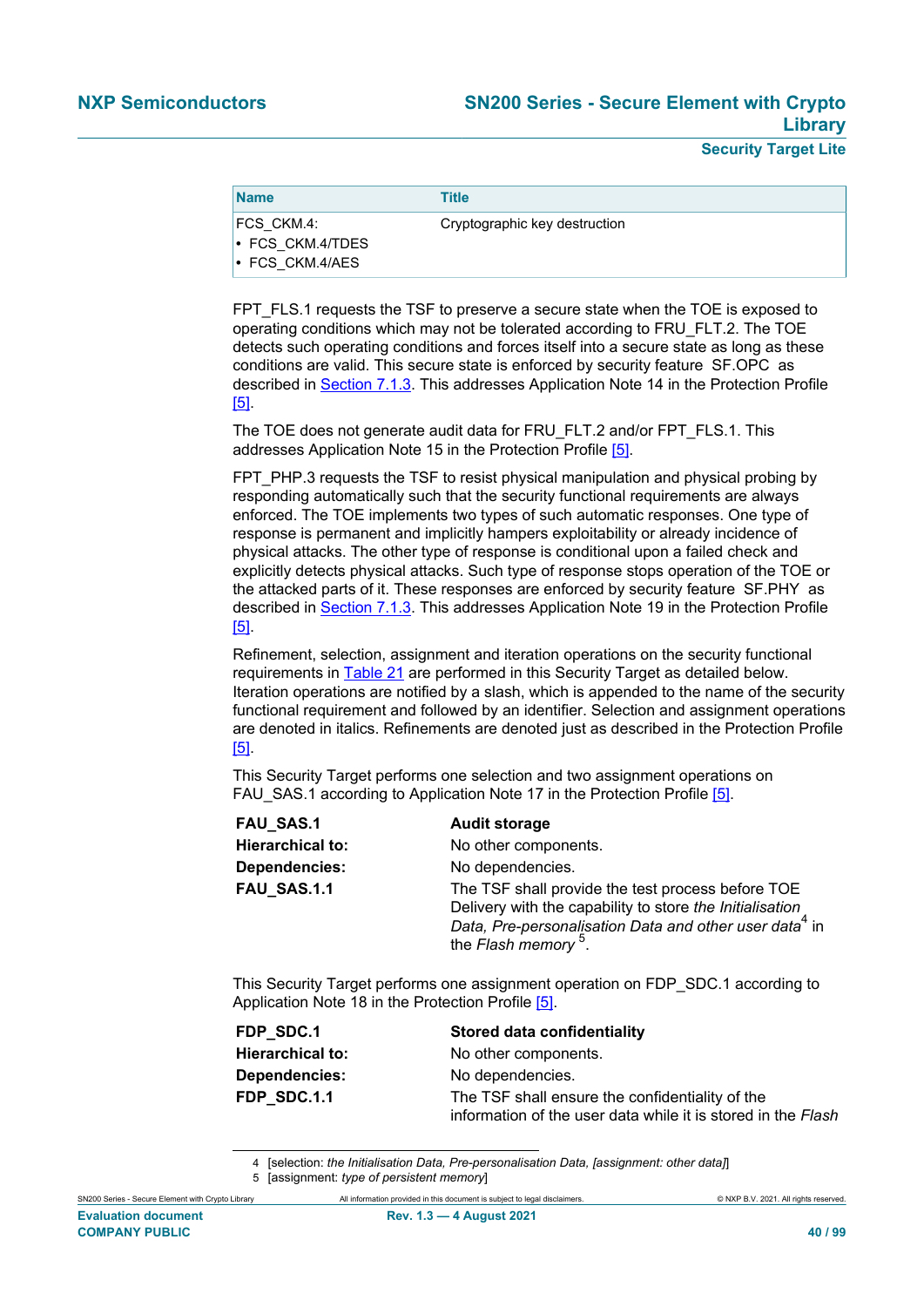*memory, the System RAM, the PKC RAM and the Buffer RAM* <sup>6</sup> .

This Security Target performs two iteration operations on FDP\_SDI.2, which comply with section 8.1 in CC Part 1 [\[1\],](#page-90-1) and also performs two assignment operations on each iteration according to Application Note 18 in the Protection Profile [\[5\]](#page-90-0).

| FDP_SDI.2/AGE           | Stored data integrity monitoring and action - Ageing                                                                                                                                                                                                                                                                                                                             |
|-------------------------|----------------------------------------------------------------------------------------------------------------------------------------------------------------------------------------------------------------------------------------------------------------------------------------------------------------------------------------------------------------------------------|
| <b>Hierarchical to:</b> | FDP_SDI.1 Stored data integrity monitoring                                                                                                                                                                                                                                                                                                                                       |
| <b>Dependencies:</b>    | No dependencies.                                                                                                                                                                                                                                                                                                                                                                 |
| FDP_SDI.2.1/AGE         | The TSF shall monitor user data stored in containers<br>controlled by the TSF for integrity violations due to<br>ageing ' on all objects, based on the following attributes:<br>ageing check information associated with the data<br>including code stored to the Flash memory <sup>8</sup> .                                                                                    |
| FDP_SDI.2.2/AGE         | Upon detection of a data integrity error, the TSF shall<br>raise a wearout failure <sup>9</sup> .                                                                                                                                                                                                                                                                                |
| FDP_SDI.2/FLT           | Stored data integrity monitoring and action - Faults                                                                                                                                                                                                                                                                                                                             |
| <b>Hierarchical to:</b> | FDP SDI.1 Stored data integrity monitoring                                                                                                                                                                                                                                                                                                                                       |
| <b>Dependencies:</b>    | No dependencies.                                                                                                                                                                                                                                                                                                                                                                 |
| FDP_SDI.2.1/FLT         | The TSF shall monitor user data stored in containers<br>controlled by the TSF for modification, deletion,<br>repetition or loss of data <sup>10</sup> on all objects, based on<br>the following attributes: integrity check information<br>associated with the data including code stored to the<br>Flash memory, the ROM, the System RAM, the PKC<br>RAM and the Buffer RAM 11. |
| FDP_SDI.2.2/FLT         | Upon detection of a data integrity error, the TSF shall<br>correct the error or trigger a security reset or raise a non-                                                                                                                                                                                                                                                         |

This Security Target performs an iteration operation on FCS\_RNG.1, which complies with section 8.1 in CC Part 1 [\[1\].](#page-90-1) It also performs two assignment operations on each iteration of FCS\_RNG.1 according to Application Note 21 in the Protection Profile [\[5\]](#page-90-0). The operations follow the example and its Application Note 44 in section 7.5.1 of the Protection Profile [\[5\]](#page-90-0) in consideration of the updated documents [\[7\]](#page-90-2) and [\[6\]](#page-90-3).

# **FCS\_RNG.1/PTG.2 Random number generation - PTG.2**

**Hierarchical to:** No other components. **Dependencies:** No dependencies. **Note:** This security functional requirement complies with PTG.2 in [\[6\]](#page-90-3)

12 [assignment: *action to be taken*]

SN200 Series - Secure Element with Crypto Library All information provided in this document is subject to legal disclaimers. © NXP B.V. 2021. All rights reserved.

<sup>6</sup> [assignment: *memory area*]

<sup>7</sup> [assignment: *integrity errors*]

<sup>8</sup> [assignment: *memory area*]

<sup>9</sup> [assignment: *action to be taken*]

<sup>10</sup> [assignment: *integrity errors*]

<sup>11</sup> [assignment: *memory area*]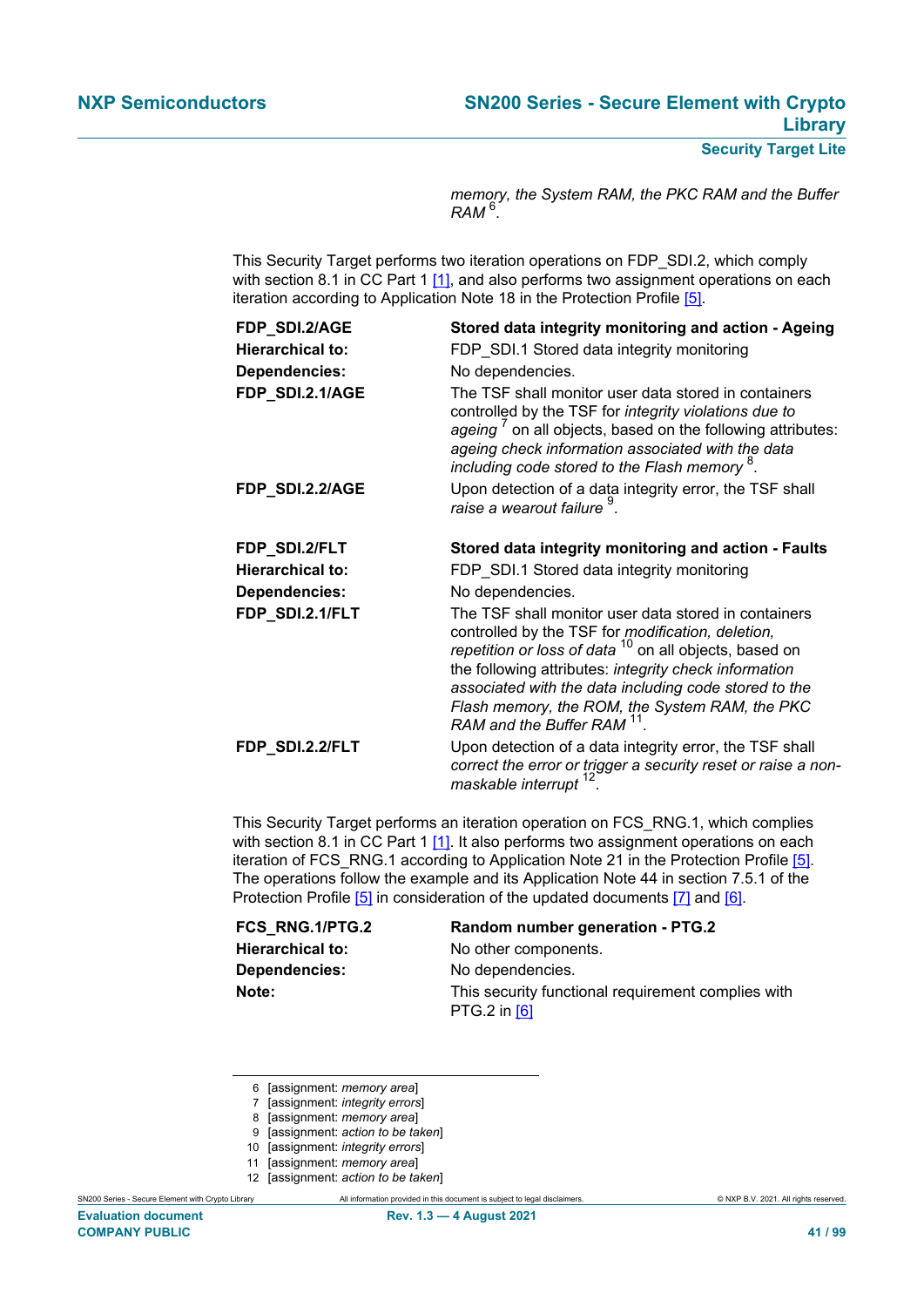| FCS_RNG.1.1/PTG.2 | The TSF shall provide a <i>physical</i> <sup>13</sup> random number<br>generator that implements:<br>(PTG.2.1) A total failure test detects a total failure of<br>entropy source immediately when the RNG has started.<br>When a total failure is detected, no random numbers will<br>be output.<br>(PTG.2.2) If a total failure of the entropy source occurs<br>while the RNG is being operated, the RNG prevents the<br>output of any internal random number that depends on<br>some raw random numbers that have been generated<br>after the total failure of the entropy source. |
|-------------------|--------------------------------------------------------------------------------------------------------------------------------------------------------------------------------------------------------------------------------------------------------------------------------------------------------------------------------------------------------------------------------------------------------------------------------------------------------------------------------------------------------------------------------------------------------------------------------------|
|                   | (PTG.2.3) The online test shall detect non-tolerable<br>statistical defects of the raw random number sequence<br>(i) immediately when the RNG has started, and (ii) while<br>the RNG is being operated. The TSF must not output<br>any random numbers before the power-up online test<br>has finished successfully or when a defect has been<br>detected.<br>(PTG.2.4) The online test procedure shall be effective                                                                                                                                                                  |
|                   | to detect non-tolerable weaknesses of the random<br>numbers soon.<br>(PTG.2.5) The online test procedure checks the<br>quality of the raw random number sequence. It is                                                                                                                                                                                                                                                                                                                                                                                                              |
|                   | triggered continuously. The online test is suitable<br>for detecting non-tolerable statistical defects of the<br>statistical properties of the raw random numbers within<br>an acceptable period of time. <sup>14</sup>                                                                                                                                                                                                                                                                                                                                                              |
| FCS_RNG.1.2/PTG.2 | The TSF shall provide octets of bits or packages of 32<br>bits <sup>15</sup> that meet<br>(PTG.2.6) Test procedure A does not distinguish the<br>internal random numbers from output sequences of an<br><i>ideal RNG.</i><br>(PTG.2.7) The average Shannon entropy per internal<br>16<br>random bit exceeds 0.997.                                                                                                                                                                                                                                                                   |
|                   |                                                                                                                                                                                                                                                                                                                                                                                                                                                                                                                                                                                      |

Sections 7.4.1 and 7.4.2 of the Protection Profile [\[5\]](#page-90-0) perform operations on two iterations of each, FCS\_COP.1 and FCS\_CKM.4 for package "TDES" and for package "AES". This Security Target completes these operations in compliance with section 8.1 in CC Part 1 [\[1\]](#page-90-1): On the iterations of FCS COP.1 selection and refinement operations are performed. On the iterations of FCS\_CKM.4 assignments are made.

| <b>FCS COP.1/TDES</b>   | <b>Cryptographic operation - TDES</b>                                                                                                                                                                                     |
|-------------------------|---------------------------------------------------------------------------------------------------------------------------------------------------------------------------------------------------------------------------|
| <b>Hierarchical to:</b> | No other components.                                                                                                                                                                                                      |
| Dependencies:           | <b>FDP</b> ITC.1 Import of user data without security<br>attributes, or FDP ITC.2 Import of user data with<br>security attributes, or FCS CKM.1 Cryptographic key<br>generation] FCS CKM.4 Cryptographic key destruction. |

<sup>13</sup> [selection: *physical, hybrid physical, hybrid deterministic*]

<sup>14</sup> [assignment: *list of security capabilities*]

<sup>15</sup> [selection: *bits, octets of bits, numbers [assignment: format of the numbers]*]

<sup>16</sup> [assignment: *a defined quality metric*]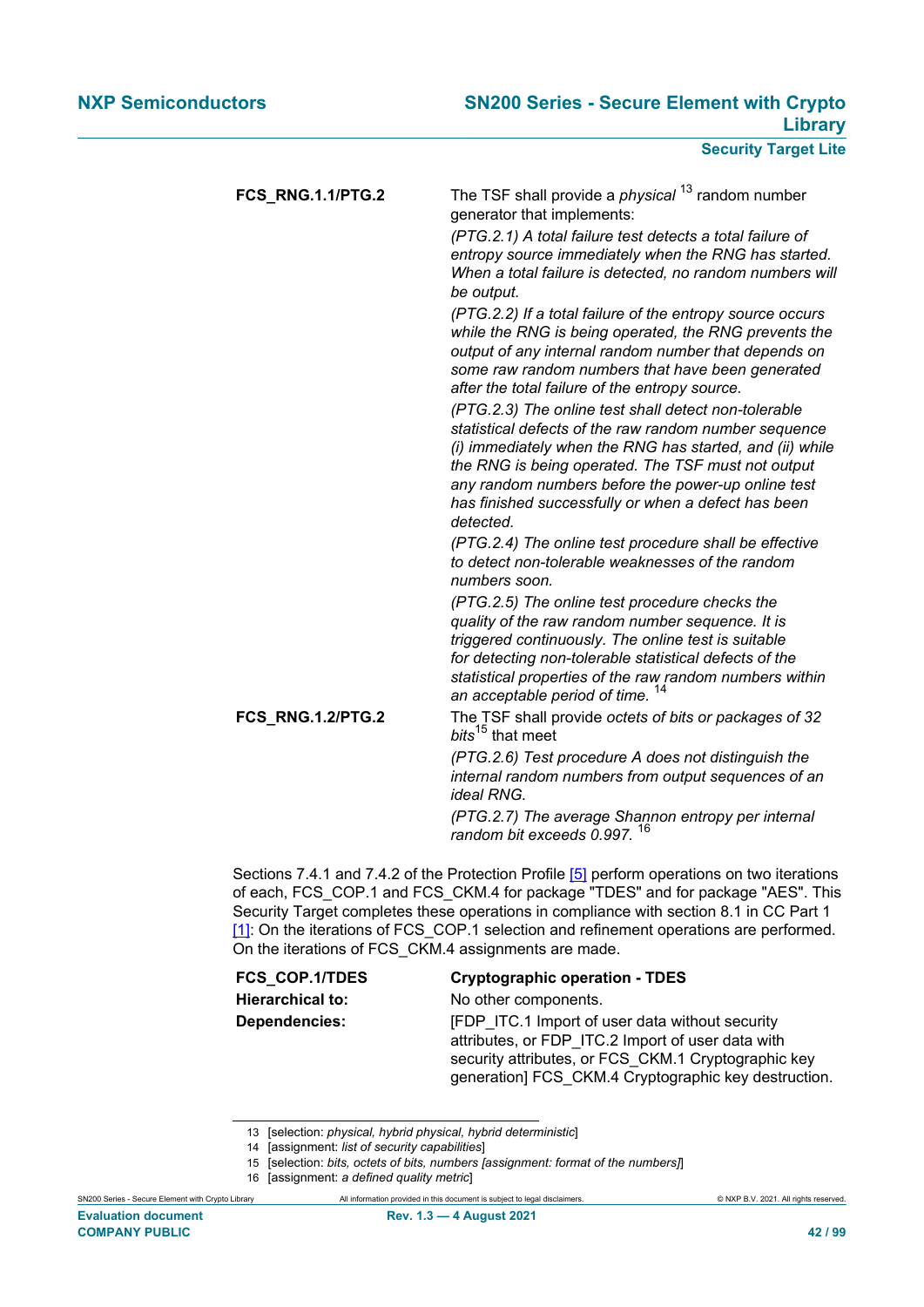| FCS_COP.1.1/TDES        | The TSF shall perform encryption and decryption <sup>17</sup> in<br>accordance with a specified cryptographic algorithm<br>TDES in ECB mode and with support for CBC mode,<br>CFB mode, OFB mode, CTR mode <sup>18</sup> and cryptographic<br>key sizes 112 bit, 168 bit <sup>19</sup> that meet the following: NIST<br>SP 800-67 [72] , NIST SP 800-38A [40] [41] <sup>20</sup> . |
|-------------------------|------------------------------------------------------------------------------------------------------------------------------------------------------------------------------------------------------------------------------------------------------------------------------------------------------------------------------------------------------------------------------------|
| FCS_CKM.4/TDES          | <b>Cryptographic key destruction - TDES</b>                                                                                                                                                                                                                                                                                                                                        |
| <b>Hierarchical to:</b> | No other components.                                                                                                                                                                                                                                                                                                                                                               |
| <b>Dependencies:</b>    | [FDP ITC.1 Import of user data without security<br>attributes, or FDP ITC.2 Import of user data with<br>security attributes, or FCS_CKM.1 Cryptographic key<br>generation]                                                                                                                                                                                                         |
| FCS_CKM.4.1/TDES        | The TSF shall destroy cryptographic keys in accordance<br>with a specified cryptographic key destruction method<br>overwriting the internally stored key <sup>21</sup> that meets the<br>following: none <sup>22</sup>                                                                                                                                                             |
| FCS_COP.1/AES           | <b>Cryptographic operation - AES</b>                                                                                                                                                                                                                                                                                                                                               |
| <b>Hierarchical to:</b> | No other components.                                                                                                                                                                                                                                                                                                                                                               |
| <b>Dependencies:</b>    | [FDP ITC.1 Import of user data without security<br>attributes, or FDP_ITC.2 Import of user data with<br>security attributes, or FCS_CKM.1 Cryptographic key<br>generation] FCS_CKM.4 Cryptographic key destruction.                                                                                                                                                                |
| FCS_COP.1.1/AES         | The TSF shall perform encryption and decryption <sup>23</sup> in<br>accordance with a specified cryptographic algorithm<br>AES in ECB mode and with support for CBC mode, CFB<br>mode, OFB mode, CTR mode <sup><math>24</math></sup> and cryptographic key<br>sizes 128 bit, 192 bit, 256 bit $^{25}$ that meet the following:<br>FIBS 197 [51], NIST SP 800-38A [40] [41]         |
| FCS_CKM.4/AES           | <b>Cryptographic key destruction - AES</b>                                                                                                                                                                                                                                                                                                                                         |
| <b>Hierarchical to:</b> | No other components.                                                                                                                                                                                                                                                                                                                                                               |
| <b>Dependencies:</b>    | [FDP ITC.1 Import of user data without security<br>attributes, or FDP_ITC.2 Import of user data with<br>security attributes, or FCS_CKM.1 Cryptographic key<br>generation]                                                                                                                                                                                                         |
| FCS_CKM.4.1/AES         | The TSF shall destroy cryptographic keys in accordance<br>with a specified cryptographic key destruction method<br>overwriting the internally stored key <sup>27</sup> that meets the<br>following: none <sup>28</sup> .                                                                                                                                                           |

<sup>17</sup> [assignment: *list of cryptographic operations*]

- 18 [assignment: *list of cryptographic algorithm*]
- 19 [assignment: *cryptographic key sizes*]
- 20 [assignment: *list of standards*]
- 21 [assignment: *cryptographic key destruction method*]
- 22 [assignment: *list of standards*]
- 23 [assignment: *list of cryptographic operations*]
- 24 [assignment: *list of cryptographic algorithm*]
- 25 [assignment: *cryptographic key sizes*]
- 26 [assignment: *list of standards*]
- 27 [assignment: *list of cryptographic key destruction method*]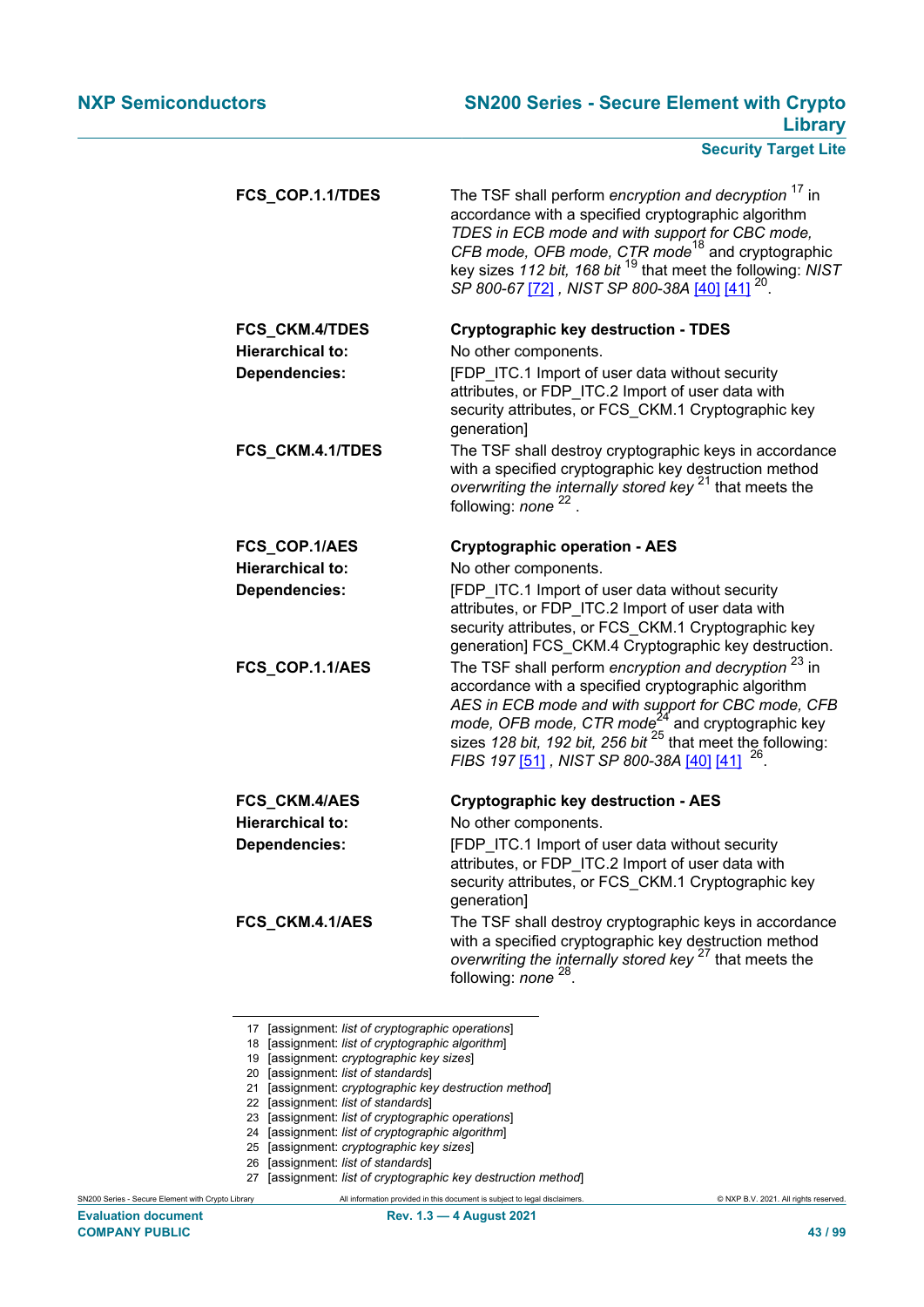# **6.1.3 Security Functional Requirements added in this Security Target**

[Table 23](#page-43-0) lists the Security Functional Requirements for the TOE, which are added in this Security Target. These Security Functional Requirements are taken from CC Part 2 [\[2\]](#page-90-4). They are subject to refinement, selection, assignment and/or iteration operations in this Security Target. The Security Functional Requirement based on the definition in [Section 5.1](#page-36-1) is listed here as well.

| <b>Name</b>                                                                                                                                                                                                                                                                                                                                                                               | <b>Title</b>                            |
|-------------------------------------------------------------------------------------------------------------------------------------------------------------------------------------------------------------------------------------------------------------------------------------------------------------------------------------------------------------------------------------------|-----------------------------------------|
| FDP ACC.1:<br>• FDP_ACC.1/MEM<br>• FDP ACC.1/SFR                                                                                                                                                                                                                                                                                                                                          | Subset access control                   |
| FDP ACF.1:<br>• FDP ACF.1/MEM<br>• FDP ACF.1/SFR                                                                                                                                                                                                                                                                                                                                          | Security attribute based access control |
| FMT MSA.1:<br>• FMT MSA.1/MEM<br>• FMT MSA.1/SFR                                                                                                                                                                                                                                                                                                                                          | Management of security attributes       |
| FMT_MSA.3:<br>• FMT_MSA.3/MEM<br>• FMT_MSA.3/SFR                                                                                                                                                                                                                                                                                                                                          | Static attribute initialisation         |
| FMT_SMF.1                                                                                                                                                                                                                                                                                                                                                                                 | Management of TSF data                  |
| FCS_COP.1:<br>• FCS_COP.1/GCM<br>• FCS COP.1/CRC<br>• FCS_COP.1/SW_AES<br>· FCS_COP.1/SW_DES<br>• FCS COP.1/RSA<br>• FCS_COP.1/RSA_PAD<br>• FCS_COP.1/RSA_PubExp<br>• FCS COP.1/ECDSA<br>• FCS COP.1/ECC DHKE<br>• FCS COP.1/ECC Add<br>• FCS_COP.1/ECDAA<br>• FCS COP.1/SHA<br>• FCS_COP.1/HMAC<br>• FCS COP.1/EDDSA<br>• FCS COP.1/MONT DHKE<br>· FCS_COP.1/EUICC<br>• FCS_COP.1/SW_CRC | Cryptographic operation                 |
| FCS_CKM.1:<br>• FCS CKM.1/RSA<br>• FCS CKM.1/ECC<br>• FCS_CKM.1/EDDSA<br>• FCS_CKM.1/MONT                                                                                                                                                                                                                                                                                                 | Cryptographic key generation            |

<span id="page-43-0"></span>**Table 23. Security functional requirements added in this Security Target**

28 [assignment: *list of standards*]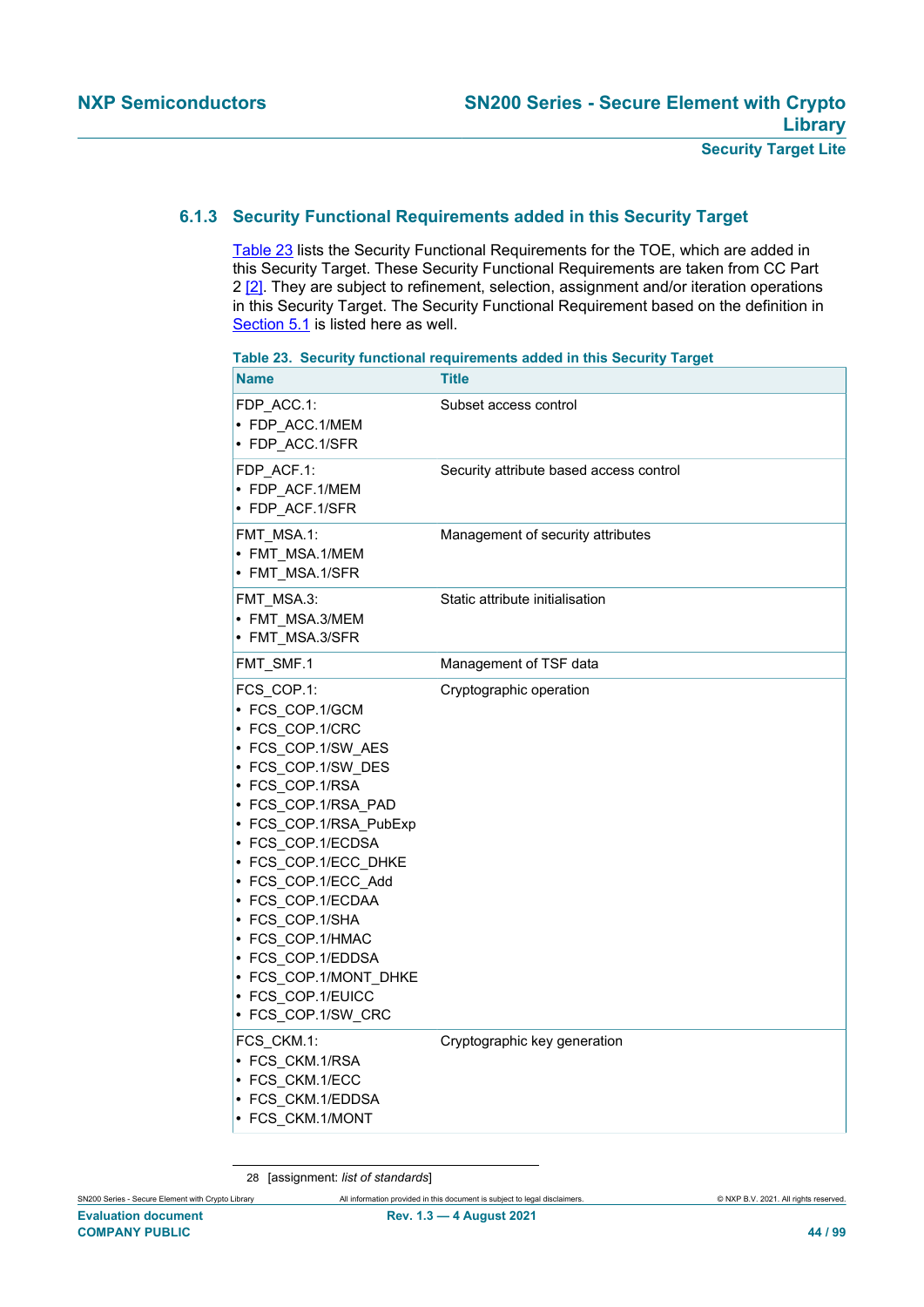| <b>Name</b>                                             | <b>Title</b>                                  |
|---------------------------------------------------------|-----------------------------------------------|
| FCS_CKM.4:<br>• FCS CKM.4/CL                            | Cryptographic Key Destruction                 |
| FDP RIP.1                                               | <b>Subset Residual Information Protection</b> |
| FCS RNG.1<br>• FCS RNG.1/HYB-DET<br>• FCS RNG.1/HYB-PHY | Random number generation                      |
| FDP SOP.1<br>• FDP SOP.1/Copy<br>• FDP SOP.1/Compare    | Secure basic operations                       |

The security functional requirements in [Table 23](#page-43-0) address the Access Control Policy of the TOE. This Access Control Policy is applied to the memories and hardware components. It is enforced on the following access ports, which are:

- **•** *CPU\_ovBSY*: CPU access over the bus system
- **•** *DMA\_ovBSY*: DMA controller access over the bus system
- **•** *PKC\_ovBSY*: PKC coprocessor access over the bus system
- **•** *PKC\_ovDMA*: PKC coprocessor access over the DMA channel

by generic limitations as well as restrictions based on the following system operation modes (*SOMs*):

- **•** *AP*: Application Mode
- **•** *BL*: Bootloader Mode
- **•** *SV*: Service Mode
- **•** *SH*: Shared Mode
- **•** *NXP*: NXP Mode

and the following CPU privilege levels:

- **•** *P*: privileged
- **•** *U*: unprivileged

The Access Control Policy controls access to two groups of objects, which are *objects for access control to memories* and *objects for access control to hardware components*. The objects of each group are detailed below.

*Objects for access control to memories* are as follows.

- **•** *DWINs*: default address windows, which do not overlap in their address ranges with each other. All address ranges are fixed in hardware, except for one window, which can be configured by software as an option.
- **•** *SWWINs*: software-controlled address windows, which must overlap with *DWINs*. They can be configured by software as an option.

*Objects for access control to hardware components* are as follows.

- **•** *GSFR\_ALL*: The Special Function Registers (SFRs) of all hardware components as composed of
	- **–** *GSFR\_PCBUS*: All SFRs of the hardware components connected to the peripheral control bus as composed of
		- *GSFR\_DMAC*: SFRs of the DMA controller
		- *GSFR\_IOSM*: SFRs of the IO Switch Matrix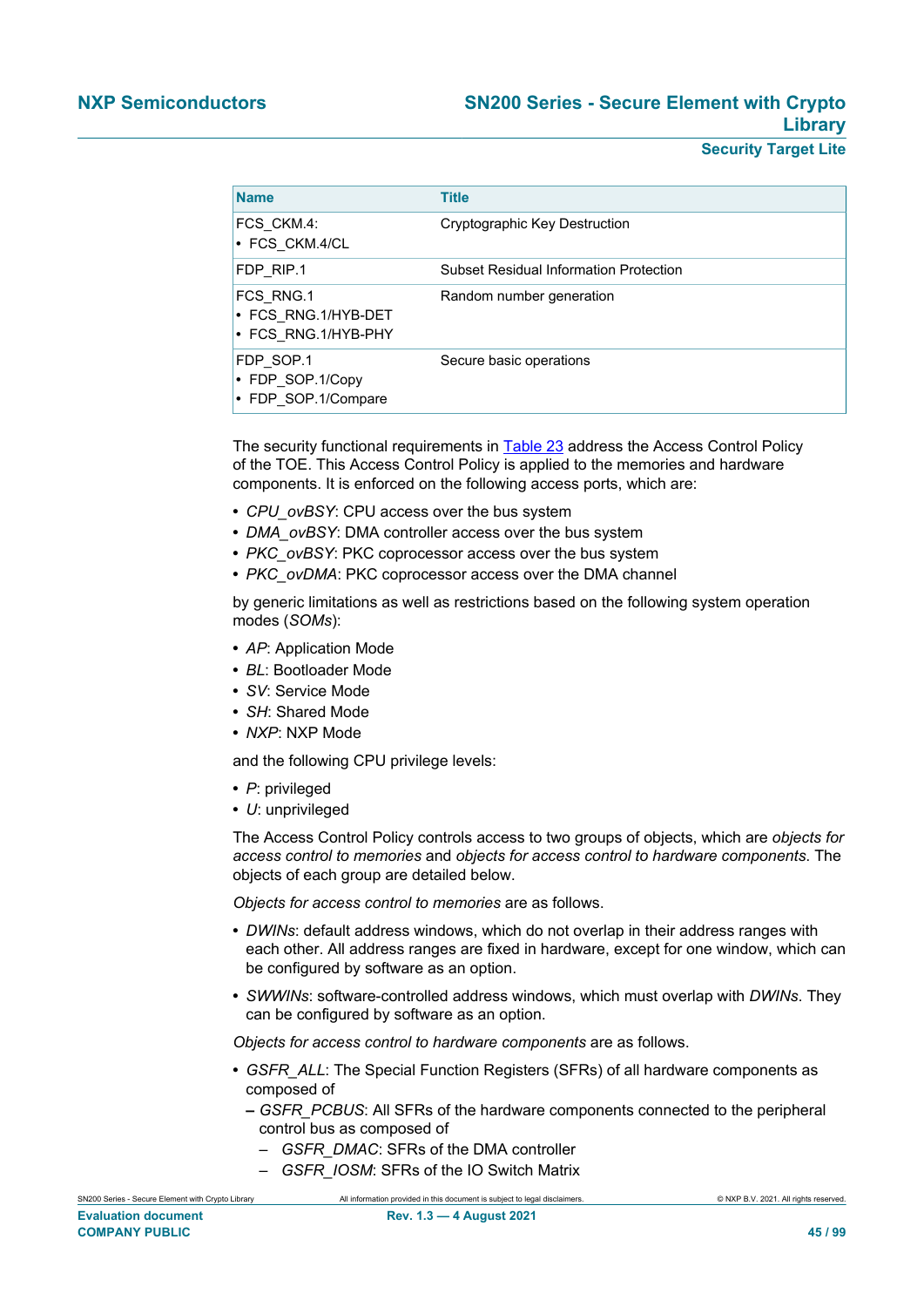- *GSFR\_IOCC*: SFRs of the IO-CRC/LRC
- *GSFR\_SMB*: SFRs of the Secure Mailbox communication interface
- *GSFR\_GPIO*: SFRs of the Port IO communication interface
- *GSFR\_UART*: SFRs of the ISO7816 UART communication interface
- *GSFR\_I2C*: SFRs of the I2C communication interface
- *GSFR\_SPI0*: SFRs of the SPI communication interface
- **–** *GSFR\_CBUS*: All SFRs of the hardware components connected to the control bus as composed of
	- *GSFR\_GRD*: SFRs of the CPU Guard
	- *GSFR\_PKC*: SFRs of the PKC coprocessor
	- *GSFR\_SBC*: SFRs of the SBC interface to AES and DES coprocessors
	- *GSFR\_PCR*: SFRs of the PCR
	- *GSFR\_CRCi*: SFRs of CRC coprocessor i=0,1
	- *GSFR\_TMRi*: SFRs of Timer i=0,1,2,3
	- *GSFR\_WDG*: SFRs of the Watchdog Timer
	- *GSFR\_PUF*: SFRs of the PUF
	- *GSFR\_RNG*: SFRs of the Random Number Generator
	- *GSFR\_OTHERS*: SFRs of all other hardware components on the control bus

The *objects for access control to memories* are controlled against access rights in read (*r*) and write (*w*) and for *CPU\_ovBSY* access also against access rights in execute (*x*). The *objects for access control to hardware components* are controlled against access rights in read (*r*) and write (*w*).

The Access Control Policy is applied to the following *subjects of access control to memories and hardware components*.

*Subjects of access control to memories and hardware components* are these:

- **•** *CPU\_ovBSY*: accesses via 7 types of software component types as follows **–** *BOS\_ovBSY*: Boot OS, stored to *DWIN\_ROM*, executed in *NXP*
	- **–** *FOS\_ovBSY*: Factory OS , stored to *DWIN\_ROM*, executed in *NXP COS\_ovBSY*: Customer OS, stored to *DWIN\_AP-FLH*, executed in AP or (AP and BL)
	- **–** *BLOS\_ovBSY*: Bootloader OS, stored to *DWIN\_BL-FLH*, executed in *BL*
	- **–** *FDSW\_ovBSY*: Flash Driver Software, stored to *DWIN\_ROM*, executed like *ssw\_ovBSYS*
	- **–** *ssw\_ovBSY*: services software, stored to *DWIN\_SV-FLH*, executed in
		- *SV* when called by software in *AP*, in *BL* or in *AP* + *BL*
		- *SV* + *AP* when called by software in *BL* or in *AP* + *BL*
		- *SV* + *BL* when called by software in *BL* or in *AP* + *BL*
		- *SV* + *AP* + *BL* when called by software in *AP* + *BL*
	- **–** *LSW\_ovBSY*: Library Software, stored to *DWIN\_SH-FLH*, executed in *SH* and the *SOM(s)* of the software from which it is executed
- **•** *DMA\_ovBSY*: accesses in the *SOM(s)* in which the actual *CPU\_ovBSY* access runs, but *SV* and *SH* are masked out
- **•** *PKC\_ovBSY*: accesses in the *SOM(s)* in which the PKC coprocessor was recently started
- **•** *PKC\_ovDMA*: accesses w/o *SOM(s)*

The Access Control Policy of the above subjects to the above objects is defined in the following security functional requirements. The rules there are given for each port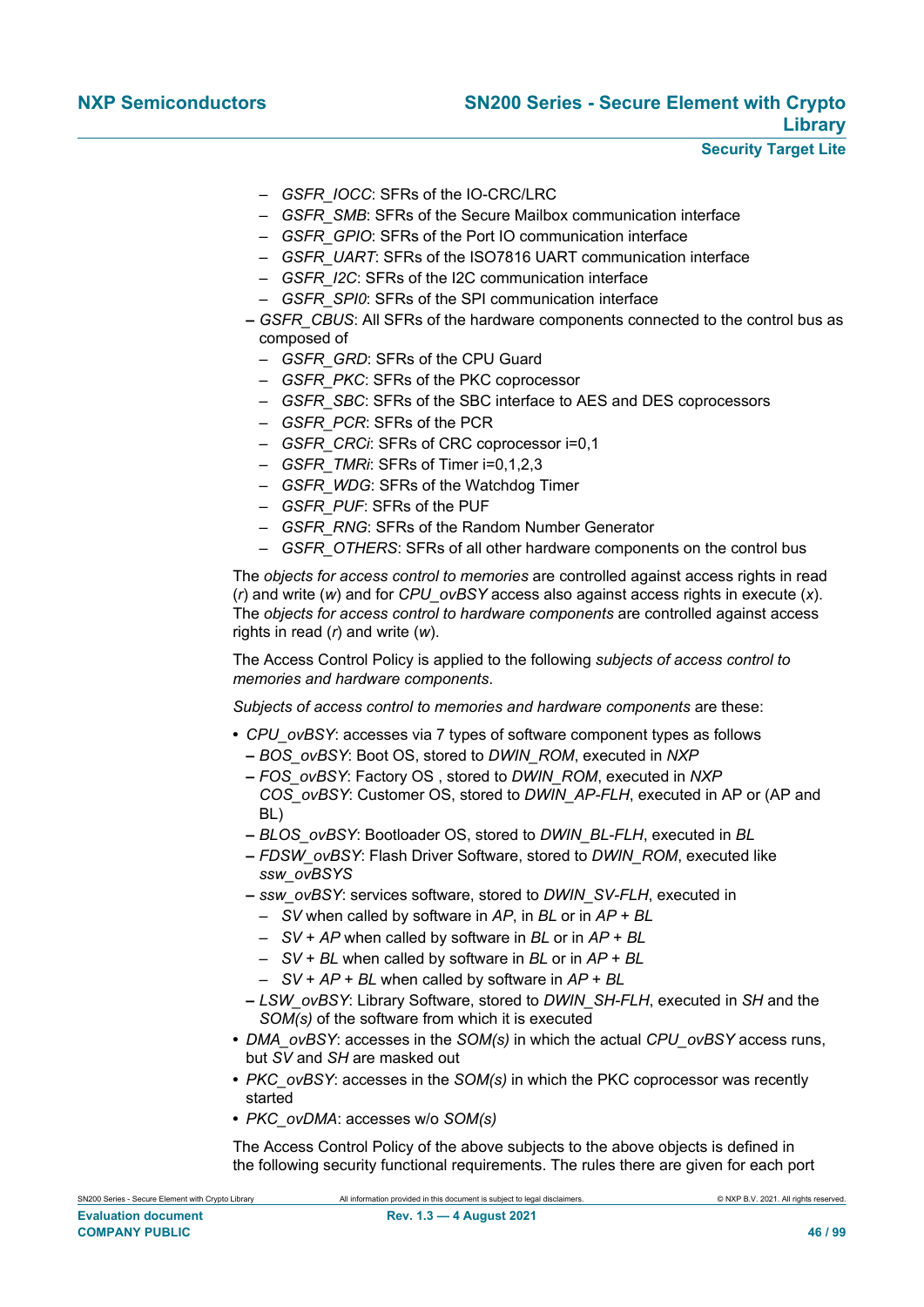accessing in a single *SOM*. In case a port accesses in more than one *SOM* the access rights of this port are the sum of its granted access rights in each single *SOM* except in cases where rules are explicitly stated for combinations of *SOM(s)*. This occurs to some extent for combinations with *SV*+*AP*, *SV*+*BL* and *BL*+*SH*.

This Security Target performs two iteration operations on FDP\_ACC.1 and also two assignment operations on each iteration, which comply with section 8.1 of CC Part 1 1.

| FDP ACC.1/MEM           | <b>Subset access control - Memories</b>                                                                                                                                                                           |
|-------------------------|-------------------------------------------------------------------------------------------------------------------------------------------------------------------------------------------------------------------|
| <b>Hierarchical to:</b> | No other components.                                                                                                                                                                                              |
| <b>Dependencies:</b>    | FDP ACF.1 Security attribute based access control                                                                                                                                                                 |
| FDP ACC.1.1/MEM         | The TSF shall enforce the Access Control Policy <sup>29</sup> on<br>all subjects, all objects for access control to memories<br>and all operations on the objects for access control to<br>memories <sup>30</sup> |
|                         |                                                                                                                                                                                                                   |
| FDP_ACC.1/SFR           | Subset access control - Hardware components                                                                                                                                                                       |
| <b>Hierarchical to:</b> | No other components.                                                                                                                                                                                              |
| Dependencies:           | FDP ACF.1 Security attribute based access control                                                                                                                                                                 |

This Security Target performs two iteration operations on FDP\_ACF.1 and also five assignment operations on each iteration, which comply with section 8.1 in CC Part 1 1.

| FDP_ACF.1/MEM            | Security attribute based access control - Memories                                                                                                                              |
|--------------------------|---------------------------------------------------------------------------------------------------------------------------------------------------------------------------------|
| <b>Hierarchical to:</b>  | No other components                                                                                                                                                             |
| Dependencies:            | FDP ACC.1 Subset access control                                                                                                                                                 |
|                          | <b>FMT MSA.3 Static attribute initialisation</b>                                                                                                                                |
| FDP ACF.1.1/MEM          | The TSF shall enforce the Access Control Policy <sup>33</sup><br>to objects based on the following: all subjects and all<br>objects for access control to memories and security |
|                          | attributes for memories. $34$ .                                                                                                                                                 |
| <b>Application Note:</b> | List of all subjects and all objects for access control to<br>memories and security attributes for memories is given<br>in the full Security Target.                            |
| FDP_ACF1.2/MEM           | The TSF shall enforce the following rules to determine if<br>an operation among controlled subjects and controlled<br>objects is allowed                                        |

<sup>29</sup> [assignment: *access control SFP*]

<sup>30</sup> [assignment: *list of subjects, objects, and operations among subjects and objects covered by the SFP*]

<sup>31</sup> [assignment: *access control SFP*]

<sup>32</sup> [assignment: *list of subjects, objects, and operations among subjects and objects covered by the SFP*] 33 [assignment: *access control SFP*]

<sup>34</sup> [assignment: *list of subjects and objects controlled under the indicated SFP, and for each, the SFPrelevant security attributes, or named groups of SFP-relevant security attributes*]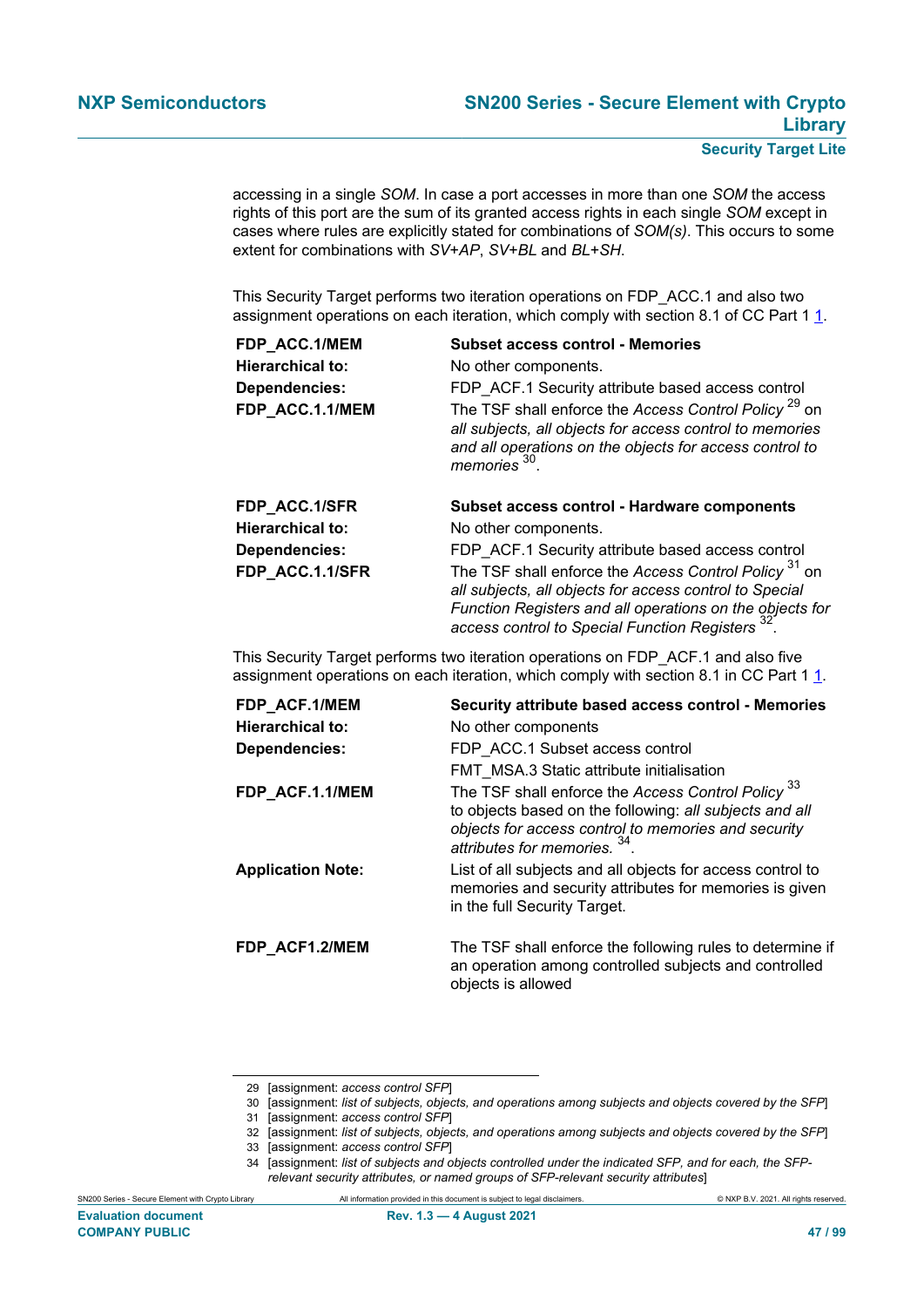| <b>Application Note:</b> | for CPU_ovBSY access to DWINs, DMA_ovBSY access<br>to DWINs, PKC_ovBSY access to DWINs and PKC_<br>ovDMA access to DWINs 35.<br>List of rules to determine if an operation among<br>controlled subjects and controlled objects is allowed<br>for CPU ovBSY access to DWINs, DMA ovBSY<br>access to DWINs, PKC ovBSY access to DWINs<br>and PKC ovDMA access to DWINs is given in the full<br>Security Target. |
|--------------------------|---------------------------------------------------------------------------------------------------------------------------------------------------------------------------------------------------------------------------------------------------------------------------------------------------------------------------------------------------------------------------------------------------------------|
| FDP_ACF1.3/MEM           | The TSF shall explicitly authorise access of subjects to<br>objects based on the following additional rules:<br>rules to explicitly authorise DMA_ovBSY access to<br>DMAWIN, PKC_ovBSY access to PKCWIN0 and PKC_<br>ovBSY access to PKCWIN1 36                                                                                                                                                               |
| <b>Application Note:</b> | List of rules to explicitly authorise DMA_ovBSY access<br>to DMAWIN, PKC ovBSY access to PKCWIN0 and<br>PKC_ovBSY access to PKCWIN1 is given in the full<br>Security Target.                                                                                                                                                                                                                                  |
| FDP_ACF1.4/MEM           | The TSF shall explicitly deny access of subjects to<br>objects based on the following additional rules:<br>CPU ovBSY access to DWINs, CPU ovBSY access to<br>IDWINn and CPU_ovBSY access to SWINn <sup>37</sup> .                                                                                                                                                                                             |
| <b>Application Note:</b> | List of rules to explicitly deny CPU_ovBSY access<br>to DWINs, CPU ovBSY access to IDWINn and<br>CPU ovBSY access to SWINn is given in the full<br>Security Target.                                                                                                                                                                                                                                           |
| FDP_ACF.1/SFR            | Security attribute based access control - Hardware<br>components                                                                                                                                                                                                                                                                                                                                              |
| <b>Hierarchical to:</b>  | No other components.                                                                                                                                                                                                                                                                                                                                                                                          |
| <b>Dependencies:</b>     | FDP ACC.1 Subset access control                                                                                                                                                                                                                                                                                                                                                                               |
| FDP_ACF.1.1/SFR          | FMT MSA.3 Static attribute initialisation<br>38<br>The TSF shall enforce the Access Control Policy<br>to objects based on the following: all subjects and all<br>objects for access control to Special Function Registers<br>and security attributes S2A_APACTRL, S2A_SVACTRL,<br>S2S_APACTRL, S2S_SVACTRL <sup>39</sup> .                                                                                    |
| FDP ACF1.2/SFR           | The TSF shall enforce the following rules to determine if<br>an operation among controlled subjects and controlled<br>objects is allowed:                                                                                                                                                                                                                                                                     |

<sup>35</sup> [assignment: *rules governing access among controlled subjects and controlled objects using controlled operations on controlled objects*]

<sup>36</sup> [assignment: *rules, based on security attributes, that explicitly authorise access of subjects to objects*]

<sup>37</sup> [assignment: *rules, based on security attributes, that explicitly deny access of subjects to objects*] 38 [assignment: *access control SFP*]

<sup>39</sup> [assignment: *list of subjects and objects controlled under the indicated SFP, and for each, the SFPrelevant securtiy attributes, or named groups of SFP-relevant security attributes*]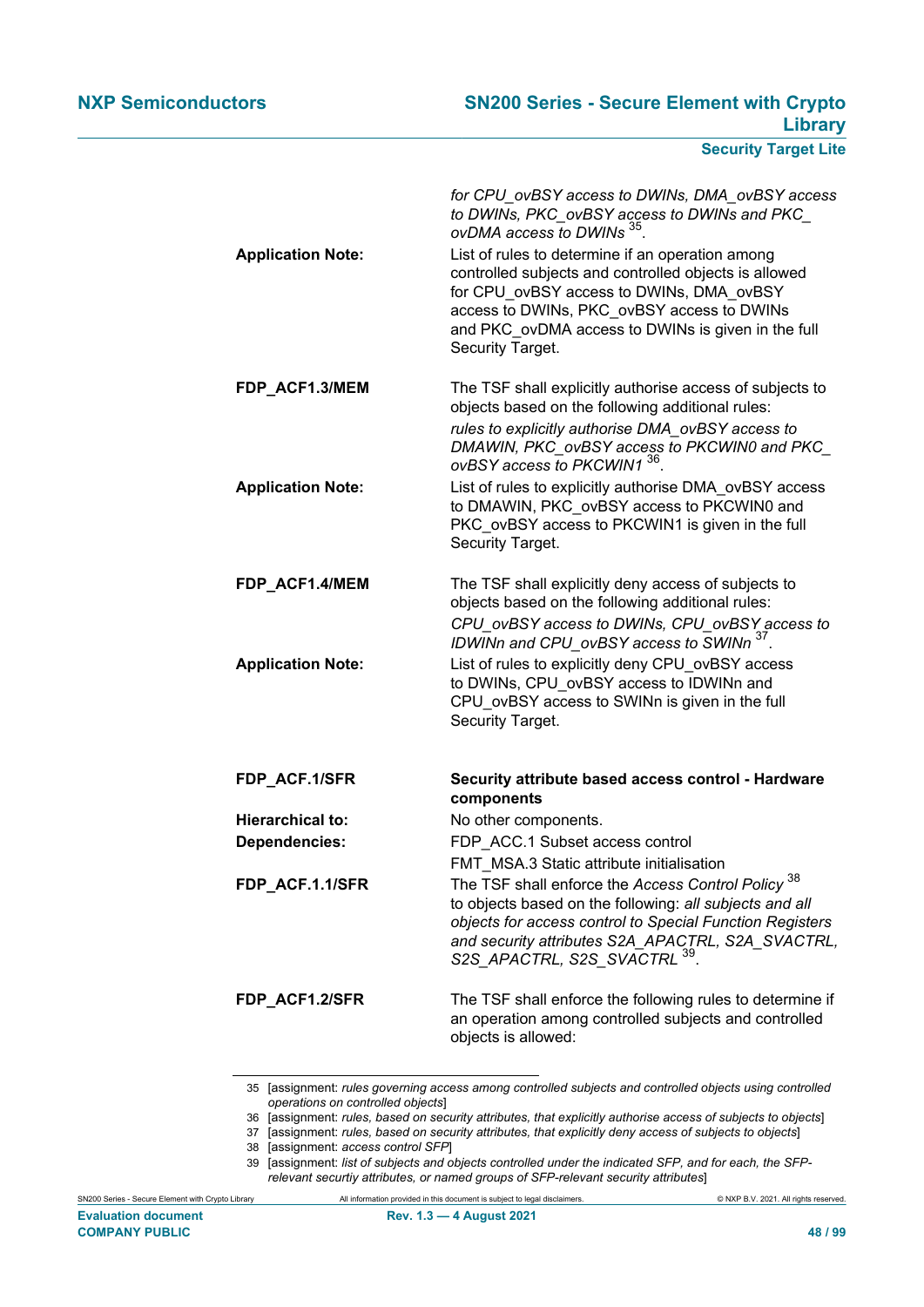| rules for CPU_ovBSY, DMA_ovBSY, PKC_ovBSY and<br>PKC_ovDMA access to SFR_PCBUS and SFR_CBUS.<br>40                                                                                                                                                                                                                                                                                                                                                                                                                                                                                                             |
|----------------------------------------------------------------------------------------------------------------------------------------------------------------------------------------------------------------------------------------------------------------------------------------------------------------------------------------------------------------------------------------------------------------------------------------------------------------------------------------------------------------------------------------------------------------------------------------------------------------|
| List of rules for CPU_ovBSY, DMA_ovBSY, PKC_ovBSY<br>and PKC ovDMA access to SFR PCBUS and<br>SFR_CBUS is given in the full Security Target.                                                                                                                                                                                                                                                                                                                                                                                                                                                                   |
| The TSF shall explicitly authorise access of subjects to<br>objects based on the following additional rules:                                                                                                                                                                                                                                                                                                                                                                                                                                                                                                   |
| • CPU_ovBSY, DMA_ovBSY access to each group<br>out of GSFR_DMAC, GSFR_IOSM, GSFR_IOCC,<br>GSFR_SMB, GSFR_GPIO, GSFR_UART, GSFR_I2C,<br>GSFR_SPI0 can be:<br>- in AP for U: allowed in rw acc. to the rules for<br>each bit in GSFR_ALL for a group by setting its<br>corresponding bit in S2A_APUCTRL<br>- in SV for U: allowed in rw acc. to the rules for<br>each bit in GSFR_ALL for a group by setting its<br>corresponding bit in S2A SVUCTRL<br>• CPU ovBSY access to each group out of GSFR<br>GRD, GSFR_PKC, GSFR_SBC, GSFR_PCR, GSFR_                                                                 |
| CRCi, GSFR_TMRi, GSFR_WDG, GSFR_PUF,<br>GSFR RNG can be:<br>- in AP for U: allowed acc. to the rules for each<br>bit in GSFR_ALL in for a group by setting its<br>corresponding bit in S2S_APUCTRL<br>- in SV for U: allowed acc. to the rules for each<br>bit in GSFR_ALL in for a group by setting its<br>corresponding bit in S2S_SVUCTRL <sup>41</sup> .                                                                                                                                                                                                                                                   |
| The TSF shall explicitly deny access of subjects to<br>objects based on the following additional rules:                                                                                                                                                                                                                                                                                                                                                                                                                                                                                                        |
| • CPU_ovBSY, DMA_ovBSY access to each group<br>out of GSFR_DMAC, GSFR_IOSM, GSFR_IOCC,<br>GSFR_SMB, GSFR_GPIO, GSFR_UART, GSFR_I2C,<br>GSFR_SPI0 can be:<br>- in AP for P: denied in rw for a group by clearing its<br>corresponding bit in S2A_APACTRL<br>- in SV for P: denied in rw for a group by clearing its<br>corresponding bit in S2A_SVACTRL<br>• CPU_ovBSY access to each group out of GSFR_<br>GRD, GSFR_PKC, GSFR_SBC, GSFR_PCR, GSFR_<br>CRCi, GSFR_TMRi, GSFR_WDG, GSFR_PUF,<br>GSFR RNG can be:<br>- in AP for P: denied in rw for a group by clearing its<br>corresponding bit in S2S_APACTRL |
|                                                                                                                                                                                                                                                                                                                                                                                                                                                                                                                                                                                                                |

<sup>40</sup> [assignment: *rules governing access among controlled subjects and controlled objects using controlled operations on controlled objects*]

<sup>41</sup> [assignment: *rules, based on security attributes, that explicitly authorise access of subjects to objects*]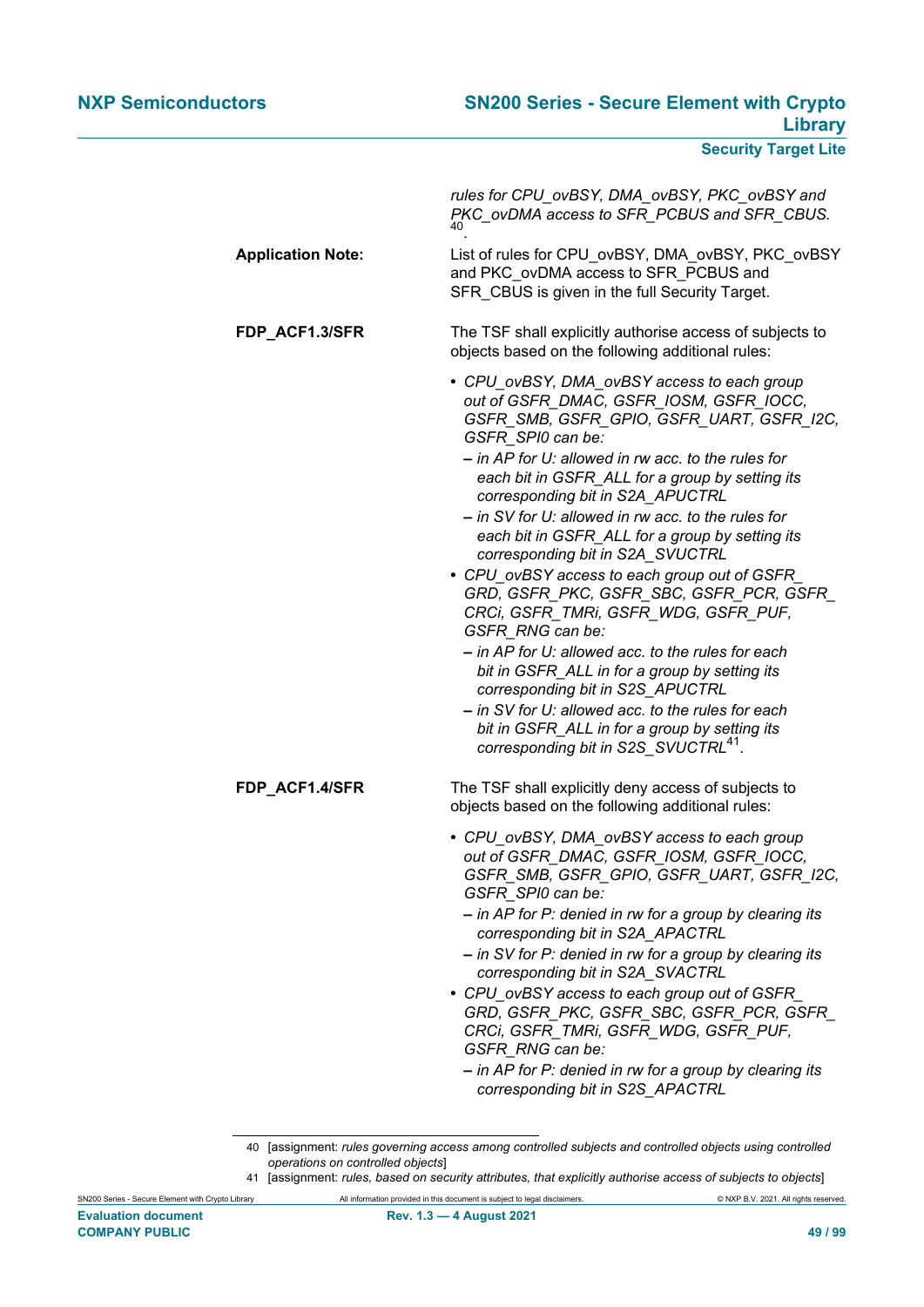**–** *in SV for P: denied in rw for a group by clearing its corresponding bit in S2S\_SVACTRL* <sup>42</sup> .

This Security Target performs two iteration operations on FMT\_MSA.1 and also one selection and four assignment operations on each iteration, which comply with section 8.1 of CC Part 1.

| FMT_MSA.1/MEM            | <b>Management of security attributes - Memories</b>                                                                                                                                                           |
|--------------------------|---------------------------------------------------------------------------------------------------------------------------------------------------------------------------------------------------------------|
| <b>Hierarchical to:</b>  | No other components                                                                                                                                                                                           |
| <b>Dependencies:</b>     | [FDP ACC.1 Subset access control, or FDP IFC.1<br>Subset information flow control]                                                                                                                            |
|                          | FMT SMR.1 Security roles                                                                                                                                                                                      |
|                          | FMT SMF.1 Specification of Management Functions                                                                                                                                                               |
| FMT_MSA.1.1/MEM          | The TSF shall enforce the Access Control Policy <sup>43</sup><br>to restrict the ability to <i>modify</i> $44$ security attributes for <i>memories</i> <sup>45</sup> to the authorised identified roles. $46$ |
| <b>Application Note:</b> | List of security attributes for memories and authorised<br>identified roles is given in the full Security Target.                                                                                             |
|                          |                                                                                                                                                                                                               |
| FMT_MSA.1/SFR            | <b>Management of security attributes - Hardware</b><br>components                                                                                                                                             |
| <b>Hierarchical to:</b>  | No other components                                                                                                                                                                                           |
| <b>Dependencies:</b>     | [FDP ACC.1 Subset access control, or FDP IFC.1<br>Subset information flow control]                                                                                                                            |
|                          | FMT SMR.1 Security roles                                                                                                                                                                                      |
|                          | FMT_SMF.1 Specification of Management Functions<br>The TSF shall enforce the Access control Policy <sup>47</sup> to                                                                                           |

This Security Target performs two iteration operations on FMT\_MSA.3 and also one selection and two assignment operations on each iteration, which comply with section 8.1 of CC Part 1.

| FMT MSA.3/MEM        | <b>Static attribute initialisation - Memories</b> |
|----------------------|---------------------------------------------------|
| Hierarchical to:     | No other components                               |
| <b>Dependencies:</b> | FMT MSA.1 Management of security attributes       |
|                      | FMT SMR.1 Security roles                          |

<sup>42</sup> [assignment: *rules, based on security attributes, that explicitly deny access of subjects to objects*]

<sup>43</sup> [assignment: *access control SFP(s), information flow control SFP(s)*]

<sup>44</sup> [selection: *change\_default, query, modify, delete [assignment: other operations]*]

<sup>45</sup> [assignment: *list of security attributes*]

<sup>46</sup> [assignment: *the authorised identified roles*]

<sup>47</sup> [assignment: *access control SFP(s), information flow control SFP(s)*]

<sup>48</sup> [selection: *change\_default, query, modify, delete [assignment: other operations]*]

<sup>49</sup> [assignment: *list of security attributes*]

<sup>50</sup> [assignment: *the authorised identified roles*]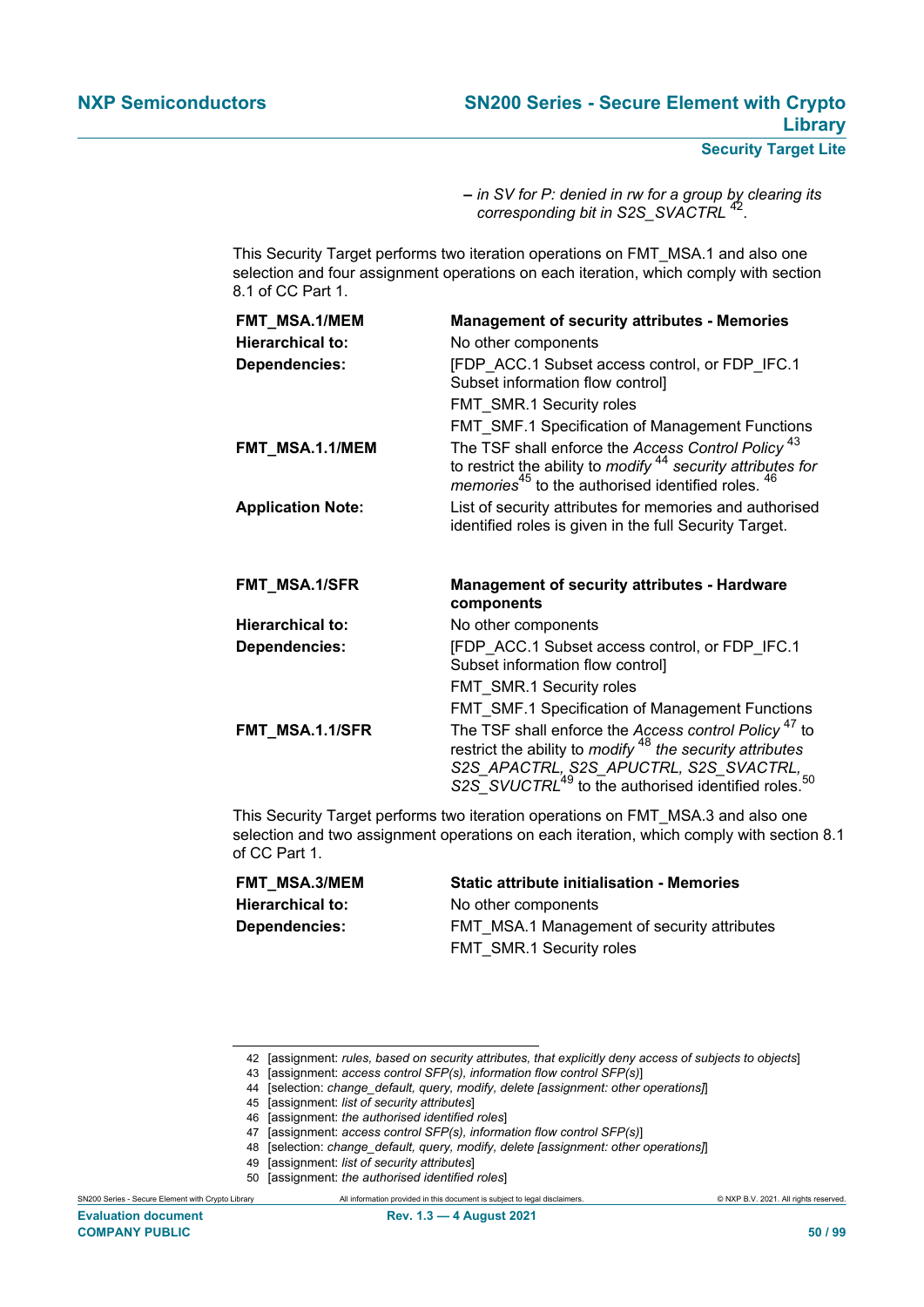| FMT_MSA.3.1/MEM          | The TSF shall enforce the Access Control Policy <sup>51</sup> to<br>provide restrictive <sup>52</sup> default values for security attributes<br>that are used to enforce the SFP. |
|--------------------------|-----------------------------------------------------------------------------------------------------------------------------------------------------------------------------------|
| <b>Application Note:</b> | Restrictive default values of security attributes for<br>memories are given in the full Security Target.                                                                          |
| FMT_MSA.3.2/MEM          | The TSF shall allow the no subject <sup>53</sup> to specify<br>alternative initial values to override the default values<br>when an object or information is created.             |
| FMT_MSA.3/SFR            | Static attribute initialisation - Hardware components                                                                                                                             |
| <b>Hierarchical to:</b>  | No other components                                                                                                                                                               |
| Dependencies:            | FMT_MSA.1 Management of security attributes                                                                                                                                       |
|                          | FMT_SMR.1 Security roles                                                                                                                                                          |
| FMT_MSA.3.1/SFR          | The TSF shall enforce the Access Control Policy <sup>54</sup> to<br>provide restrictive <sup>55</sup> default values for security attributes<br>that are used to enforce the SFP. |
| <b>Application Note:</b> | Restrictive default values of security attributes<br>S2S APACTRL, S2S APUCTRL, S2S SVACTRL,<br>S2S_SVUCTRL are given in the full Security Target.                                 |
| FMT_MSA.3.2/SFR          | The TSF shall allow the no subject <sup>56</sup> to specify<br>alternative initial values to override the default values<br>when an object or information is created.             |

This Security Target performs two assignment operations on FMT\_SMF.1, which comply with section 8.1 of CC Part 1 1.

| FMT_SMF.1                | <b>Specification of Management Functions</b>                                                                                                                                      |
|--------------------------|-----------------------------------------------------------------------------------------------------------------------------------------------------------------------------------|
| <b>Hierarchical to:</b>  | No other components.                                                                                                                                                              |
| Dependencies:            | No dependencies.                                                                                                                                                                  |
| FMT_SMF.1.1              | The TSF shall be capable of performing the following<br>management functions:                                                                                                     |
|                          | • Transformations in system operation modes for<br>subjects CPU ovBSY, DMA ovBSY and PKC ovBSY<br>• Change in the CPU privilege level for subject(s) CPU<br>$ovBSY$ <sup>57</sup> |
| <b>Application Note:</b> | The conditions for the management functions are given<br>in the full Security Target.                                                                                             |

**Additional SFR regarding cryptographic functionality**

<sup>51</sup> [assignment: *access control SFP, information flow control SFP*]

<sup>52</sup> [selection, choose one of: *restrictive, permissive, [assignment: other property]*]

<sup>53</sup> [assignment: *the authorised identified roles*]

<sup>54</sup> [assignment: *access control SFP, information flow control SFP*]

<sup>55</sup> [selection, choose one of: *restrictive, permissive, [assignment: other property]*]

<sup>56</sup> [assignment: *the authorised identified roles*]

<sup>57</sup> [assignment: *list of management functions to be provided by the TSF*]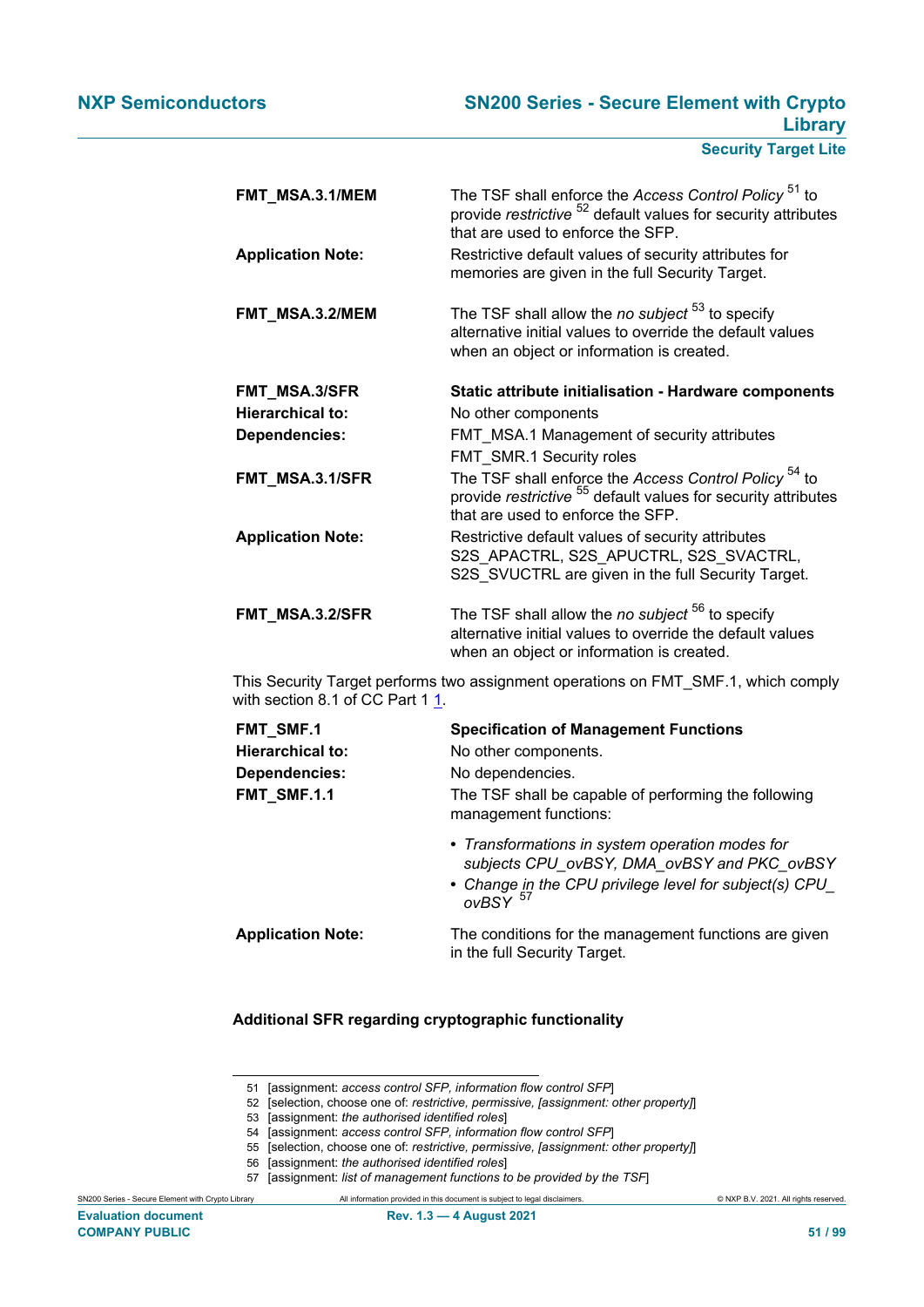| FCS_COP.1/GCM           | <b>Cryptographic operation - GCM support</b>                                                                                                                                                                                                                                                                        |
|-------------------------|---------------------------------------------------------------------------------------------------------------------------------------------------------------------------------------------------------------------------------------------------------------------------------------------------------------------|
| <b>Hierarchical to:</b> | No other components.                                                                                                                                                                                                                                                                                                |
| <b>Dependencies:</b>    | [FDP ITC.1 Import of user data without security<br>attributes, or FDP_ITC.2 Import of user data with<br>security attributes, or FCS_CKM.1 Cryptographic key<br>generation] FCS_CKM.4 Cryptographic key destruction.                                                                                                 |
| FCS_COP.1.1/GCM         | The TSF shall perform <i>multiplication operation on blocks</i><br>and incrementing function <sup>58</sup> in accordance with a<br>specified cryptographic algorithm Galois/Counter Mode<br>(GCM) and GMAC <sup>59</sup> and cryptographic key sizes none<br>60<br>that meet the following: NIST SP 800-38D [44] 61 |
| FCS_COP.1/CRC           | <b>Cryptographic operation - CRC</b>                                                                                                                                                                                                                                                                                |
| <b>Hierarchical to:</b> | No other components.                                                                                                                                                                                                                                                                                                |
| <b>Dependencies:</b>    | [FDP ITC.1 Import of user data without security<br>attributes, or FDP ITC.2 Import of user data with<br>security attributes, or FCS_CKM.1 Cryptographic key<br>generation] FCS_CKM.4 Cryptographic key destruction.                                                                                                 |
| FCS_COP.1.1/CRC         | The TSF shall perform calculation of cyclic redundancy<br>checks <sup>62</sup> in accordance with a specified cryptographic<br>algorithm CRC-8, CRC-16 and CRC-32 <sup>63</sup> and<br>cryptographic key sizes none <sup>64</sup> that meet the following:                                                          |
|                         | • ITU-T I.432.1 [57] (for CRC-8)<br>• ITU-T V.42 [58] and ITU-T X.25 [59] (for CRC-16)<br>• ITU-T V.42 [58] and IEEE 802.3 [60] (for CRC-32)                                                                                                                                                                        |

This Security Target performs the following iterations on FCS\_COP.1, which are in addition to those already done in sections 7.4.1 and 7.4.2 of the Protection Profile [\[5\].](#page-90-0)

65 .

The TSF provides cryptographic functionality to help satisfy several high-level security objectives. In order for a cryptographic operation to function correctly, the operation must be performed in accordance with a specified algorithm and with a cryptographic key of a specified size. The following Functional Requirements to the TOE can be derived from this CC component:

# **Hierarchical to:** No other components.

# **FCS\_COP.1/SW\_AES Cryptographic operation - AES**

**FCS COP.1.1/SW AES** The TSF shall perform *decryption and encryption* <sup>66</sup>in accordance with a specified cryptographic algorithm *AES in ECB, CBC, CFB, CTR, GCM, CBC-MAC, CCM*

<sup>58</sup> [assignment: *list of cryptographic operations*]

<sup>59</sup> [assignment: *list of cryptographic algorithm*]

<sup>60</sup> [assignment: *cryptographic key sizes*]

<sup>61</sup> [assignment: *list of standards*]

<sup>62</sup> [assignment: *list of cryptographic operations*]

<sup>63</sup> [assignment: *list of cryptographic algorithm*]

<sup>64</sup> [assignment: *cryptographic key sizes*]

<sup>65</sup> [assignment: *list of standards*]

<sup>66</sup> [assignment: *list of cryptographic operations*]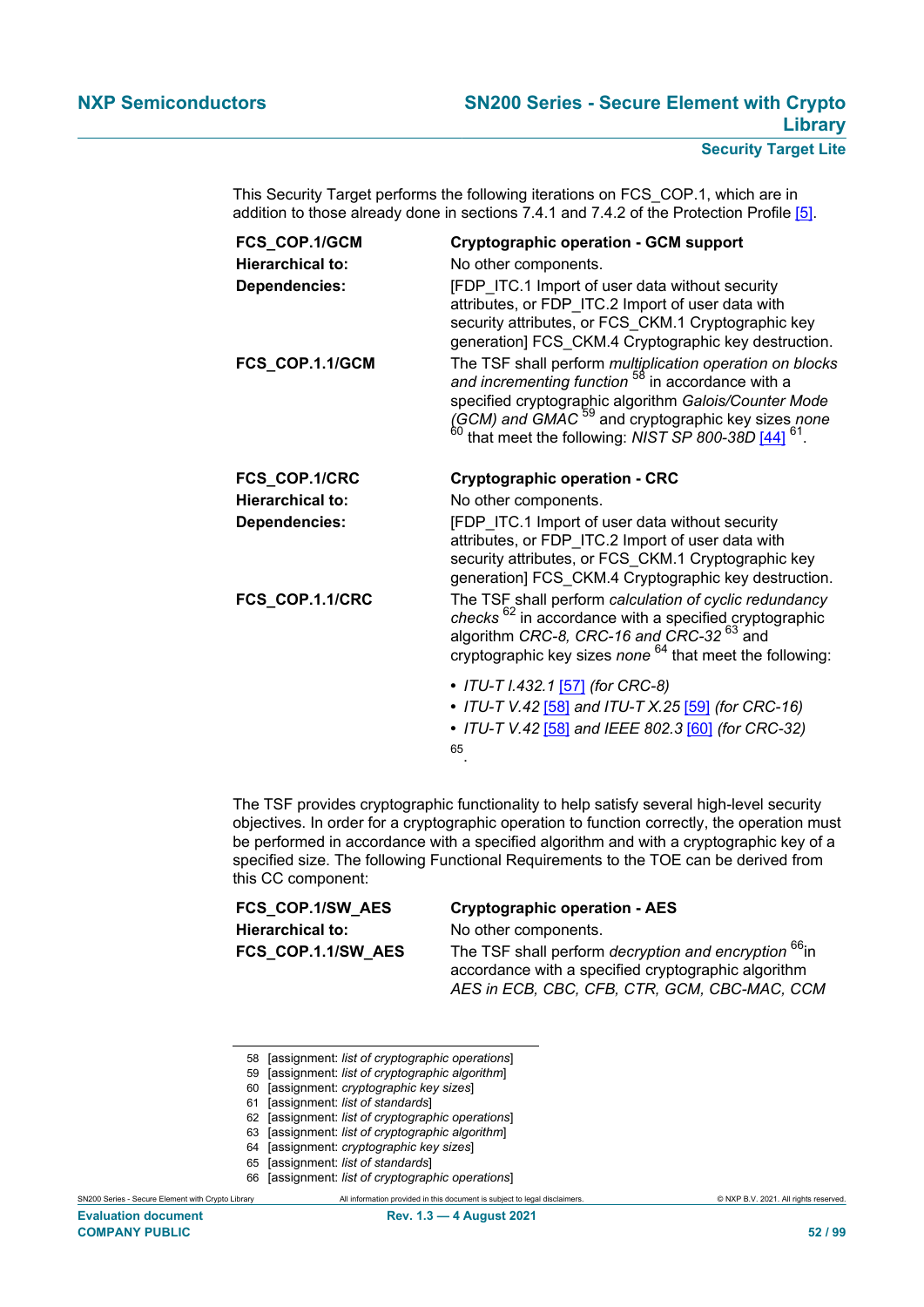|                           | and CMAC <sup>67</sup> and cryptographic key sizes 128, 192 and<br>256 bit <sup>68</sup> that meet the following FIPS 197 [51], NIST<br>SP 800-38A (ECB, CBC, CFB and CTR mode) [40],<br>NIST SP 800-38B (CMAC mode) [42], NIST SP 800-38C<br>(CCM mode) [43], NIST SP 800-38D (GCM mode), and<br>[44], ISO 9797-1, Algorithm 1 (CBC-MAC mode) [46] <sup>69</sup>                                                                                                                                                                                                                                        |
|---------------------------|----------------------------------------------------------------------------------------------------------------------------------------------------------------------------------------------------------------------------------------------------------------------------------------------------------------------------------------------------------------------------------------------------------------------------------------------------------------------------------------------------------------------------------------------------------------------------------------------------------|
| <b>Application Notes:</b> | The security functionality is resistant against side<br>channel analysis and other attacks described in [9].                                                                                                                                                                                                                                                                                                                                                                                                                                                                                             |
| <b>Dependencies:</b>      | [FDP ITC.1 Import of user data without security<br>attributes or FDP_ITC.2 Import of user data with<br>security attributes, or FCS_CKM.1 Cryptographic key<br>generation], FCS_CKM.4 Cryptographic key destruction.                                                                                                                                                                                                                                                                                                                                                                                      |
| FCS_COP.1/SW_DES          | <b>Cryptographic operation - TDES</b>                                                                                                                                                                                                                                                                                                                                                                                                                                                                                                                                                                    |
| <b>Hierarchical to:</b>   | No other components.                                                                                                                                                                                                                                                                                                                                                                                                                                                                                                                                                                                     |
| FCS_COP.1.1/SW_DES        | The TSF shall perform encryption and decryption <sup>70</sup> in<br>accordance with a specified cryptographic algorithm<br>Triple-DES in ECB, CBC, CFB, CTR, CBC-MAC,<br>RetailMAC and CMAC <sup>71</sup> and cryptographic key sizes<br>2-key TDES (112 bit) and 3-key TDES (168 bit) <sup>72</sup> that<br>meet the following NIST SP 800-67 [72], NIST Special<br>Publication 800-38A, 2001 (ECB, CBC, CFB and CTR<br>mode) [40], ISO 9797-1, Algorithm 1 (CBC-MAC mode)<br>[46], , ISO 9797-1 Algorithm 3 (RetailMAC) [46], and<br>NIST Special Publication 800-38B (CMAC mode) [42] <sup>73</sup> . |
| <b>Application Notes:</b> | The security functionality is resistant against side<br>channel analysis and other attacks described in [9]. To<br>fend off attackers with high attack potential an adequate<br>security level must be used (references can be found in<br>national and international documents and standards).                                                                                                                                                                                                                                                                                                          |
| <b>Dependencies:</b>      | [FDP_ITC.1 Import of user data without security<br>attributes or FDP ITC.2 Import of user data with<br>security attributes, or FCS_CKM.1 Cryptographic key<br>generation], FCS CKM.4 Cryptographic key destruction.                                                                                                                                                                                                                                                                                                                                                                                      |
| FCS_COP.1/RSA             | <b>Cryptographic operation</b>                                                                                                                                                                                                                                                                                                                                                                                                                                                                                                                                                                           |
| <b>Hierarchical to:</b>   | No other components.                                                                                                                                                                                                                                                                                                                                                                                                                                                                                                                                                                                     |
| FCS_COP.1.1/RSA           | The TSF shall perform encryption, decryption, signature<br>and verification <sup>74</sup> in accordance with the specified<br>cryptographic algorithm $RSA$ <sup>75</sup> and cryptographic key<br>sizes $512$ bits to 4096 bits $^{76}$ that meet the following:                                                                                                                                                                                                                                                                                                                                        |

- 67 [assignment: *cryptographic algorithm*]
- 68 [assignment: *cryptographic key sizes*]
- 69 [assignment: *list of standards*]
- 70 [assignment: *list of cryptographic operations*]
- 71 [assignment: *cryptographic algorithm*]
- 72 [assignment: *cryptographic key sizes*]
- 73 [assignment: *list of standards*]
- 74 [assignment: *list of cryptographic operations*]
- 75 [assignment: *cryptographic algorithm*]
- 76 [assignment: *cryptographic key sizes*]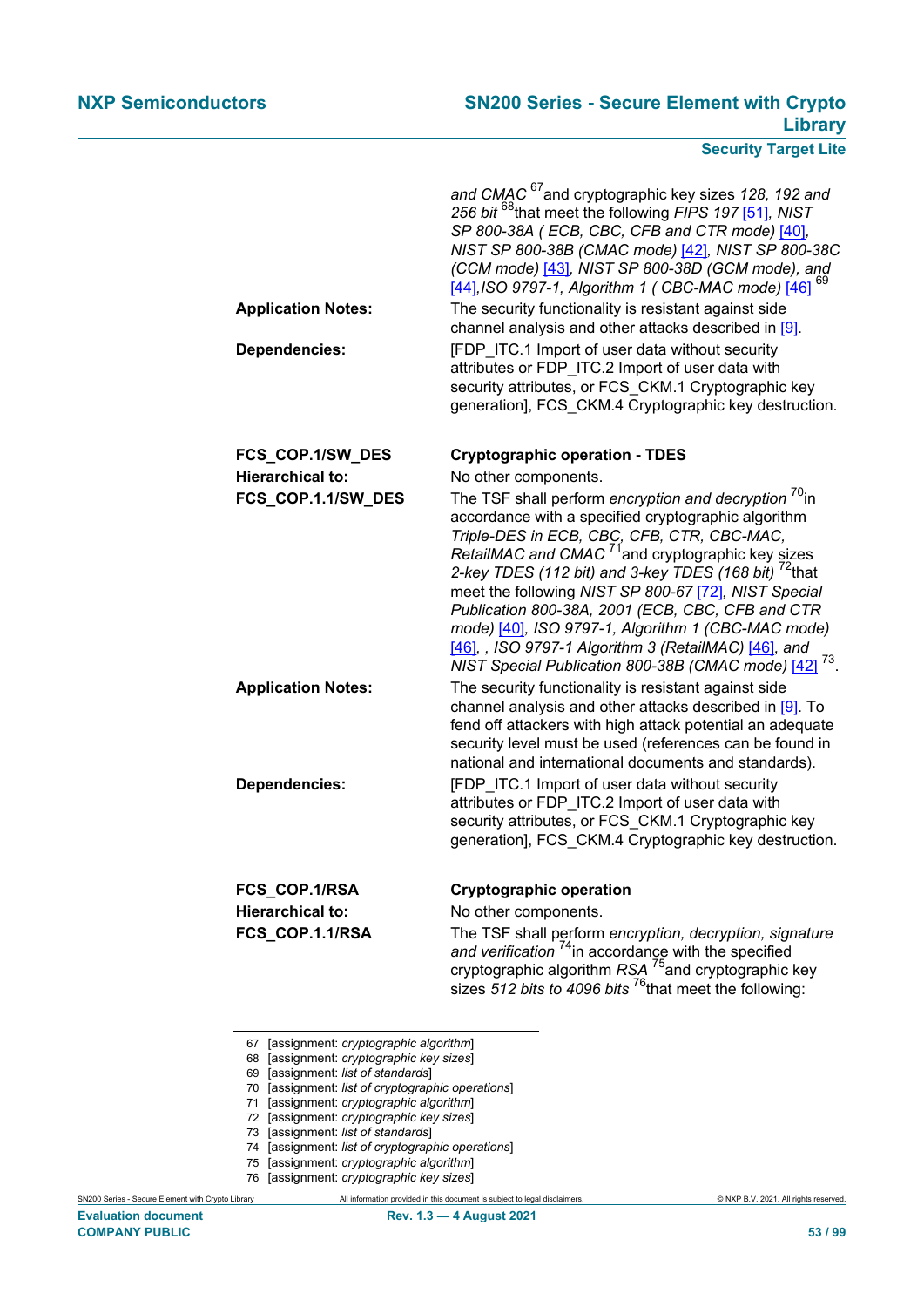| <b>Application Notes:</b> | PKCS #1, v2.2: RSAEP, RSADP, RSASP1, RSAVP1<br>and FIPS PUB 186-4-2013 [50]<br>The security functionality is resistant against side                                                                                                                                                                                                                                    |
|---------------------------|------------------------------------------------------------------------------------------------------------------------------------------------------------------------------------------------------------------------------------------------------------------------------------------------------------------------------------------------------------------------|
|                           | channel analysis and other attacks described in [9].                                                                                                                                                                                                                                                                                                                   |
| <b>Dependencies:</b>      | [FDP ITC.1 Import of user data without security<br>attributes or FDP ITC.2 Import of user data with<br>security attributes, or FCS_CKM.1 Cryptographic key<br>generation], FCS_CKM.4 Cryptographic key destruction.                                                                                                                                                    |
| FCS_COP.1/RSA_PAD         | <b>Cryptographic operation</b>                                                                                                                                                                                                                                                                                                                                         |
| <b>Hierarchical to:</b>   | No other components.                                                                                                                                                                                                                                                                                                                                                   |
| FCS_COP.1.1/RSA_PAD       | The TSF shall perform message and signature<br>encoding methods <sup>78</sup> in accordance with the specified<br>cryptographic algorithm EME-OAEP and EMSA-PSS <sup>79</sup><br>and cryptographic key sizes 512 bits to 4096 bits <sup>80</sup> that<br>meet the following: PKCS #1, v2.2: EME-OAEP, EMSA-<br>PSS [62] and PKCS #1 Padding v1.5: [63] <sup>81</sup> . |
| <b>Application Notes:</b> | The security functionality is resistant against side<br>channel analysis and other attacks described in [9].                                                                                                                                                                                                                                                           |
| <b>Dependencies:</b>      | [FDP_ITC.1 Import of user data without security<br>attributes or FDP ITC.2 Import of user data with<br>security attributes, or FCS CKM.1 Cryptographic key<br>generation], FCS CKM.4 Cryptographic key destruction.                                                                                                                                                    |
| FCS_COP.1/RSA_PubExp      | <b>Cryptographic operation</b>                                                                                                                                                                                                                                                                                                                                         |
| <b>Hierarchical to:</b>   | No other components.                                                                                                                                                                                                                                                                                                                                                   |
| FCS_COP.1.1/RSA_PubExp    | The TSF shall perform public key computation from a<br>RSA CRT private key $^{82}$ in accordance with the specified<br>cryptographic algorithm RSA $^{83}$ and cryptographic key<br>sizes 512 bits to 4096 bits $^{84}$ that meet the following:<br>PKCS #1, v2.2 [62]and FIPS PUB 186-4-2013 [50]                                                                     |
| <b>Application Notes:</b> | (1) The security functionality is resistant against side<br>channel analysis and other attacks described in [9].                                                                                                                                                                                                                                                       |
|                           | (2) The computation will result in the generation of a<br>public RSA key from the private key (in CRT format). As<br>this key is implied by the private key, this is not true key<br>generation, and, to prevent duplication in this ST, this<br>has not been included as a separate FCS_CKM.1 SFR.                                                                    |
| <b>Dependencies:</b>      | [FDP_ITC.1 Import of user data without security<br>attributes or FDP_ITC.2 Import of user data with                                                                                                                                                                                                                                                                    |
|                           |                                                                                                                                                                                                                                                                                                                                                                        |

77 [assignment: *list of standards*]

- 78 [assignment: *list of cryptographic operations*]
- 79 [assignment: *cryptographic algorithm*]
- 80 [assignment: *cryptographic key sizes*]
- 81 [assignment: *list of standards*]
- 82 [assignment: *list of cryptographic operations*]
- 83 [assignment: *cryptographic algorithm*]
- 84 [assignment: *cryptographic key sizes*]
- 85 [assignment: *list of standards*]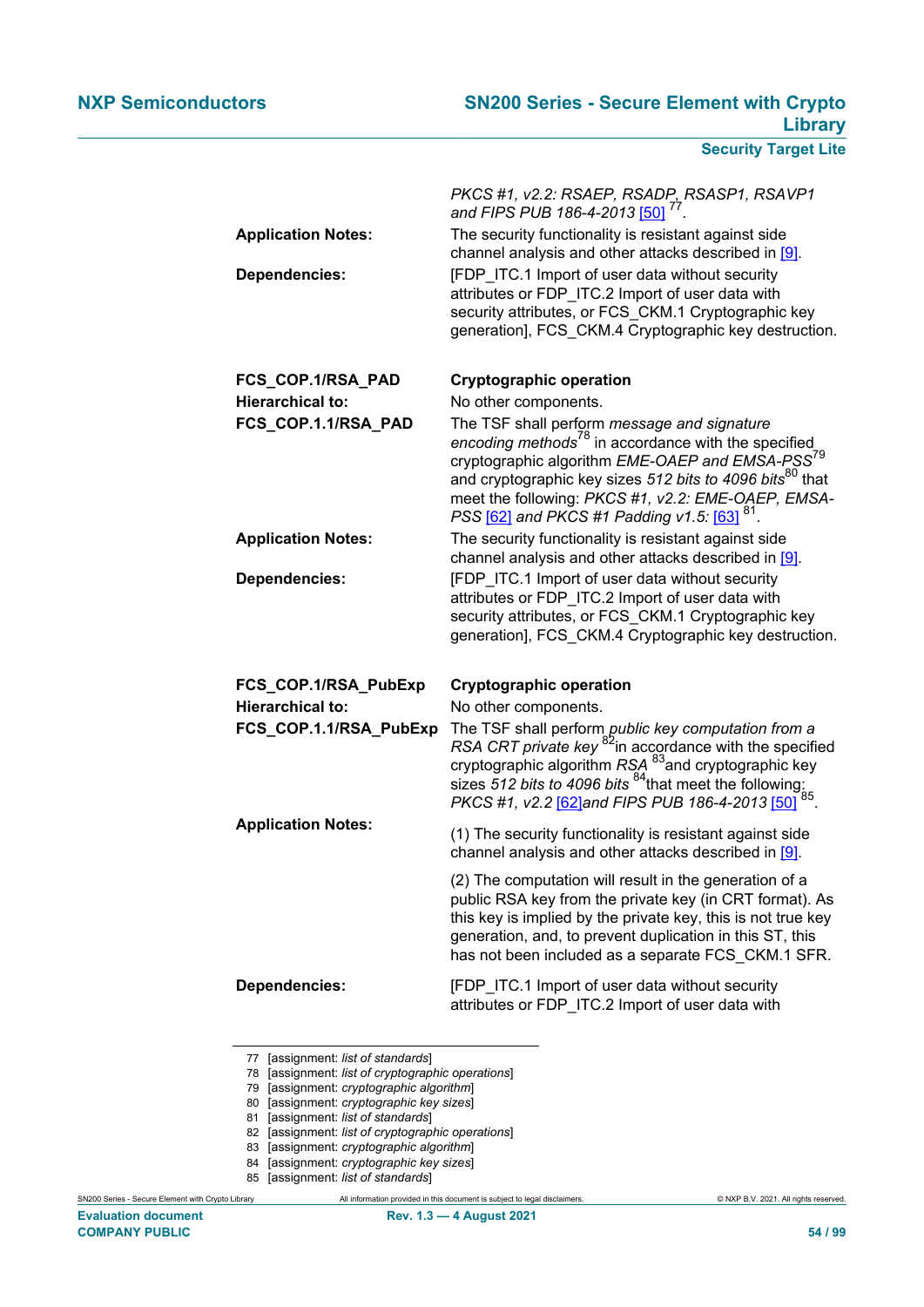security attributes, or FCS\_CKM.1 Cryptographic key generation], FCS\_CKM.4 Cryptographic key destruction.

| FCS_COP.1/ECDSA<br><b>Hierarchical to:</b><br>FCS_COP.1.1/ECDSA | <b>Cryptographic operation</b><br>No other components.<br>The TSF shall perform signature generation and<br>verification <sup>86</sup> in accordance with the specified<br>cryptographic algorithm ECDSA and ECC over GF(p) <sup>87</sup><br>and cryptographic key sizes 128 to 640 bits <sup>88</sup> that<br>meet the following: ISO/IEC 14888-3-2015 [54], ANSI<br>X9.62-1998 [61] , and FIPS PUB 186-4-2013 [50] $^{89}$ . |
|-----------------------------------------------------------------|--------------------------------------------------------------------------------------------------------------------------------------------------------------------------------------------------------------------------------------------------------------------------------------------------------------------------------------------------------------------------------------------------------------------------------|
| <b>Application Notes:</b>                                       | The security functionality is resistant against side<br>channel analysis and other attacks described in [9].                                                                                                                                                                                                                                                                                                                   |
| <b>Dependencies:</b>                                            | [FDP_ITC.1 Import of user data without security<br>attributes or FDP_ITC.2 Import of user data with<br>security attributes, or FCS CKM.1 Cryptographic key<br>generation], FCS CKM.4 Cryptographic key destruction.                                                                                                                                                                                                            |
| FCS_COP.1/ECC_DHKE                                              | <b>Cryptographic operation</b>                                                                                                                                                                                                                                                                                                                                                                                                 |
| Hierarchical to:                                                | No other components.                                                                                                                                                                                                                                                                                                                                                                                                           |
| FCS_COP.1.1/ECC_DHKE                                            | The TSF shall perform Diffie-Hellman Key Exchange <sup>90</sup><br>in accordance with the specified cryptographic algorithm<br>ECC over $GF(p)^{91}$ and cryptographic key sizes<br>128 to 640 bits <sup>92</sup> that meet the following: ISO/IEC                                                                                                                                                                             |
| <b>Application Notes:</b>                                       | (1) The security functionality is resistant against side<br>channel analysis and other attacks described in [9].                                                                                                                                                                                                                                                                                                               |
|                                                                 | (2) The security functionality does not provide the<br>complete key exchange procedure, but only the point<br>multiplication which is used for the multiplication of the<br>private key with the communication partner's public key.<br>Therefore this function can be used as part of a Diffie-<br>Hellman key exchange as well pure point multiplication.                                                                    |
| Dependencies:                                                   | [FDP ITC.1 Import of user data without security<br>attributes or FDP_ITC.2 Import of user data with<br>security attributes, or FCS_CKM.1 Cryptographic key<br>generation], FCS CKM.4 Cryptographic key destruction.                                                                                                                                                                                                            |
| FCS_COP.1/ECC_Add<br><b>Hierarchical to:</b>                    | <b>Cryptographic operation</b><br>No other components.                                                                                                                                                                                                                                                                                                                                                                         |

- 86 [assignment: *list of cryptographic operations*]
- 87 [assignment: *cryptographic algorithm*]
- 88 [assignment: *cryptographic key sizes*]
- 89 [assignment: *list of standards*]
- 90 [assignment: *list of cryptographic operations*]
- 91 [assignment: *cryptographic algorithm*]
- 92 [assignment: *cryptographic key sizes*]
- 93 [assignment: *list of standards*]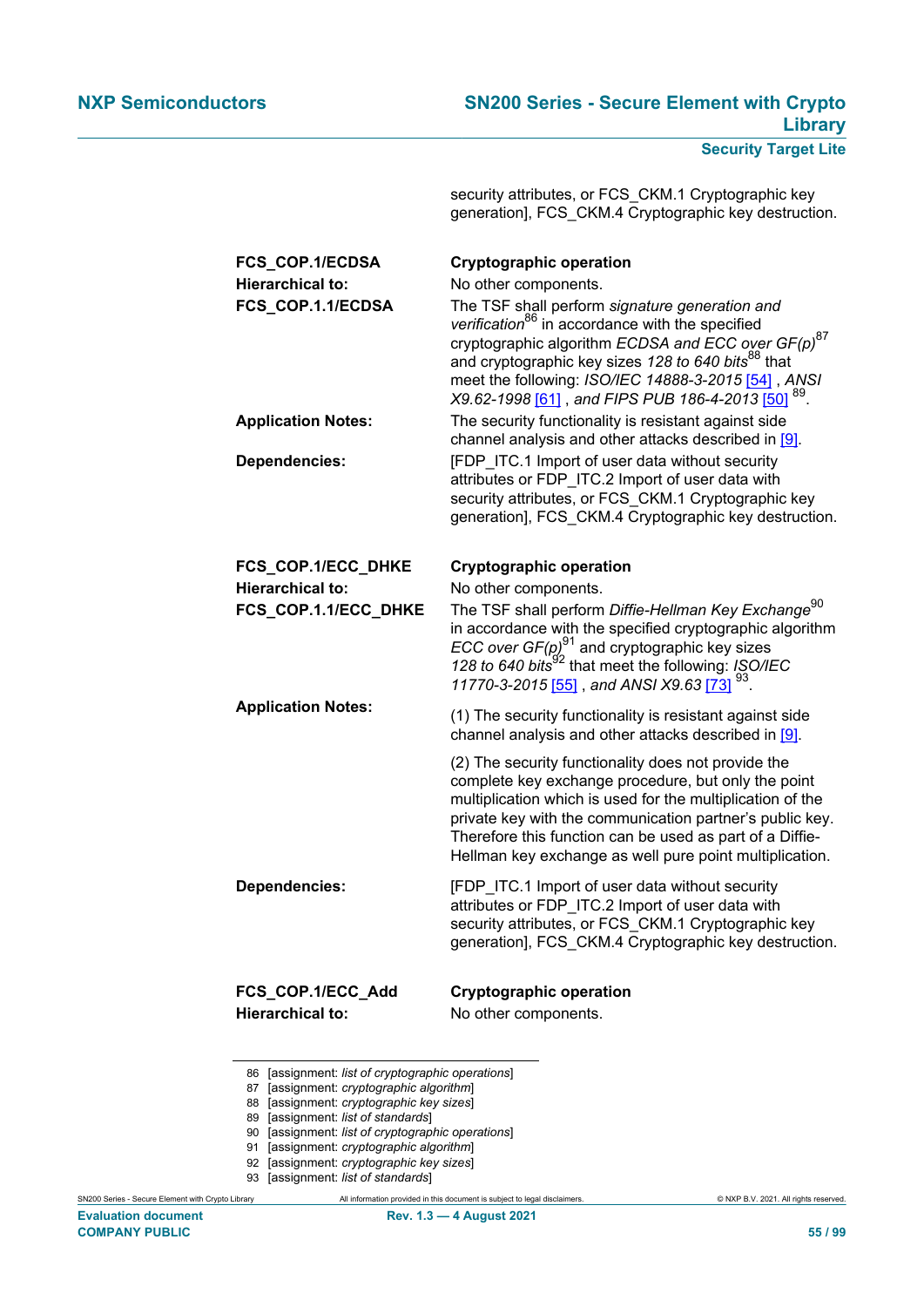| FCS_COP.1.1/ECC_Add       | The TSF shall perform a full point addition <sup>94</sup> in<br>accordance with a specified cryptographic algorithm<br>ECC over $GF(p)^{95}$ and cryptographic key sizes<br>128 to 640 bits <sup>96</sup> that meet the following: ISO/IEC<br>15946-1-2008 <mark>[5</mark> 6] <sup>97</sup>                                                                                     |
|---------------------------|---------------------------------------------------------------------------------------------------------------------------------------------------------------------------------------------------------------------------------------------------------------------------------------------------------------------------------------------------------------------------------|
| <b>Application Notes:</b> | The security functionality is resistant against side<br>channel analysis and other attacks described in [9].                                                                                                                                                                                                                                                                    |
| <b>Dependencies:</b>      | [FDP_ITC.1 Import of user data without security<br>attributes or FDP_ITC.2 Import of user data with<br>security attributes, or FCS_CKM.1 Cryptographic key<br>generation], FCS CKM.4 Cryptographic key destruction.                                                                                                                                                             |
| FCS_COP.1/ECDAA           | <b>Cryptographic operation</b>                                                                                                                                                                                                                                                                                                                                                  |
| <b>Hierarchical to:</b>   | No other components.                                                                                                                                                                                                                                                                                                                                                            |
| FCS_COP.1.1/ECDAA         | The TSF shall perform the TPM 2.0 ECDAA<br>signature function <sup>98</sup> in accordance with the specified<br>cryptographic algorithm <i>ECC</i> over GF(p) <sup>99</sup> and<br>cryptographic key sizes 128 to 640 bits <sup>100</sup> that meet the<br>following: TPM Rev. 2.0 [70]                                                                                         |
| <b>Application Notes:</b> | The security functionality is resistant against side<br>channel analysis and other attacks described in [9].                                                                                                                                                                                                                                                                    |
| <b>Dependencies:</b>      | [FDP ITC.1 Import of user data without security<br>attributes or FDP ITC.2 Import of user data with<br>security attributes, or FCS CKM.1 Cryptographic key<br>generation], FCS CKM.4 Cryptographic key destruction.                                                                                                                                                             |
| FCS_COP.1/SHA             | <b>Cryptographic operation</b>                                                                                                                                                                                                                                                                                                                                                  |
| <b>Hierarchical to:</b>   | No other components.                                                                                                                                                                                                                                                                                                                                                            |
| FCS_COP.1.1/SHA           | The TSF shall perform <i>hashing</i> <sup>101</sup> in accordance with<br>a specified cryptographic algorithm SHA-1, SHA-224,<br>SHA-256, SHA-384, SHA-512, SHA-3/224, SHA-3/256,<br>SHA-3/384 and SHA-3/512 <sup>102</sup> and cryptographic<br>key sizes none <sup>103</sup> that meet the following: FIPS PUB<br>180-4-2011 [49] and FIPS PUB 202-2015 [53] <sup>104</sup> . |
| <b>Application Notes:</b> | 1) The security functionality is resistant against side<br>channel analysis and timing attacks as described in [9].                                                                                                                                                                                                                                                             |

- 94 [assignment: *list of cryptographic operations*]
- 95 [assignment: *cryptographic algorithm*]
- 96 [assignment: *cryptographic key sizes*]
- 97 [assignment: *list of standards*]
- 98 [assignment: *list of cryptographic operations*]
- 99 [assignment: *cryptographic algorithm*]
- 100 [assignment: *cryptographic key sizes*]
- 101 [assignment: *list of cryptographic operations*]
- 102 [assignment: *cryptographic algorithm*]
- 103 [assignment: *cryptographic key sizes*]
- 104 [assignment: *list of standards*]

SN200 Series - Secure Element with Crypto Library All information provided in this document is subject to legal disclaimers. © NXP B.V. 2021. All rights reserved.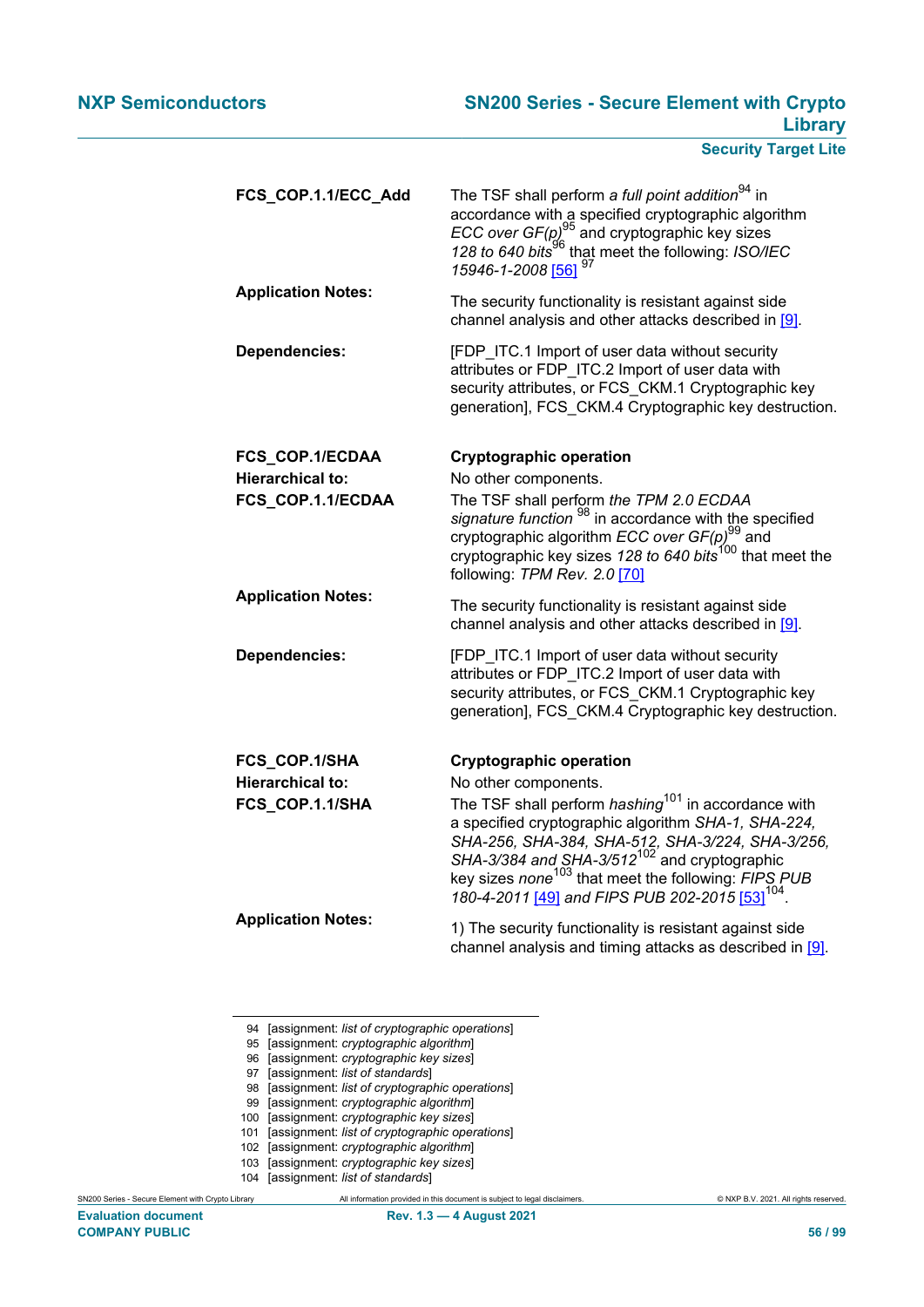|                                             | (2) The length of the data to hash has to be a multiple of<br>one byte. Arbitrary bit lengths are not supported.                                                                                                                                                                                                                                                                                                                                           |
|---------------------------------------------|------------------------------------------------------------------------------------------------------------------------------------------------------------------------------------------------------------------------------------------------------------------------------------------------------------------------------------------------------------------------------------------------------------------------------------------------------------|
| <b>Dependencies:</b>                        | [FDP ITC.1 Import of user data without security<br>attributes or FDP_ITC.2 Import of user data with<br>security attributes, or FCS_CKM.1 Cryptographic key<br>generation], FCS CKM.4 Cryptographic key destruction.                                                                                                                                                                                                                                        |
| FCS_COP.1/HMAC                              | <b>Cryptographic operation</b>                                                                                                                                                                                                                                                                                                                                                                                                                             |
| <b>Hierarchical to:</b><br>FCS_COP.1.1/HMAC | No other components.<br>The TSF shall perform keyed-hash message<br>authentication code calculation <sup>105</sup> in accordance with<br>a specified cryptographic algorithm SHA-1, SHA-224,<br>SHA-256, SHA-384, SHA-512, SHA-3/224, SHA-3/256,<br>SHA-3/384 and SHA-3/512 <sup>106</sup> and cryptographic<br>key sizes none <sup>107</sup> that meet the following: FIPS PUB<br>198-1-2008 [52] and FIPS PUB 202-2015 [53] <sup>108</sup>               |
| <b>Application Notes:</b>                   | The security functionality is resistant against side<br>channel analysis and other attacks described in [9].                                                                                                                                                                                                                                                                                                                                               |
| <b>Dependencies:</b>                        | [FDP_ITC.1 Import of user data without security<br>attributes or FDP_ITC.2 Import of user data with<br>security attributes, or FCS CKM.1 Cryptographic key<br>generation], FCS CKM.4 Cryptographic key destruction.                                                                                                                                                                                                                                        |
| FCS_COP.1/EDDSA                             | <b>Cryptographic operation</b>                                                                                                                                                                                                                                                                                                                                                                                                                             |
| <b>Hierarchical to:</b>                     | No other components.                                                                                                                                                                                                                                                                                                                                                                                                                                       |
| FCS_COP.1.1/EDDSA                           | The TSF shall perform signature generation and<br>verification <sup>109</sup> in accordance with the specified<br>cryptographic algorithm EdDSA for twisted Edwards<br>curves over GF(p) including the cryptographic algorithms<br>Ed25519 and Ed448 <sup>110</sup> and cryptographic key sizes<br>128 to 640 bits <sup>111</sup> that meet the following: IETF RFC<br>8032 [64] and IETF RFC 8032 [64] except for the scalar calculation <sup>112</sup> . |
| <b>Application Notes:</b>                   | (1) The cryptographic key size refers to the bit length of<br>the prime p.                                                                                                                                                                                                                                                                                                                                                                                 |
|                                             | (2) The security functionality is resistant against side<br>channel analysis and other attacks described in [9].                                                                                                                                                                                                                                                                                                                                           |
|                                             | (3) For signature generation according to IETF RFC<br>8032 except for the scalar calculation, the scalar used<br>for the point multiplication is chosen randomly and not                                                                                                                                                                                                                                                                                   |

- 106 [assignment: *cryptographic algorithm*]
- 107 [assignment: *cryptographic key sizes*]
- 108 [assignment: *list of standards*]
- 109 [assignment: *list of cryptographic operations*]
- 110 [assignment: *cryptographic algorithm*]
- 111 [assignment: *cryptographic key sizes*]
- 112 [assignment: *list of standards*]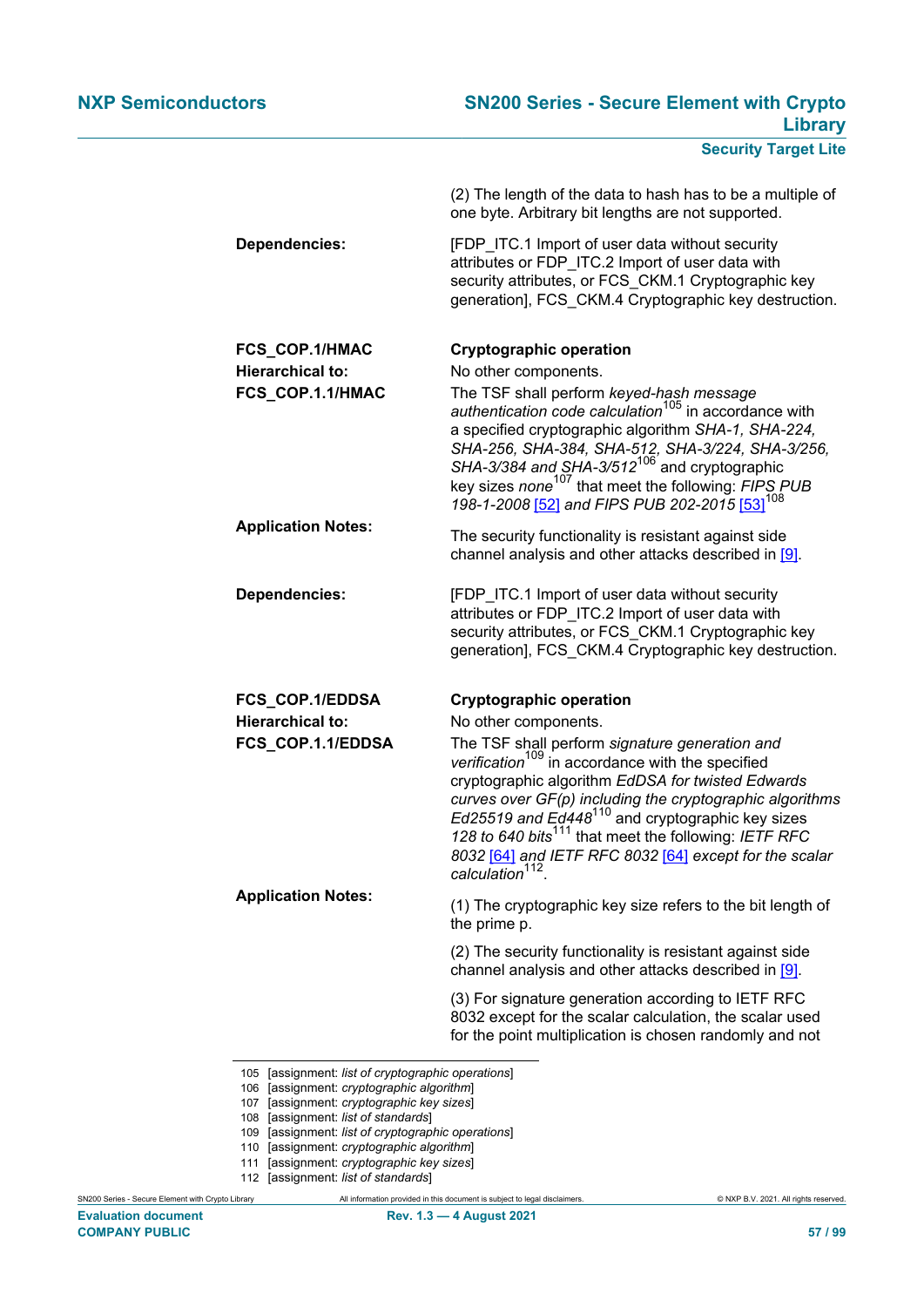|                           | computed from the private key. The generated signature<br>is non-deterministic. The verification of the generated<br>signature will pass successfully.                                                                                                                                                                                                                    |
|---------------------------|---------------------------------------------------------------------------------------------------------------------------------------------------------------------------------------------------------------------------------------------------------------------------------------------------------------------------------------------------------------------------|
| <b>Dependencies:</b>      | [FDP_ITC.1 Import of user data without security<br>attributes or FDP ITC.2 Import of user data with<br>security attributes, or FCS_CKM.1 Cryptographic key<br>generation], FCS_CKM.4 Cryptographic key destruction.                                                                                                                                                       |
| FCS_COP.1/MONT_DHKE       | <b>Cryptographic operation</b>                                                                                                                                                                                                                                                                                                                                            |
| <b>Hierarchical to:</b>   | No other components.                                                                                                                                                                                                                                                                                                                                                      |
| FCS_COP.1.1/MONT_DHKE     | The TSF shall perform Diffie-Hellman Key Exchange <sup>113</sup><br>in accordance with the specified cryptographic<br>algorithms Curve25519 and Curve448 and<br>generalizations thereof for a wider class Montgomery<br>curves over $GF(p)^{114}$ and cryptographic key sizes 128 to<br>640 bits <sup>115</sup> that meet the following: IETF RFC 7748 [65]               |
| <b>Application Notes:</b> | (1) The cryptographic key size refers to the bit length of<br>the prime p                                                                                                                                                                                                                                                                                                 |
|                           | (2) The security functionality is resistant against side<br>channel analysis and other attacks described in [9].                                                                                                                                                                                                                                                          |
|                           | (3) The security functionality does not provide the<br>complete key exchange procedure, but only an x-only<br>point multiplication of a secret scalar derived from the<br>passed private key with the communication partner's<br>passed public key. Therefore this function can be used<br>as part of a Diffie-Hellman key exchange as well pure<br>point multiplication. |
| <b>Dependencies:</b>      | [FDP ITC.1 Import of user data without security<br>attributes or FDP_ITC.2 Import of user data with<br>security attributes, or FCS_CKM.1 Cryptographic key<br>generation], FCS_CKM.4 Cryptographic key destruction.                                                                                                                                                       |
| FCS_COP.1/EUICC           | <b>Cryptographic operation</b>                                                                                                                                                                                                                                                                                                                                            |
| <b>Hierarchical to:</b>   | No other components.                                                                                                                                                                                                                                                                                                                                                      |
| FCS_COP.1.1/EUICC         | The TSF shall perform eUICC authentication<br>functions <sup>117</sup> in accordance with the specified<br>cryptographic algorithms MILENAGE, TUAK and<br>$CAVE118$ and cryptographic key sizes none <sup>119</sup> that meet<br>the following: 3GPP TS 35.205/35.206 (MILENAGE) [66]                                                                                     |

- 113 [assignment: *list of cryptographic operations*]
- 114 [assignment: *cryptographic algorithm*]
- 115 [assignment: *cryptographic key sizes*]
- 116 [assignment: *list of standards*]
- 117 [assignment: *list of cryptographic operations*]
- 118 [assignment: *cryptographic algorithm*]
- 119 [assignment: *cryptographic key sizes*]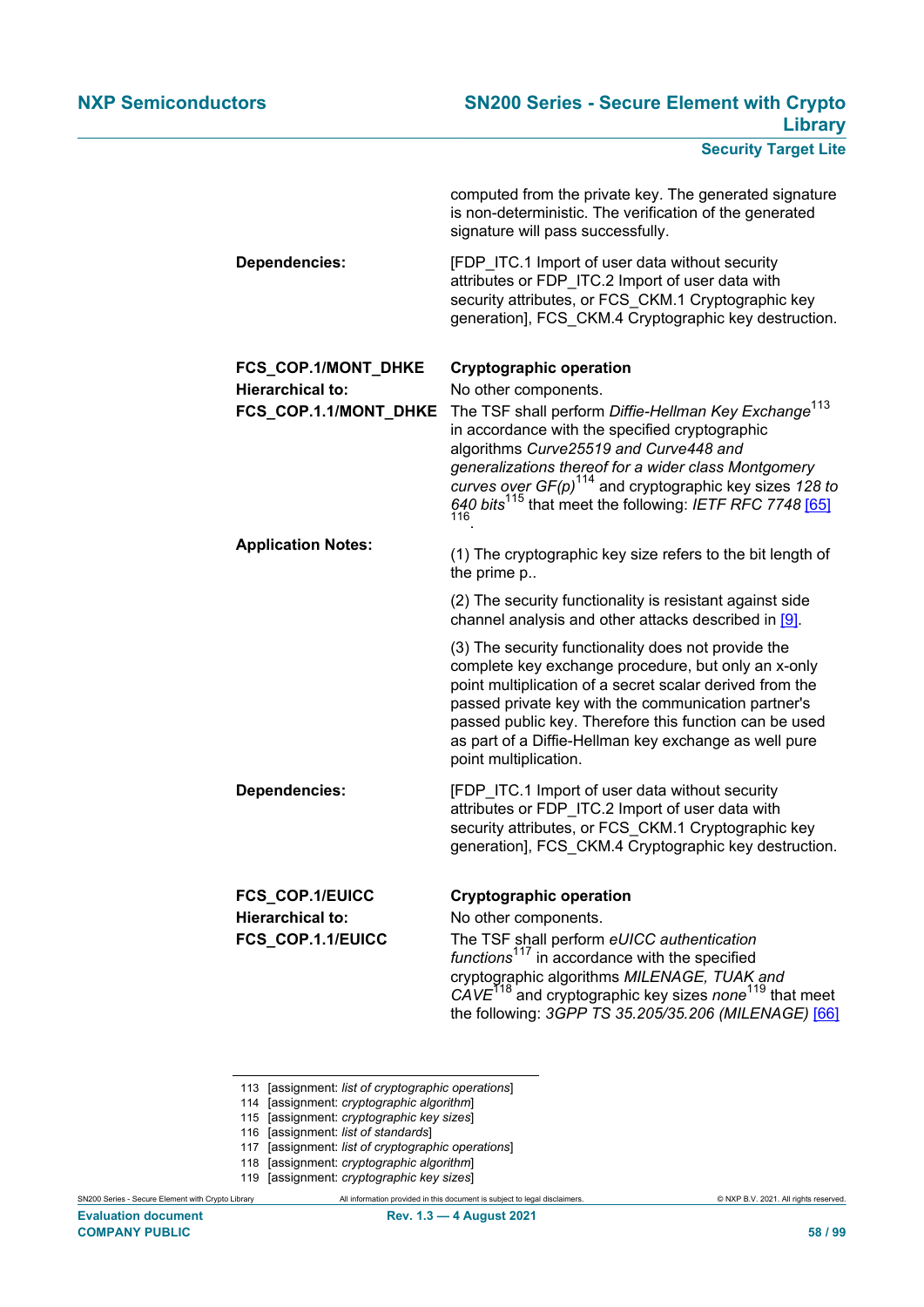|                           | [67], 3GPP TS 35.231 (TUAK) [68], 3GPP2 S.S0053-0<br>(CAVE) [69] <sup>120</sup> .                                                                                                                                                               |
|---------------------------|-------------------------------------------------------------------------------------------------------------------------------------------------------------------------------------------------------------------------------------------------|
| <b>Application Notes:</b> | The security functionality is resistant against side<br>channel analysis and other attacks described in [9].                                                                                                                                    |
| Dependencies:             | [FDP ITC.1 Import of user data without security<br>attributes or FDP ITC.2 Import of user data with<br>security attributes, or FCS CKM.1 Cryptographic key<br>generation], FCS CKM.4 Cryptographic key destruction.                             |
| FCS_COP.1/SW_CRC          | <b>Cryptographic operation - CRC</b>                                                                                                                                                                                                            |
| <b>Hierarchical to:</b>   | No other components.                                                                                                                                                                                                                            |
| FCS_COP.1.1/SW_CRC        | The TSF shall perform calculation of cyclic redundancy<br>checks $^{121}$ in accordance with a specified cryptographic<br>algorithm CRC-16 and CRC-32 $^{122}$ and cryptographic<br>key sizes none $^{123}$ that meet the following: ITU-T X.25 |
|                           | [59] (for CRC-16) and IEEE 802.3 [60] (for CRC-32) <sup>124</sup> .                                                                                                                                                                             |

The TSF provides functionality to generate a variety of key pairs. In order for the key generation to function correctly, the operation must be performed in accordance with a specified standard and with cryptographic key sizes out of a specified range. The following Security Functional Requirements to the TOE can be derived from this CC component:

| FCS_CKM.1/RSA             | <b>Cryptographic Key Generation</b>                                                                                                                                                                                                                                   |
|---------------------------|-----------------------------------------------------------------------------------------------------------------------------------------------------------------------------------------------------------------------------------------------------------------------|
| <b>Hierarchical to:</b>   | No other components.                                                                                                                                                                                                                                                  |
| FCS CKM.1.1/RSA           | The TSF shall generate cryptographic keys in<br>accordance with a specified cryptographic key<br>generation algorithm $RSA^{125}$ and specified cryptographic<br>key sizes 512-4096 bits $^{126}$ that meet the following:<br>PKCS #1, v2.2, FIPS PUB 186-4-2013 [50] |
| <b>Application Notes:</b> | The security functionality is resistant against side<br>channel analysis and other attacks described in [9].                                                                                                                                                          |
| <b>Dependencies:</b>      | [FCS CKM.2 Cryptographic key distribution, or<br>FCS COP.1 Cryptographic operation] FCS CKM.4<br>Cryptographic key destruction                                                                                                                                        |

- 126 [assignment: *cryptographic key sizes*]
- 127 [assignment: *list of standards*]

<sup>120</sup> [assignment:*list of standards*]

<sup>121</sup> [assignment: *list of cryptographic operations*]

<sup>122</sup> [assignment: *cryptographic algorithm*]

<sup>123</sup> [assignment: *cryptographic key sizes*]

<sup>124</sup> [assignment: *list of standards*]

<sup>125</sup> [assignment: *cryptographic key generation algorithm*]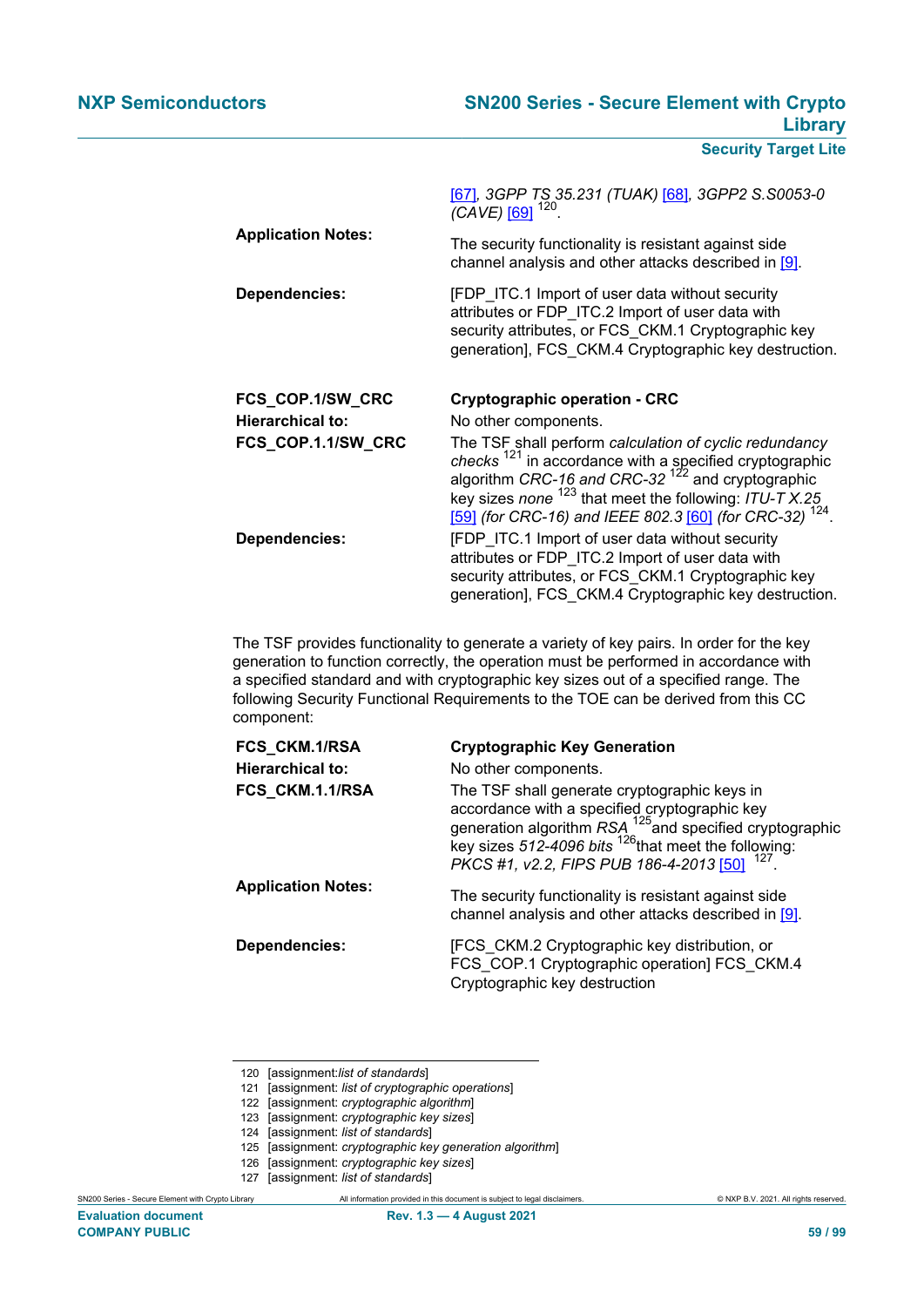| FCS_CKM.1/ECC                                                 | <b>Cryptographic Key Generation</b>                                                                                                                                                                                                                                                                                                                                                                                                                            |
|---------------------------------------------------------------|----------------------------------------------------------------------------------------------------------------------------------------------------------------------------------------------------------------------------------------------------------------------------------------------------------------------------------------------------------------------------------------------------------------------------------------------------------------|
| <b>Hierarchical to:</b><br>FCS_CKM.1.1/ECC                    | No other components.<br>The TSF shall generate cryptographic keys in<br>accordance with a specified cryptographic key<br>$128$ and<br>generation algorithm ECDSA (ECC over GF(p))<br>specified cryptographic key sizes 128 to 640bits <sup>129</sup> that<br>meet the following: ISO/IEC 15946-1-2008 [56], ANSI<br>130<br>X9.62-1998 [61] and FIPS PUB 186-4-2013 [50].                                                                                       |
| <b>Application Notes:</b>                                     | The security functionality is resistant against side<br>channel analysis and other attacks described in [9].                                                                                                                                                                                                                                                                                                                                                   |
| <b>Dependencies:</b>                                          | [FCS_CKM.2 Cryptographic key distribution, or<br>FCS_COP.1 Cryptographic operation] FCS_CKM.4<br>Cryptographic key destruction                                                                                                                                                                                                                                                                                                                                 |
| FCS_CKM.1/EDDSA                                               | <b>Cryptographic Key Generation</b>                                                                                                                                                                                                                                                                                                                                                                                                                            |
| <b>Hierarchical to:</b>                                       | No other components.                                                                                                                                                                                                                                                                                                                                                                                                                                           |
| FCS CKM.1.1/EDDSA                                             | The TSF shall generate keys pairs in accordance with<br>a specified cryptographic algorithm EdDSA for twisted<br>Edwards curves over GF(p), including the cryptographic<br>algorithms Ed25519 and Ed448 <sup>131</sup> and specified<br>cryptographic key sizes 128 to 640 bits <sup>132</sup> that meet the<br>following: IETF RFC 8032 [64] <sup>133</sup> .                                                                                                 |
| <b>Application Notes:</b>                                     | (1) The cryptographic key size refers to the bit length of<br>the prime p. .                                                                                                                                                                                                                                                                                                                                                                                   |
|                                                               | (2) The security functionality is resistant against side<br>channel analysis and other attacks described in [9].                                                                                                                                                                                                                                                                                                                                               |
| <b>Dependencies:</b>                                          | [FCS_CKM.2 Cryptographic key distribution, or<br>FCS_COP.1 Cryptographic operation] FCS_CKM.4<br>Cryptographic key destruction                                                                                                                                                                                                                                                                                                                                 |
| FCS_CKM.1/MONT<br><b>Hierarchical to:</b><br>FCS_CKM.1.1/MONT | <b>Cryptographic Key Generation</b><br>No other components.<br>The TSF shall generate key pairs for Diffie-Hellman<br>Key Exchange in accordance with a specified<br>cryptographic algorithm Curve25519 and Curve448 and<br>generalizations thereof for a wider class Montgomery<br>curves over $GF(p)$ <sup>134</sup> and specified cryptographic key<br>sizes 128 to 640 bits <sup>135</sup> that meet the following: IETF<br>RFC 7748 [64] <sup>136</sup> . |

- 128 [assignment: *cryptographic algorithm*]
- 129 [assignment: *cryptographic key sizes*]
- 130 [assignment: *list of standards*]

- 133 [assignment: *list of standards*]
- 134 [assignment: *cryptographic key generation algorithm*]
- 135 [assignment: *cryptographic key sizes*]
- 136 [assignment: *list of standards*]

<sup>131</sup> [assignment: *cryptographic key generation algorithm*]

<sup>132</sup> [assignment: *cryptographic key sizes*]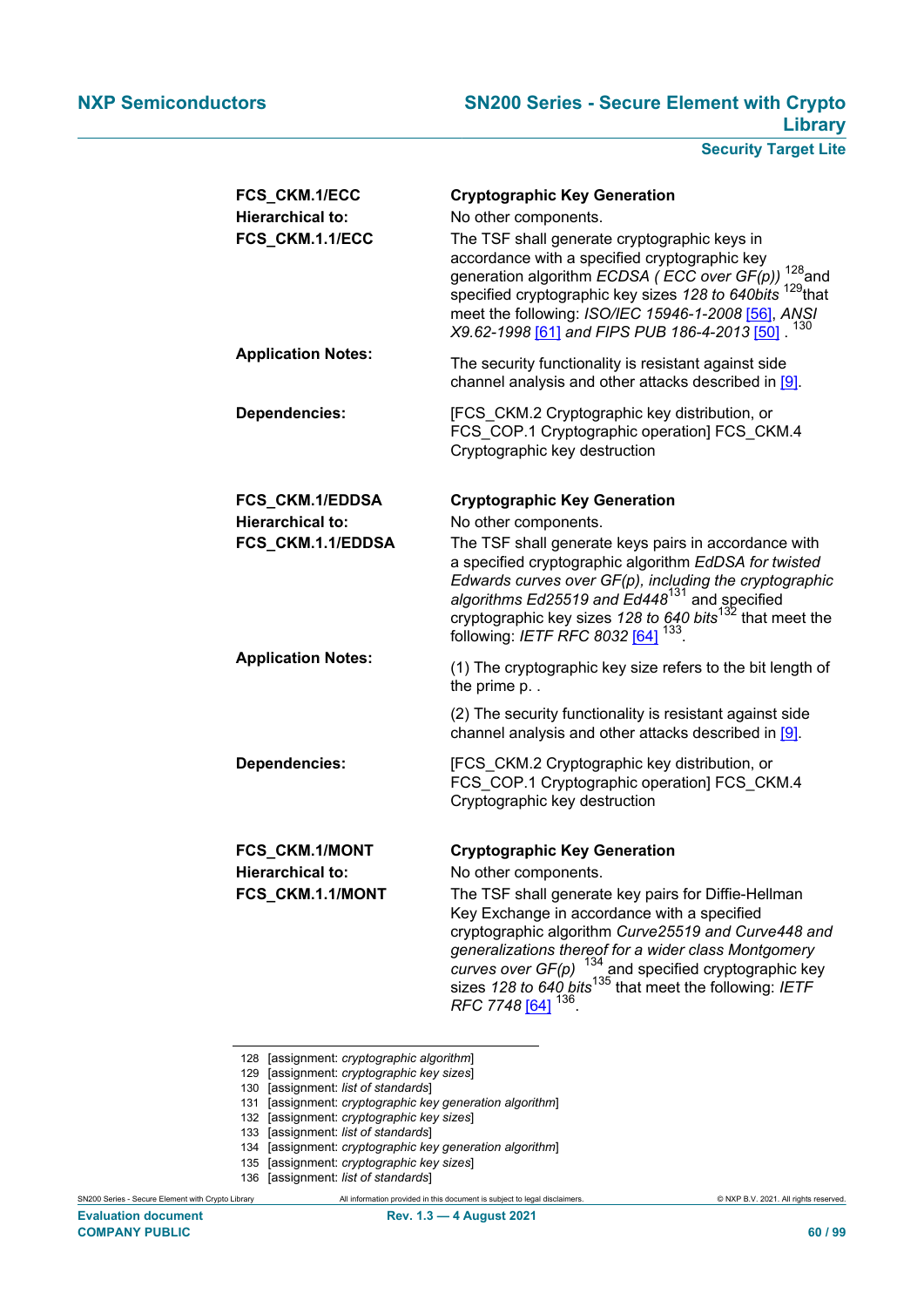| <b>Application Notes:</b> | The security functionality is resistant against side<br>channel analysis and other attacks described in [9].                   |
|---------------------------|--------------------------------------------------------------------------------------------------------------------------------|
| Dependencies:             | [FCS CKM.2 Cryptographic key distribution, or<br>FCS_COP.1 Cryptographic operation] FCS_CKM.4<br>Cryptographic key destruction |

The Residual information protection addresses the need to ensure that information in a resource is no longer accessible when the resource is deallocated, and that therefore newly created objects do not contain information that was accidentally left behind in the resources used to create the objects. The following Functional Requirement to the TOE can be derived from the CC component FDP\_RIP.1:

| FDP RIP.1<br><b>Hierarchical to:</b> | <b>Subset Residual Information Protection</b><br>No other components.                                                                                                                                                                                                           |
|--------------------------------------|---------------------------------------------------------------------------------------------------------------------------------------------------------------------------------------------------------------------------------------------------------------------------------|
| FDP RIP.1.1                          | The TSF shall ensure that any previous information<br>content of a resource is made unavailable upon the<br>deallocation of the resource from $137$ the following<br>objects: any memory resources used by the Crypto<br>Library that contained temporary or secret values 138. |
| Dependencies:                        | No dependencies.                                                                                                                                                                                                                                                                |

**Note 6.** The TSF ensures that, upon exit from each function, with the exception of input parameters, return values or locations where it is explicitly documented that values remain at specific addresses, any memory resources used by that function that contained temporary or secret values are cleared.

| FCS_CKM.4/CL<br><b>Hierarchical to:</b><br>FCS_CKM.4.1 | <b>Cryptographic Key Destruction - Crypto Library</b><br>No other components.<br>The TSF shall destroy cryptographic keys in accordance<br>with a specified cryptographic key destruction method o<br>verwrite <sup>139</sup> that meets the following: ISO 11568-4-2007<br>$[47]$ <sup>140</sup>                                                                                                                                                                                                                                                                                                                                                                                                                                    |
|--------------------------------------------------------|--------------------------------------------------------------------------------------------------------------------------------------------------------------------------------------------------------------------------------------------------------------------------------------------------------------------------------------------------------------------------------------------------------------------------------------------------------------------------------------------------------------------------------------------------------------------------------------------------------------------------------------------------------------------------------------------------------------------------------------|
| <b>Application Notes:</b>                              | The TOE provides the Security IC Embedded Software<br>with library calls to perform various cryptographic<br>algorithms that involve keys (e.g., AES, DES, RSA,<br>etc.). Through the parameters of the library calls<br>the Security IC Embedded Software provides keys<br>for the cryptographic algorithms. To perform its<br>cryptographic algorithms the library copies these<br>keys, or a transformation thereof, to the working-buffer<br>(supplied by the Security IC Embedded Software)<br>and/or the memory/special function registers of the<br>TOE. Depending upon the algorithm the library either<br>overwrites these keys before returning control to the<br>Security IC Embedded Software or provides a library call |

137 [selection: *allocation of the resource to, deallocation of the resource from*]

139 [assignment: *cryptographic key destruction method*]

<sup>138</sup> [assignment: *list of objects*]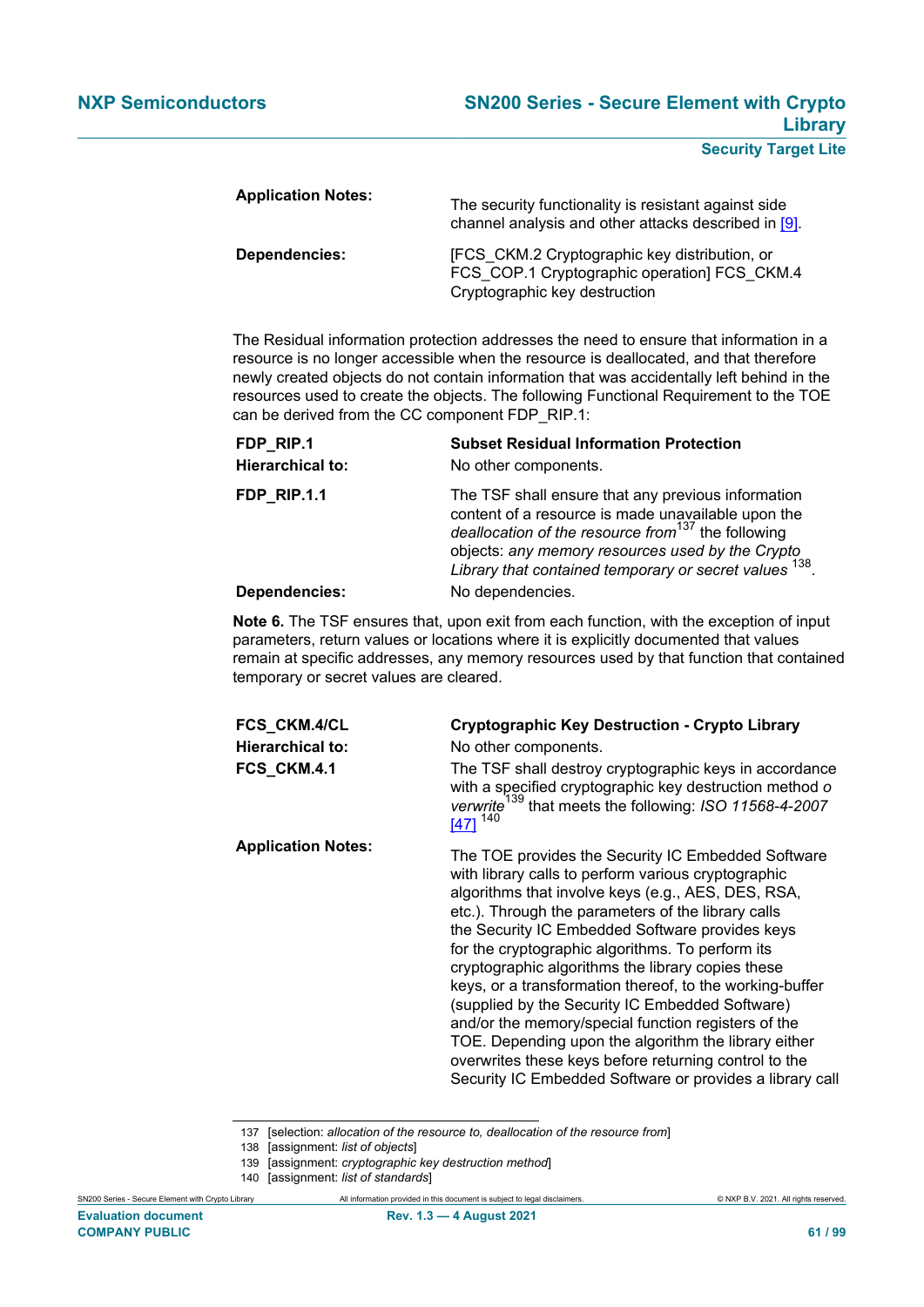|               | to through which the Security IC Embedded Software<br>can clear these keys. In the case of a separate library<br>call to clear keys the guidance instructs the Security IC<br>Embedded Software when/how this call should be used. |
|---------------|------------------------------------------------------------------------------------------------------------------------------------------------------------------------------------------------------------------------------------|
| Dependencies: | [FDP ITC.1 Import of user data without security<br>attributes, or FDP_ITC.2 Import of user data with<br>security attributes, or FCS CKM.1 Cryptographic key<br>generation]                                                         |
| Note:         | Clearing of keys that are provided by the Security<br>IC Embedded Software to the Crypto Library is the<br>responsibility of the Security IC Embedded Software.                                                                    |

The TOE shall meet the requirements "Random number generation" as specified below.

The hardware part of the TOE provides a physical random number generator (RNG) that fulfils FCS\_RNG.1/PTG.2 as defined in [Section 6.1.2.](#page-38-0) The additional software part of the TOE (Crypto Library) implements a software (pseudo) RNG that fulfils FCS\_RNG.1/HYB-DET (see below). This software RNG obtains its seed from the hardware RNG, after the TOE (Crypto Library) has performed a self test of the hardware RNG.

| FCS_RNG.1/HYB-DET<br><b>Hierarchical to:</b> | Random number generation<br>No other components.                                                                                                       |  |
|----------------------------------------------|--------------------------------------------------------------------------------------------------------------------------------------------------------|--|
| FCS_RNG.1.1/HYB-DET                          | The TSF shall provide a hybrid deterministic <sup>141</sup> random<br>number generator that implements:                                                |  |
|                                              | (K.4.1) a chi-squared test on the seed generator.                                                                                                      |  |
|                                              | (DRG.4.1) The internal state of the RNG shall use<br>PTRNG of class PTG.2 (as defined in [6]) as random<br>source.                                     |  |
|                                              | (DRG.4.2) The RNG provides forward secrecy (as<br>defined in $[6]$ ).                                                                                  |  |
|                                              | (DRG.4.3) The RNG provides backward secrecy even if<br>the current internal state is known (as defined in [6]).                                        |  |
|                                              | (DRG.4.4) The RNG provides enhanced forward<br>secrecy on demand (as defined in [6]).                                                                  |  |
|                                              | (DRG.4.5) The internal state of the RNG is seeded by<br>an PTRNG of class PTG.2 (as defined in [6]).                                                   |  |
| FCS RNG.1.2/HYB-DET                          | The TSF shall provide random numbers <sup>143</sup> that meet:                                                                                         |  |
|                                              | $(K.4.2)$ class $K.4$ of AIS20 [8].                                                                                                                    |  |
|                                              | (DRG.4.6) The RNG generates output for which $2^{48}$<br>strings of bit length 128 are mutually different with<br>probability at least $1 - 2^{-24}$ . |  |
|                                              | (DRG.4.7) Statistical test suites cannot practically<br>distinguish the random numbers from output sequences                                           |  |

141 [selection: *physical, hybrid physical, hybrid deterministic*]

<sup>142</sup> [assignment: *list of security capabilities*]

<sup>143</sup> [selection: *bits, octets of bits, numbers [assignment: format of the numbers]*]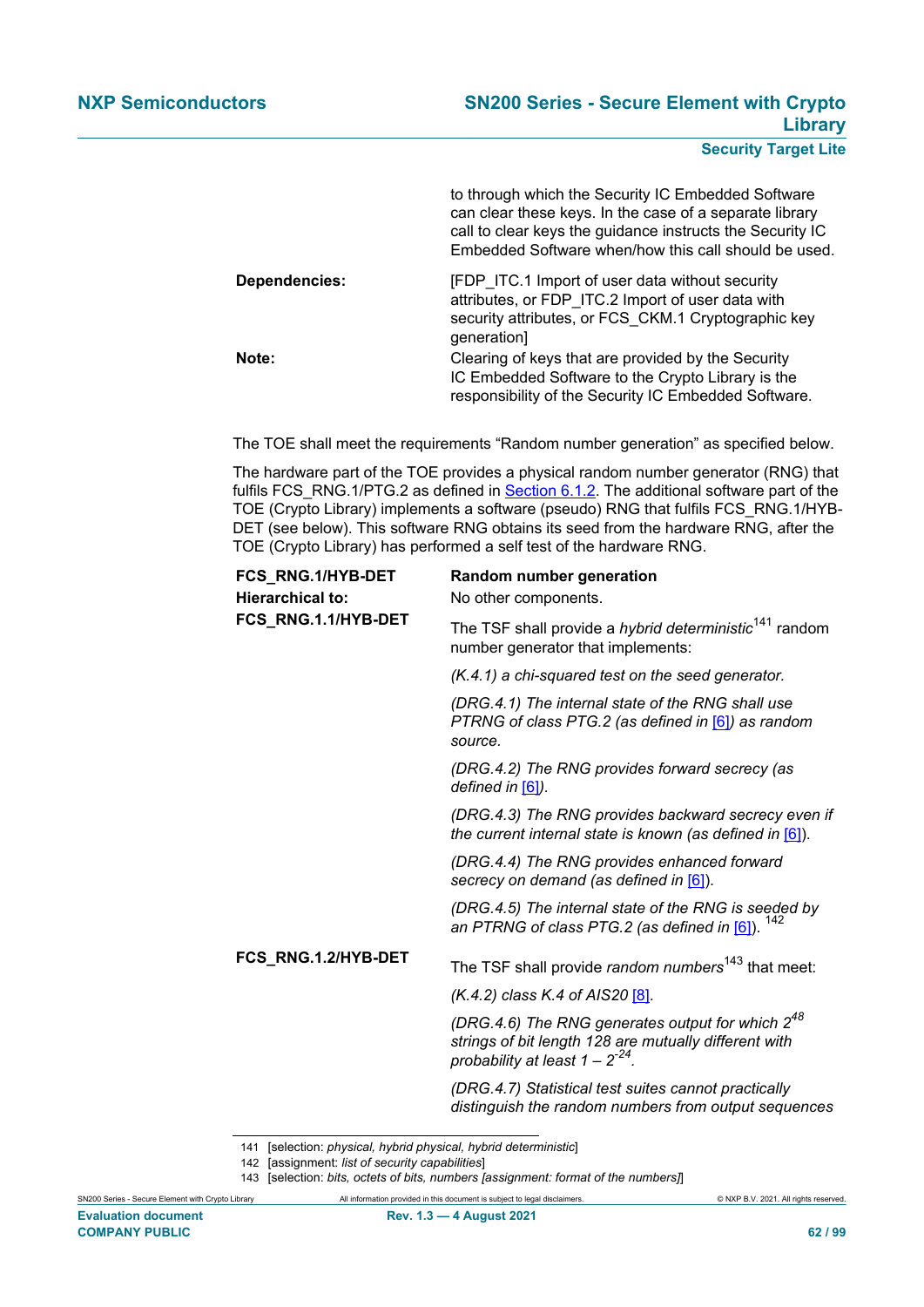*of an ideal RNG. The random numbers must pass test procedure A (as defined in* [\[6\]](#page-90-3)).<sup>144</sup>

**Application Notes:** (1) The security functionality is resistant against side channel analysis and similar techniques.

> (2) The TOE provides the Security IC Embedded Software with separate library calls to initialise the random number generator (which includes the chisquared test) and to generate random data. The user can call an initialisation function upon use of the random number generator.

**Dependencies:** No dependencies.

**Note: Note: Only if the chi-squared test succeeds the hardware RNG** seeds the software RNG implemented as part of the Crypto Library (as part of security functionality SS.SW\_ RNG ).

> The Crypto Library does not prevent the operating system from accessing the hardware RNG. If the hardware RNG is used by the operating system directly, it has to be decided based on the Security IC Embedded Software's security needs, what kind of test has to be performed and what requirements will have to be applied for this test. In this case the developer of the Security IC Embedded Software must ensure that the conditions prescribed in the Guidance, Delivery and Operation Manual for the TOE are met.

The software (pseudo) RNG, which is implemented in the software part of the TOE (Crypto Library), fulfils FCS\_RNG.1/HYB-PHY (see below) with a certain limitation. This limitation can be given by the Security IC Embedded Software. For details on the limitation please refer the user guidance documentation of the Crypto Library [\[13\]](#page-90-7).

| FCS_RNG.1/HYB-PHY<br><b>Hierarchical to:</b><br>FCS_RNG.1.1/HYB-PHY | Random number generation<br>No other components.                                                                                                                                                                                                                                 |  |
|---------------------------------------------------------------------|----------------------------------------------------------------------------------------------------------------------------------------------------------------------------------------------------------------------------------------------------------------------------------|--|
|                                                                     | The TSF shall provide a <i>hybrid physical</i> <sup>145</sup> random<br>number generator that implements:                                                                                                                                                                        |  |
|                                                                     | (PTG.3.1) A total failure test detects a total failure of<br>entropy source immediately when the RNG has started.<br>When a total failure has been detected no random<br>numbers will be output.                                                                                 |  |
|                                                                     | (PTG.3.2) If a total failure of the entropy source occurs<br>while the RNG is being operated, the RNG prevents the<br>output of any internal random number that depends on<br>some raw random numbers that have been generated<br>after the total failure of the entropy source. |  |

<sup>144</sup> [assignment: *assignment: a defined quality metric*] 145 [selection: *physical, hybrid physical, hybrid deterministic*]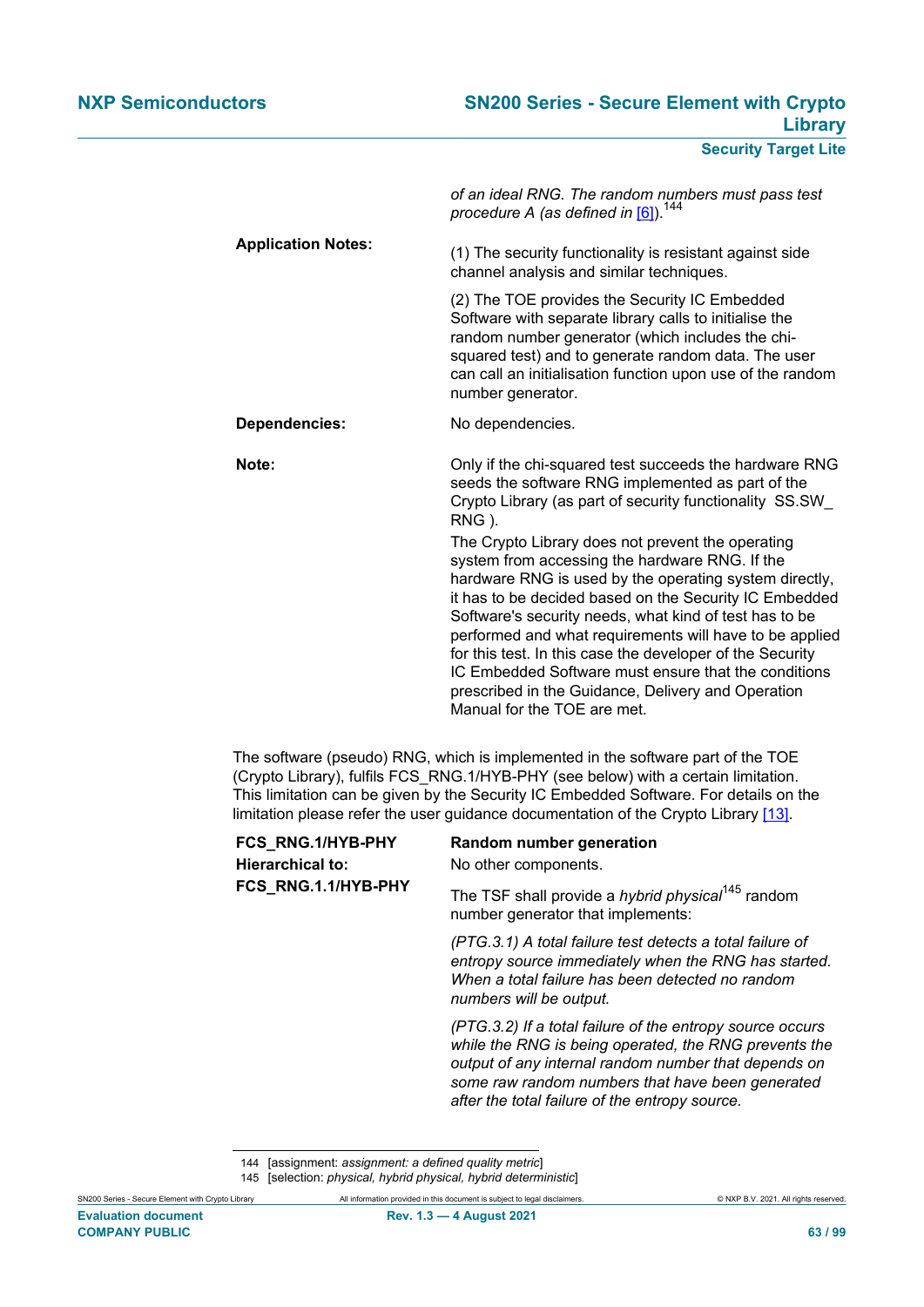*(PTG.3.3) The online test shall detect non-tolerable statistical defects of the raw random number sequence (i) immediately when the RNG is started, and (ii) while the RNG is being operated. The TSF must not output any random numbers before the power-up online test and the seeding of the DRG.3 postprocessing algorithm have been finished successfully or when a defect has been detected.*

*(PTG.3.4) The online test procedure shall be effective to detect non-tolerable weaknesses of the random numbers soon.*

*(PTG.3.5) The online test procedure checks the raw random number sequence. It is triggered continuously* 146 . *The online test is suitable for detecting nontolerable statistical defects of the statistical properties of the raw random numbers within an acceptable period of time.*

(PTG.3.6) The algorithmic post-processing algorithm belongs to Class DRG.3 with cryptographic state transition function and cryptographic output function, and the output data rate of the post-processing algorithm shall not exceed its input data rate.

**FCS\_RNG.1.2/HYB-PHY** The TSF shall provide *numbers* <sup>147</sup> that meet:

*(PTG.3.7) Statistical test suites cannot practically distinguish the random numbers from output sequences of an ideal RNG. The random numbers must pass test procedure A (as defined in* [\[6\]](#page-90-3)*).*

*(PTG.3.8) The internal random numbers shall use PTRNG of class PTG.2 as random source for the postprocessing*148, 149

**Dependencies:** No dependencies.

# **FDP\_SOP.1/Copy Secure Basic Operations**

**Hierarchical to:** No other components.

**FDP\_SOP.1.1/Copy** The TSF shall provide basic operations *Copy*150 on objects stored in the TOE. The basic operation is applied between objects stored in *ROM, RAM and Flash*151 and *RAM*<sup>152</sup> .

- 149 [assignment: *a defined quality metric*]
- 150 [selection: *Copy, Move, Compare*]
- 151 [assignment: *list of memory locations*]
- 152 [assignment: *list of memory locations*]

**COMPANY PUBLIC 64 / 99**

<sup>146</sup> [selection: *externally, at regular intervals, continuously, upon specified internal events*]

<sup>147</sup> [selection: *bits, octets of bits, numbers [assignment: format of the numbers]*]

<sup>148</sup> [selection: *use PTRNG of class PTG.2 as random source for the post-processing, have [assignment: work factor], require [assignment: guess work]*]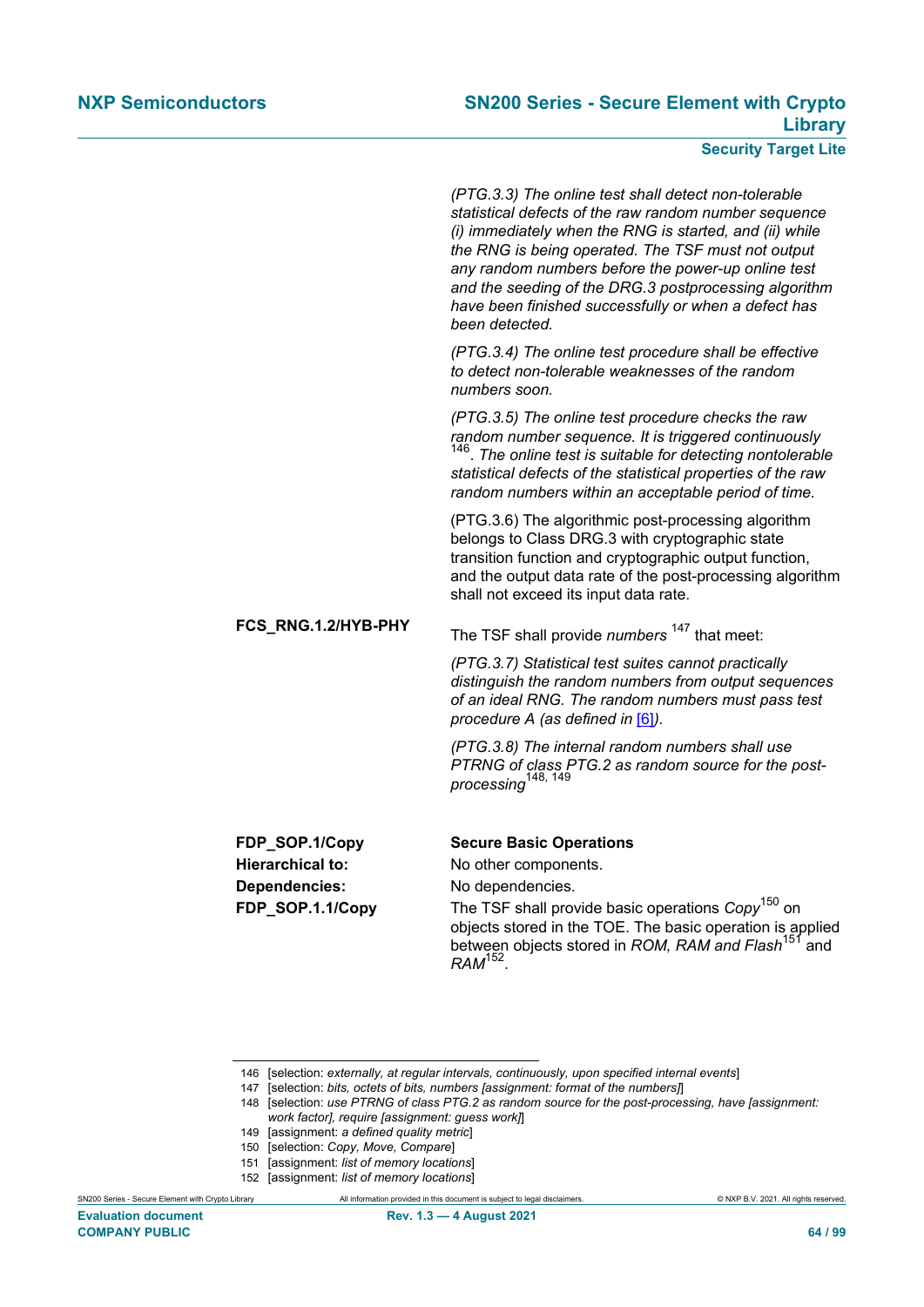| FDP_SOP.1.2/Copy          | The TSF shall protect the data against attacks from<br>disclosure and modification <sup>153</sup> that can be inherently<br>applied during the processing of the basic operations.                                                                       |
|---------------------------|----------------------------------------------------------------------------------------------------------------------------------------------------------------------------------------------------------------------------------------------------------|
| <b>Application Notes:</b> | The security functionality is secured against fault attacks<br>and non-differential side channel attacks. Please note<br>that non-differential side channel attacks also include<br>profiled non-differential attacks like standard template<br>attacks. |
| FDP_SOP.1/Compare         | <b>Secure Basic Operations</b>                                                                                                                                                                                                                           |
| Hierarchical to:          | No other components.                                                                                                                                                                                                                                     |
| <b>Dependencies:</b>      | No dependencies.                                                                                                                                                                                                                                         |
| FDP_SOP.1.1/Compare       | The TSF shall provide basic operations Compare <sup>154</sup> on<br>objects stored in the TOE. The basic operation is applied<br>between objects stored in ROM, RAM and Flash <sup>155</sup> and ROM, RAM and Flash <sup>155</sup>                       |
| FDP_SOP.1.2/Compare       | The TSF shall protect the data against attacks from<br>disclosure and modification <sup>157</sup> that can be inherently<br>applied during the processing of the basic operations.                                                                       |
| <b>Application Notes:</b> | The security functionality is secured against fault attacks<br>and non-differential side channel attacks. Please note<br>that non-differential side channel attacks also include<br>profiled non-differential attacks like standard template<br>attacks. |

# **6.2 Security Assurance Requirements for the TOE**

[Table 24](#page-64-0) lists the security assurance requirements for the TOE. These security functional requirements are either copied from the Protection Profile [\[5\]](#page-90-0) without modifications, or augmented from there, or newly added in this Security Target as indicated in column three of the table. This partly addresses Application Note 22.

| <b>Name</b> | <b>Title</b>                                                                       | compared to PP               |
|-------------|------------------------------------------------------------------------------------|------------------------------|
| ADV ARC.1   | Security architectural description                                                 | as in PP                     |
| ADV_FSP.5   | Complete semi-formal functional specification with<br>additional error information | augmented from PP to<br>EAL6 |
| ADV IMP.2   | Complete mapping of the implementation<br>representation of the TSF                | augmented from PP to<br>EAL6 |
| ADV INT.3   | Minimally complex internals                                                        | added for EAL6               |
| ADV SPM.1   | Formal TOE security policy model                                                   | added for EAL6               |
| ADV TDS.5   | Complete semiformal modular design                                                 | augmented from PP to<br>EAL6 |

# <span id="page-64-0"></span>**Table 24. Security assurance requirements for the TOE**

153 [selection: *disclosure, modification*]

- 154 [selection: *Copy, Move, Compare*]
- 155 [assignment: *list of memory locations*]
- 156 [assignment: *list of memory locations*]

157 [selection: *disclosure, modification*]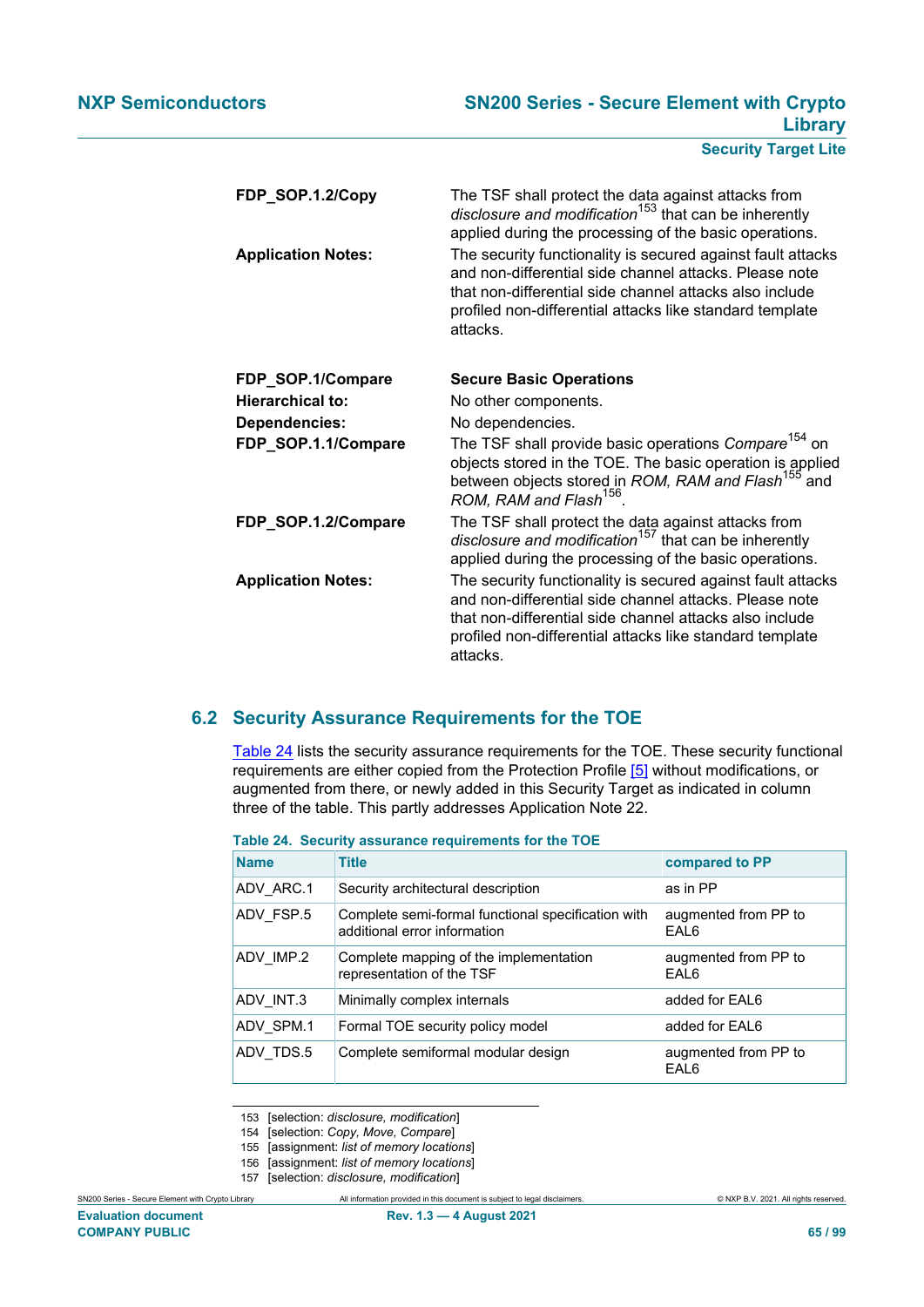| <b>Name</b> | <b>Title</b>                                                   | compared to PP                |
|-------------|----------------------------------------------------------------|-------------------------------|
| AGD_OPE.1   | Operational user guidance                                      | as in PP                      |
| AGD PRE.1   | Preparative procedures                                         | as in PP                      |
| ALC_CMC.5   | Advanced support                                               | augmented from PP to<br>EAL6  |
| ALC_CMS.5   | Development tools CM coverage                                  | augmented from PP to<br>EAL6  |
| ALC DEL.1   | Delivery procedures                                            | as in PP                      |
| ALC DVS.2   | Sufficiency of security measures                               | as in PP                      |
| ALC FLR.1   | Basic flaw remediation                                         | not in PP, added for EAL6+    |
| ALC LCD.1   | Developer defined life-cycle model                             | as in PP                      |
| ALC_TAT.3   | Compliance with implementation standards - all<br>parts        | augmented from PP to<br>EAL6  |
| ASE CCL.1   | Conformance claims                                             | as in PP                      |
| ASE ECD.1   | Extended components definition                                 | as in PP                      |
| ASE INT.1   | ST introduction                                                | as in PP                      |
| ASE OBJ.2   | Security objectives                                            | as in PP                      |
| ASE REQ.2   | Derived security requirements                                  | as in PP                      |
| ASE_SPD.1   | Security problem definition                                    | as in PP                      |
| ASE TSS.2   | TOE summary specification with architectural<br>design summary | augmented from PP to<br>EAL6+ |
| ATE_COV.3   | Rigorous analysis of coverage                                  | augmented from PP to<br>EAL6  |
| ATE DPT.3   | Testing: modular design                                        | augmented from PP to<br>EAL6  |
| ATE_FUN.2   | Ordered functional testing                                     | augmented from PP to<br>EAL6  |
| ATE_IND.2   | Independent testing - sample                                   | as in PP                      |
| AVA VAN.5   | Advanced methodical vulnerability analysis                     | as in PP                      |

This Security Target performs an assignment operation on ADV\_SPM.1 as follows.

| ADV SPM.1            | <b>Formal TOE security policy model</b>              |
|----------------------|------------------------------------------------------|
| <b>ADV SPM.1.1D:</b> | The developer shall provide a formal security policy |
|                      | model for the                                        |

**•** *Access Control Policy of the TOE according to FDP\_ ACC.1/MEM, FDP\_ACF.1/MEM, FMT\_MSA.1/MEM, FMT\_MSA.3/MEM as well as FDP\_ACC.1/SFR, FDP\_ ACF.1/SFR, FMT\_MSA.1/SFR, FMT\_MSA.3/SFR and also FMT\_SMF.1*<sup>158</sup>

<sup>158</sup> [assignment: list of policies that are formally modelled]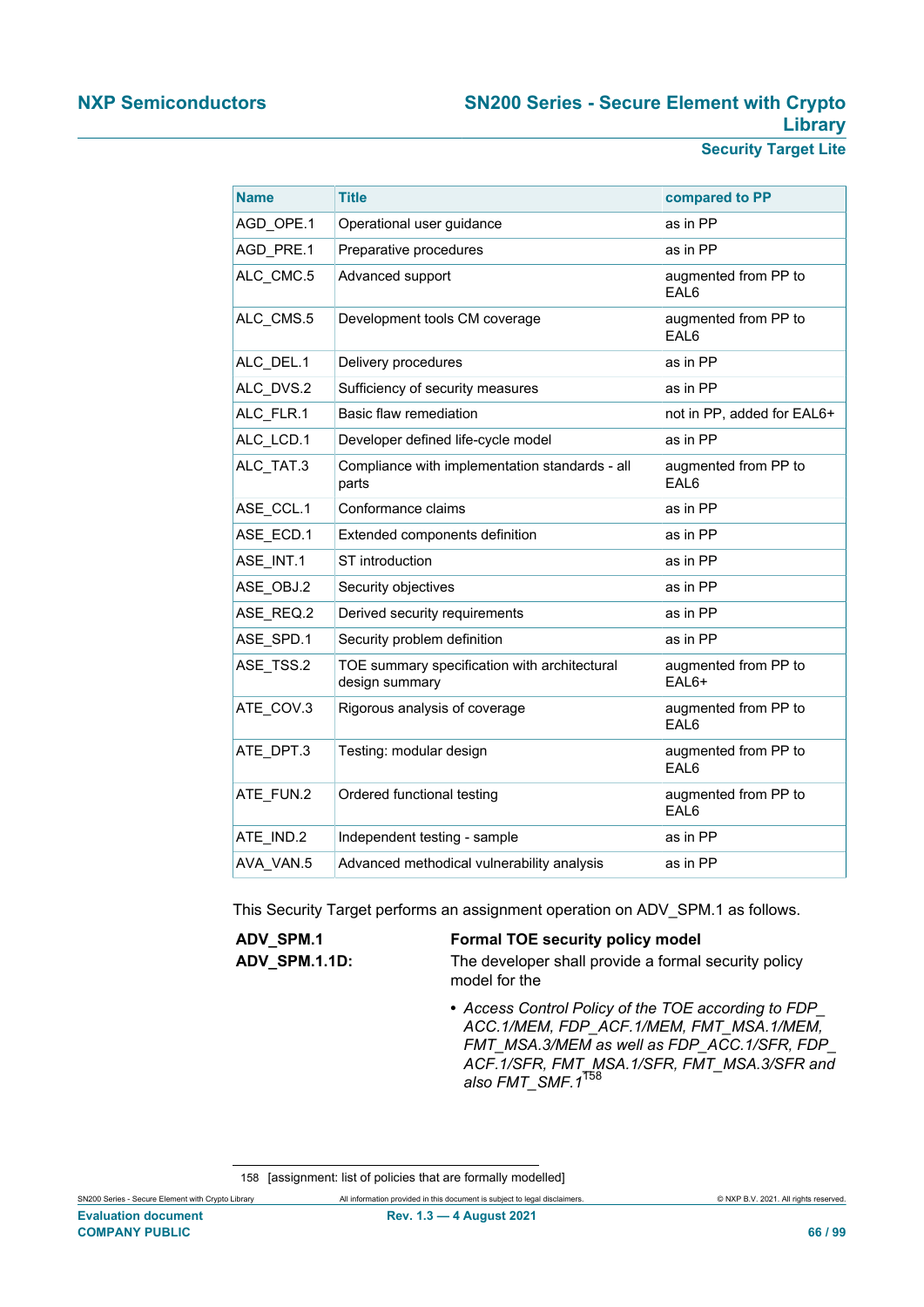All refinements in section 6.2.1 of the Protection Profile [\[5\]](#page-90-0) to security assurance requirements in [Table 24,](#page-64-0) which are copied from the Protection Profile without modifications, entirely apply to this Security Target.

All refinements in section 6.2.1 of the Protection Profile [\[5\]](#page-90-0) to security assurance requirements in [Table 24,](#page-64-0) which are augmented from the Protection Profile, are discussed below in their applicability to this Security Target. This addresses Application Note 23 in the Protection Profile [\[5\].](#page-90-0)

#### **Refinements regarding ADV\_FSP**

Refinement no. 215 to ADV FSP.4 in the Protection Profile [\[5\]](#page-90-0) is not relevant for this Security Target since the TOE does not embed IC Dedicated Test Software.

The Factory OS is not considered as IC Dedicated Test Software but instead as IC Dedicated Support Software since it is **not** only used to support testing of the TOE during production and **does** provide security functionality to be used after TOE delivery, which both contradicts to abstract 12 on page 8 of the Protection Profile [\[5\].](#page-90-0) However, the Factory OS provides testing capabilities for production testing and analysis of field returns, which is under restricted access to NXP and not for usage by the Composite Product Manufacturer. Therefore, these testing capabilities are considered as "test tool", which don't have to be described in the Functional Specification, but only be evaluated against their abuse after TOE delivery. Apart from that the Factory OS provides the Composite Product Manufacturer with some basic functional testing of SN200\_SE and also with a readout of the identification flags of SN200\_SE from System Page Common, which must be described in the Functional Specification.

Refinements no. 216, no. 217 and no. 218 to ADV\_FSP.4 in the Protection Profile [\[5\]](#page-90-0) are entirely applicable to ADV\_FSP.5 since the refinements clarify the scope of the functional specification, and ADV\_FSP.5 adds to this scope in accordance with the refinements.

# **Refinements regarding ADV\_IMP**

Refinement no. 223 to ADV IMP.1 in the Protection Profile  $[5]$  is redundant since it is implicitly covered by the augmentation to ADV\_IMP.2. First, ADV\_IMP.2 requires the developer to provide the mapping between the TOE design description and the entire implementation representation instead of a sample of it only as in ADV IMP.1. Second, ADV IMP.2 requires the evaluator to confirm that, for the entire implementation representation and not only for a sample of it as in ADV\_IMP.1, the information provided meets all requirements for content and presentation of evidence.

#### **Refinements regarding ALC\_CMC**

Refinement no. 205 to ALC CMC.4 in the Protection Profile [\[5\]](#page-90-0) is entirely applicable to ALC\_CMC.5 since the refinement clarifies the scope of configuration items in ALC CMC.4, and ALC CMC.5 does not touch this scope.

Refinement no. 206 to ALC CMC.4 in the Protection Profile [\[5\]](#page-90-0) is entirely applicable to ADV CMC.5 since the refinement details requirements on configuration management of the TOE for ALC CMC.4, which are not subverted in ADV CMC.5.

#### **Refinements regarding ALC\_CMS**

Refinement no. 199 to ALC CMS.4 in the Protection Profile [\[5\]](#page-90-0) is a clarification of the configuration item "TOE implementation representation". Although NXP as the TOE manufacturer is providing the Security IC Embedded Software, this item is not relevant for the configuration list, as the Security IC Embedded Software is developed independently from the TOE.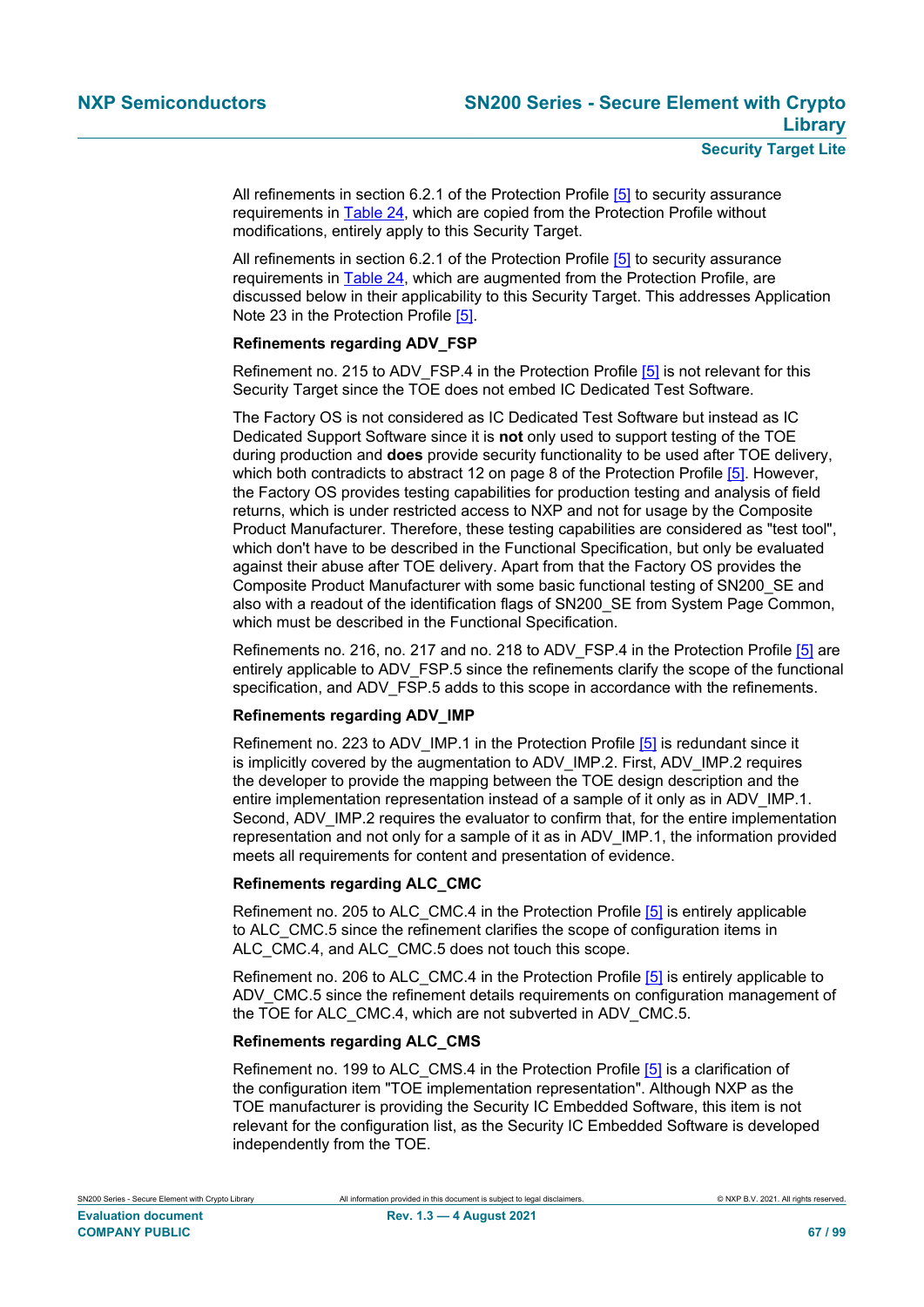Compared to ALC\_CMS.4 component ALC\_CMS.5 only adds the requirement for a new configuration items to be included in the configuration list. (ALC\_CMS.5.1C). Therefore the refinement in the PP regarding ADV\_CMS.4 can be applied without changes and is valid for ADV\_CMS.5.

#### **Refinements regarding ATE\_COV**

Refinements no. 226 and no. 227 to ATE\_COV.2 in the Protection Profile [\[5\]](#page-90-0) are entirely applicable to ATE\_COV.3 since they define some particular requirements on the test coverage for ATE\_COV.2, which are not subverted in ATE\_COV.3.

# **6.3 Security Requirements Rationale**

# **6.3.1 Rationale for the Security Functional Requirements**

[Table 25](#page-67-0) maps the Security Objectives for the TOE to the Security Functional Requirements for the TOE.

#### <span id="page-67-0"></span>**Table 25. Mapping of the Security Objectives for the TOE to the Security Functional Requirements for the TOE**

| the TOE             | Security Objective for Security Functional Requirement of the TOE |
|---------------------|-------------------------------------------------------------------|
| O.Malfunction       | FRU_FLT.2, FPT_FLS.1                                              |
| O.Abuse-Func        | FMT LIM.1, FMT LIM.2                                              |
|                     | FRU FLT.2, FTP FLS.1                                              |
|                     | FPT PHP.3                                                         |
|                     | FDP ITT.1, FPT ITT.1, FDP IFC.1                                   |
| O.Phys-Probing      | FPT PHP.3                                                         |
|                     | FDP SDC.1                                                         |
| O.Phys-Manipulation | FDP SDI.2/FLT                                                     |
|                     | FPT PHP.3                                                         |
| O.Leak-Inherent     | FDP_ITT.1, FPT_ITT.1, FDP_IFC.1                                   |
| O.Leak-Forced       | FRU FLT.2, FPT FLS.1                                              |
|                     | FPT PHP.3                                                         |
|                     | FDP ITT.1, FPT ITT.1, FDP IFC.1                                   |
| O.RND               | FCS RNG.1/PTG.2                                                   |
|                     | FRU FLT.2, FPT FLS.1                                              |
|                     | FPT PHP.3                                                         |
|                     | FDP_ITT.1, FPT_ITT.1, FDP_IFC.1                                   |
| O.Identification    | FAU SAS.1                                                         |
| O.TDES              | FCS_COP.1/TDES                                                    |
|                     | FCS CKM.4/TDES                                                    |
| O.AES               | FCS COP.1/AES                                                     |
|                     | FCS CKM.4/AES                                                     |
| O.FLASH-INTEGRITY   | FDP SDI.2/AGE                                                     |

SN200 Series - Secure Element with Crypto Library All information provided in this document is subject to legal disclaimers. © NXP B.V. 2021. All rights reserved. **Evaluation document Rev. 1.3 — 4 August 2021 COMPANY PUBLIC 68 / 99**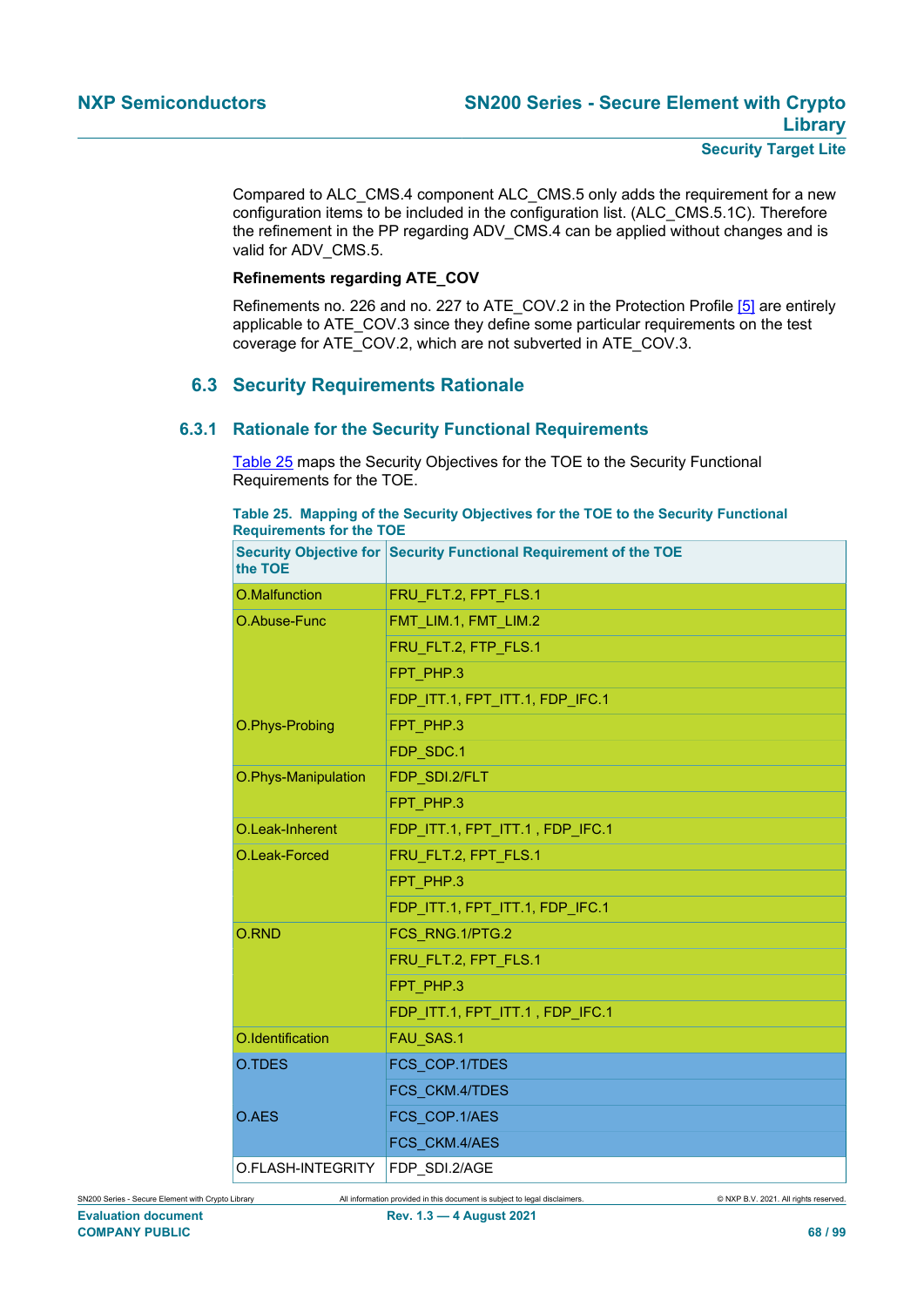| the TOE       | Security Objective for Security Functional Requirement of the TOE |
|---------------|-------------------------------------------------------------------|
| O.GCM-SUPPORT | FCS COP.1/GCM                                                     |
| O.CRC         | FCS COP.1/CRC                                                     |
| O.MEM-ACCESS  | FDP ACC.1/MEM                                                     |
|               | FDP ACF.1/MEM                                                     |
|               | FMT MSA.1/MEM                                                     |
|               | FMT MSA.3/MEM                                                     |
|               | FMT_SMF.1                                                         |
| O.SFR-ACCESS  | FDP ACC.1/SFR                                                     |
|               | FDP ACF.1/SFR                                                     |
|               | FMT MSA.1/SFR                                                     |
|               | FMT_MSA.3/SFR                                                     |
|               | FMT_SMF.1                                                         |

The green and blue colored cells in [Table 25](#page-67-0) show how the Protection Profile [\[5\]](#page-90-0) maps its security objectives for the TOE to the Security Functional Requirements for the TOE, see section 6.3.1 and section 7.4.2. of the Protection Profile [\[5\].](#page-90-0) Green marks this for the mandatory security requirements of the protection profile, blue marks this for the augmentations. Section 6.3.1 of the Protection Profile [\[5\]](#page-90-0) also gives the rationale for the mappings colored in green.

The justification related to security objective O.TDES is as follows:

O.TDES is met by FCS\_COP.1/TDES and FCS\_CKM.4/TDES since FCS\_COP.1/TDES requests the TOE to implement the cryptographic service targeted in O.TDES according to approved public standards and FCS\_CKM.4/TDES requests the TOE to implement a secure destruction method for its cryptographic key.

The justification related to security objective O.AES is as follows:

O.AES is met by FCS\_COP.1/AES and FCS\_CKM.4/AES since FCS\_COP.1/AES requests the TOE to implement the cryptographic service targeted in O.AES according to approved public standards and FCS\_CKM.4/AES requests the TOE to implement a secure destruction method for its cryptographic key.

The justification related to security objective O.MEM-ACCESS is as follows:

O.MEM-ACCESS is met by FDP\_ACC.1/MEM, FDP\_ACF.1/MEM, FMT\_MSA.1/MEM, FMT\_MSA.3/MEM and FMT\_SMF.1 together.

FDP\_ACC.1/MEM requests the TOE to enforce the Access Control Policy to its memories. FDP\_ACF.1/MEM gives the rules for all access ports of the TOE versus system operation modes and CPU privilege levels, which must be applied to the objects, and also the dependencies of these rules on security attributes. FMT\_MSA.1/MEM and FMT\_MSA.3/MEM give the restrictions required on these security attributes. FMT\_SMF.1 finally lists the rules for all access ports that make the TOE changing their system operation modes and CPU privilege levels.

The justification related to security objective O.SFR-ACCESS is as follows:

O.SFR-ACCESS is met by FDP\_ACC.1/SFR, FDP\_ACF.1/SFR, FMT\_MSA.1/SFR, FMT\_MSA.3/SFR and FMT\_SMF.1 together.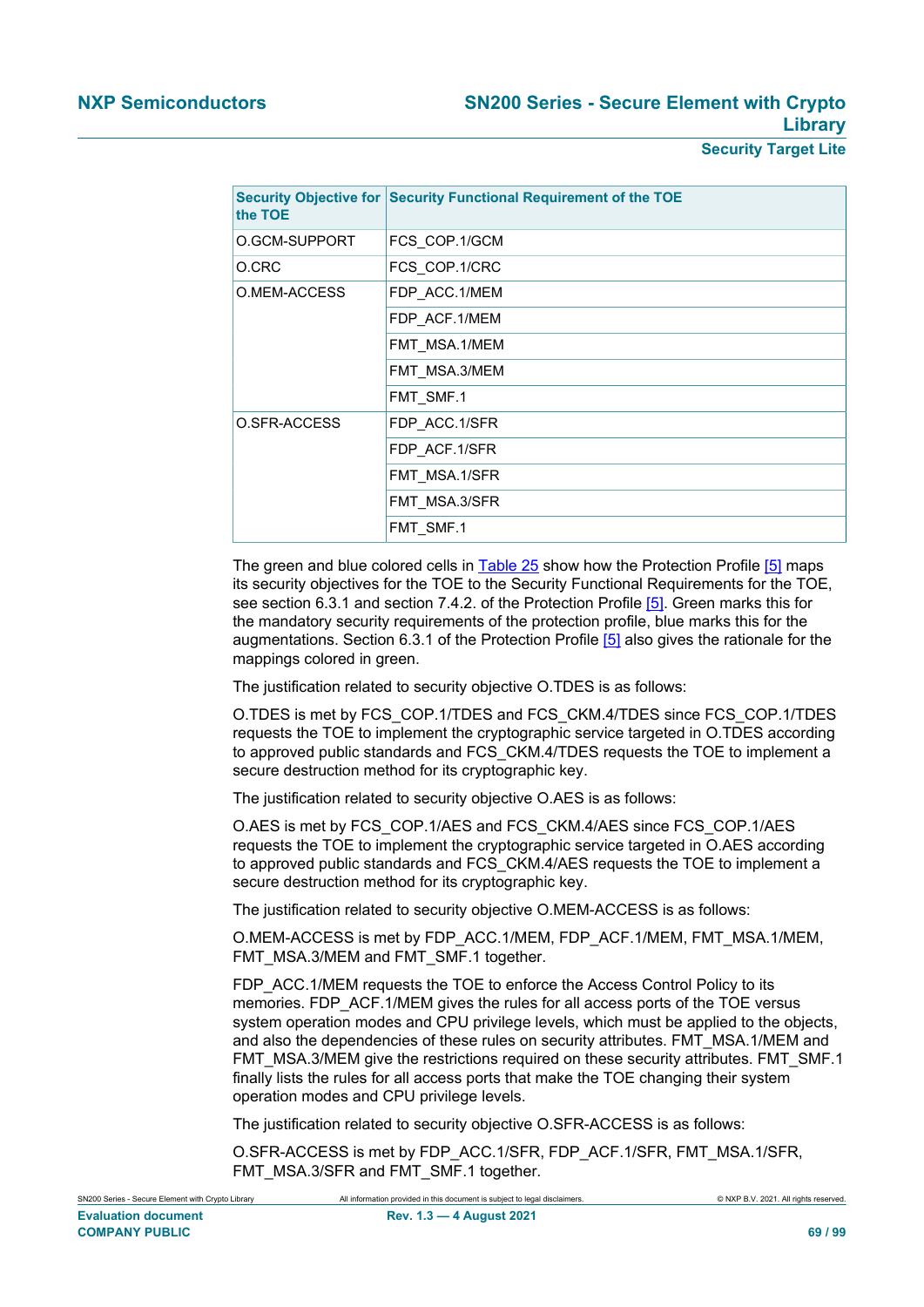FDP\_ACC.1/SFR requests the TOE to enforce the Access Control Policy to its hardware components. FDP\_ACF.1/SFR gives the rules for all access ports of the TOE versus system operation modes and CPU privilege levels, which must be applied to the objects, and also the dependencies of these rules on security attributes. FMT\_MSA.1/MEM and FMT\_MSA.3/MEM give the restrictions required on these security attributes. FMT\_SMF.1 finally lists the rules for all access ports that make the TOE changing their system operation modes and CPU privilege levels.

The justification related to security objective O.FLASH-INTEGRITY is as follows:

O.FLASH-INTEGRITY is met by FDP\_SDI.2/AGE for the following reason. O.FLASH-INTEGRITY targets to preserve integrity over life-time and FDP\_SDI.2/AGE addresses this with a request to monitor integrity and either correct violations or indicate a wearout failure.

The justification related to security objective O.GCM-SUPPORT is as follows:

O.GCM-SUPPORT is met by FCS\_COP.1/GCM since FCS\_COP.1/GCM requests the TOE to implement the support for cryptographic services targeted in O.GCM-SUPPORT according to an approved public standard. No keys are used by the support for the cryptographic services.

The justification related to security objective O.CRC is as follows:

O.CRC is met by FCS\_COP.1/CRC since FCS\_COP.1/CRC requests the TOE to implement the cryptographic service targeted in O.CRC according approved public standards. No keys are used by the cryptographic service.

The rationale for the Security Functional Requirements for Crypto Library which are additional to the PP is described below.

**Note 7.** O.RND taken from the PP [\[5\]](#page-90-0) is considered to be generic and therefore covers both hardware RNG and software RNG. For O.RND additional requirements (FCS\_RNG.1/HYB-DET, and FCS\_RNG.1/HYB-PHY) have been added. The explanation following [Table 26](#page-69-0) describes this in detail.

<span id="page-69-0"></span>

|  | Table 26. Mapping of SFRs to Security Objectives for Crypto Library in this ST |
|--|--------------------------------------------------------------------------------|
|--|--------------------------------------------------------------------------------|

| <b>Objective</b> | <b>TOE Security Functional Requirements</b> |
|------------------|---------------------------------------------|
| O.SW AES         | FCS COP.1/SW AES                            |
| O.SW DES         | FCS COP.1/SW DES                            |
| O.RSA            | FCS COP.1/RSA<br>FCS COP.1/RSA Pad          |
| O.RSA PubExp     | FCS_COP.1/RSA_PubExp                        |
| O.RSA_KeyGen     | FCS CKM.1/RSA                               |
| O.ECDSA          | FCS COP.1/ECDSA                             |
| O.ECC DHKE       | FCS COP.1/ECC DHKE                          |
| O.ECC_Add        | FCS COP.1/ECC Add                           |
| O.ECC KeyGen     | FCS CKM.1/ECC                               |
| O.ECDAA          | FCS COP.1/ECDAA                             |
| O.SHA            | FCS_COP.1/SHA                               |
| O.HMAC           | FCS COP.1/HMAC                              |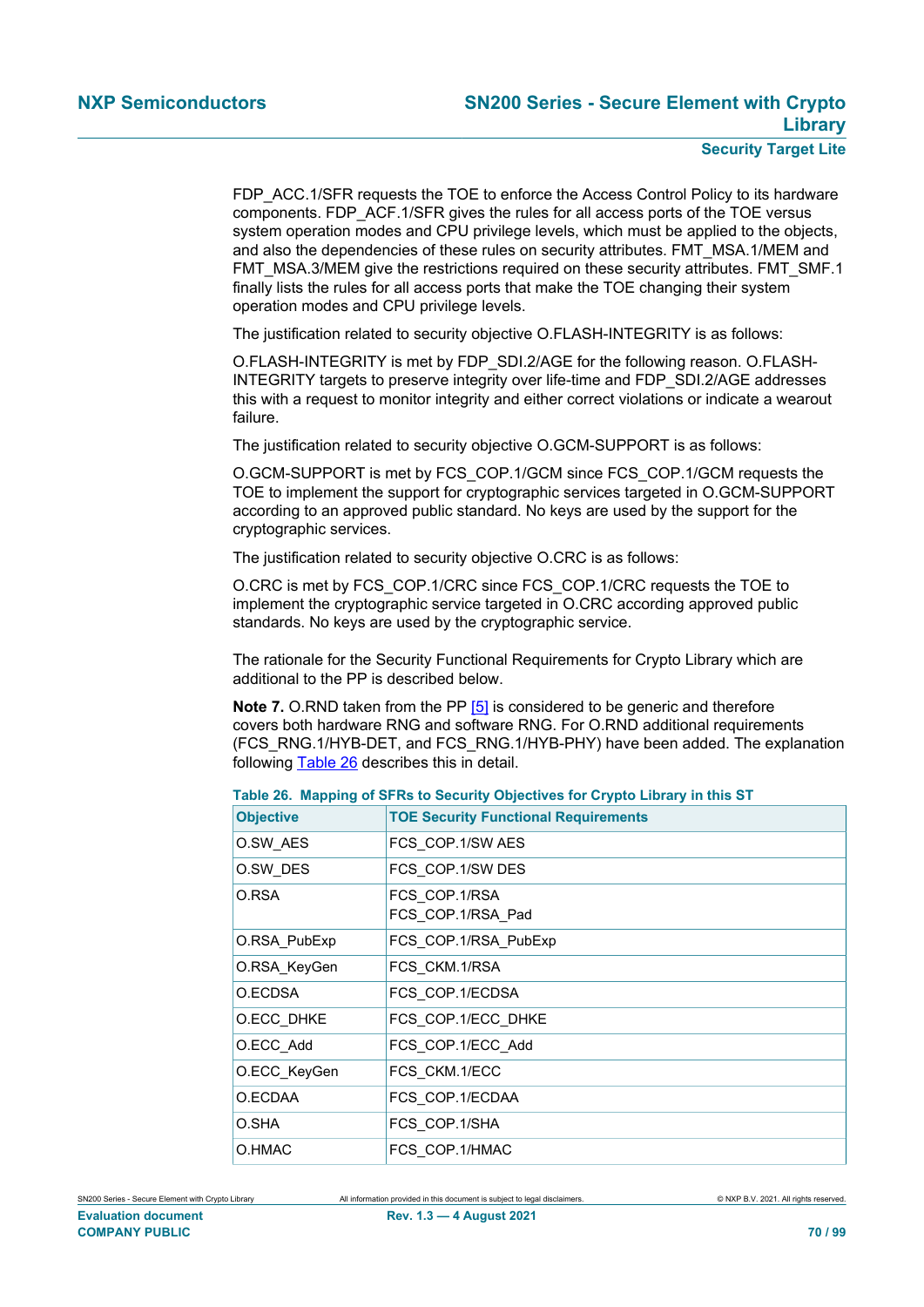| <b>Objective</b> | <b>TOE Security Functional Requirements</b> |
|------------------|---------------------------------------------|
| O.EDDSA          | FCS COP.1/EDDSA                             |
| O.EDDSA KeyGen   | FCS CKM.1/EDDSA                             |
| O.MONT KeyGen    | FCS CKM.1/MONT                              |
| O.MONT DHKE      | FCS COP.1/MONT DHKE                         |
| O.EUICC          | FCS COP.1/EUICC                             |
| O.SW CRC         | FCS COP.1/SW CRC                            |
| O.COPY           | FDP SOP.1/Copy                              |
| O.COMPARE        | FDP SOP.1/Compare                           |
| O.REUSE          | FDP RIP.1                                   |
|                  | FCS CKM.4/CL                                |
| O.RND            | FCS RNG.1/HYB-DET                           |
|                  | FCS RNG.1/HYB-PHY                           |

The justification of the security objectives O.SW\_AES, O.SW\_DES, O.RSA, O.RSA\_PubExp, O.RSA\_KeyGen, O.ECDSA, O.ECC\_DHKE, O.ECC\_Add, O.ECC\_KeyGen, O.ECDAA, O.SHA, O.HMAC, O.EDDSA, O.EDDSA\_KeyGen, O.MONT\_KeyGen, O.MONT\_DHKE, O.EUICC, O.COPY, O.COMPARE and O.SW\_CRC are all as follows:

- **•** Each objective is directly implemented by a single SFR specifying the (cryptographic) service that the objective wishes to achieve (see the above table for the mapping).
- **•** The requirements and architectural measures that originally were taken from the Protection Profile [\[5\]](#page-90-0) support the objective:
	- **–** ADV.ARC.1 (and underlying platform SFRs) supports the objective by ensuring that the TOE works correctly (i.e., all of the TOE's capabilities are ensured) within the specified operating conditions and maintains a secure state when the TOE is outside the specified operating conditions. A secure state is also entered when perturbation or DFA attacks are detected.
	- **–** ADV.ARC.1 (and underlying platform SFRs) ensures that no User Data (plain text data, keys) or TSF Data is disclosed when they are transmitted between different functional units of the TOE (i.e., the different memories, the CPU, cryptographic coprocessors), thereby supporting the objective in keeping confidential data secret.
- **•** ADV.ARC.1 (and underlying platform SFRs) by ensuring that User Data and TSF Data are not accessible from the TOE except when the Security IC Embedded Software decides to communicate them via an external interface.

The justification of the security objective O.REUSE is as follows:

**•** O.REUSE requires the TOE to provide procedural measures to prevent disclosure of memory contents that was used by the TOE. This applies to the SN200 Series - Secure Element with Crypto Library and is met by the SFR FDP\_RIP.1 and FCS\_CKM.4/ CL, which requires the library to make unavailable all memory contents that has been used by it. Note that the requirement for residual information protection applies to all functionality of the Cryptographic Library.

The justification of the security objective O.RND is as follows:

**•** O.RND requires the TOE to generate random numbers with (a) ensured cryptographic quality (i.e. not predictable and with sufficient entropy) such that (b) information about the generated random numbers is not available to an attacker.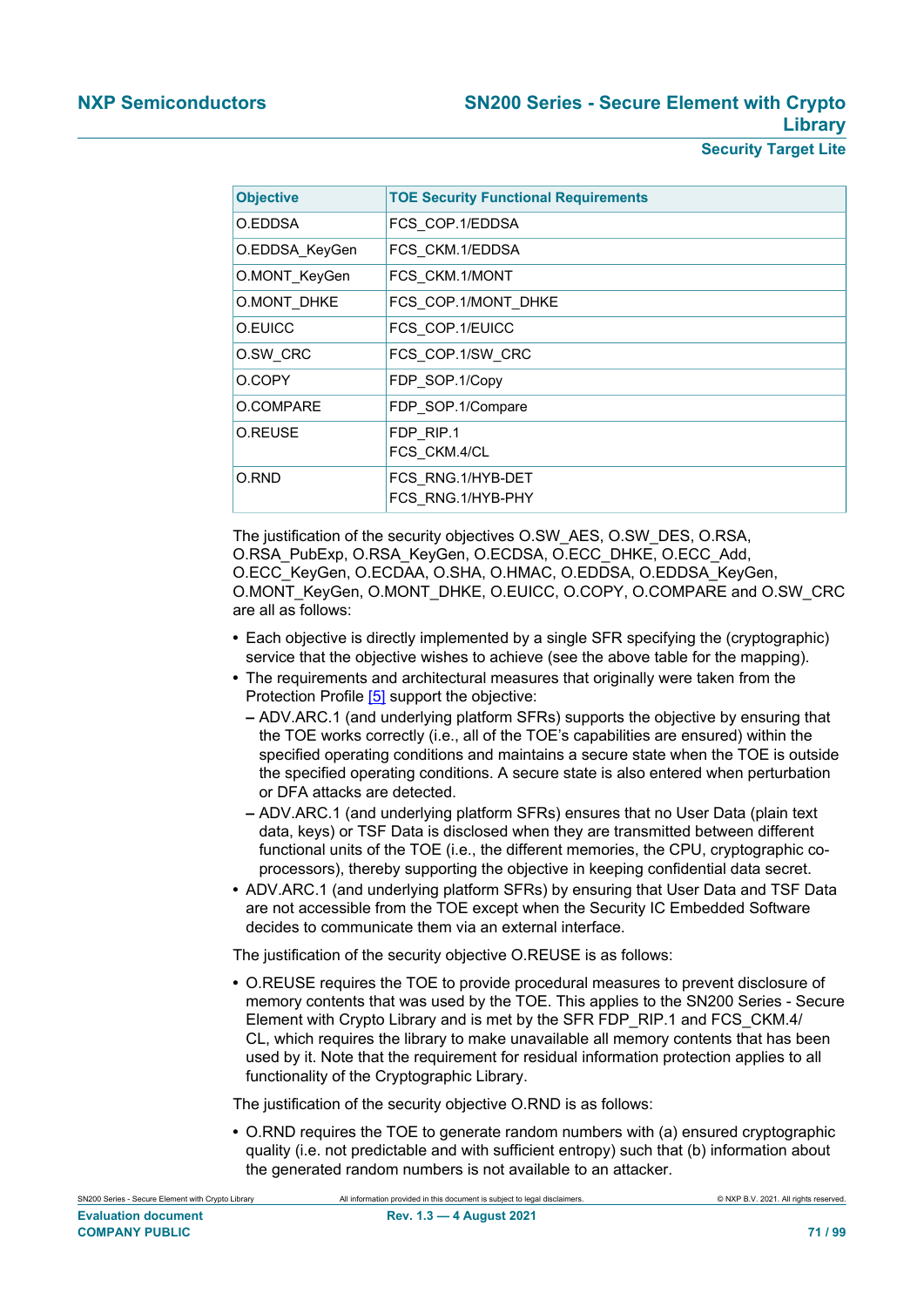- 1. Ensured cryptographic quality (sufficient entropy part) of generated random numbers is met by FCS\_RNG.1.1/HYB-DET through the characteristic 'hybrid deterministic', by FCS\_RNG.1.1/HYB-PHY through the characteristic 'hybrid physical', and by the random number generator meeting NIST SP 800-90A. Ensured cryptographic quality (not predictable part) of generated random numbers is met by FCS\_RNG.1/HYB-DET through the characteristic 'chi-squared test of the seed generator', by FCS\_RNG.1/HYB-PHY through the characteristic 'cryptographic post-processing algorithm', and FCS\_RNG.1 from the certified hardware platform.
- 2. Information about the generated random numbers is not available to an attacker is met through ADV.ARC.1, which prevent physical manipulation and malfunction of the TOE and support this objective because they prevent attackers from manipulating or otherwise affecting the random number generator.

# **6.3.2 Dependencies of Security Functional Requirements**

The dependencies of the Security Functional Requirements for the TOE are given in [Table 27.](#page-71-0)

| <b>SFR of the TOE</b> | <b>Dependencies</b>                 | <b>Fullfilled by SFRs</b>     |
|-----------------------|-------------------------------------|-------------------------------|
| FRU_FLT.2             | FPT_FLS.1                           | FPT_FLS.1                     |
| FPT_FLS.1             | none                                | N/A                           |
| FMT LIM.1             | FMT_LIM.2                           | FMT LIM.2                     |
| FMT LIM.2             | FMT LIM.1                           | FMT_LIM.1                     |
| FPT_PHP.3             | none                                | N/A                           |
| FDP_ITT.1             | FDP_ACC.1 or FDP_IFC.1              | FDP_IFC.1                     |
| FPT_ITT.1             | none                                | N/A                           |
| FDP IFC.1             | FDP IFF.1                           | N/A, see sec. 6.3.2 in PP [5] |
| FAU_SAS.1             | none                                | N/A                           |
| FDP SDC.1             | none                                | N/A                           |
| FDP_SDI.2/AGE         | none                                | N/A                           |
| FDP SDI.2/FLT         | none                                | N/A                           |
| FCS RNG 1/PTG.2       | none                                | N/A                           |
| FCS COP.1/TDES        | FDP ITC.1 or FDP ITC.2 or FCS CKM.1 | see item 1 below              |
|                       | FCS CKM.4                           | FCS CKM.4/TDES                |
| FCS COP.1/AES         | FDP_ITC.1 or FDP_ITC.2 or FCS_CKM.1 | see item 1 below              |
|                       | FCS CKM.4                           | FCS CKM.4/AES                 |
| FCS COP.1/GCM         | FDP_ITC.1 or FDP_ITC.2 or FCS_CKM.1 | see item 1 below              |
|                       | FCS CKM.4                           | N/R, see item 2 below         |
| FCS_COP.1/CRC         | FDP_ITC.1 or FDP_ITC.2 or FCS_CKM.1 | see item 1 below              |
|                       | FCS CKM.4                           | N/R, see item 2 below         |
| FCS_CKM.4/TDES        | FDP_ITC.1 or FDP_ITC.2 or FCS_CKM.1 | see item 1 below              |
| FCS CKM.4/AES         | FDP_ITC.1 or FDP_ITC.2 or FCS_CKM.1 | see item 1 below              |
| FDP ACC.1/MEM         | FDP ACF.1                           | FDP ACF.1/MEM                 |
| FDP_ACC.1/SFR         | FDP_ACF.1                           | FDP_ACF.1/SFR                 |
| FDP_ACF.1/MEM         | FDP ACC.1                           | FDP_ACC.1/MEM                 |

<span id="page-71-0"></span>**Table 27. Dependencies of the Security Functional Requirements for the TOE**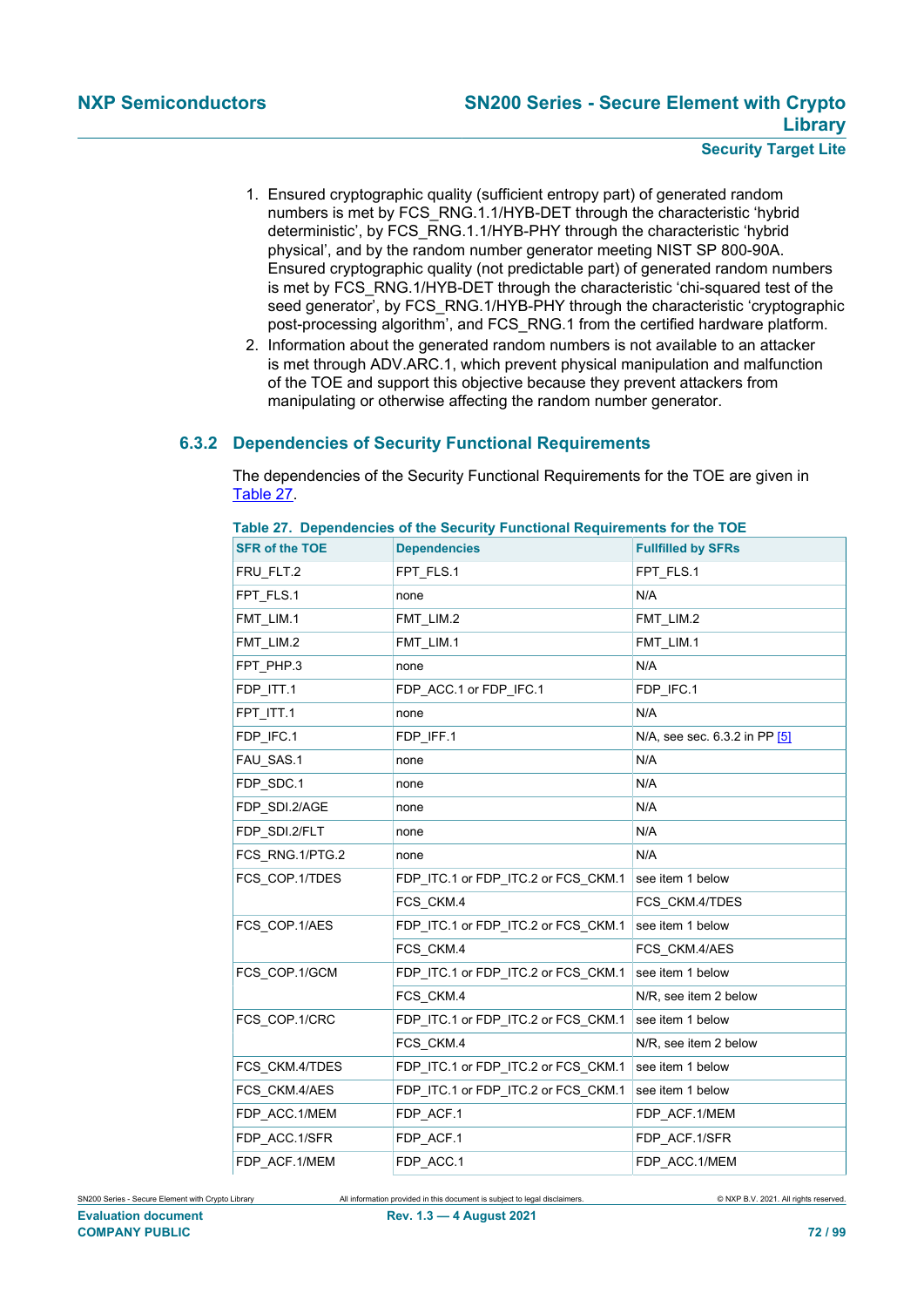# **NXP Semiconductors SN200 Series - Secure Element with Crypto Library**

**Security Target Lite**

| <b>SFR of the TOE</b> | <b>Dependencies</b>                 | <b>Fullfilled by SFRs</b>                                                            |
|-----------------------|-------------------------------------|--------------------------------------------------------------------------------------|
|                       | FMT_MSA.3                           | FMT_MSA.3/MEM                                                                        |
| FDP_ACF.1/SFR         | FDP_ACC.1                           | FDP_ACC.1/SFR                                                                        |
|                       | FMT MSA.3                           | FMT_MSA.3/SFR                                                                        |
| FMT_MSA.1/MEM         | FDP_ACC.1 or FDP_IFC.1              | FDP_ACC.1/MEM                                                                        |
|                       | FMT_SMR.1                           | see item 3 below                                                                     |
|                       | FMT_SMF.1                           | FMT_SMF.1                                                                            |
| FMT_MSA.1/SFR         | FDP_ACC.1 or FDP_IFC.1              | FDP ACC.1/SFR                                                                        |
|                       | FMT_SMR.1                           | see item 3 below                                                                     |
|                       | FMT_SMF.1                           | FMT_SMF.1                                                                            |
| FMT_MSA.3/MEM         | FMT_MSA.1                           | FMT_MSA.1/MEM                                                                        |
|                       | FMT_SMR.1                           | see item 3 below                                                                     |
| FMT_MSA.3/SFR         | FMT_MSA.1                           | FMT_MSA.1/SFR                                                                        |
|                       | FMT_SMR.1                           | see item 3 below                                                                     |
| FMT_SMF.1             | none                                | N/A                                                                                  |
| FCS_COP.1/SW_AES      | FDP_ITC.1 or FDP_ITC.2 or FCS_CKM.1 | see item 1 below                                                                     |
|                       | FCS CKM.4                           | FCS_CKM.4/CL                                                                         |
| FCS COP.1/SW DES      | FDP_ITC.1 or FDP_ITC.2 or FCS_CKM.1 | see item 1 below                                                                     |
|                       | FCS CKM.4                           | FCS CKM.4/CL                                                                         |
| FCS_COP.1/RSA         | FDP_ITC.1 or FDP_ITC.2 or FCS_CKM.1 | FCS_CKM.1/RSA (for keys if<br>generated by this SFR) otherwise<br>see item 1 below   |
|                       | FCS_CKM.4                           | FCS_CKM.4/CL                                                                         |
| FCS_COP.1/RSA_PAD     | FDP_ITC.1 or FDP_ITC.2 or FCS_CKM.1 | see item 1 below                                                                     |
|                       | FCS CKM.4                           | FCS_CKM.4/CL                                                                         |
| FCS_COP.1/RSA_PubExp  | FDP_ITC.1 or FDP_ITC.2 or FCS_CKM.1 | see item 1 below                                                                     |
|                       | FCS_CKM.4                           | FCS_CKM.4/CL                                                                         |
| FCS_COP.1/ECDSA       | FDP_ITC.1 or FDP_ITC.2 or FCS_CKM.1 | FCS_CKM.1/ECC (for keys if<br>generated by this SFR) otherwise<br>see item 1 below   |
|                       | FCS CKM.4                           | FCS CKM.4/CL                                                                         |
| FCS_COP.1/ECC_DHKE    | FDP_ITC.1 or FDP_ITC.2 or FCS_CKM.1 | see item 1 below                                                                     |
|                       | FCS_CKM.4                           | FCS_CKM.4/CL                                                                         |
| FCS COP 1/ECC Add     | FDP_ITC.1 or FDP_ITC.2 or FCS_CKM.1 | see item 1 below                                                                     |
|                       | FCS_CKM.4                           | FCS_CKM.4/CL                                                                         |
| FCS_COP.1/ECDAA       | FDP_ITC.1 or FDP_ITC.2 or FCS_CKM.1 | see item 1 below                                                                     |
|                       | FCS_CKM.4                           | FCS_CKM.4/CL                                                                         |
| FCS_COP.1/SHA         | FDP_ITC.1 or FDP_ITC.2 or FCS_CKM.1 | see item 1 below                                                                     |
|                       | FCS_CKM.4                           | N/R, see item 2 below                                                                |
| FCS_COP.1/HMAC        | FDP_ITC.1 or FDP_ITC.2 or FCS_CKM.1 | see item 1 below                                                                     |
|                       | FCS_CKM.4                           | N/R, see item 2 below                                                                |
| FCS_COP.1/EDDSA       | FDP_ITC.1 or FDP_ITC.2 or FCS_CKM.1 | FCS_CKM.1/EDDSA (for keys if<br>generated by this SFR) otherwise<br>see item 1 below |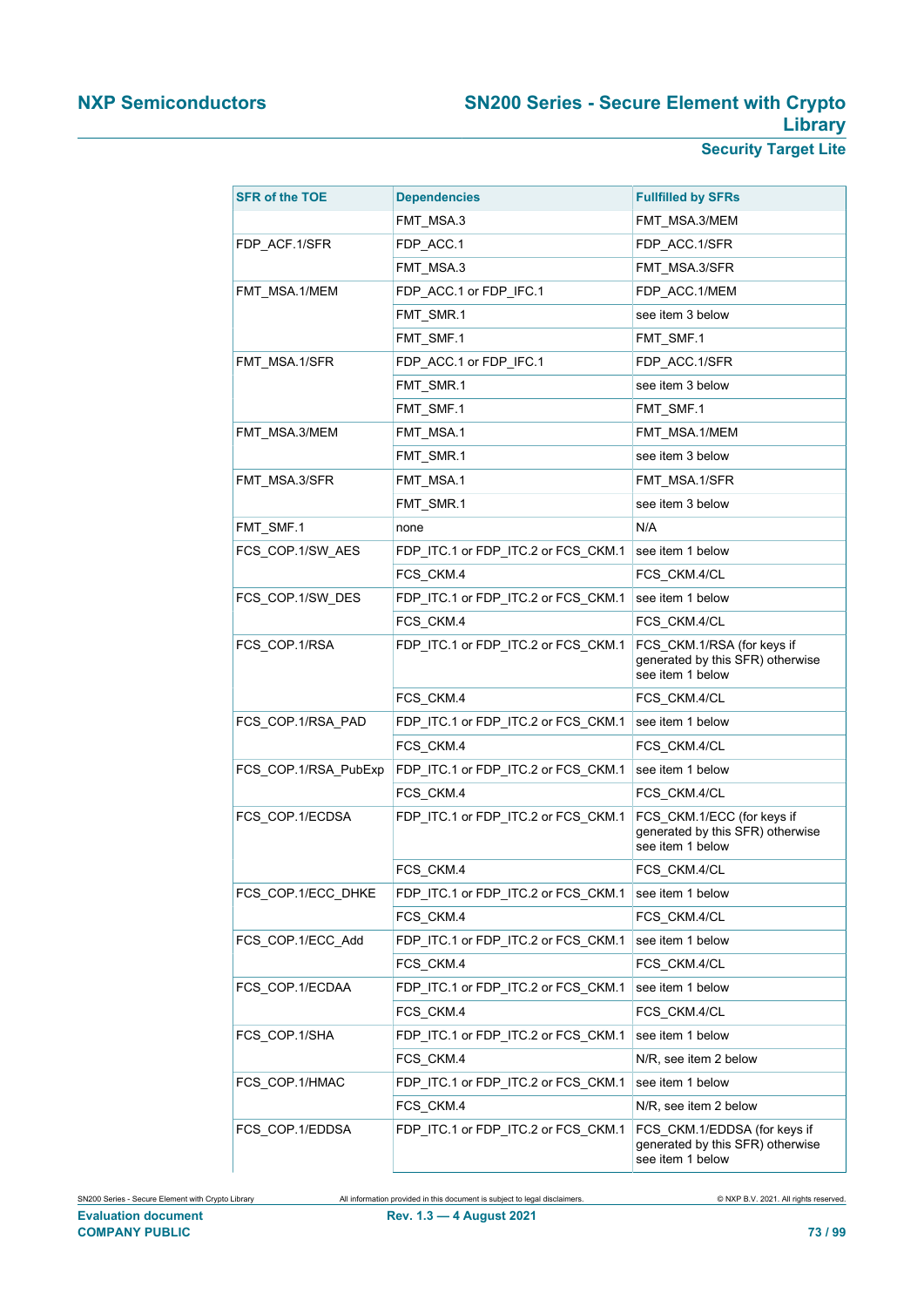# **NXP Semiconductors SN200 Series - Secure Element with Crypto Library**

**Security Target Lite**

| <b>SFR of the TOE</b> | <b>Dependencies</b>                                       | <b>Fullfilled by SFRs</b>                                                           |
|-----------------------|-----------------------------------------------------------|-------------------------------------------------------------------------------------|
|                       | FCS CKM.4                                                 | FCS CKM.4/CL                                                                        |
|                       | FCS_COP.1/MONT_DHKE   FDP_ITC.1 or FDP_ITC.2 or FCS_CKM.1 | FCS CKM.1/MONT (for keys if<br>generated by this SFR) otherwise<br>see item 1 below |
|                       | FCS CKM.4                                                 | FCS_CKM.4/CL                                                                        |
| FCS COP.1/EUICC       | FDP ITC.1 or FDP ITC.2 or FCS CKM.1                       | see item 1 below                                                                    |
|                       | FCS CKM.4                                                 | N/R, see item 2 below                                                               |
| FCS COP.1/SW CRC      | FDP_ITC.1 or FDP_ITC.2 or FCS_CKM.1                       | see item 1 below                                                                    |
|                       | FCS CKM.4                                                 | N/R, see item 2 below                                                               |
| FCS CKM.1/RSA         | FCS CKM.2 or FCS COP.1                                    | FCS COP.1/RSA                                                                       |
|                       | FCS CKM.4                                                 | FCS CKM.4/CL                                                                        |
| FCS_CKM.1/ECC         | FCS CKM.2 or FCS COP.1                                    | FCS COP.1/ECDSA                                                                     |
|                       | FCS CKM.4                                                 | FCS CKM.4/CL                                                                        |
| FCS CKM.1/EDDSA       | FCS CKM.2 or FCS COP.1                                    | FCS COP.1/EDDSA                                                                     |
|                       | FCS CKM.4                                                 | FCS CKM.4/CL                                                                        |
| FCS CKM.1/MONT        | FCS_CKM.2 or FCS_COP.1                                    | FCS_COP.1/MONT_DHKE                                                                 |
|                       | FCS CKM.4                                                 | FCS CKM.4/CL                                                                        |
| FCS CKM.4/CL          | FDP ITC.1 or FDP ITC.2 or FCS CKM.1                       | FCS CKM.1/RSA,<br>FCS_CKM.1/ECC,<br>FCS_CKM.1/EDDSA,<br>FCS_CKM.1/MONT              |
| FDP RIP.1             | none                                                      | N/A                                                                                 |
| FCS RNG.1/HYB-DET     | none                                                      | N/A                                                                                 |
| FCS RNG.1/HYB-PHY     | none                                                      | N/A                                                                                 |
| FDP SOP.1/Copy        | none                                                      | N/A                                                                                 |
| FDP SOP.1/Compare     | none                                                      | N/A                                                                                 |

- 1. The dependencies of Security Functional Requirements FCS\_CKM.4/TDES, FCS\_CKM.4/AES, FCS\_COP.1/TDES, FCS\_COP.1/AES, FCS\_COP.1/CRC, FCS\_COP.1/GCM, FCS\_COP.1/SW\_AES, FCS\_COP.1/SW\_DES, FCS\_COP.1/ RSA, FCS\_COP.1/RSA\_PAD, FCS\_COP.1/RSA\_PubExp, FCS\_COP.1/ECDSA, FCS\_COP.1/ECC\_DHKE, FCS\_COP.1.ECC\_Add, FCS\_COP.1/ECDAA, FCS\_COP.1/SHA, FCS\_COP.1/HMAC, FCS\_COP.1/EDDSA, FCS\_COP.1/ MONT\_DHKE, FCS\_COP.1/EUICC and FCS\_COP.1/SW\_CRC on the Security Functional Requirements FDP\_ITC.1 or FDP\_ITC.2 or FCS\_CKM.1 are not considered in this Security Target if these SFRs are not fulfilled. This is because the decision on how to import user data and how to generate the keys shall be left to the Security IC Embedded Software.
- 2. The dependencies of Security Functional Requirements FCS\_COP.1/CRC, FCS\_COP.1/GCM, FCS\_COP.1/SHA, FCS\_COP.1/HMAC, FCS\_COP.1/EUICC and FCS\_COP.1/SW\_CRC on Security Functional Requirements FCS\_CKM.4 don't have to be considered in this Security Target since their operations do not need any cryptographic keys.
- 3. The dependencies of Security Functional Requirements FMT\_MSA.1/MEM, FMT\_MSA.3/MEM, FMT\_MSA.1/SFR and FMT\_MSA.3/SFR on FMT\_SMR.1 are not considered in this Security Target. This is because the security attributes shall be managed by Security IC Embedded Software based on which the Security IC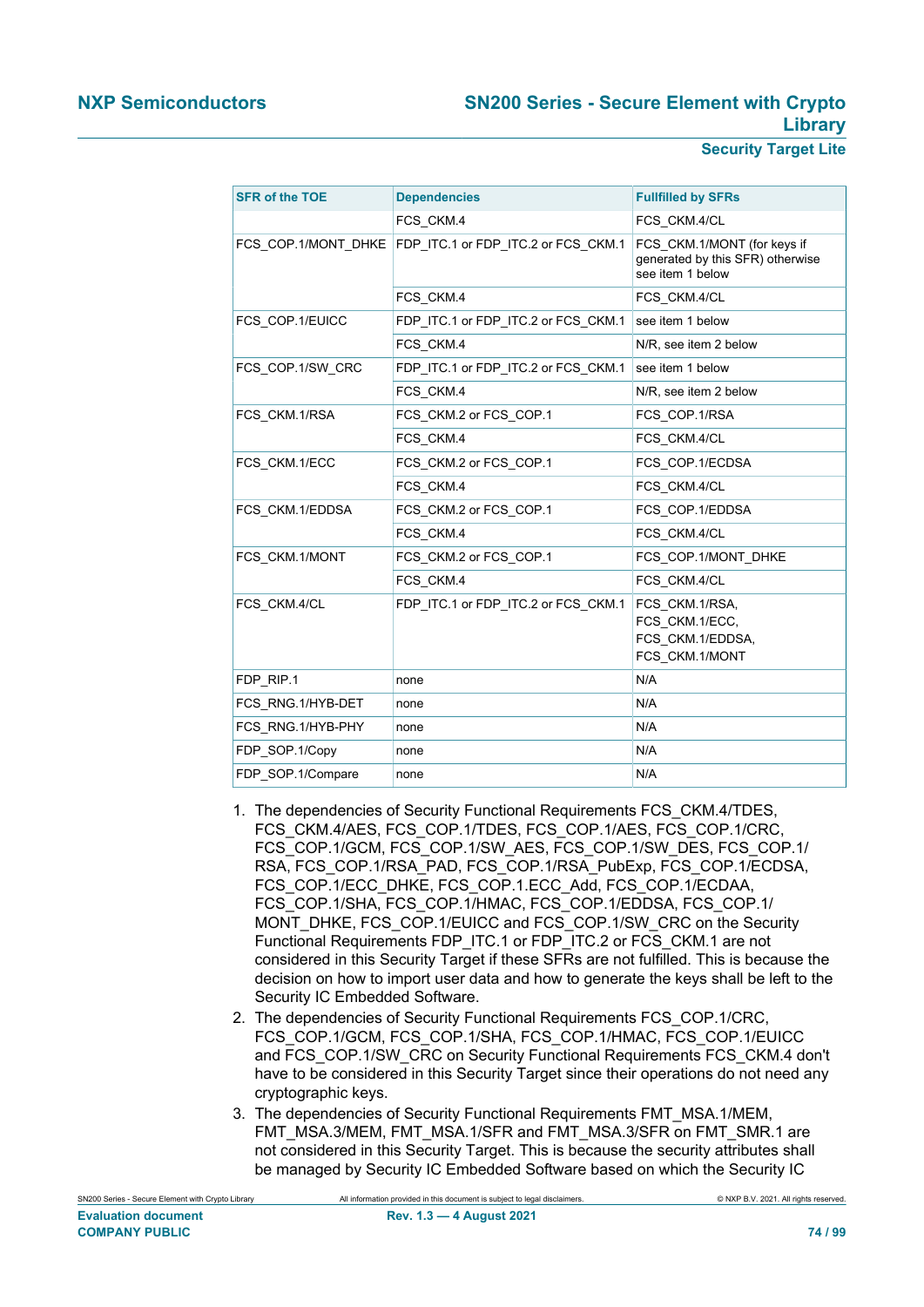Embedded Software shall be capable to maintain roles and assign users to roles appropriate to its needs.

# **6.3.3 Rationale for the Security Assurance Requirements**

<span id="page-74-1"></span>The Protection Profile [\[5\]](#page-90-0) targets EAL4 augmented with ALC\_DVS.2, and AVA\_VAN.5 and also gives a rationale for this choice, which is entirely applicable to this Security Target.

This Security Target augments from EAL4 to EAL6 in order to meet increasing assurance expectations of digital signature applications and electronic payment systems on the resistance to attackers with high attack potential. The augmentations to EAL4 in the Protection Profile [\[5\]](#page-90-0) are mandatory for EAL6.

This Security Target augments EAL6 with ALC\_FLR.1 and ASE\_TSS.2 for the following reasons.

ALC FLR.1 is added to cover policies and procedures that are applied to track and correct flaws and to support surveillance of the TOE.

ASE TSS.2 is chosen to give architectural information on the security functionality of the TOE, which enhances comprehensibility.

# **6.3.4 Dependencies of Security Assurance Requirements**

<span id="page-74-2"></span>The dependencies of the Security Assurance Requirements are given in [Table 28.](#page-74-0) They are derived from Appendix C of CC [\[3\]](#page-90-1). The table indicates whether the SAR is directly or indirectly required. Only applicable dependencies from the highest level assurance components are considered.

| <b>Name</b> | <b>Directly required</b>        | <b>Indirectly required</b>                     |
|-------------|---------------------------------|------------------------------------------------|
| ADV_ARC.1   | ADV_FSP.1, ADV_TDS.1            | ADV_FSP.2                                      |
| ADV_FSP.5   | ADV_IMP.1, ADV_TDS.1            | ADV_TDS.3, ALC_TAT.1                           |
| ADV IMP.2   | ADV_TDS.3, ALC_CMC.5, ALC_TAT.1 | ADV FSP.4, ALC CMS.1, ALC DVS.2,<br>ALC LCD.1, |
| ADV_INT.3   | ADV_IMP.1, ADV_TDS.3, ALC_TAT.1 | ADV_FSP.4,                                     |
| ADV_SPM.1   | ADV FSP.4                       | ADV TDS.1                                      |
| ADV_TDS.5   | ADV FSP.5                       | ADV_IMP.1, ADV_TDS.3, ALC_TAT.1                |
| AGD_OPE.1   | ADV_FSP.1                       | none                                           |
| AGD PRE.1   | none                            | none                                           |
| ALC CMC.5   | ALC_CMS.1, ALC_DVS.2, ALC_LCD.1 | none                                           |
| ALC CMS.5   | none                            | none                                           |
| ALC_DEL.1   | none                            | none                                           |
| ALC DVS.2   | none                            | none                                           |
| ALC_FLR.1   | none                            | none                                           |
| ALC_LCD.1   | none                            | none                                           |
| ALC TAT.3   | ADV IMP.1                       | ADV FSP.4, ADV TDS.3                           |

#### <span id="page-74-0"></span>**Table 28. Dependencies of the Security assurance requirements**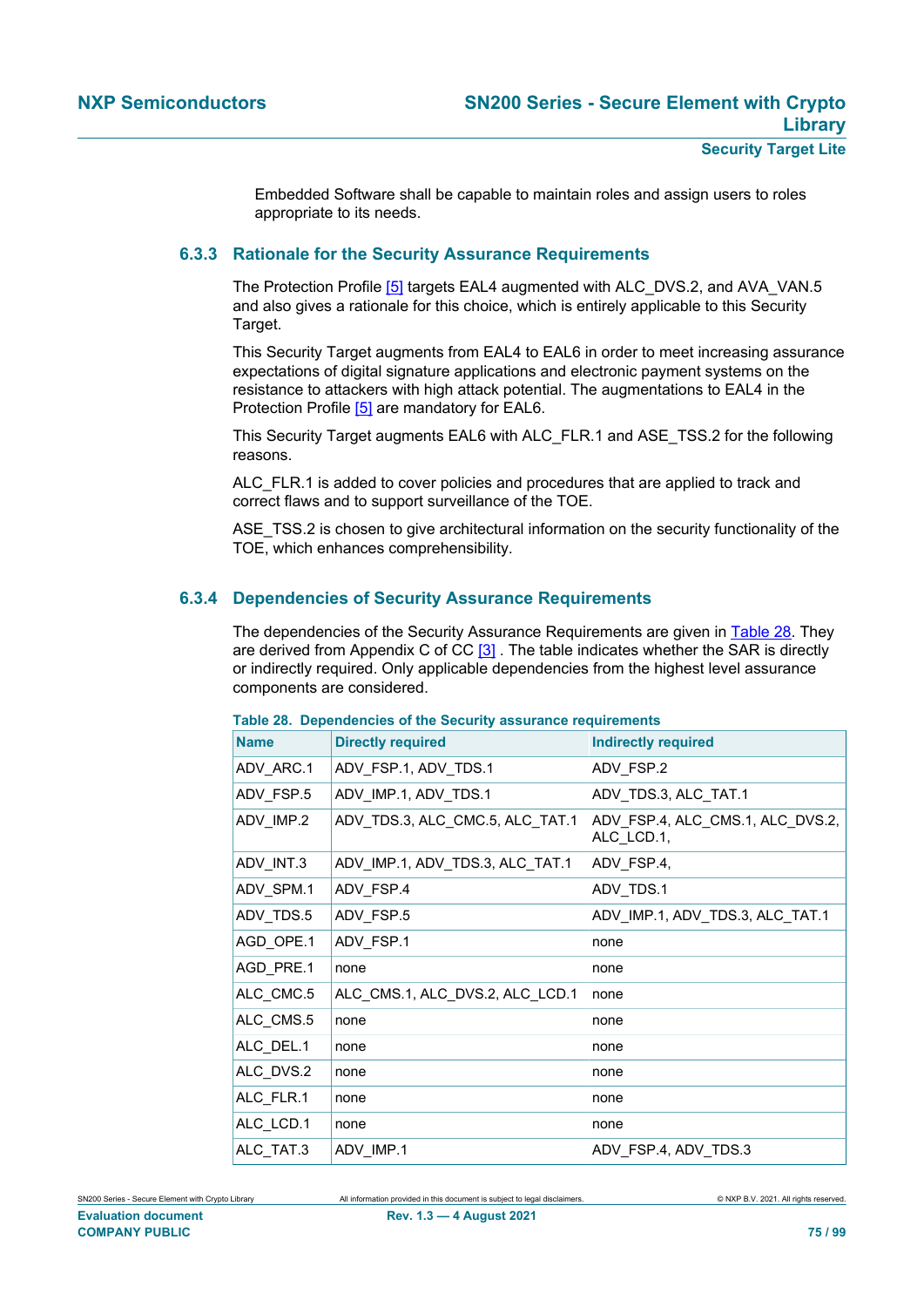| <b>Security Target Lite</b> |  |
|-----------------------------|--|
|                             |  |

| <b>Name</b> | <b>Directly required</b>                                                         | <b>Indirectly required</b>                    |
|-------------|----------------------------------------------------------------------------------|-----------------------------------------------|
| ASE_CCL.1   | ASE_ECD.1, ASE_INT.1, ASE_REQ.1                                                  | none                                          |
| ASE_ECD.1   | none                                                                             | none                                          |
| ASE INT.1   | none                                                                             | none                                          |
| ASE_OBJ.2   | ASE_SPD.1                                                                        | none                                          |
| ASE REQ.2   | ASE ECD.1, ASE OBJ.2                                                             | ASE SPD.1                                     |
| ASE_SPD.1   | none                                                                             | none                                          |
| ASE_TSS.2   | ADV ARC.1, ASE INT.1, ASE REQ.1                                                  | ADV FSP.2, ADV TDS.1, ASE ECD.1               |
| ATE_COV.3   | ADV FSP.2, ATE FUN.1                                                             | ADV TDS.1, ATE COV.1                          |
| ATE DPT.3   | ADV ARC.1, ADV TDS.4, ATE FUN.1                                                  | ADV FSP.5, ADV IMP.1, ALC TAT.1,<br>ARE_COV.1 |
| ATE FUN.2   | ATE COV.1                                                                        | ADV FSP.2, ADV TDS.1, ATE FUN.1               |
| ATE_IND.2   | ADV FSP.2, AGD OPE.1, AGD<br>PRE.1, ATE COV.1, ATE FUN.1                         | ADV_TDS.1                                     |
| AVA VAN.5   | ADV ARC.1, ADV FSP4, ADV IMP.1,<br>ADV TDS.3, AGD OPE.1, AGD<br>PRE.1, ATE_DPT.1 | ALC TAT.1, ATE COV.1, ATE FUN.1               |

# **6.3.5 Security Requirements are Internally Consistent**

<span id="page-75-0"></span>The statement on internal consistency of security requirements in section 6.3.4 of the Protection Profile [\[5\]](#page-90-0) entirely applies to this Security Target.

Security functional requirements FRU\_FLT.2, FPT\_FLS.1, FPT\_PHP.3, FDP\_SDC.1, FDP\_SDI.2/FLT, FDP\_ITT.1, FPT\_ITT.1, FDP\_IFC.1, which meet security objectives O.Malfunction, O.Phys-Probing, O.Phys-Manipulation, O.Leak- Inherent and O.Leak-Forced, protect the whole security functionality of the TOE and with this also the cryptographic operations requested in all iterations on FCS\_COP.1, related operations on keys as requested in the iterations on FCS\_CKM.4 as well as the access control policy according to FMT\_SMF.1 and both iterations on each of FDP\_ACC.1, FDP\_ACF.1, FMT\_MAS.1 and FMT\_MSA.3.

The iterations FDP\_SDI.2/FLT and FDP\_SDI.2/AGE on FCS\_SDI.2 complement each other in protecting integrity since they both request security functionality that detects integrity violations. Therefore FDP\_SDI.2/AGE also adds to O.Phys-Manipulation.

The iterations on FCS\_COP and FCS\_CKM do not conflict since they address different operations with different keys.

The two iterations on each FDP\_ACC.1, FDP\_ACF.1, FMT\_MSA.1 and FMT\_MSA.3 do not contradict as they are related to different objects and their requests on shared security attributes fit together.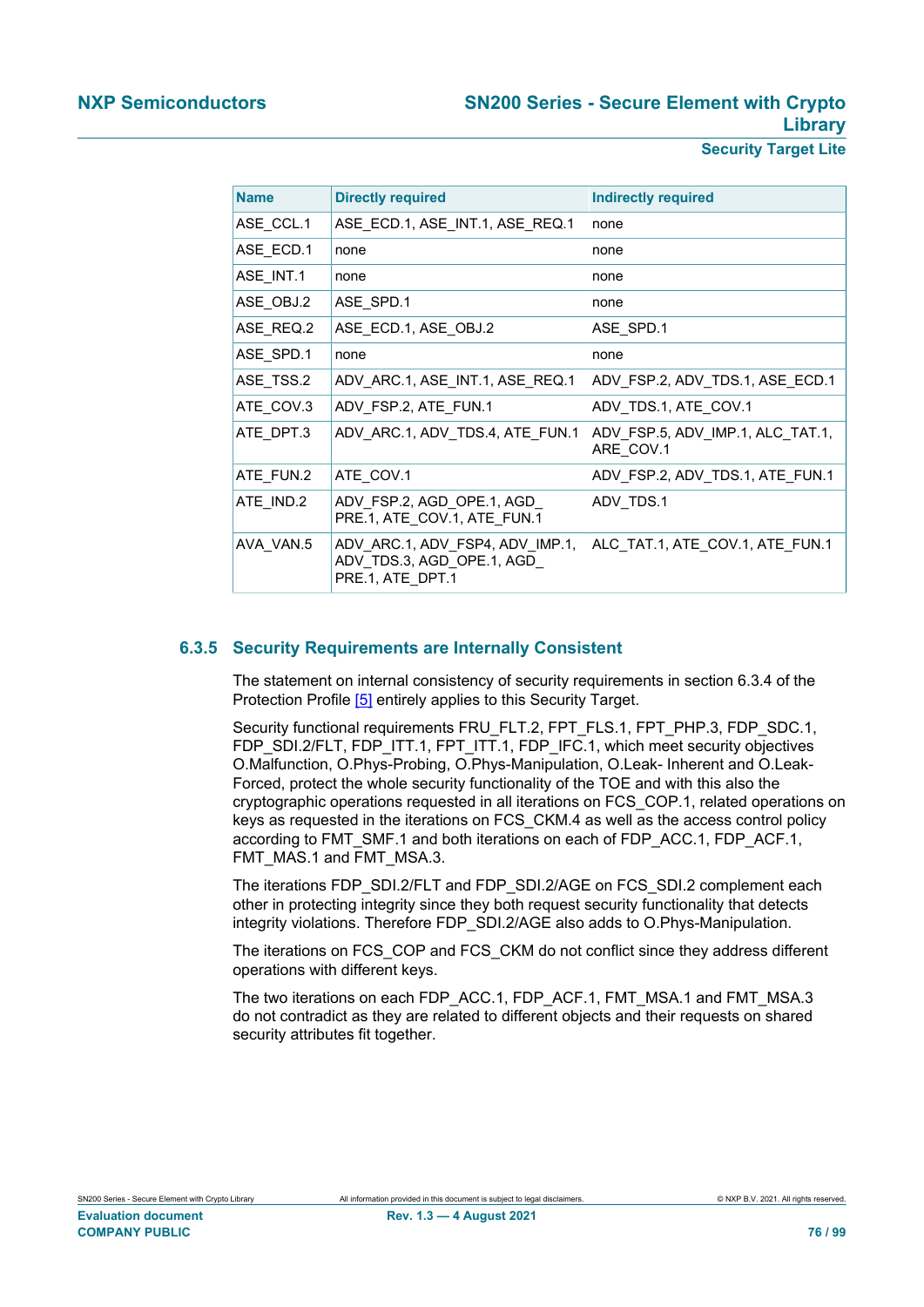# <span id="page-76-1"></span>**7 TOE Summary Specification**

# <span id="page-76-2"></span>**7.1 Portions of the TOE Security Functionality**

# **7.1.1 Security Functionality of the TOE**

<span id="page-76-3"></span>The TOE Security Functionality (TSF) is composed of Security Services (SS) and Security Features (SF). They together fulfill the security functional requirements for the TOE, which are identified in [Section 6.1.](#page-38-0)

The Security Services of the TOE are summarized in [Table 29](#page-76-0) and described in [Section 7.1.2](#page-77-0) .

The Security Features of the TOE are summarized in [Table 30](#page-77-1) and described in [Section 7.1.3](#page-84-0).

The TOE also implements security functionality, which is not part of its Security Services and Security Features like the PKC coprocessor. Such security functionality isn't required to meet the security functional requirements for the TOE. Instead, it can be used by Security IC Embedded Software to implement further Security Services and Security Features.

| <b>Security Services</b> | <b>Name</b>                                         |
|--------------------------|-----------------------------------------------------|
| SS.RNG                   | Random Number Generator                             |
| SS.TDES                  | Triple-DES coprocessor                              |
| SS.AES                   | AES coprocessor                                     |
| SS.GCM                   | <b>GCM</b> coprocessor                              |
| SS.SBC                   | SBC interface functions                             |
| SS.CRC                   | <b>CRC</b> coprocessor                              |
| <b>SS.SW AES</b>         | Software AFS                                        |
| SS.SW DES                | Software DES                                        |
| SS.RSA                   | <b>RSA</b>                                          |
| SS.RSA Pad               | RSA Padding                                         |
| SS.RSA PublicExp         | <b>RSA Public Exponentiation</b>                    |
| <b>SS.ECDSA</b>          | Elliptic Curve Digital Signature Algorithm (ECDSA)  |
| <b>SS.ECC DHKE</b>       | ECC Diffie Hellman Key Exchange                     |
| SS.ECC Add               | <b>Full ECC Point Addition</b>                      |
| <b>SS.ECDAA</b>          | Elliptic Curve Direct Anonymous Attestation (ECDAA) |
| SS.RSA KeyGen            | RSA Key Generator                                   |
| SS.ECC KeyGen            | <b>ECC Key Generator</b>                            |
| SS.SHA                   | Secure Hash Algorithms                              |
| <b>SS.HMAC</b>           | <b>HMAC</b>                                         |
| SS.EDDSA                 | Edwards-curve Digital Signature Algorithm (EdDSA)   |

<span id="page-76-0"></span>**Table 29. Security Services of the Hardware Security Target**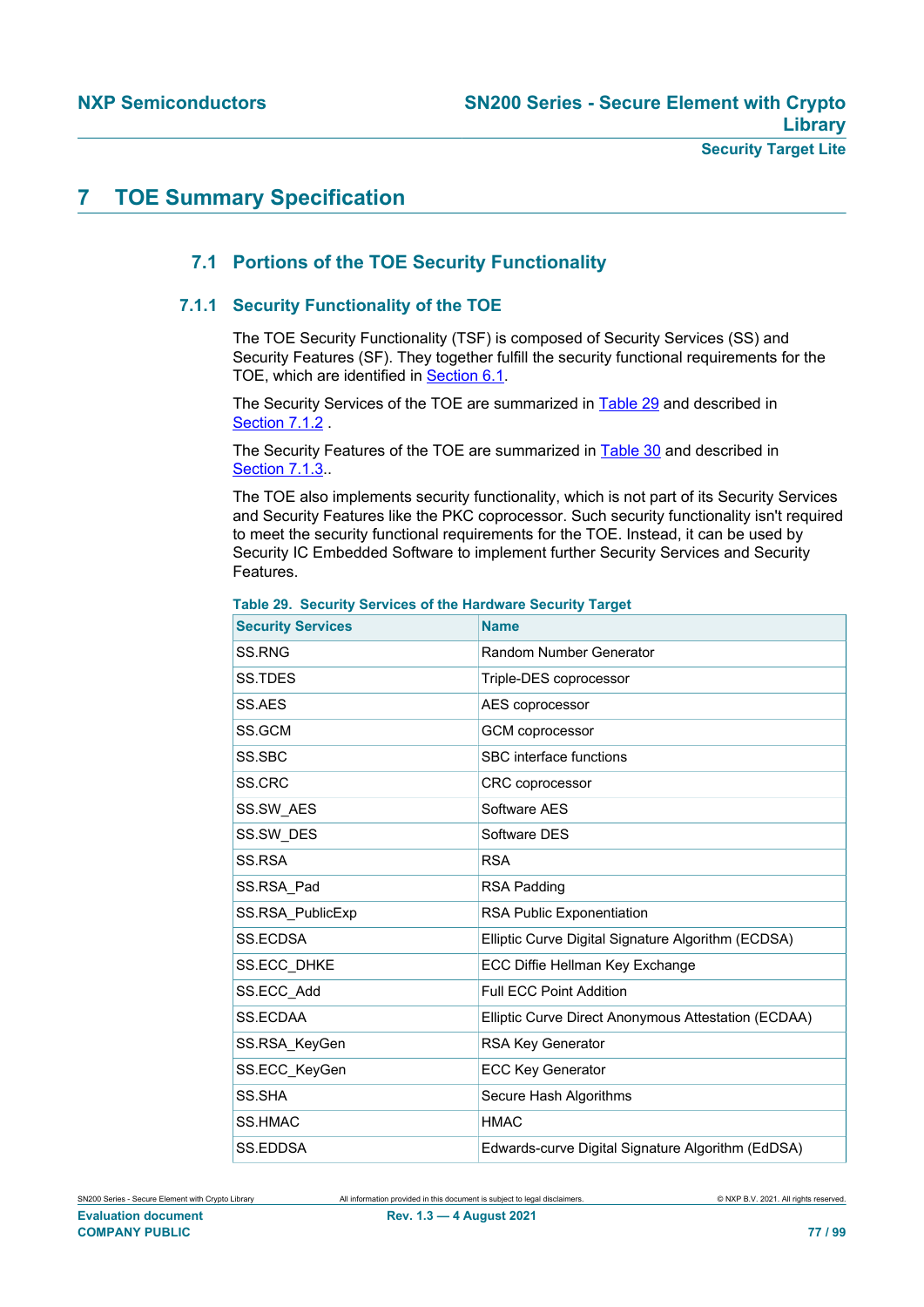| <b>Security Services</b> | <b>Name</b>                 |
|--------------------------|-----------------------------|
| SS.EDDSA_KeyGen          | <b>EdDSA Key Generation</b> |
| SS.MONT_KeyGen           | MontDH Key Generation       |
| SS.MONT DHKE             | MontDH Key Exchange         |
| SS.EUICC                 | eUICC Authentication        |
| SS.COPY                  | Secure Copy                 |
| <b>SS.COMPARE</b>        | Secure Compare              |
| SS.SW CRC                | Software CRC                |
| SS.SW RNG                | Software RNG                |

<span id="page-77-1"></span>**Table 30. Security Features of the TOE**

| <b>Security Features</b> | <b>Name</b>                              |
|--------------------------|------------------------------------------|
| SF.OPC                   | <b>Control of Operating Conditions</b>   |
| SF.PHY                   | Protection against Physical Manipulation |
| SF.LOG                   | Logical Protection                       |
| SF.FOS-USE               | Factory OS use restrictions              |
| SF.MEM-ACC               | <b>Memory Access Control</b>             |
| SF.SFR-ACC               | Special Function Register Access Control |
| SF.FLASH-SVC             | <b>Flash Services</b>                    |
| <b>SF.Object Reuse</b>   | <b>Object Reuse</b>                      |

# <span id="page-77-0"></span>**7.1.2 Security Services of the TOE**

## **7.1.2.1 SS.RNG : Random Number Generator**

<span id="page-77-2"></span>SS.RNG serves Security IC Embedded Software with random numbers.

For this purpose SS.RNG implements a physical hardware Random Number Generator, which claims functionality class PTG2 of the pre-defined RNG classes in [\[6\]](#page-90-2). With this it is suitable for generation of signature key pairs, generation of session keys for symmetric encryption mechanisms, random padding bits, zero-knowledge proofs, generation of seeds for Digital Random Number Generation (DRNG).

The Random Number Generator fulfills the online test requirements defined in [\[6\]](#page-90-2) and embeds hardware test functionality to detect hardware defects and quality issues of the random numbers.

This security functionality covers:

- **•** FPT\_PHP.3
- **•** FCS\_RNG.1/PTG.2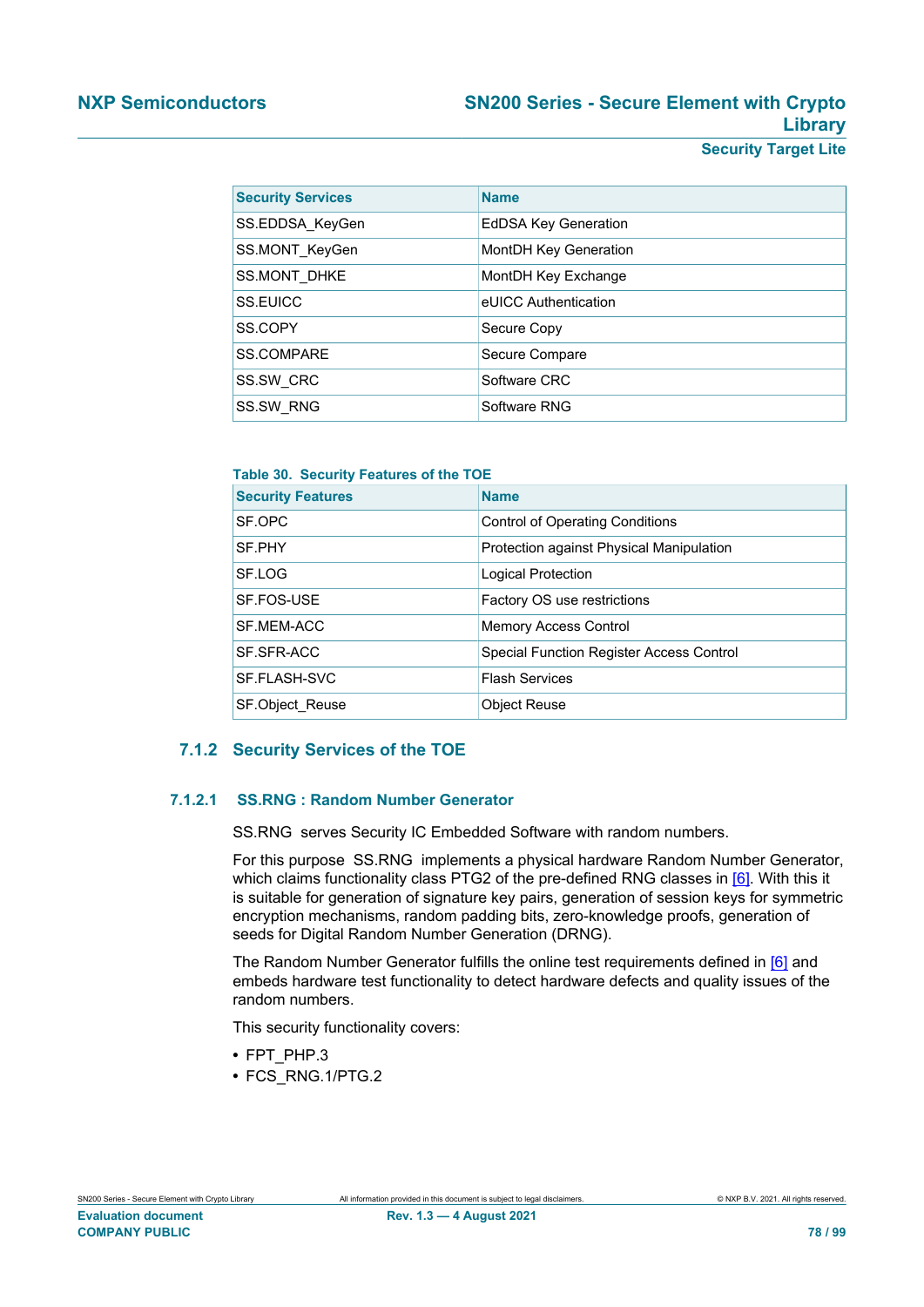# **7.1.2.2 SS.TDES : Triple-DES coprocessor**

<span id="page-78-0"></span>SS.TDES serves Security IC Embedded Software with calculation of the Triple Data Encryption Algorithm (TDEA) based on the Data Encryption Standard (DES) as defined in [\[72\]](#page-93-0).

For this purpose SS.TDES implements a Triple-DES coprocessor in hardware, which can be configured by the Security IC Embedded Software to calculate the Triple DES algorithm or the Triple DES inverse algorithm on blocks of 64 bits with selectable keying option 1 of two 56-bit keys or keying option 2 of three 56-bit keys according to [\[72\]](#page-93-0). The keys shall be provided by the Security IC Embedded Software.

This security functionality covers:

**•** FCS\_COP.1/TDES

# **7.1.2.3 SS.AES : AES coprocessor**

<span id="page-78-1"></span>SS.AES serves Security IC Embedded Software with calculation of the Advanced Encryption Standard (AES) algorithm as defined in [\[51\].](#page-92-0)

For this purpose SS.AES implements an AES coprocessor in hardware, which can be configured by the Security IC Embedded Software to calculate the AES algorithm or the inverse AES algorithm on blocks of 128 bits with a selectable key length of 128, 192 or 256 bits. The keys shall be provided by the Security IC Embedded Software.

This security functionality covers:

**•** FCS\_COP.1/AES

# **7.1.2.4 SS.GCM : GCM coprocessor**

<span id="page-78-2"></span>SS.GCM serves Security IC Embedded Software with support of Galois/Counter Mode (GCM) of operation for symmetric-key cryptographic block ciphers and Galois Message Authentication Code (GMAC) as defined in [\[44\]](#page-92-1).

For this purpose SS.GCM implements a GCM coprocessor in hardware, which can be configured by the Security IC Embedded Software to perform Galois field multiplication of two 128-bits input values according to section 6.3 of [\[44\].](#page-92-1)

This security functionality covers:

**•** FCS\_COP.1/GCM

#### **7.1.2.5 SS.SBC : SBC interface functions**

<span id="page-78-3"></span>SS.SBC serves the Security IC Embedded Software with support of Cipher Block Chaining (CBC), Cipher Feedback (CFB), Output Feedback (OFB) and Counter (CTR) modes of operation for symmetric block ciphers as defined in *"NIST SP 800-38A"* [\[40\]](#page-91-0), *"Addendum to NIST SP 800-38A"* [\[41\]](#page-91-1) and with support of Galois/Counter Mode (GCM) of operation for symmetric block ciphers and Galois Message Authentication Code (GMAC) as defined in *"NIST SP 800-38D"* [\[44\].](#page-92-1)

For this purpose SS.SBC implements XOR operations in hardware and also implements an increment function in hardware according to section 6.2 of *"NIST SP 800-38D"* [\[44\]](#page-92-1) with *s* = 32. In addition, the TOE implements a register bank that handles input and output data of SS.TDES , SS.AES , SS.GCM as well as their pre- and post-processing with XOR operations and increment function.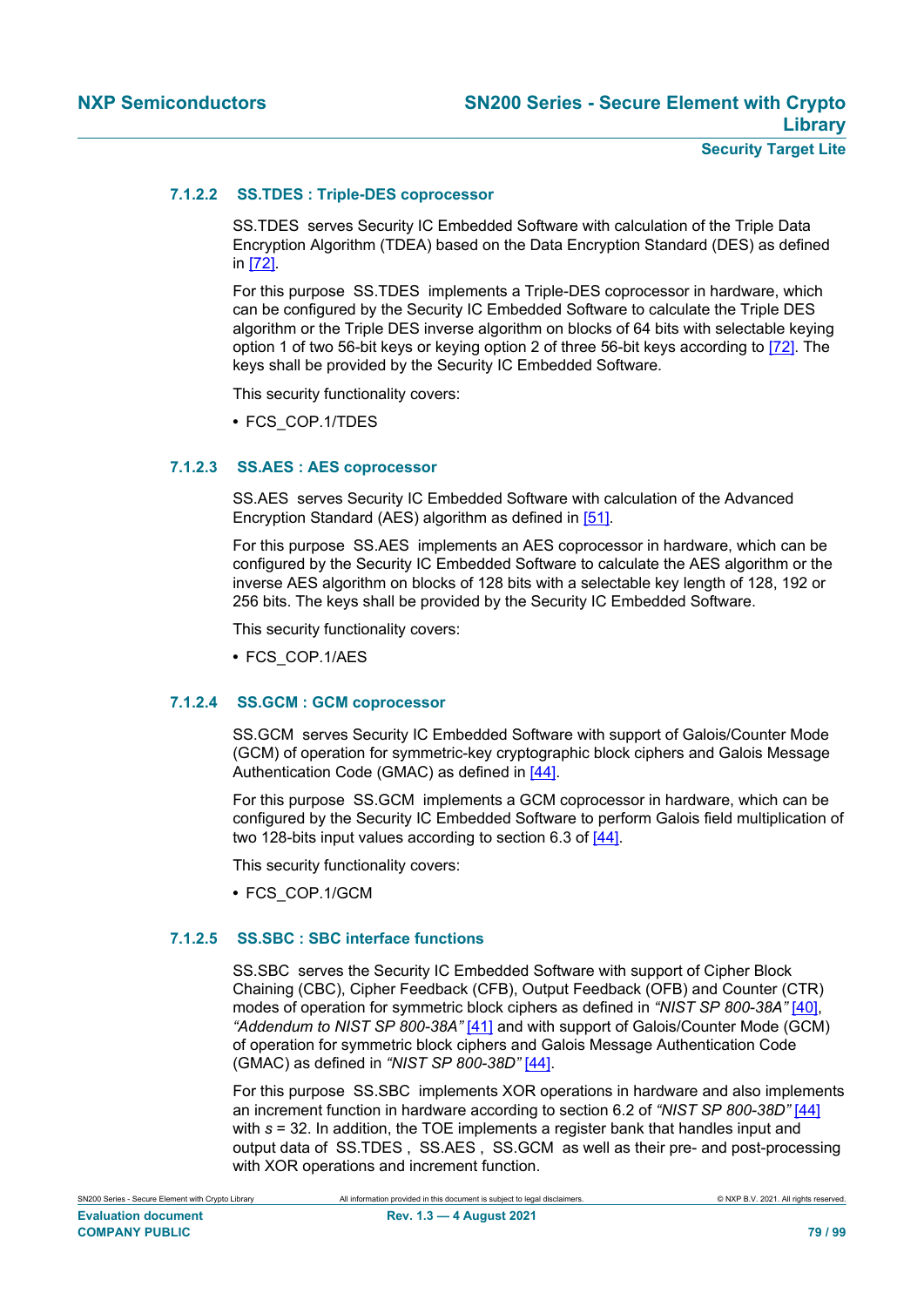This security functionality covers:

- **•** FCS\_COP.1/TDES
- **•** FCS\_CKM.4/TDES
- **•** FCS\_COP.1/AES
- **•** FCS\_CKM.4/AES
- **•** FCS\_COP.1/GCM

# **7.1.2.6 SS.CRC : CRC coprocessor**

<span id="page-79-0"></span>SS.CRC serves the Security IC Embedded Software with calculation of of cyclic redundancy checks as defined in [\[57\]](#page-92-2) for 8 bits, in [\[59\]](#page-92-3) for 16 bits and in [\[60\]](#page-92-4) for 32 bits.

For this purpose SS.CRC implements two CRC coprocessors in hardware. Each CRC coprocessor can be configured by Security IC Embedded software to calculate a cyclic redundancy check over a data stream of selectable number of one, two, three or four input bytes. The Security IC embedded Software can choose the cyclic redundancy check out of an 8-bits value based on the polynomial in [\[57\],](#page-92-2) a 16-bits value based on the polynomial in [\[59\]](#page-92-3) and a 32-bits value based on the polynomial in [\[60\]](#page-92-4).

This security functionality covers:

**•** FCS\_COP.1/CRC

# **7.1.2.7 SS.SW\_AES : Software AES**

<span id="page-79-1"></span>The TOE uses the AES coprocessor to provide AES encryption and decryption facility using 128, 192 and 256 bit keys.

The TOE implements additional countermeasures that are configurable at runtime and provides functionality for handling checksums over loaded keys.

The supported modes are ECB, CBC, CFB, CTR, GCM, CBC-MAC, CCM and CMAC (i.e. the CBC mode applied to the block cipher algorithm AES).

The CBC-MAC mode of operation is rather similar to the CBC mode of operation, but returns only the last cipher text (see also *ISO/IEC 9797-1* [\[46\]](#page-92-5), Algorithm 1).

SS.SW AES is a basic cryptographic function which provides the AES algorithm as defined by the standard *"FIPS PUB 197-2001"*[\[51\]](#page-92-0).

The interface to SS.SW\_AES allows AES operations independent from prior key loading. The user has to take care that adequate keys of the correct size are loaded before the cryptographic operation is performed. Details are described in the user guidance [\[13\]](#page-90-3) and the user manual [\[34\]](#page-91-2).

This security functionality covers:

<span id="page-79-2"></span>**•** FCS\_COP.1/SW\_AES

# **7.1.2.8 SS.SW\_DES : Software DES**

The TOE uses the Triple-DES hardware coprocessor to provide a Triple-DES encryption and decryption. The Triple-DES function uses double-length or triple-length keys with sizes of 112 or 168 bits respectively.

The TOE implements additional counter measures that are configurable at runtime and provides functionality for handling checksums over loaded keys.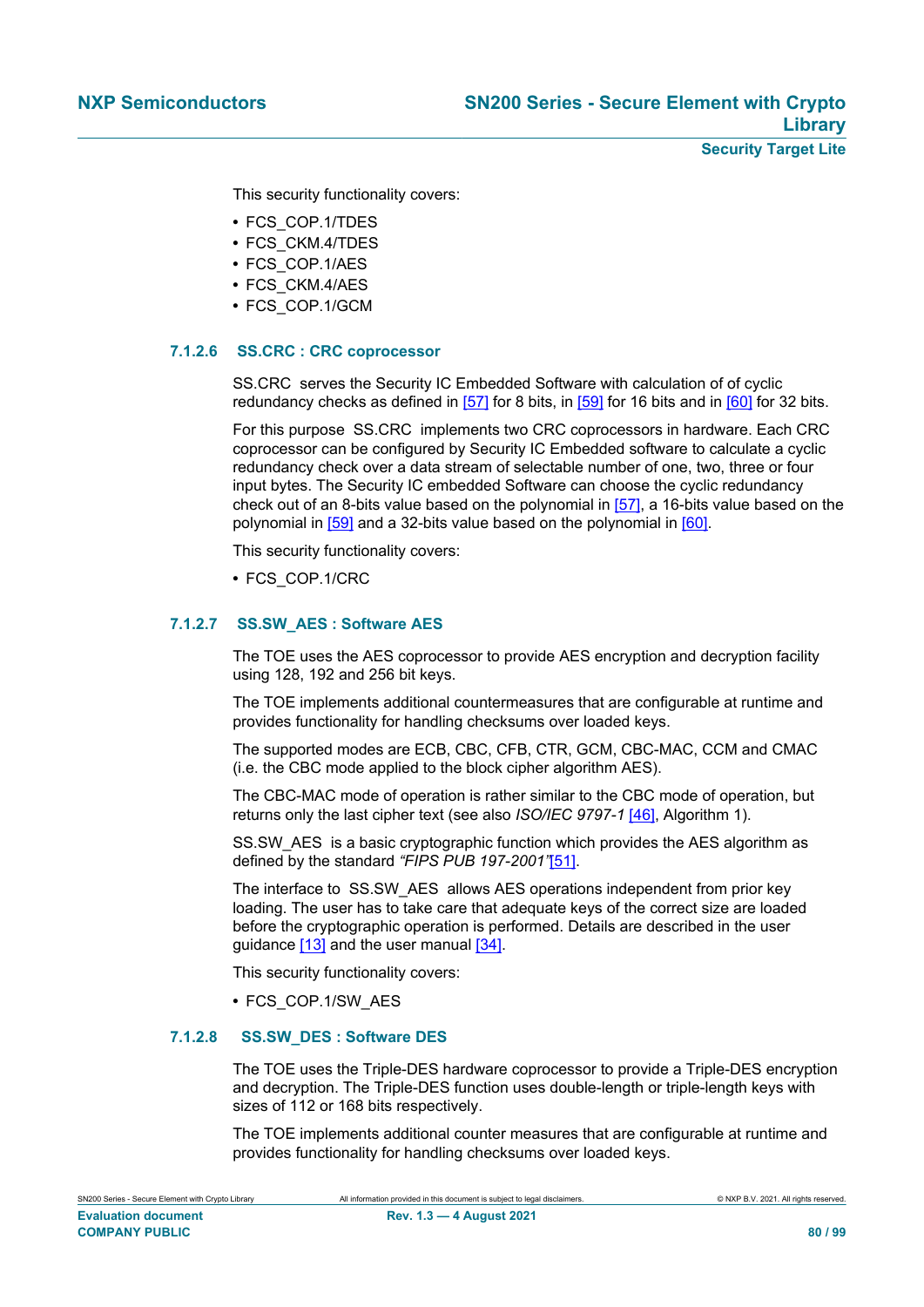The supported modes are ECB, CBC, CFB, CTR, CBC-MAC, RetailMAC and CMAC (i.e. the CBC mode applied to the block cipher algorithm TDES).

The CBC-MAC mode of operation is rather similar to the CBC mode of operation, but returns only the last cipher text (see also " ISO/IEC 9797-1" [\[46\],](#page-92-5) Algorithm 1, or " FIPS PUB 81-1980" [\[48\],](#page-92-6) Appendix F).

To fend off attackers with high attack potential an adequate security level must be used (references can be found in national and international documents and standards).In particular this means that Single-DES shall not be used.

SS.SW\_DES is a modular basic cryptographic function which provides the Triple-DES algorithm (with two and three keys) as defined by the standard NIST SP 800-67 [\[72\]](#page-93-0).

The interface to SS.SW\_DES allows performing 2-key and 3-key Triple-DES operations independent from prior key loading. The user has to take care that adequate keys of the correct size are loaded before the cryptographic operation is performed. Details are described in the user manual [\[34\].](#page-91-2) All modes of operation (ECB, CBC, CTR, CBC MAC) can be applied to two-key TDES and three-key TDES.

This security functionality covers:

<span id="page-80-0"></span>**•** FCS\_COP.1/SW\_DES

# **7.1.2.9 SS.RSA**

The TOE provides functions that implement the RSA algorithm and the RSA-CRT algorithm for data encryption, decryption, signature and verification. All algorithms are defined in PKCS #1, v2.2 (RSAEP, RSADP, RSAP1, RSAVP1) and FIPS PUB 186-4-2013 [\[50\]](#page-92-7)

This routine supports various key lengths from 512 bits to 4096 bits. To fend off attackers with high attack potential an adequate key length must be used (references can be found in national and international documents and standards).

The TOE contains modular exponentiation functions, which, together with other functions in the TOE, perform the operations required for RSA encryption or decryption. Two different RSA algorithms are supported by the TOE, namely the "Simple Straight Forward Method" (called RSA "straight forward", the key consists of the pair n and d) and RSA using the "Chinese Remainder Theorem" (RSA CRT, the key consists of the quintuple p, q, dp, dq, qInv).

This security functionality covers:

<span id="page-80-1"></span>**•** FCS\_COP.1/RSA

# **7.1.2.10 SS.RSA\_Pad : RSA Padding**

The TOE provides functions that implement the RSA algorithm and the RSA-CRT algorithm for message and signature encoding. This IT security functionality supports the EME-OAEP and EMSA-PSS signature scheme. All algorithms are defined in PKCS#1 v2.2 (EME-OAEP, EMSA-PSS) [\[62\]](#page-92-8) and PKCS#1 v1.5 [\[63\]](#page-93-1).

This routine supports various key lengths from 512 bits to 4096 bits.

This security functionality covers:

**•** FCS\_COP.1/RSA\_PAD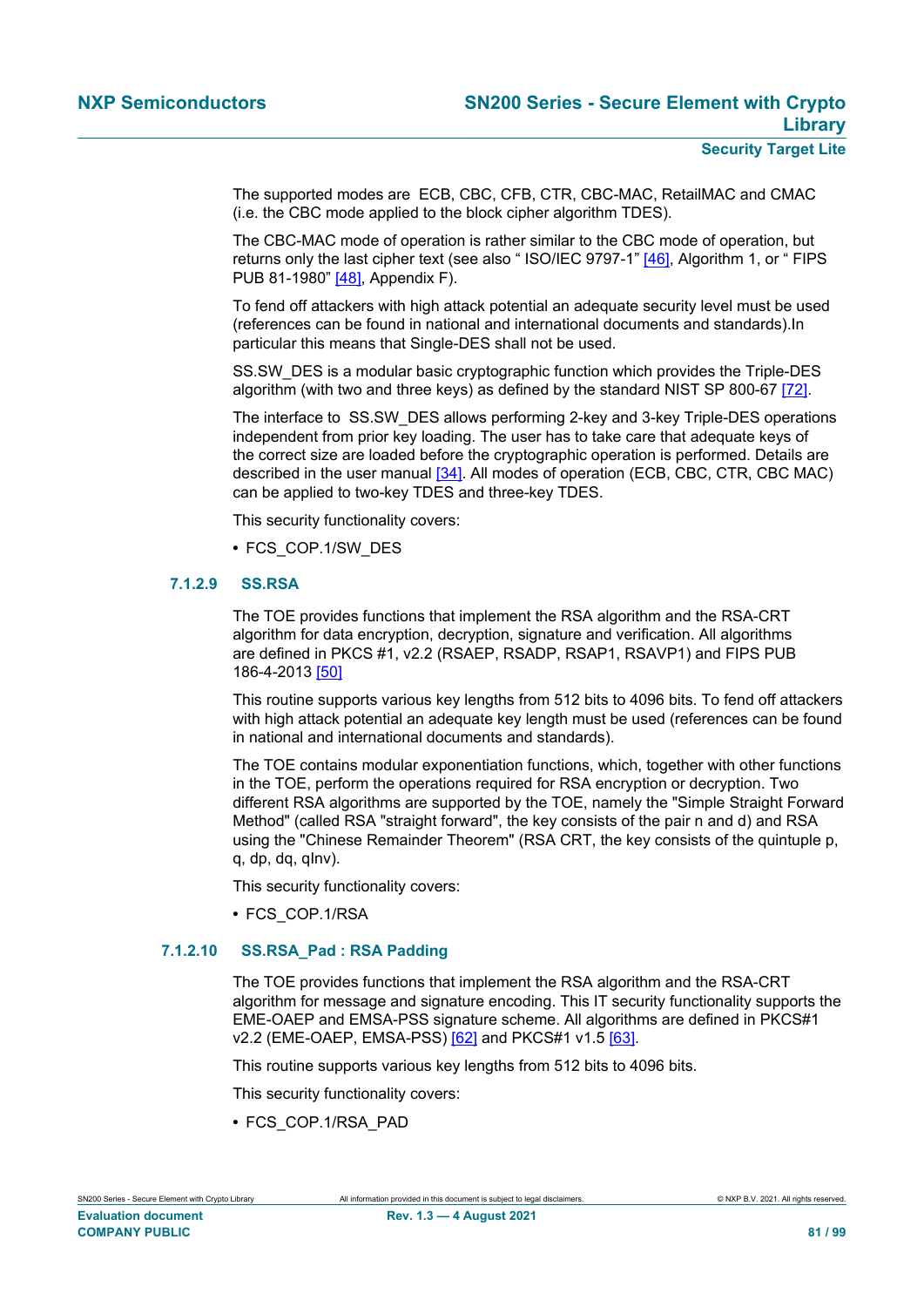### **Security Target Lite**

# **7.1.2.11 SS.RSA\_PublicExp : RSA Public Exponentiation**

<span id="page-81-0"></span>The TOE provides functions that implement computation of an RSA plain public key from a private CRT key. All algorithms are defined in PKCS #1, v2.2. and FIPS PUB 186-4-2013 [\[50\]](#page-92-7) .

This routine supports various key lengths from 512 bits to 4096 bits (CRT).

This security functionality covers:

<span id="page-81-1"></span>**•** FCS\_COP.1/RSA\_PubExp

# **7.1.2.12 SS.ECDSA : Elliptic Curve Digital Signature Algorithm (ECDSA)**

The TOE provides functions to perform ECDSA Signature Generation and Signature Verification according to ISO/IEC 14888-3 [\[54\],](#page-92-9) ANSI X9.62-1998 [\[61\]](#page-92-10) and FIPS PUB 186-4-2013 [\[50\]](#page-92-7) .

Note that hashing of the message must be done beforehand and is not provided by this security functionality, but could be provided by SS.SHA.

The supported key length is 128 to 640 bits for both signature generation and for signature verification.

This security functionality covers:

<span id="page-81-2"></span>**•** FCS\_COP.1/ECDSA

# **7.1.2.13 SS.ECC\_DHKE : ECC Diffie Hellman Key Exchange**

The TOE provides functions to perform Diffie-Hellman Key Exchange according to ISO/IEC 11770-3-2015 [\[55\]](#page-92-11) and ANSI X9.63 [\[73\].](#page-93-2) It can also be used as secure point multiplication.

The supported key length is 128 to 640bits.

This security functionality covers:

<span id="page-81-3"></span>**•** FCS\_COP.1/ECC\_DHKE

## **7.1.2.14 SS.ECC\_Add : Full ECC Point Addition**

The TOE provides functions to perform a full ECC point addition according to ISO/IEC 15946-1-2008 [\[56\].](#page-92-12)

The supported key length is 128 to 640 bits.

This security functionality covers:

<span id="page-81-4"></span>**•** FCS\_COP.1/ECC\_Add

#### **7.1.2.15 SS.ECDAA : Elliptic Curve Direct Anonymous Attestation (ECDAA)**

The TOE provides the ECDAA related function to perform an ECDAA signature calculation as specified in the TPM 2.0 [\[70\].](#page-93-3)

This security functionality covers:

**•** FCS\_COP.1/ECDAA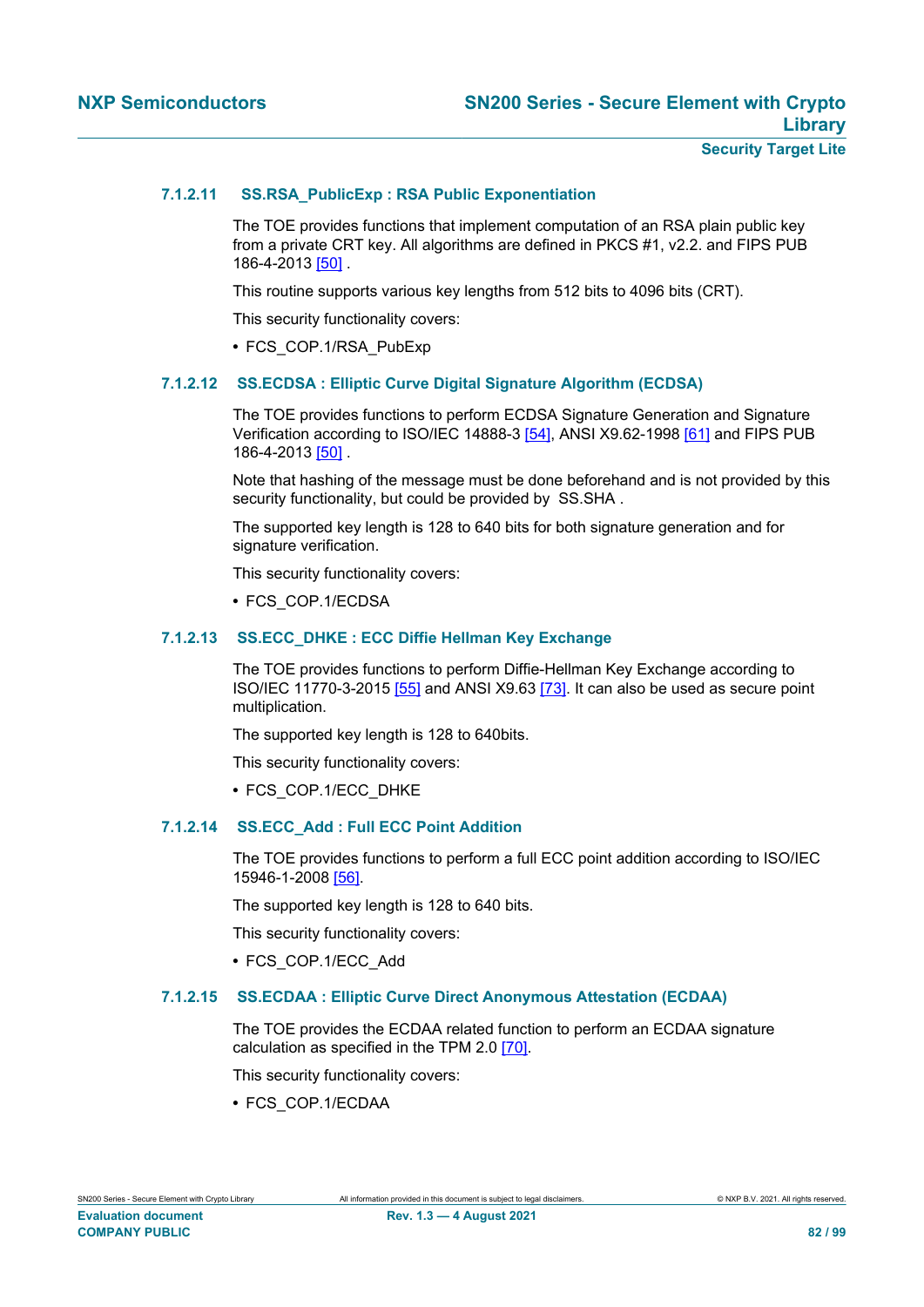# **7.1.2.16 SS.RSA\_KeyGen : RSA Key Generator**

<span id="page-82-0"></span>The TOE provides functions to generate RSA key pairs as described in PKCS #1, v2.2, FIPS PUB 186-4-2013 [\[50\].](#page-92-7) With this the TOE complies to the content of SOG-IS Crypto Evaluation Scheme Agreed Cryptographic Mechanisms [\[71\]](#page-93-4).

It supports various key lengths from 512 bits to 4096 bits.

Two different output formats for the key parameters are supported by the TOE, namely the "Simple Straight Forward Method" (RSA "straight forward") and RSA using the "Chinese Remainder Theorem" (RSA CRT).

This security functionality covers:

<span id="page-82-1"></span>**•** FCS\_CKM.1/RSA

#### **7.1.2.17 SS.ECC\_KeyGen : ECC Key Generator**

The TOE provides functions to perform ECC over GF(p) Key Generation according to ISO/IEC 15946-1 [\[56\],](#page-92-12) ANSI X9.62-1998 [\[61\]](#page-92-10) and FIPS PUB 186-4-2013 [\[50\]](#page-92-7). With this the TOE complies to the content of SOG-IS Crypto Evaluation Scheme Agreed Cryptographic Mechanisms [\[71\].](#page-93-4)

It supports key length from 128 to 640bits.

This security functionality covers:

<span id="page-82-2"></span>**•** FCS\_CKM.1/ECC

#### **7.1.2.18 SS.SHA : Secure Hash Algorithms**

The TOE implements functions to compute the Secure Hash Algorithms SHA-1, SHA-224, SHA-256, SHA-384 and SHA-512 according to the standard FIPS PUB 180-4-2011 [\[49\]](#page-92-13) and SHA-3/224, SHA-3/256, SHA-3/384 and SHA-3/512 according to the standard and FIPS PUB 180-4-2011 [\[49\]](#page-92-13) and FIPS PUB 202-2015 [\[53\].](#page-92-14)

To fend off attackers with high attack potential an adequate security level must be used (references can be found in national and international documents and standards). In particular this means that SHA-1 shall not be used.

This security functionality covers:

<span id="page-82-3"></span>**•** FCS\_COP.1/SHA

#### **7.1.2.19 SS.HMAC**

The TOE provides functions to perform HMAC Keyed-hash Message Authentication algorithm according to FIPS 198-1 [\[52\]](#page-92-15) and FIPS 202 [\[53\]](#page-92-14).

The TOE supports the calculation of HMAC authentication code with SHA-1, SHA-224, SHA-256, SHA-384, SHA-512, SHA-3/224, SHA-3/256, SHA-3/384 or SHA-3/512 hash algorithms. The HMAC algorithm can use either the high security level or standard security level version of SHA, depending on required security level.

There is no limitation on the supported key length except that it must be a multiple of 8 bits.

To fend off attackers with high attack potential an adequate key length must be used (references can be found in national and international documents and standards). In particular this means that HMAC with SHA-1 shall not be used.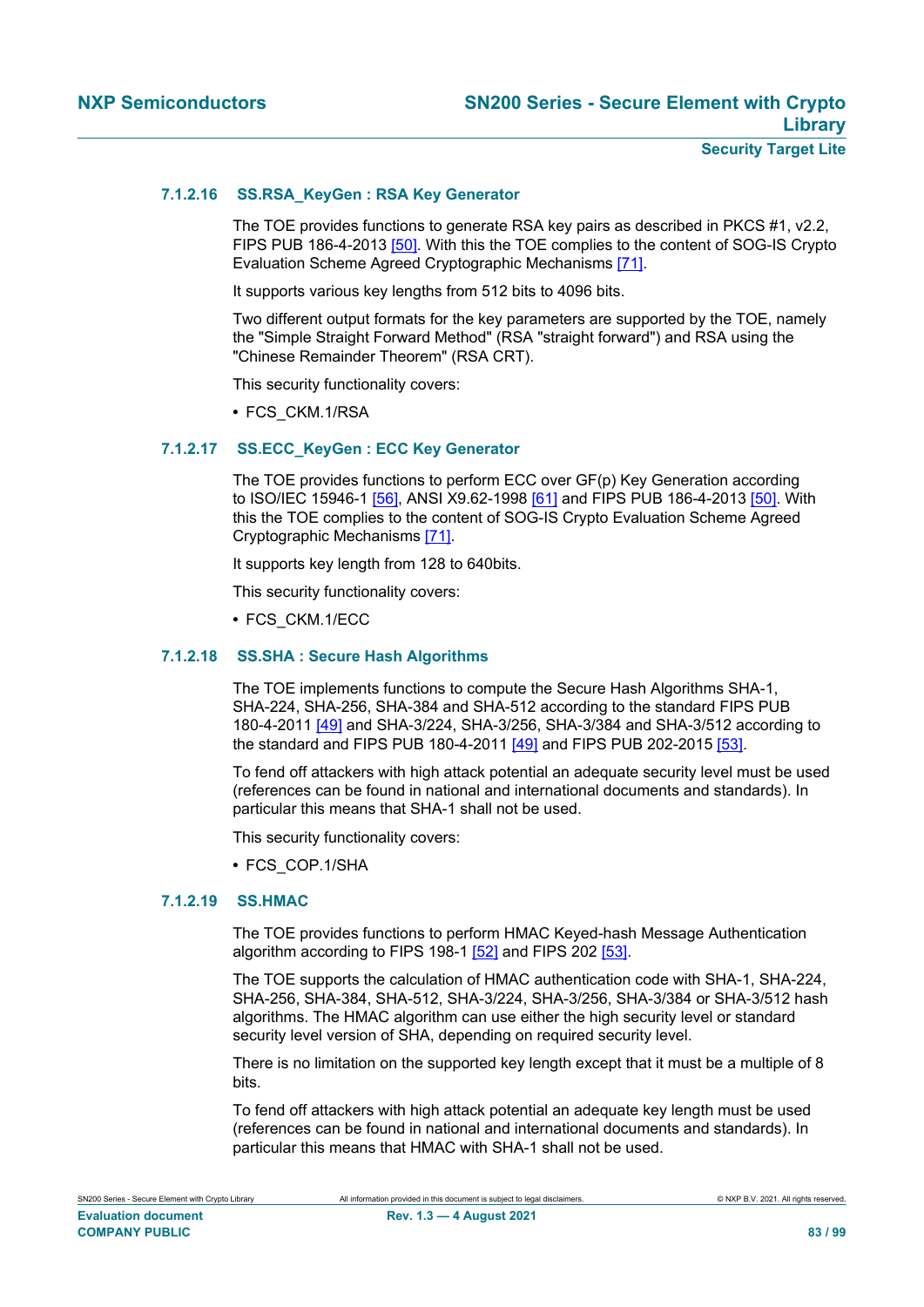This security functionality covers:

<span id="page-83-0"></span>**•** FCS\_COP.1/HMAC

### **7.1.2.20 SS.EDDSA : Edwards-curve Digital Signature Algorithm (EdDSA)**

This TSF performs EdDSA signature generation and verification for cryptographic key sizes 128 to 640 bits. It meets IETF RFC 8032  $[64]$  as well as IETF RFC 8032  $[64]$ except for the scalar calculation (where the scalar used for the point multiplication is chosen randomly and not computed from the private key).

This security functionality covers:

<span id="page-83-1"></span>**•** FCS\_COP.1/EDDSA

# **7.1.2.21 SS.EDDSA\_KeyGen : EdDSA Key Generation**

The TSF generates private/public key pairs for the EdDSA signature scheme for key sizes from 128 to 640 bits that meets the IETF RFC 8032 [\[64\]](#page-93-5).

This security functionality covers:

<span id="page-83-2"></span>**•** FCS\_CKM.1/EDDSA

## **7.1.2.22 SS.MONT\_KeyGen : MontDH Key Generation**

The TSF generates key pairs for Diffie-Hellman Key Exchange in accordance with the Curve25519 and Curve448 and generalizations thereof for a wider class Montgomery curves over GF(p) with key sizes from 128 to 640 bits. It meets IETF RFC 7748 [\[65\]](#page-93-6).

This security functionality covers:

<span id="page-83-3"></span>**•** FCS\_CKM.1/MONT

## **7.1.2.23 SS.MONT\_DHKE : MontDH Key Exchange**

The TSF performs Diffie-Hellman Key Exchange in accordance with Curve25519 and Curve448 and generalizations thereof for a wider class Montgomery curves over GF(p) with key sizes from 128 to 640 bits. It meets IETF RFC 7748 [\[65\].](#page-93-6)

This security functionality covers:

**•** FCS\_COP.1/MONT\_DHKE

# **7.1.2.24 SS.EUICC : eUICC Authentication**

<span id="page-83-4"></span>The TSF provides services for authentication for eUICC applications. It implements the cryptographic algorithms MILENAGE, TUAK and CAVE.

This security functionality covers:

<span id="page-83-5"></span>**•** FCS\_COP.1/EUICC

#### **7.1.2.25 SS.COPY : Secure Copy**

The security service SS.COPY implements functionality to copy memory content in a secure manner protected against attacks.

This security functionality covers:

SN200 Series - Secure Element with Crypto Library All information provided in this document is subject to legal disclaimers. © NXP B.V. 2021. All rights reserved.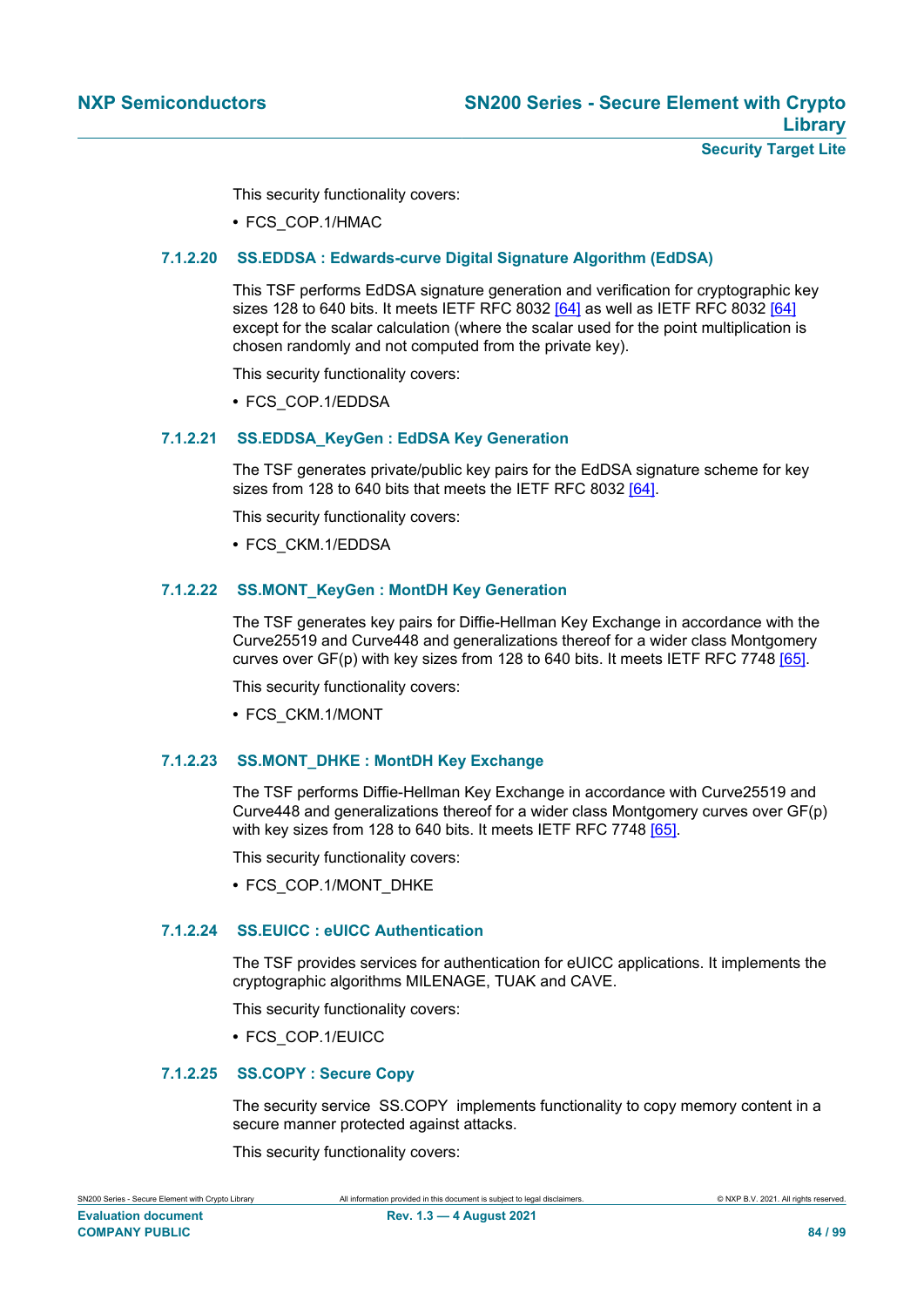<span id="page-84-1"></span>**•** FDP\_SOP.1/Copy

#### **7.1.2.26 SS.COMPARE : Secure Compare**

The security service SS.COMPARE implements functionality to compare different blocks of memory content in a manner protected against attacks.

This security functionality covers:

<span id="page-84-2"></span>**•** FDP\_SOP.1/Compare

### **7.1.2.27 SS.SW\_CRC : Software CRC**

SS.SW\_CRC serves the Security IC Embedded Software with calculation of of cyclic redundancy checks as defined in [\[59\]](#page-92-3) for 16 bits and in [\[60\]](#page-92-4) for 32 bits.

This security functionality covers:

<span id="page-84-3"></span>**•** FCS\_COP.1/SW\_CRC

### **7.1.2.28 SS.SW\_RNG : Software RNG**

SS.SW\_RNG consists of a software (pseudo) RNG that can be used as a general purpose random source, and of appropriate online tests for the hardware RNG ( SS.RNG ):

- **•** The Crypto Library implements a software RNG that complies to class PTG.3 for Hybrid-physical RNG and class DRG.4 for Hybrid-deterministic RNG according to [\[6\].](#page-90-2) This software RNG is seeded by random numbers taken from the hardware RNG. The implementation of the software RNG is based on the standard NIST SP 800-90A as described in [\[45\].](#page-92-16)
- **•** The Crypto Library implements appropriate online tests according to the Hardware User Guidance Manual [\[10\]](#page-90-4) for the hardware RNG, to complete PTG.2 as required by FCS\_RNG.1/PTG.2. The interface of SS.SW\_RNG allows to test the hardware RNG and to seed the software RNG after successful testing.

This security functionality covers:

- **•** FCS\_RNG.1/HYB-DET
- <span id="page-84-0"></span>**•** FCS\_RNG.1/HYB-PHY

# **7.1.3 Security Features of the TOE**

# **7.1.3.1 SF.OPC : Control of Operating Conditions**

<span id="page-84-4"></span>SF.OPC controls operating conditions of the TOE. These are explicitly controlled by security functionality that simply hampers feeding certain electrical stimulations into the device. Such security functionality is composed of frequency filters and voltage limiters. Operating conditions of the device are explicitly controlled also by security functionality that actively monitors certain electrical parameters. These parameters are voltage levels of external supply from pad and internal supplies, frequencies of internal clocks and on-chip temperature. Such security functionality raises an error message whenever a monitored parameter drops out of its valid range. In addition, exposure of the device to light is explicitly controlled by security functionality that senses abnormal light over its whole surface, raising an error message when detected.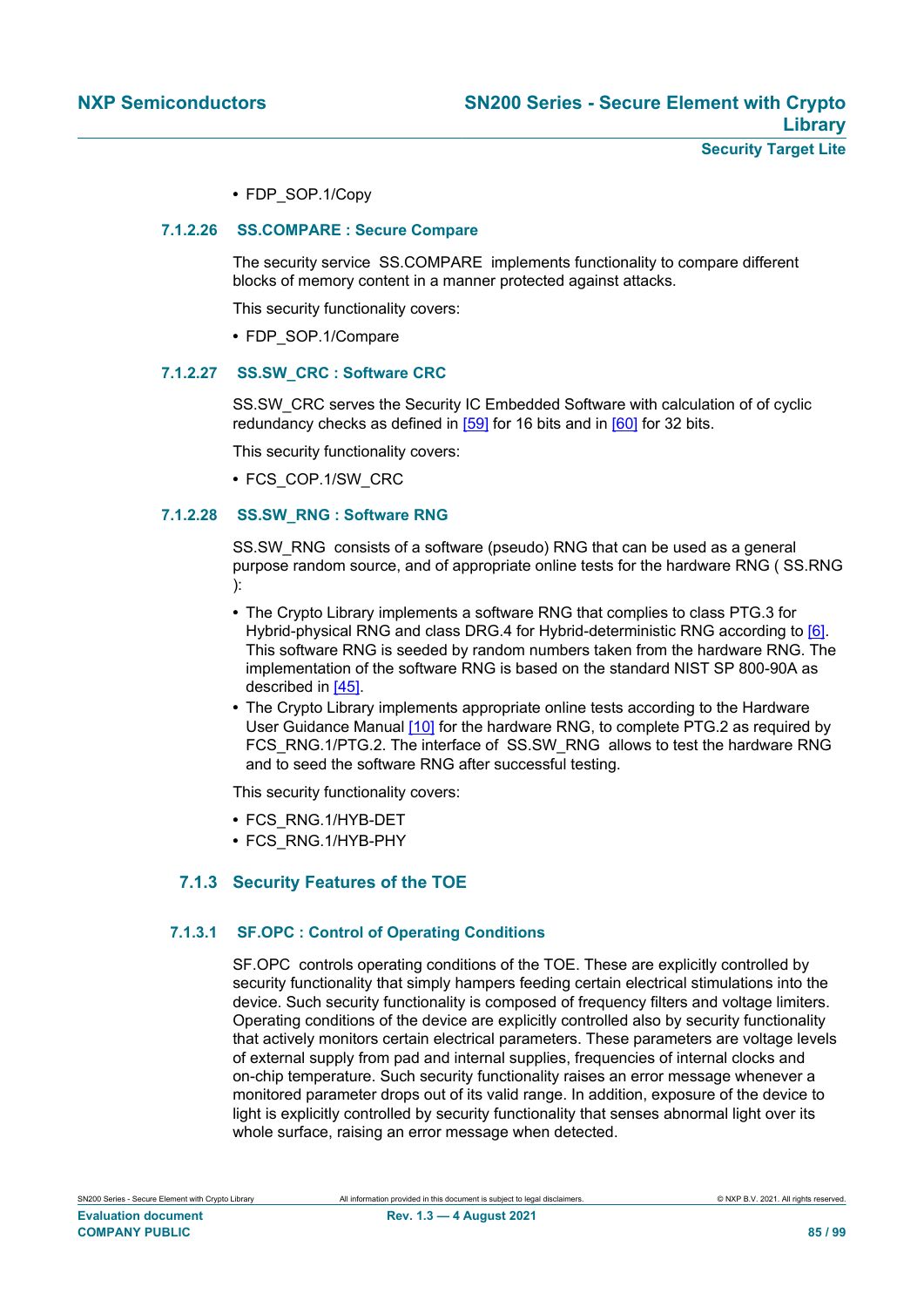# **Security Target Lite**

SF.OPC also controls operating conditions implicitly. This is done by security functionality that detects faults in code and data stored to memories and while processed in the device. Such faults might be inserted by electrical stimulations or by exposure of the device to energy or particles. Error detection codes are used to protect the memories as well as the access channels over the bus system to memories and to hardware peripherals on the control bus, the direct access channel to PKC RAM and securityrelevant storage and processing in CPU coprocessor and hardware peripherals on the control bus including SBC interface with Triple-DES, AES, GCM coprocessors and CRC coprocessor. Watchdogs on error detection codes run over code and data stored to System RAM and PKC RAM, and the Secure Fetch Plus on code and data read from Flash memory can be configured and enabled by Security IC Embedded Software.

Further on, Security IC Embedded Software can configure and enable a Secure Fetch on CPU code and/or data accesses over the bus system and also range checks on values in general purpose, stack pointers and link registers of the CPU as well as checks on predefined CPU instructions for zero values in their operands or in the addresses of their resulting data accesses to memory. In addition, Security IC Embedded Software may protect its program flow by use of a signature watchdog on CPU code accesses over the bus system, by use of a secure counter and by use of a watchdog timer.

SF.OPC also provides the Security IC Embedded Software with multiple calculation modes for the Triple-DES, AES and GCM coprocessors. Triple-DES and AES coprocessors each is equipped with a fault detection mechanism on its key schedule that must be enabled by Security IC Embedded Software.

In case an error message is raised the TOE either (i) aborts code execution and forces a reset or (ii) raises an exception, which interrupts code execution and jumps to an exception vector on which the Security IC Embedded Software can react with an appropriate exception handler. In case of reset the TOE returns to its initial state and provides information on the reset source to the Security IC Embedded Software. In case of an exception the TOE provides information on the exception source to the Security IC Embedded Software.

SF.OPC also implements security functionality that corrects errors in Flash memory.

This security functionality covers:

- **•** FRU\_FLT.2
- **•** FPT\_FLS.1
- **•** FPT\_PHP.3
- **•** FDP\_SDI.2/FLT

#### **7.1.3.2 SF.PHY : Protection against Physical Manipulation**

<span id="page-85-0"></span>SF.PHY protects the TOE from physical probing and physical manipulation of its hardware, its IC Dedicated Software, its TSF data and Security IC Embedded Software stored to its Flash memory including user data of the Composite TOE. This is achieved by appropriate shielding techniques for all elements in the physical design of the TOE, as well as redundant routing of sensitive signals and layout constraints on particular placements and routings.

Selected security functionality in analog design parts of the TOE is additionally checked for its basic operability by a built-in selftests that run during startup of the device.

Memories and their interfaces are additionally protected against probing by appropriate encryption of stored content and address scrambling mechanisms.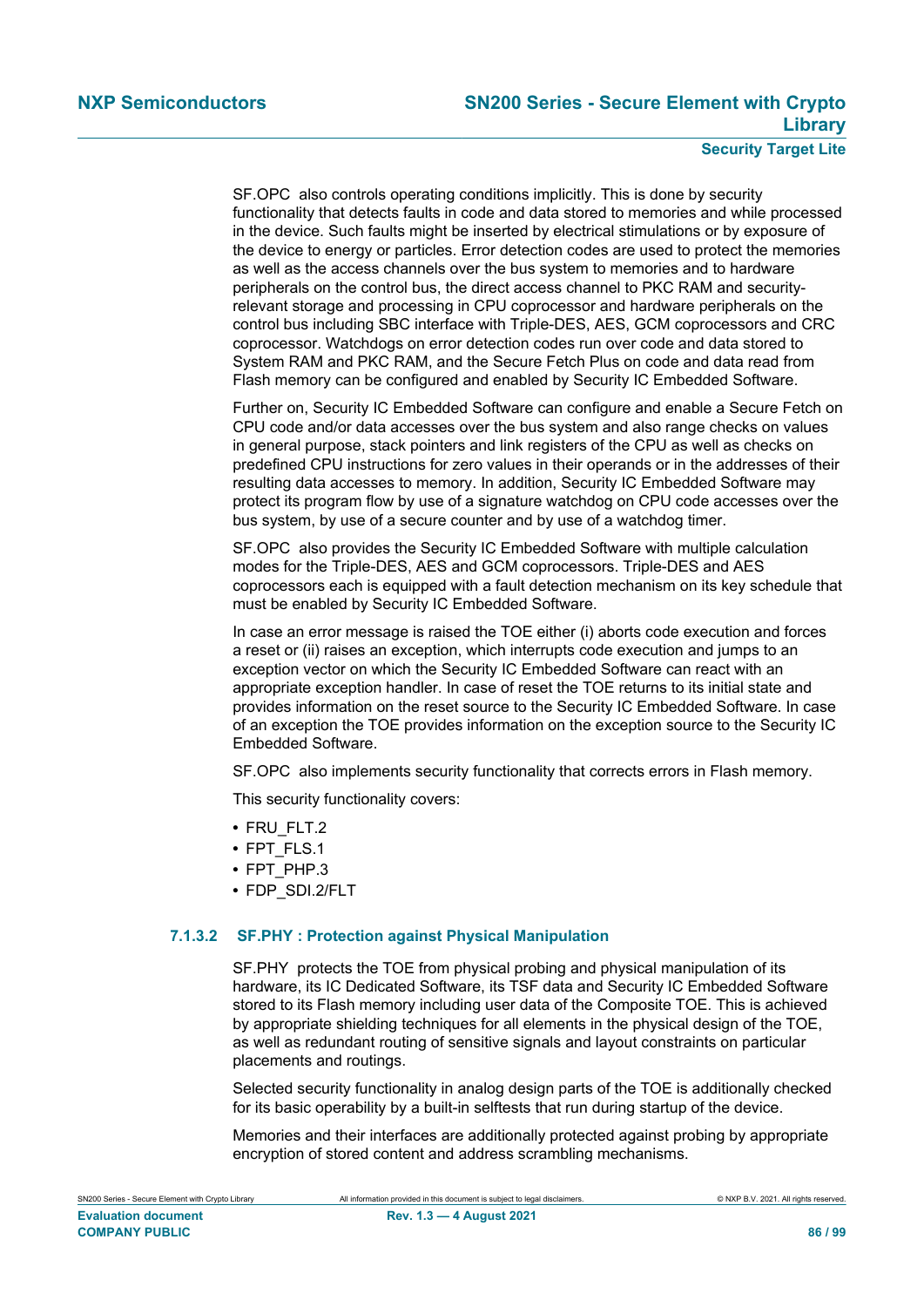**Security Target Lite**

This security functionality covers:

- **•** FRU\_FLT.2
- **•** FPT\_FLS.1
- **•** FPT\_PHP.3
- **•** FDP\_SDC.1
- **•** FDP\_ITT.1
- **•** FPT\_ITT.1
- **•** FDP\_IFC.1

# **7.1.3.3 SF.LOG : Logical Protection**

<span id="page-86-0"></span>SF.LOG provides logical protection of the TOE that fights disclosure of confidential data stored to and processed in the TOE through tracing of power consumption or emanation and subsequent complex signal analysis.

Triple-DES, AES, GCM and CRC coprocessors each implements security functionality that eliminates exploitable side channel leakage. Such security functionality in Triple-DES and AES coprocessors uses masking techniques in data processing, inserts diverse dummy activity that can partly be configured by Security Embedded Software, and randomizations. GCM coprocessor and CRC coprocessor implement masking schemes on their data processing.

Input and output data of Triple-DES, AES and GCM coprocessors are handled via the register bank in the SBC interface that implements masking. XOR operations in the SBC interface are embedded in this masking.

The PKC coprocessor implements security functionality that effectively reduces side channel leakage by adding noise, inserting dummy activity and randomizations.

Code and data are masked on their transfer via the access channels over the bus system to memories and hardware peripherals on the control bus like SBC interface, CRC coprocessor and PKC coprocessor. The CPU embeds masking schemes for storage and processing of data and code.

SF.LOG also serves the Security IC Embedded Software with security functionality for additional protection for loading of data into the register bank of the SBC interface and into the input register of the CRC coprocessor.

This security functionality covers:

- **•** FDP\_ITT.1
- **•** FPT\_ITT.1
- **•** FDP\_IFC.1

# **7.1.3.4 SF.FOS-USE : Factory OS use restrictions**

<span id="page-86-1"></span>SF.FOS-USE restricts use of the Factory OS among three levels of testing capabilities of the TOE. Access to the lower level of testing capabilities is not blocked. Instead, its testing capabilities are very limited so that they cannot be exploited. The medium level of testing capabilities is blocked by an authentication procedure. After successful authentication to this level the TOE serves with testing capabilities to the extent that confidentiality of content stored to its memories cannot be compromised.

The upper level of testing capabilities is blocked by two authentication checks, of which the latter one also forces an erase of AP-Flash, BL-Flash, SH-Flash and SV-Flash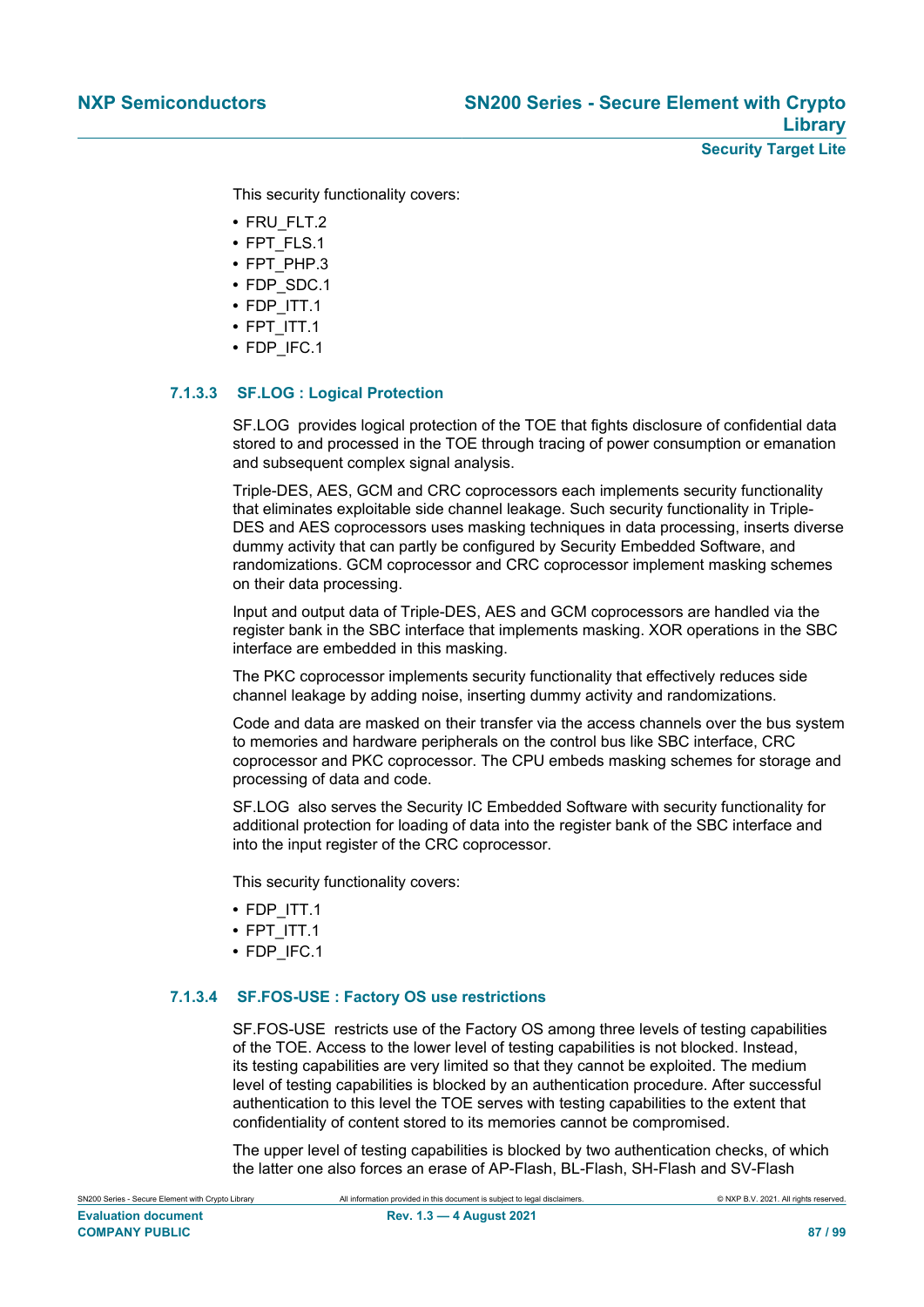windows as well as System Page Application, System Page Bootloader and System Page Common before full testing capabilities are provided.

Commands of the Factory OS are conditionally installed in stages and commands with test functionality are cut to tests of basic functionality only.

This security functionality covers:

- **•** FMT\_LIM.1
- **•** FMT\_LIM.2
- **•** FAU\_SAS.1

#### **7.1.3.5 SF.MEM-ACC : Memory Access Control**

<span id="page-87-0"></span>SF.MEM-ACC controls access to the memories of the TOE. This is done based on physical restrictions in the bus system that block certain access ports for particular memories, and also direct memory access to PKC RAM is physically restricted to the PKC coprocessor.

In addition, security functionality is implemented that checks every single access over the bus system to the memories against predefined and/or configurable access rights for each of the following combinations of system operations modes and CPU privilege levels:

- **•** NXP Mode
- **•** Service Mode privileged
- **•** Service Mode unprivileged
- **•** Shared Mode
- **•** Bootloader Mode privileged
- **•** Bootloader Mode unprivileged
- **•** Application Mode privileged
- **•** Application Mode unprivileged

Every access over the bus system to a memory address is checked against access rights in read, write and execute. Access rights are set for predefined default address windows in ROM, Flash memory, System RAM and PKC RAM and also for configurable softwarecontrolled address windows within these default address windows. Configurations are accessible to Security IC Embedded Software.

System operation modes and CPU privilege levels are assigned to each access port on the bus system and are transmitted over the bus system into the memory controllers. System operation modes and CPU privilege levels are also transmitted into the mode controller, which implements appropriate rules for transformations in system operation modes that dynamically update those assigned to CPU and DMA controller access ports, whereat Service Mode is permanently masked out for the DMA controller access port. CPU privilege levels are updated by the CPU. The PKC controller access port is assigned with system operation modes that are dynamically updated to the access rights actually valid for direct memory access to PKC RAM.

This security functionality covers:

- **•** FMT\_LIM.2
- **•** FDP\_ACC.1/MEM
- **•** FDP\_ACF.1/MEM
- **•** FMT\_MSA.1/MEM
- **•** FMT\_MSA.3/MEM
- **•** FMT\_SMF.1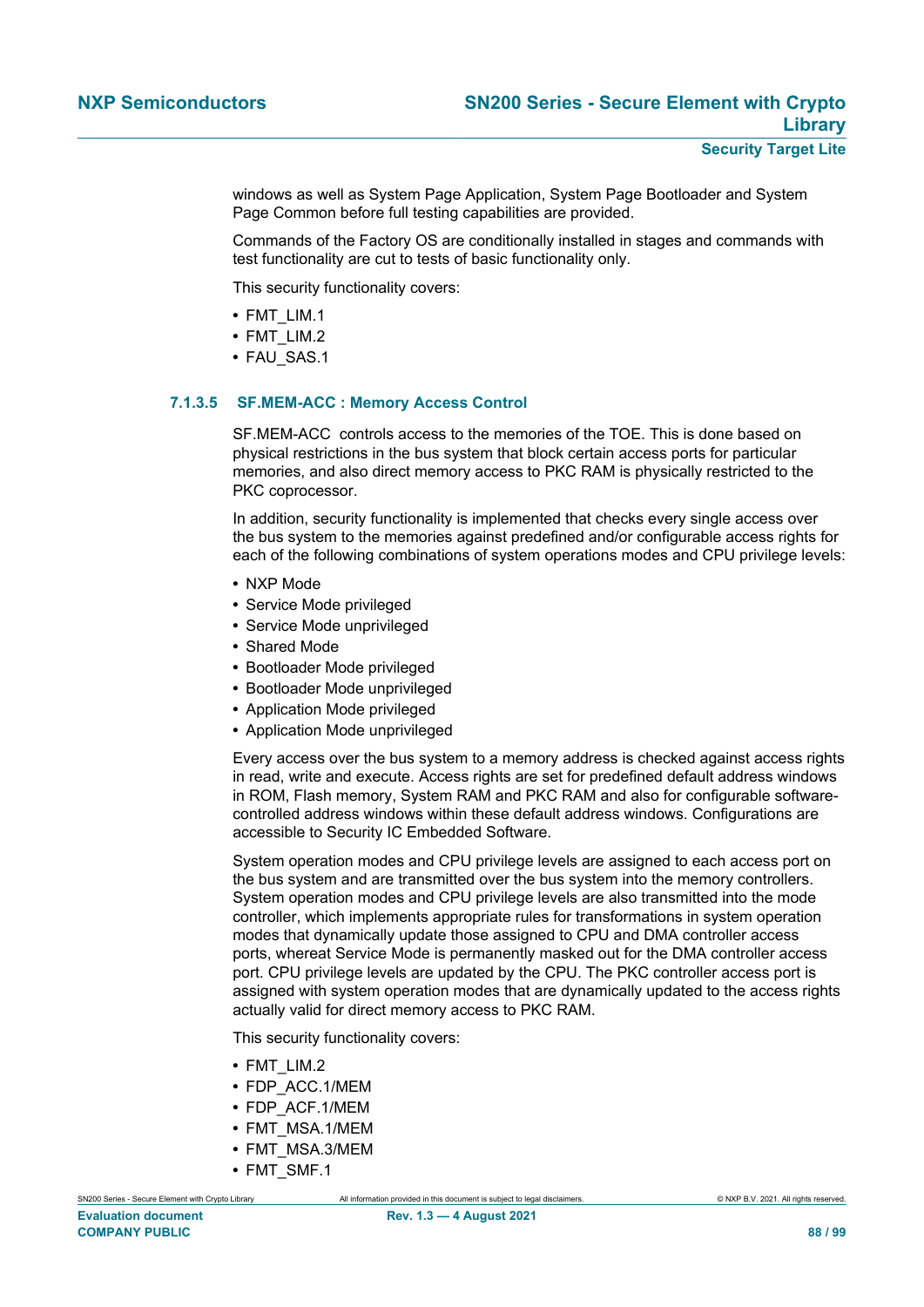# **7.1.3.6 SF.SFR-ACC : Special Function Register Access Control**

<span id="page-88-0"></span>SF.SFR-ACC controls access to the Special Function Registers of the TOE. This is done based on physical restrictions in the bus system that block DMA controller access to hardware components on the control bus and also PKC coprocessor access to hardware components on both, control bus and peripheral control bus.

In addition, security functionality is implemented that checks every single access over the bus system on the control bus and on the peripheral control bus to a Special Function Register against predefined and/or configurable access rights for the following combinations of system operation modes and CPU privilege levels:

- **•** NXP Mode
- **•** Service Mode privileged
- **•** Service Mode unprivileged
- **•** Bootloader Mode privileged or Application Mode privileged
- **•** Bootloader Mode unprivileged or Application Mode unprivileged

Control of access to the Special Function Registers is done in two layers of security functionality. The first layer of security functionality is implemented in every hardware component that is connected to the control bus or to the peripheral control bus and checks each access to a Special Function Register per bit against predefined and partly configurable access rights in read and write. Such access rights cannot be enlarged in the second layer but only be further restricted. The second layer of security functionality is implemented in the bus system and can be configured to either completely block access to the group of Special Function Registers belonging to a hardware component or completely unblock it to the extent provided in the first layer. Configurations of access rights are accessible to Security IC Embedded Software.

Relevant combinations of system operation modes and CPU privilege levels are assigned to every access port on the bus system and are transmitted over the bus system into the hardware components on the control bus and on the peripheral control bus. System operation modes and CPU privilege levels are also transmitted into the mode controller, which implements appropriate rules for transformations in system operation modes that dynamically update those assigned to CPU and DMA controller access ports, whereat Service Mode is permanently masked out for the DMA controller access port. CPU privilege levels are updated by the CPU.

This security functionality covers:

- **•** FMT\_LIM.2
- **•** FDP\_ACC.1/SFR
- **•** FDP\_ACF.1/SFR
- **•** FMT\_MSA.1/SFR
- **•** FMT\_MSA.3/SFR
- **•** FMT\_SMF.1

#### **7.1.3.7 SF.FLASH-SVC : Flash Services**

<span id="page-88-1"></span>SF.FLASH-SVC provides a Flash Services Software application programming interface (API), which serves Security IC Embedded Software with operations that update content in Flash memory (Flash erase and/or programming). These operations are tearing-save and verify the updated content in Flash memory.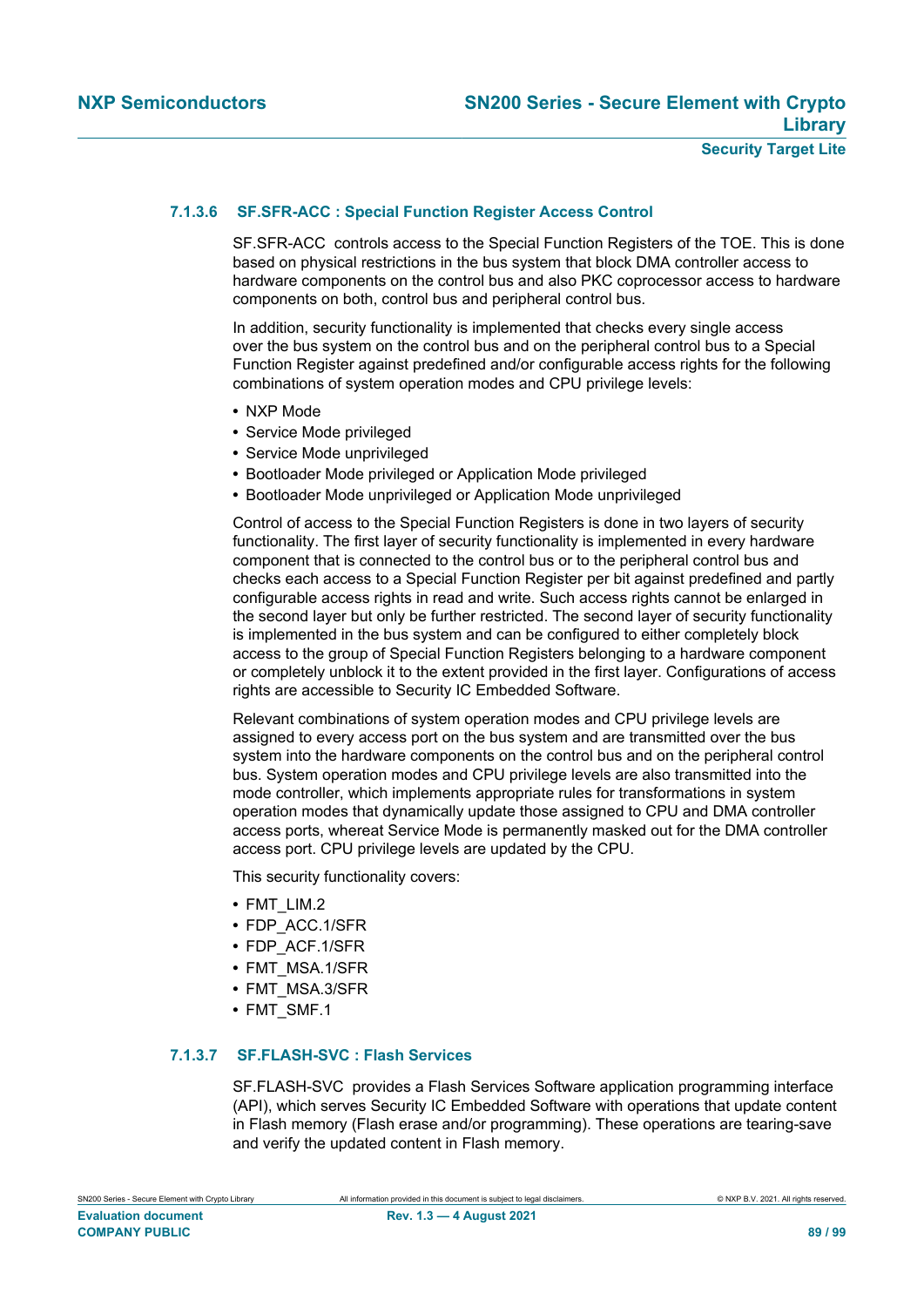SF.FLASH-SVC implements dynamic wear-leveling for Flash memory and serves a Flash Services Software application progamming interface (API) that provides Security IC Embedded Software with functionality for static wear-leveling and Flash memory refreshing, and with wearout indication for Flash memory.

In addition, the Flash Services Software application programming interface (API) provides Security IC Embedded Software with write access control to certain System Pages depending on the System Operation Mode.

This security functionality covers:

- **•** FRU\_FLT.2
- **•** FPT\_FLS.1
- **•** FDP\_SDI.2/AGE
- **•** FDP\_ACC.1/MEM
- **•** FDP\_ACF.1/MEM

#### **7.1.3.8 SF.Object\_Reuse**

<span id="page-89-0"></span>The TOE provides internal security measures which clear memory areas used by the Crypto Library after usage. This functionality is required by the security functional component FDP\_RIP.1 and FCS\_CKM.4, taken from the Common Criteria Part 2 [\[2\]](#page-90-5).

These measures ensure that a subsequent process may not gain access to cryptographic assets stored temporarily in memory used by the TOE.

This security functionality covers:

- **•** FDP\_RIP.1
- <span id="page-89-1"></span>**•** FCS\_CKM.4

# **7.2 TOE Summary Specification Rationale**

# **7.2.1 Rationale for the Portions of the TOE Security Functionality**

<span id="page-89-2"></span>Deleted here, only available in the full version of the Security Target.

#### **7.2.2 Security Architectural Information**

<span id="page-89-3"></span>Deleted here, only available in the full version of the Security Target.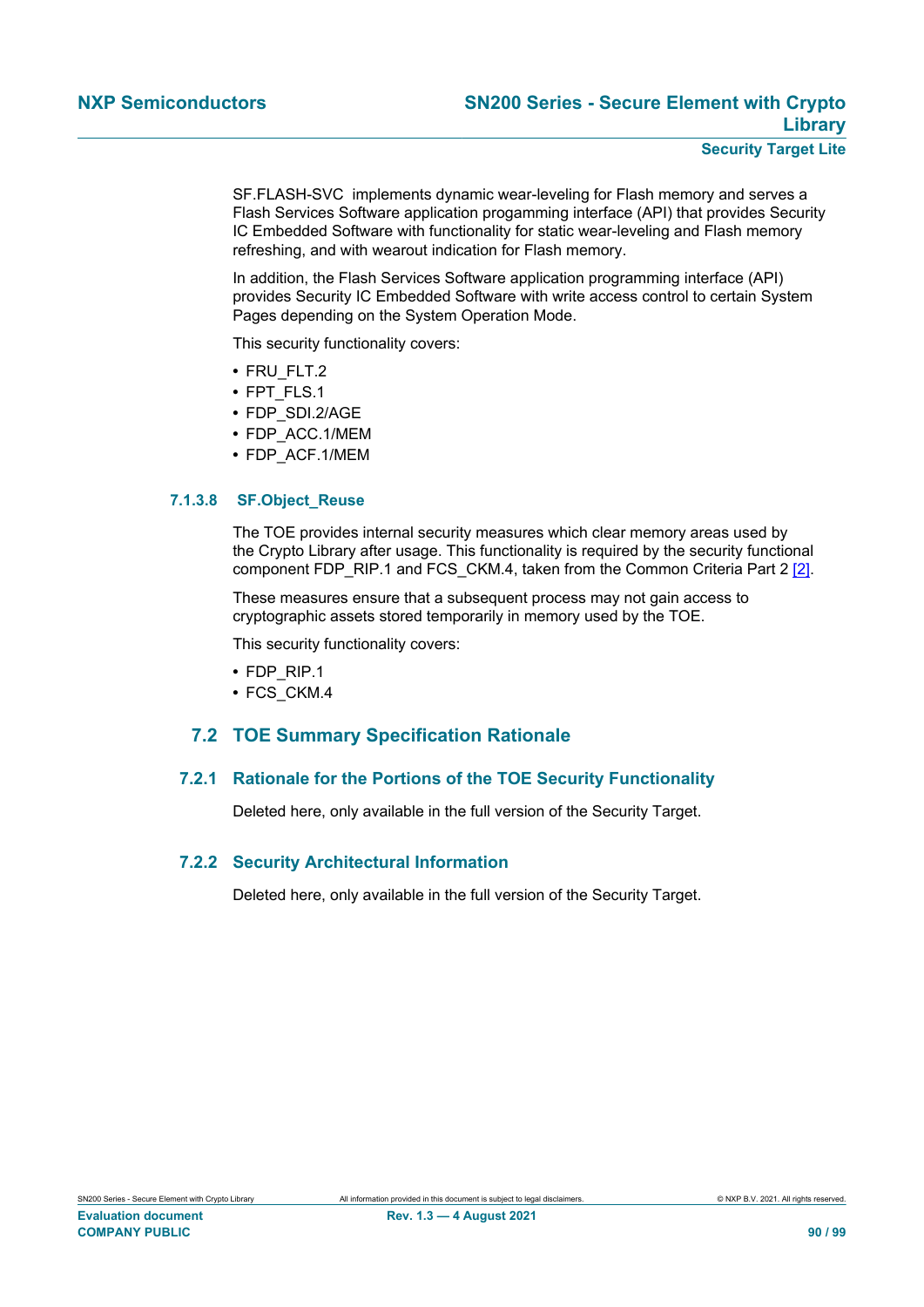# <span id="page-90-6"></span>**8 Bibliography**

# <span id="page-90-7"></span>**8.1 Evaluation documents**

- [1] Common Criteria for Information Technology Security Evaluation, Part 1: Introduction and general model, Version 3.1, Revision 5, April 2017, CCMB-2017-04-001
- <span id="page-90-5"></span>[2] Common Criteria for Information Technology Security Evaluation, Part 2: Security functional components, Version 3.1, Revision 5, April 2017, CCMB-2017-04-002
- <span id="page-90-1"></span>[3] Common Criteria for Information Technology Security Evaluation, Part 3: Security assurance components, Version 3.1, Revision 5, April 2017, CCMB-2017-04-003
- [4] Common Methodology for Information Technology Security Evaluation, Evaluation Methodology, Version 3.1, Revision 5, April 2017, CCMB-2017-04-004
- <span id="page-90-0"></span>[5] Security IC Platform Protection Profile with Augmentation Packages, Version 1.0, registered and certified by Bundesamt für Sicherheit in der Informationstechnik (BSI) under the reference BSI-PP-0084-2014
- <span id="page-90-2"></span>[6] A proposal for: Functionality classes for random number generators, Version 2.0, 18 September 2011, Bundesamt für Sicherheit in der Informationstechnik/T-Systems GEI GmbH
- [7] Evaluation of random number generators, Bundesamt für Sicherheit in der Informationstechnik, Version 0.10
- [8] AIS20: Anwendungshinweise und Interpretationen zum Schema (AIS), Funktionalitätsklassen und Evaluationsmethodologie für deterministische Zufallszahlengeneratoren, Version 3, 15.05.2013, Bundesamt für Sicherheit in der Informationstechnik (BSI),
- <span id="page-90-8"></span>[9] JIL-ATT-SC: Attack Methods for Smartcards and Similar Devices, Joint Interpretation Library, Version 2.2, January 2013

# **8.2 Developer documents**

- <span id="page-90-4"></span>[10] SN200\_SE Information on Guidance and Operation, Version 1.1, 17.04.2019, NXP **Semiconductors**
- [11] SN200 Services User Manual API and Operational Guidance, Version 4.13, 14.11.2018, NXP Semiconductors
- [12] SN200 Services Addendum Additional API and Operational Guidance, Version 0.5, 14.11.2018, NXP Semiconductors
- <span id="page-90-3"></span>[13] SN200x Crypto Library Information on Guidance and Operation, Version 1.5, 05.02.2021, NXP Semiconductors
- [14] SN200x\_SE High-performance secure element subsystem, Product data sheet, DocID 520510, NXP Semiconductors
- [15] SN200x SE SFR Tables for Celle core, Version 0.8, 23.03.2018, NXP **Semiconductors**
- [16] SN200x Wafer and Delivery Specification, Product data sheet addendum, DocID 523311, NXP Semiconductors
- [17] P73 family SC300 User Manual, Product Data sheet addendum, DocID: 341410, NXP Semiconductors
- [18] ARM®v7-M Architecture Reference Manual, DDI 0403E.b (ID120114), ARM
- [19] P73 family DMA Controller PL080 User manual, Product data sheet addendum, DocID: 341510, NXP Semiconductors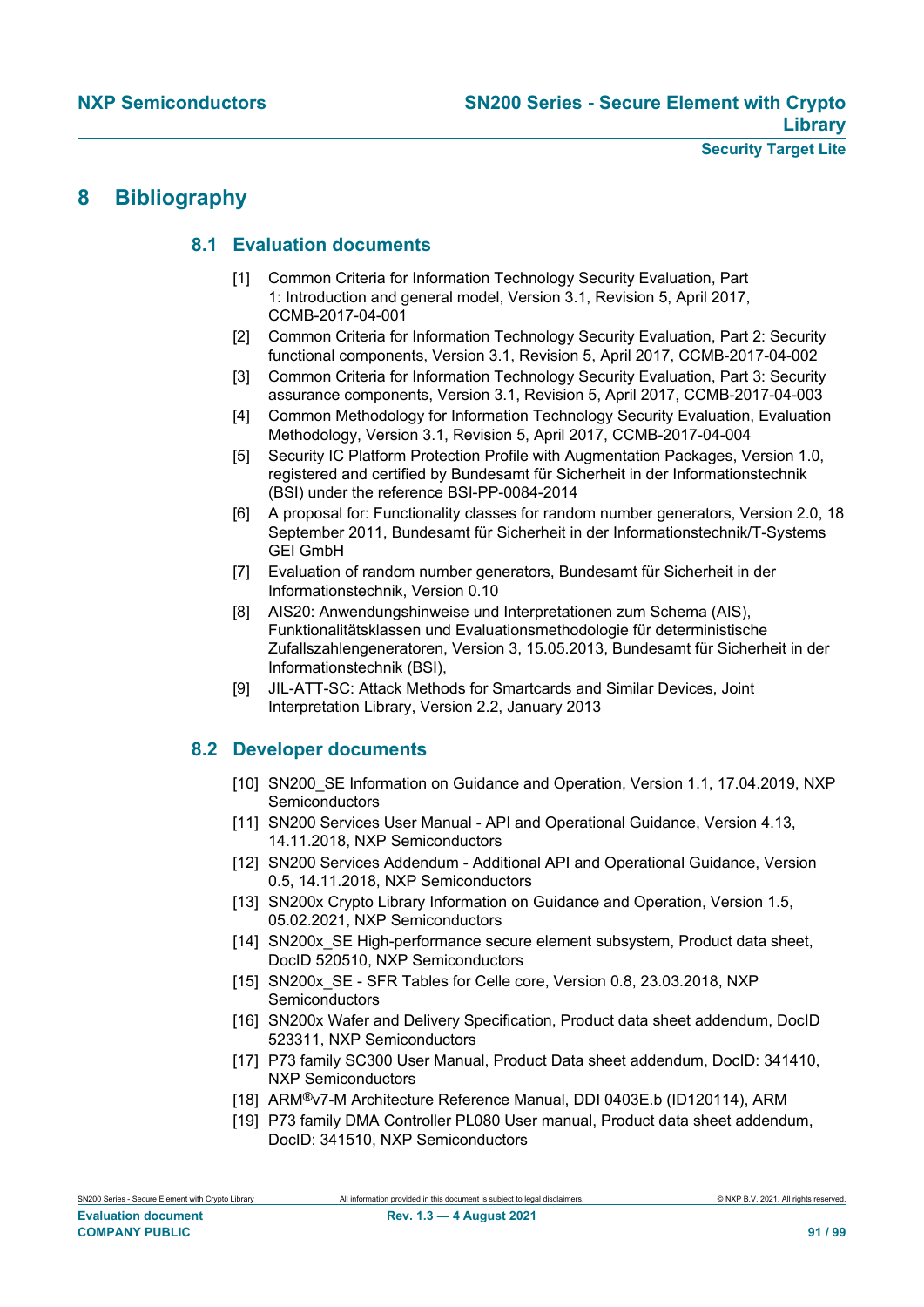- [20] P73 Family Code Signature Watchdog, Application note, Version 1.1, 12.11.2018, NXP Semiconductors
- [21] SN200x Crypto Library: User Manual RNG Library, DocID: Version 1.1, 24.06.2019
- [22] SN200x Crypto Library: User Manual HASH Library, DocID: Version 1.0, 14.11.2018
- [23] SN200x Crypto Library: User Manual SHA Library, DocID: Version 1.0, 14.11.2018
- [24] SN200x Crypto Library: User Manual Secure SHA Library, DocID: Version 1.0, 14.11.2018
- [25] SN200x Crypto Library: User Manual SHA-3 Library, DocID: Version 1.0, 14.11.2018
- [26] SN200x Crypto Library: User Manual Secure SHA-3 Library, DocID: Version 1.0, 14.11.2018
- [27] SN200x Crypto Library: User Manual HMAC Library, DocID: Version 1.0, 14.11.2018
- [28] SN200x Crypto Library: User Manual RSA Library, DocID: Version 1.1, 08.05.2019
- [29] SN200x Crypto Library: User Manual RSA Key Generation Library (RsaKg), DocID: Version 1.0, 14.11.2018
- [30] SN200x Crypto Library: User Manual ECC over GF(p) Library, DocID: Version 1.0, 14.11.2018
- [31] SN200x Crypto Library: User Manual ECDAA, DocID: Version 1.0, 14.11.2018
- [32] SN200x Crypto Library: User Manual TwdEdMontGfp Library, DocID: Version 1.0, 14.11.2018
- [33] SN200x Crypto Library: User Manual eUICC Library, DocID: Version 1.0, 14.11.2018
- <span id="page-91-2"></span>[34] SN200x Crypto Library: User Manual – Symmetric Cipher Library (SymCfg), DocID: Version 1.1, 24.06.2019
- [35] SN200x Crypto Library: User Manual Utils Library, DocID: Version 1.0, 14.11.2018
- [36] SN200x Crypto Library: Errata sheet, DocID: 509810
- [37] Order Entry Form, online document, NXP Semiconductors
- [38] Trust Provisioning for Secure ICs Trust Provisioning System Architecture, Version 1.08, 07.03.2017, NXP Semiconductors
- <span id="page-91-3"></span>[39] P73 Family Chip Health Mode, Application note, DocID: 411910, NXP **Semiconductors**

# **8.3 Standards**

- <span id="page-91-0"></span>[40] NIST SP 800-38A: Recommendation for Block Cipher Modes of Operation, National Nationale Institute of Standards and Technology, Edition 2001
- <span id="page-91-1"></span>[41] Addendum to NIST SP 800-38A: Recommendation for Block Cipher Modes of Operation: Three Variants of Ciphertext Stealing for CBC Mode, National Nationale Institute of Standards and Technology, October 2010
- [42] NIST SP 800-38B: Recommendation for Block Cipher Modes of Operation: The CMAC Mode for Authentication, May 2005, Morris Dworkin, National Institute of Standards and Technology
- [43] NIST SP 800-38C: Recommendation for Block Cipher Modes of Operation: The CCM Mode for Authentication and Confidentiality, July 2007, Morris Dworkin, National Institute of Standards and Technology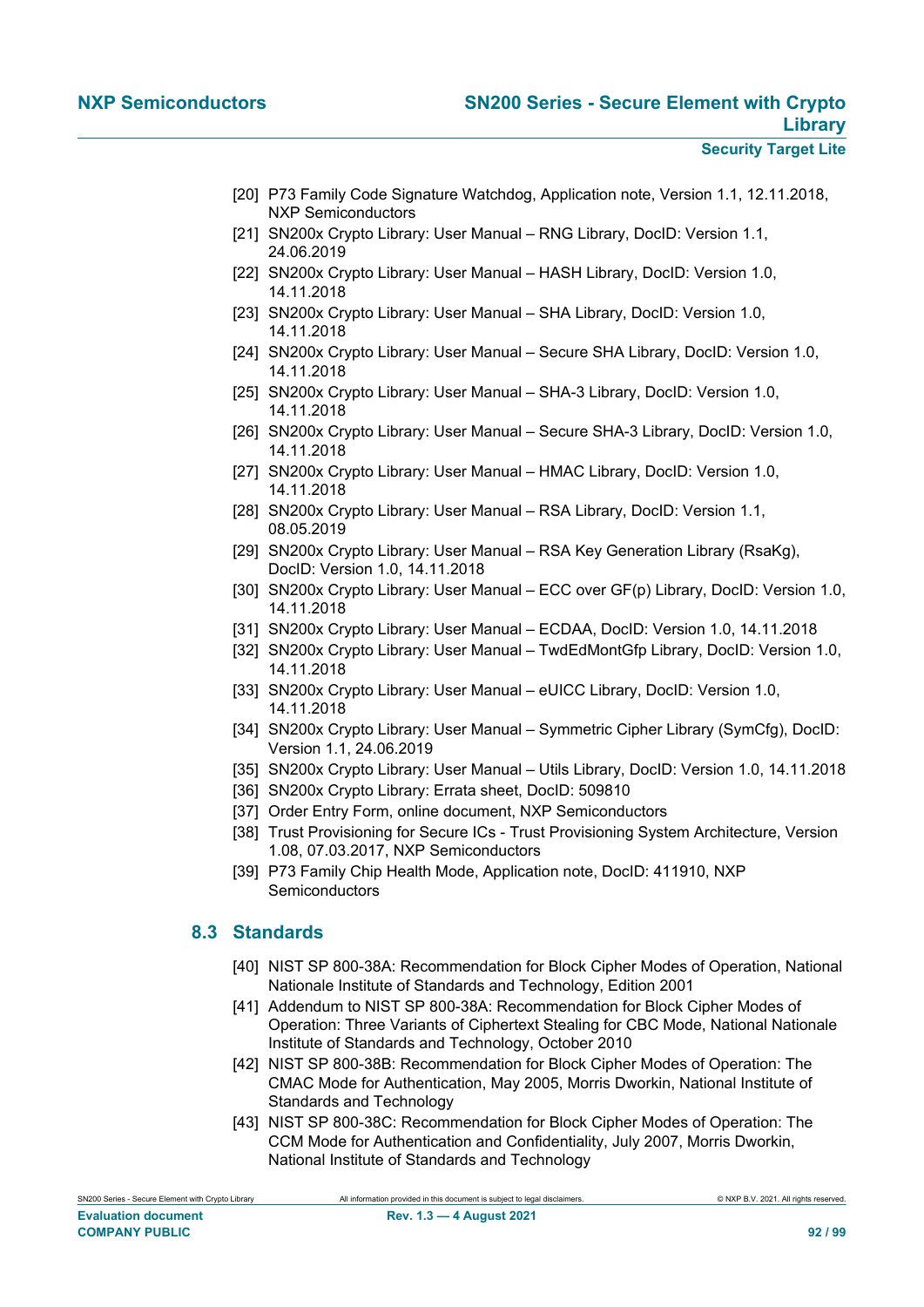- <span id="page-92-1"></span>[44] NIST SP 800-38D: Recommendation for Block Cipher Modes of Operation: Galois/ Counter Mode (GCM) and GMAC, November 2007, Morris Dworkin, National Institute of Standards and Technology
- <span id="page-92-16"></span>[45] NIST SP 800-90A, Revision 1: Recommendation for Random Number Generation Using Deterministic Random Bit Generators, June 2015, Elaine Barker and John Kelsey, National Institute of Standards and Technology
- <span id="page-92-5"></span>[46] ISO/IEC 9797-1: 2011 Information technology -- Security techniques -- Message Authentication Codes (MACs) -- Part 1: Mechanisms using a block cipher
- [47] ISO 11568-4-2007: Banking Key management (retail) Part 4: Asymmetric cryptosystems – Key management and life cycle, 2007
- <span id="page-92-6"></span>[48] FIPS PUB 81-1980: DES modes of operation, Federal Information Processing Standards Publication, December 2nd, 1980, US Department of Commerce/ National Institute of Standards and Technology
- <span id="page-92-13"></span>[49] FIPS PUB 180-4-2011: Secure Hash Standard, Federal Information Processing Standards Publication, February 2011, US Department of Commerce/National Institute of Standards and Technology
- <span id="page-92-7"></span>[50] FIPS PUB 186-4-2013: Digital Signature Standard, Federal Information Processing Standards Publication, 2013, July, National Institute of Standards and Technology
- <span id="page-92-0"></span>[51] FIPS PUB 197-2001: ADVANCED ENCRYPTION STANDARD (AES), Federal Information Processing Standards Publication 197, November 26, 2001, U.S. Department of Commerce/National Institute of Standards and Technology
- <span id="page-92-15"></span>[52] FIPS PUB 198-1-2008: The Keyed-Hash Message Authentication Code (HMAC), Federal Information Processing Standards Publication, July 2008, US Department of Commerce/National Institute of Standards and Technology
- <span id="page-92-14"></span>[53] FIPS PUB 202-2015: SHA-3 Standard: Permutation-Based Hash and Extendable-Output Functions, Federal Information Processing Standards Publication, August 2015, US Department of Commerce/National Institute of Standards and Technology
- <span id="page-92-9"></span>[54] ISO/IEC 14888-3-2015: Information technology – Security techniques – Digital signatures with appendix -- Part 3: Discrete logarithm based mechanisms, 2016
- <span id="page-92-11"></span>[55] ISO/IEC 11770-3-2015: Information technology – Security techniques – Key management -- Part 3: Mechanisms using asymmetric techniques, 2015
- <span id="page-92-12"></span>[56] ISO/IEC 15946-1-2008: Information technology – Security techniques – Cryptographic techniques based on elliptic curves – Part 1: General, 2008
- <span id="page-92-2"></span>[57] "SERIES I: INTEGRATED SERVICES DIGITAL NETWORK, ISDN user-network interfaces – Layer 1 Recommendations", International Telecommunication Union, ITU-T Recommendation I.432.1, Februar 1999
- [58] "SERIES V: DATA COMMUNICATION OVER THE TELEPHONE NETWORK, Error control", International Telecommunication Union, ITU-T Recommendation V.42, March 2002
- <span id="page-92-3"></span>[59] "SERIES X: DATA NETWORKS AND OPEN SYSTEM COMMUNICATION, Public data networks – Interfaces", International Telecommunication Union, ITU-T Recommendation X.25, October 1996
- <span id="page-92-4"></span>[60] "IEEE Standard for Information technology — Telecommunications and information exchange between systems — Local and metropolitan area networks — Specific requirements Part 3: Carrier sense multiple access with collision detection (CSMA/ CD) access method and physical layer specifications", IEEE Computer Society, IEEE Std 802.3™-2005, Dec-12, 2005
- <span id="page-92-10"></span>[61] ANSI X9.62-1998: Public Key Cryptography For The Financial Services Industry: The Elliptic Curve Digital Signature Algorithm (ECDSA), September 1998, American National Standards Institute
- <span id="page-92-8"></span>[62] PKCS#1 v2.2: RSA Cryptography Standard, October 2012, RSA Laboratories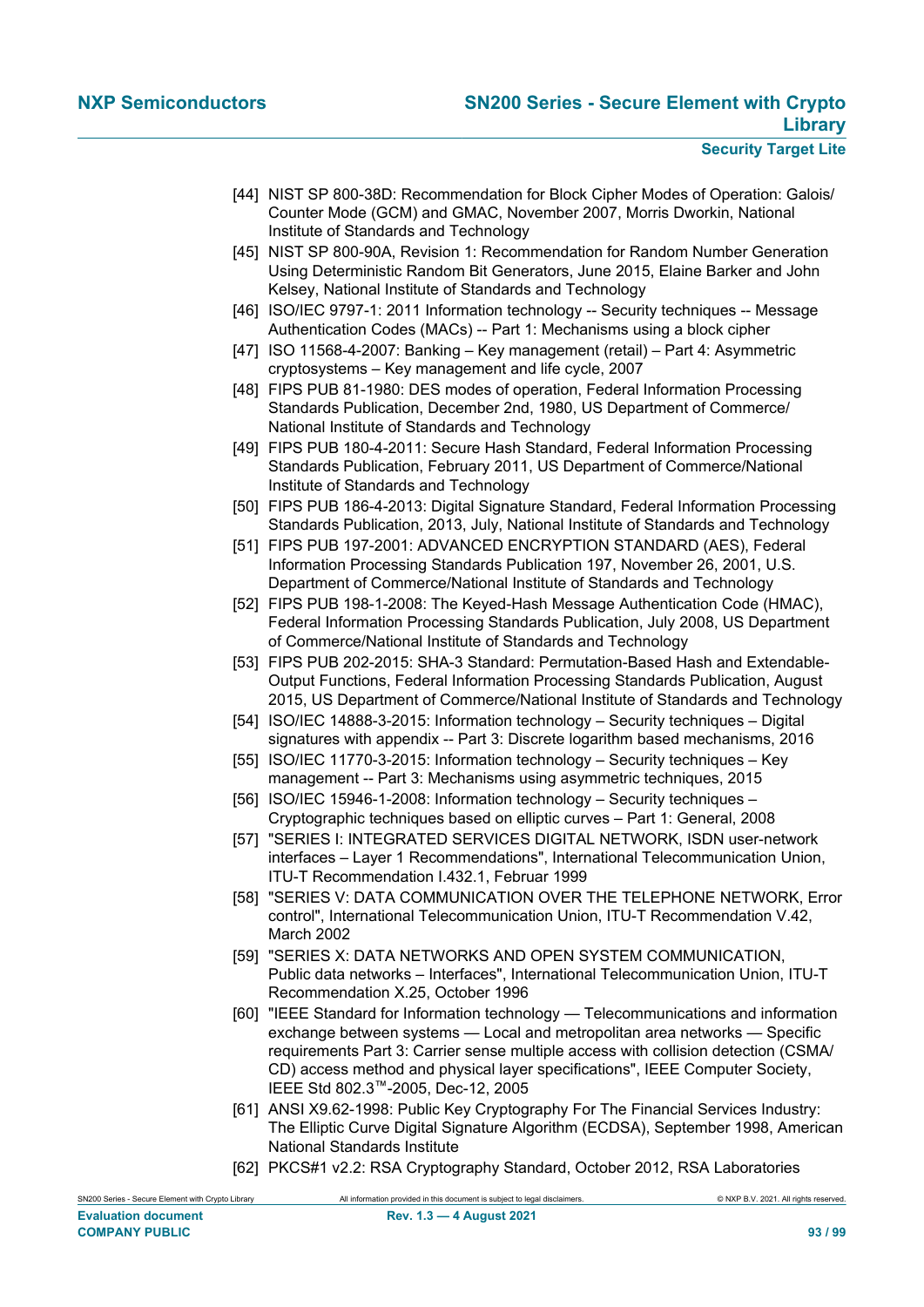- <span id="page-93-1"></span>[63] PKCS#1 v1.5: RSA Encryption, March 1998, RSA Laboratories
- <span id="page-93-5"></span>[64] IETF RFC 8032: Edwards-Curve Digital Signature Algorithm (EdDSA), January 2017, Internet Research Task Force (IRTF)
- <span id="page-93-6"></span>[65] IETF RFC 7748: Elliptic Curves for Security, January 2016, Internet Research Task Force (IRTF)
- [66] 3GPP TS 35.205: 3G Security; Specification of the MILENAGE algorithm set: An example algorithm set for the 3GPP authentication and key generation functions f1, f1\*, f2, f3, f4, f5 and f5\*; Document 1: General, v14.0.0, March 2017
- [67] 3GPP TS 35.206: 3G Security; Specification of the MILENAGE algorithm set: An example algorithm set for the 3GPP authentication and key generation functions f1, f1\*, f2, f3, f4, f5 and f5\*; Document 2: Algorithm specification, v14.0.0, March 2017
- [68] 3GPP TS 35.231: 3G Security; Specification of the TUAK algorithm set: A second example algorithm set for the 3GPP authentication and key generation functions f1, f1\*, f2, f3, f4, f5 and f5\*; Document 1: Algorithm specification, v 13.0.0, January 2016
- [69] 3GPP2 S.S0053-0: Common Cryptographic Algorithms, v2.0, May 2009
- <span id="page-93-3"></span>[70] TPM Rev. 2.0: Trusted Platform Module Library Specification, Family "2.0", Level 00, Revision 01.38 – September 2016 and ISO/IEC 11889:2015, Parts 1-4
- <span id="page-93-4"></span>[71] SOG-IS Crypto Evaluation Scheme Agreed Cryptographic Mechanisms, SOG-IS Crypto Working Group, Version 1.0, May 2016
- <span id="page-93-0"></span>[72] NIST SP 800-67, Recommendation for the Triple Data Encryption Algorithm (TDEA) Block Cipher, National Nationale Institute of Standards and Technology, Revised January 2012
- <span id="page-93-2"></span>[73] ANSI X9.63: Public Key Cryptography For The Financial Services Industry: Key Agreement and Key Transport Using Elliptic Curve Cryptography, December 2011, American National Standards Institute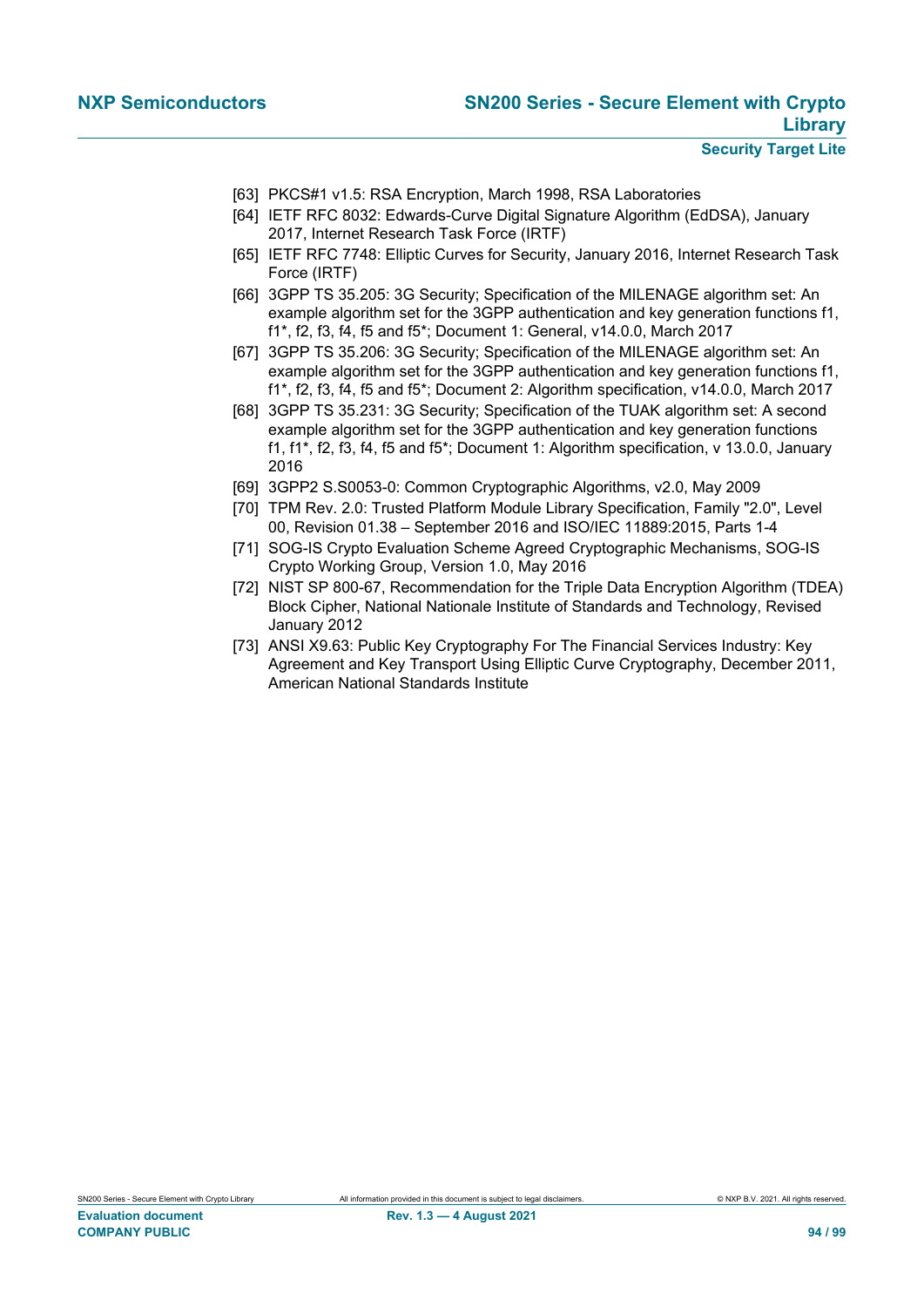# **Security Target Lite**

# <span id="page-94-0"></span>**9 Legal information**

# **9.1 Definitions**

**Draft** — The document is a draft version only. The content is still under internal review and subject to formal approval, which may result in modifications or additions. NXP Semiconductors does not give any representations or warranties as to the accuracy or completeness of information included herein and shall have no liability for the consequences of use of such information.

# **9.2 Disclaimers**

**Limited warranty and liability** — Information in this document is believed to be accurate and reliable. However, NXP Semiconductors does not give any representations or warranties, expressed or implied, as to the accuracy or completeness of such information and shall have no liability for the consequences of use of such information. NXP Semiconductors takes no responsibility for the content in this document if provided by an information source outside of NXP Semiconductors. In no event shall NXP Semiconductors be liable for any indirect, incidental, punitive, special or consequential damages (including - without limitation - lost profits, lost savings, business interruption, costs related to the removal or replacement of any products or rework charges) whether or not such damages are based on tort (including negligence), warranty, breach of contract or any other legal theory. Notwithstanding any damages that customer might incur for any reason whatsoever, NXP Semiconductors' aggregate and cumulative liability towards customer for the products described herein shall be limited in accordance with the Terms and conditions of commercial sale of NXP **Semiconductors** 

**Right to make changes** — NXP Semiconductors reserves the right to make changes to information published in this document, including without limitation specifications and product descriptions, at any time and without notice. This document supersedes and replaces all information supplied prior to the publication hereof.

**Suitability for use** — NXP Semiconductors products are not designed, authorized or warranted to be suitable for use in life support, life-critical or

safety-critical systems or equipment, nor in applications where failure or malfunction of an NXP Semiconductors product can reasonably be expected to result in personal injury, death or severe property or environmental damage. NXP Semiconductors and its suppliers accept no liability for inclusion and/or use of NXP Semiconductors products in such equipment or applications and therefore such inclusion and/or use is at the customer's own risk.

**Applications** — Applications that are described herein for any of these products are for illustrative purposes only. NXP Semiconductors makes no representation or warranty that such applications will be suitable for the specified use without further testing or modification. Customers are responsible for the design and operation of their applications and products using NXP Semiconductors products, and NXP Semiconductors accepts no liability for any assistance with applications or customer product design. It is customer's sole responsibility to determine whether the NXP Semiconductors product is suitable and fit for the customer's applications and products planned, as well as for the planned application and use of customer's third party customer(s). Customers should provide appropriate design and operating safeguards to minimize the risks associated with their applications and products. NXP Semiconductors does not accept any liability related to any default, damage, costs or problem which is based on any weakness or default in the customer's applications or products, or the application or use by customer's third party customer(s). Customer is responsible for doing all necessary testing for the customer's applications and products using NXP Semiconductors products in order to avoid a default of the applications and the products or of the application or use by customer's third party customer(s). NXP does not accept any liability in this respect.

**Export control** — This document as well as the item(s) described herein may be subject to export control regulations. Export might require a prior authorization from competent authorities.

# **9.3 Trademarks**

Notice: All referenced brands, product names, service names and trademarks are the property of their respective owners.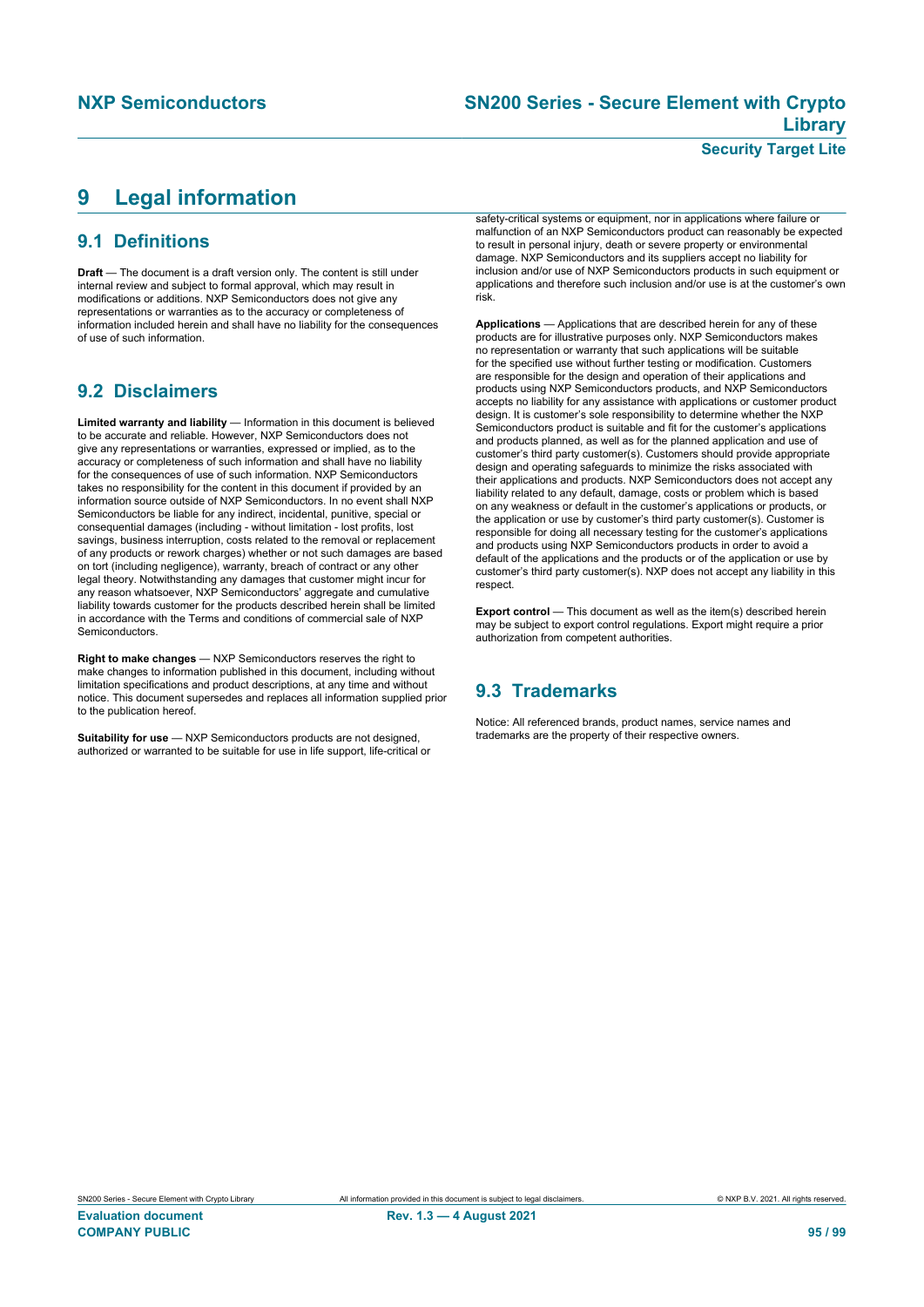# **Tables**

| Tab. 1.  | Configuration identifiers of the TOE  9         |
|----------|-------------------------------------------------|
| Tab. 2.  | Components of SN200 SE B1.1 common              |
|          |                                                 |
| Tab. 3.  | Components of SN200_SE B1.1 specific for        |
|          |                                                 |
| Tab. 4.  | Evaluated logical configuration options  11     |
| Tab. 5.  | Values of symbols in commercial type name  11   |
| Tab. 6.  | Evaluated options of manufacturing process      |
|          |                                                 |
| Tab. 7.  | Threats defined in the Protection Profile  24   |
| Tab. 8.  | Threats added in this Security Target  25       |
| Tab. 9.  | Organizational security policies defined in     |
|          |                                                 |
| Tab. 10. | Organizational security policies added in this  |
|          |                                                 |
| Tab. 11. | Assumptions defined in the Protection           |
|          | 27                                              |
| Tab. 12. | Assumptions added in this Security Target  27   |
| Tab. 13. | Security objectives for the TOE defined in      |
|          | the Protection Profile<br>29                    |
| Tab. 14. | Security Objectives for the TOE added in this   |
|          |                                                 |
| Tab. 15. | Security Objectives for the TOE related to      |
|          | Crypto Library added in this Security Target 29 |
| Tab. 16. | Security objectives for the Security IC         |
|          | Embedded Software defined in the                |
|          |                                                 |
|          |                                                 |

| Tab. 17. | Security objectives for the operational          |  |
|----------|--------------------------------------------------|--|
|          | environment defined in the Protection Profile 33 |  |
| Tab. 18. | Security Objectives for the operational          |  |
|          | environment added in this Security Target  33    |  |
| Tab. 19. | Tracing of security objectives 34                |  |
| Tab. 20. | Extended components defined in the               |  |
| Tab. 21. | Security Functional Requirements from the        |  |
|          |                                                  |  |
| Tab. 22. | Security Functional Requirements from the        |  |
|          | Protection Profile with operations done in       |  |
|          |                                                  |  |
| Tab. 23. | Security functional requirements added in        |  |
|          |                                                  |  |
| Tab. 24. | Security assurance requirements for the          |  |
|          |                                                  |  |
| Tab. 25. | Mapping of the Security Objectives for           |  |
|          | the TOE to the Security Functional               |  |
| Tab. 26. | Mapping of SFRs to Security Objectives for       |  |
|          |                                                  |  |
| Tab. 27. | Dependencies of the Security Functional          |  |
|          |                                                  |  |
| Tab. 28. | Dependencies of the Security assurance           |  |
|          |                                                  |  |
| Tab. 29. | Security Services of the Hardware Security       |  |
|          |                                                  |  |
| Tab. 30. | Security Features of the TOE  78                 |  |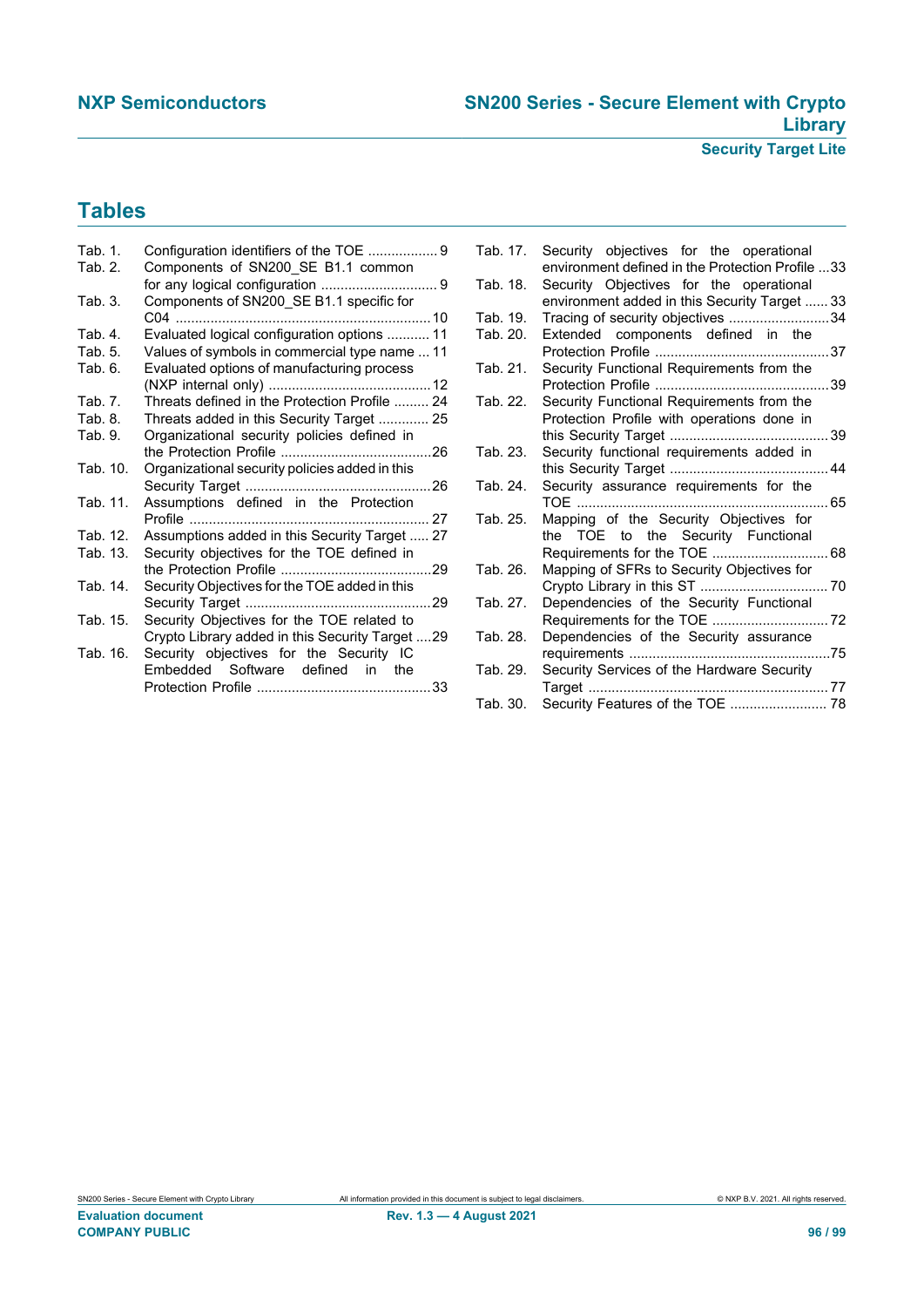# **Figures**

- [Fig. 1.](#page-6-0) [Toplevel block diagram of SN200x ...................](#page-6-0) 7
- Block diagram of SN200\_SE with Interfaces ..... 8
- [Fig. 3.](#page-11-1) [Types of software components and system](#page-11-1) [operation modes facilitated by the hardware ...](#page-11-1) 12 [Fig. 4.](#page-19-0) [Logical interface of SN200\\_SE .......................](#page-19-0) 20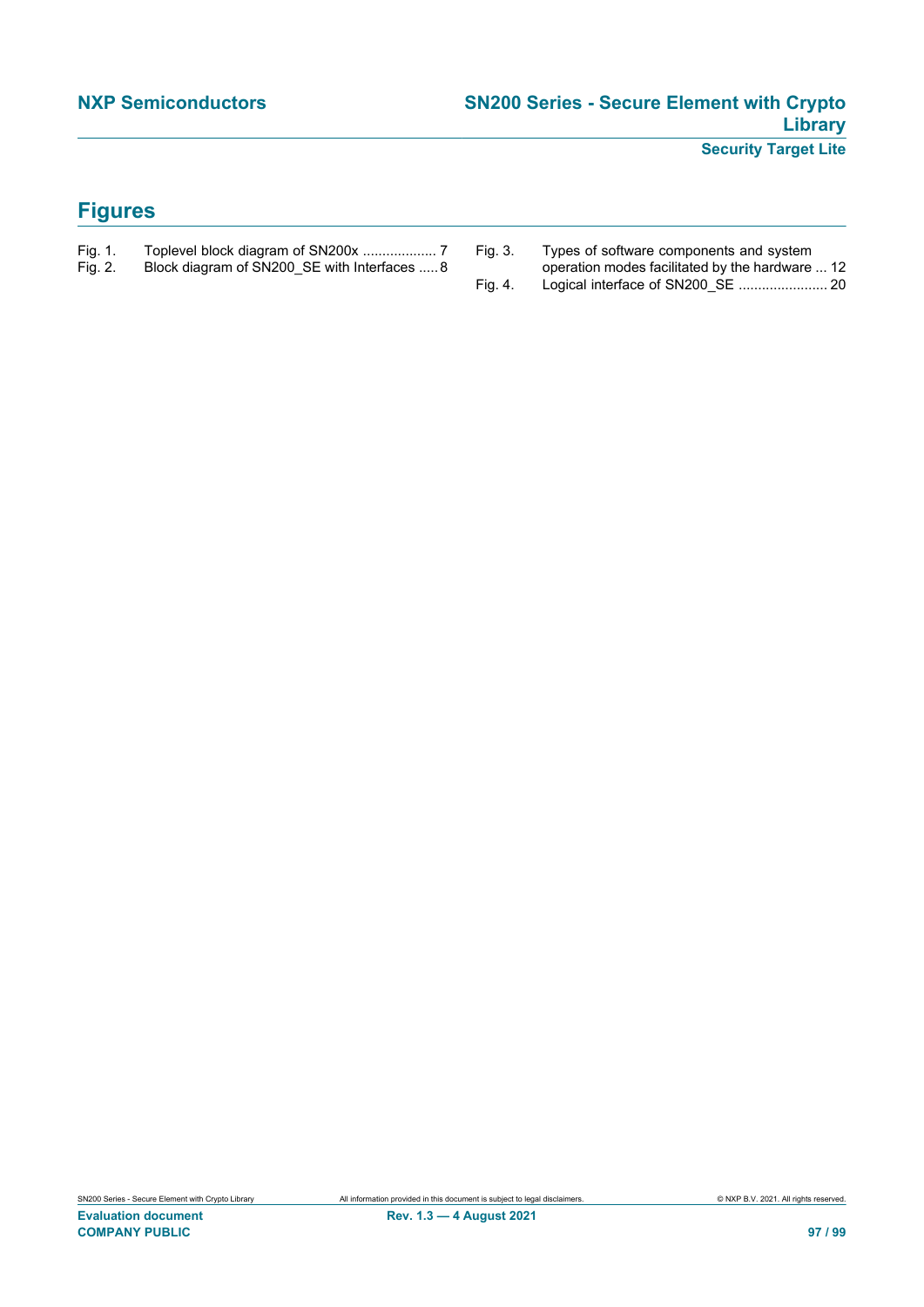# **Contents**

| 1              |                                              |
|----------------|----------------------------------------------|
| 1.1            |                                              |
| 1.2            |                                              |
| 1.3            |                                              |
| 1.3.1          | Usage and major security functionality  3    |
| 1.3.1.1        |                                              |
| 1.3.1.2        |                                              |
|                |                                              |
| 1.3.2<br>1.3.3 |                                              |
|                | Security During Development and              |
|                |                                              |
| 1.3.4          | Required non-TOE Hardware/Software/          |
|                |                                              |
| 1.4            |                                              |
| 1.4.1          |                                              |
| 1.4.2          |                                              |
| 1.4.3          |                                              |
| 1.4.3.1        |                                              |
| 1.4.3.2        | IC Dedicated Support Software Description 16 |
| 1.4.3.3        | Services Software Description  16            |
| 1.4.3.4        | Crypto Library Description  17               |
| 1.4.4          |                                              |
| 1.4.5          | TOE Documentation Overview  20               |
| 2              |                                              |
| 2.1            |                                              |
| 2.2            | Conformance Claim Rationale 22               |
| 3              | Security Problem Definition  24              |
| 3.1            |                                              |
| 3.2            |                                              |
| 3.3            | Organizational Security Policies  26         |
| 3.4            |                                              |
| 4              |                                              |
| 4.1            | Security Objectives for the TOE  29          |
| 4.2            | Security Objectives for the Security IC      |
|                |                                              |
| 4.3            | Security Objectives for the Operational      |
|                |                                              |
| 4.4            | Security Objectives Rationale 34             |
| 5              | Extended Components Definition 37            |
| 5.1            | Secure basic operations (FDP_SOP)  37        |
| 6              |                                              |
| 6.1            | Security Functional Requirements for the     |
|                |                                              |
| 6.1.1          |                                              |
| 6.1.2          | Security Functional Requirements from        |
|                |                                              |
|                |                                              |
| 6.1.3          | Security Functional Requirements added in    |
|                |                                              |
| 6.2            | Security Assurance Requirements for the      |
|                |                                              |
| 6.3            | Security Requirements Rationale  68          |
| 6.3.1          | for the Security Functional<br>Rationale     |
|                |                                              |
| 6.3.2          | Dependencies of Security Functional          |
|                |                                              |
| 6.3.3          | Rationale for the Security Assurance         |
|                |                                              |
|                |                                              |

| 6.3.4    | Dependencies of Security Assurance             |  |
|----------|------------------------------------------------|--|
|          |                                                |  |
| 6.3.5    | Security Requirements are Internally           |  |
|          |                                                |  |
| 7        | TOE Summary Specification 77                   |  |
|          |                                                |  |
| 7.1      | Portions of the TOE Security Functionality  77 |  |
| 7.1.1    | Security Functionality of the TOE  77          |  |
| 7.1.2    |                                                |  |
| 7.1.2.1  | SS.RNG: Random Number Generator 78             |  |
| 7.1.2.2  | SS.TDES: Triple-DES coprocessor  79            |  |
| 7.1.2.3  |                                                |  |
| 7.1.2.4  |                                                |  |
| 7.1.2.5  | SS.SBC: SBC interface functions 79             |  |
| 7.1.2.6  | SS.CRC: CRC coprocessor 80                     |  |
|          |                                                |  |
| 7.1.2.7  | SS.SW_AES: Software AES  80                    |  |
| 7.1.2.8  | SS.SW DES: Software DES  80                    |  |
| 7.1.2.9  |                                                |  |
| 7.1.2.10 | SS.RSA_Pad: RSA Padding  81                    |  |
| 7.1.2.11 | SS.RSA_PublicExp : RSA Public                  |  |
|          |                                                |  |
| 7.1.2.12 | SS.ECDSA : Elliptic Curve Digital Signature    |  |
|          |                                                |  |
| 7.1.2.13 | SS.ECC_DHKE: ECC Diffie Hellman Key            |  |
|          |                                                |  |
|          |                                                |  |
| 7.1.2.14 | SS.ECC_Add: Full ECC Point Addition 82         |  |
| 7.1.2.15 | SS.ECDAA : Elliptic Curve Direct               |  |
|          | Anonymous Attestation (ECDAA)  82              |  |
| 7.1.2.16 | SS.RSA_KeyGen: RSA Key Generator  83           |  |
| 7.1.2.17 | SS.ECC_KeyGen: ECC Key Generator 83            |  |
| 7.1.2.18 | SS.SHA: Secure Hash Algorithms 83              |  |
| 7.1.2.19 |                                                |  |
| 7.1.2.20 | SS.EDDSA : Edwards-curve Digital               |  |
|          | Signature Algorithm (EdDSA)  84                |  |
|          |                                                |  |
| 7.1.2.21 |                                                |  |
|          |                                                |  |
| 7.1.2.22 | SS.MONT KeyGen : MontDH Key                    |  |
|          |                                                |  |
| 7.1.2.23 | SS.MONT DHKE: MontDH Key Exchange  84          |  |
| 7.1.2.24 | SS.EUICC: eUICC Authentication  84             |  |
| 7.1.2.25 |                                                |  |
| 7.1.2.26 | SS.COMPARE : Secure Compare 85                 |  |
| 7.1.2.27 | SS.SW CRC : Software CRC  85                   |  |
| 7.1.2.28 | SS.SW RNG: Software RNG  85                    |  |
| 7.1.3    | Security Features of the TOE  85               |  |
|          |                                                |  |
| 7.1.3.1  | SF.OPC: Control of Operating Conditions  85    |  |
| 7.1.3.2  | Protection against Physical<br>SF.PHY<br>÷     |  |
|          |                                                |  |
| 7.1.3.3  | SF.LOG: Logical Protection 87                  |  |
| 7.1.3.4  | SF.FOS-USE : Factory OS use restrictions  87   |  |
| 7.1.3.5  | SF.MEM-ACC: Memory Access Control  88          |  |
| 7.1.3.6  | SF.SFR-ACC: Special Function Register          |  |
|          |                                                |  |
| 7.1.3.7  | SF.FLASH-SVC: Flash Services  89               |  |
| 7.1.3.8  |                                                |  |
|          |                                                |  |
| 7.2      | TOE Summary Specification Rationale 90         |  |